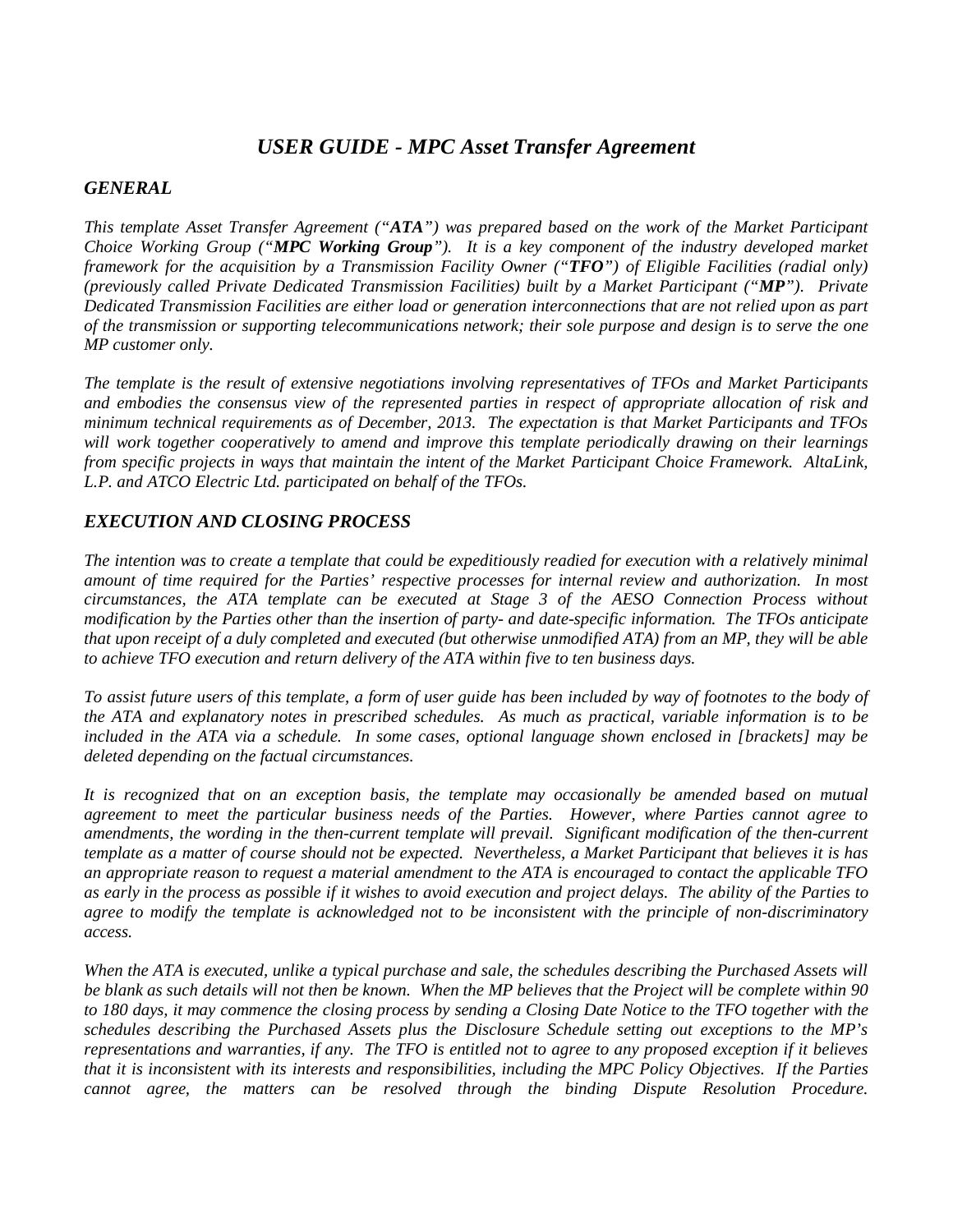# **ASSET TRANSFER AGREEMENT**

dated

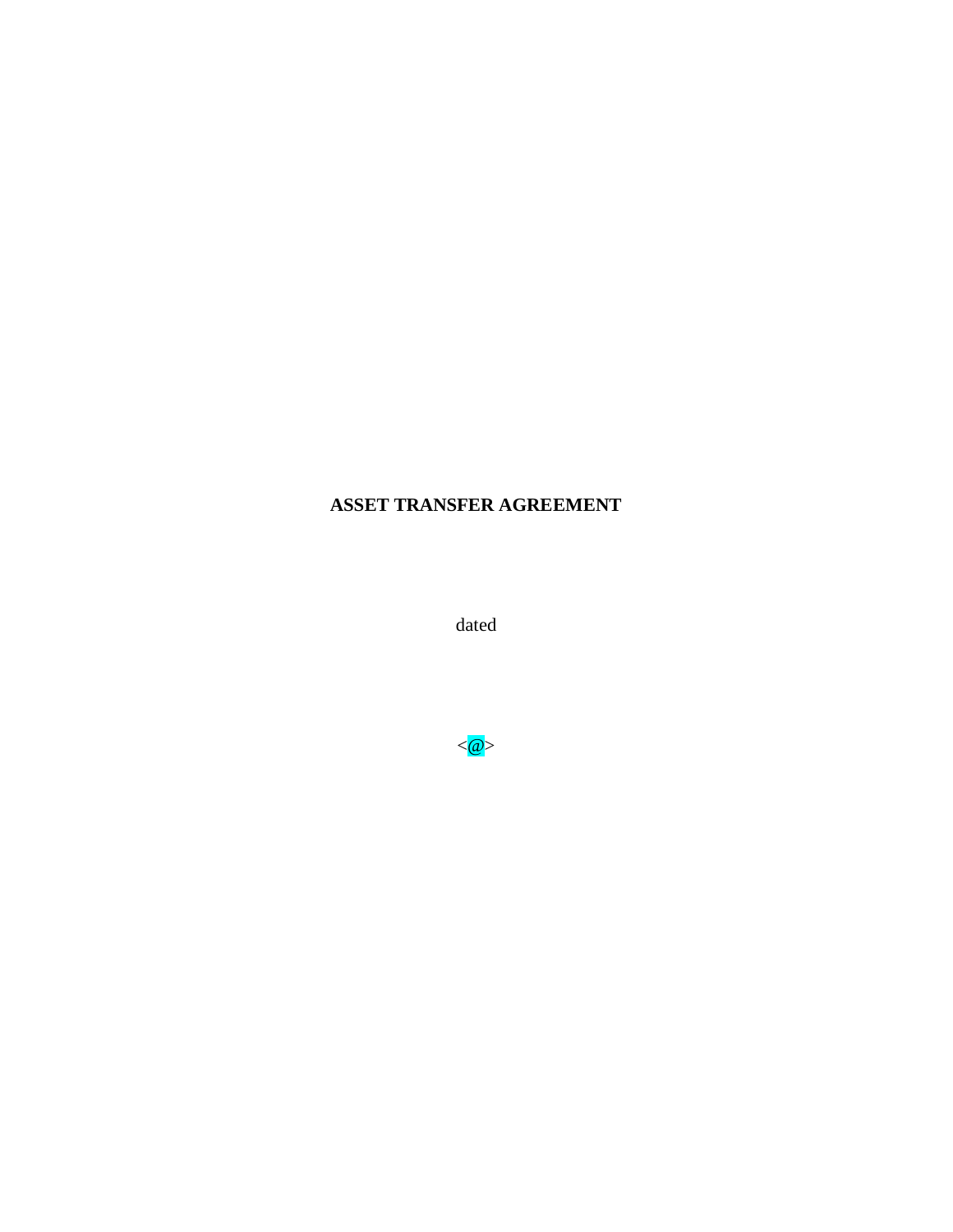# **TABLE OF CONTENTS**

|      | Page |
|------|------|
|      |      |
| 1.1  |      |
| 1.2  |      |
| 1.3  |      |
| 1.4  |      |
| 1.5  |      |
| 1.6  |      |
|      |      |
| 2.1  |      |
| 2.2  |      |
| 2.3  |      |
| 2.4  |      |
|      |      |
| 3.1  |      |
| 3.2  |      |
| 3.3  |      |
| 3.4  |      |
| 3.5  |      |
| 3.6  |      |
| 3.7  |      |
| 3.8  |      |
|      |      |
| 4.1  |      |
| 4.2  |      |
| 4.3  |      |
| 4.4  |      |
| 4.5  |      |
| 4.6  |      |
| 4.7  |      |
| 4.8  |      |
| 4.9  |      |
| 4.10 |      |
| 4.11 |      |
| 4.12 |      |
| 4.13 |      |
| 4.14 |      |
| 4.15 |      |
| 4.16 |      |
| 4.17 |      |
| 4.18 |      |
| 4.19 |      |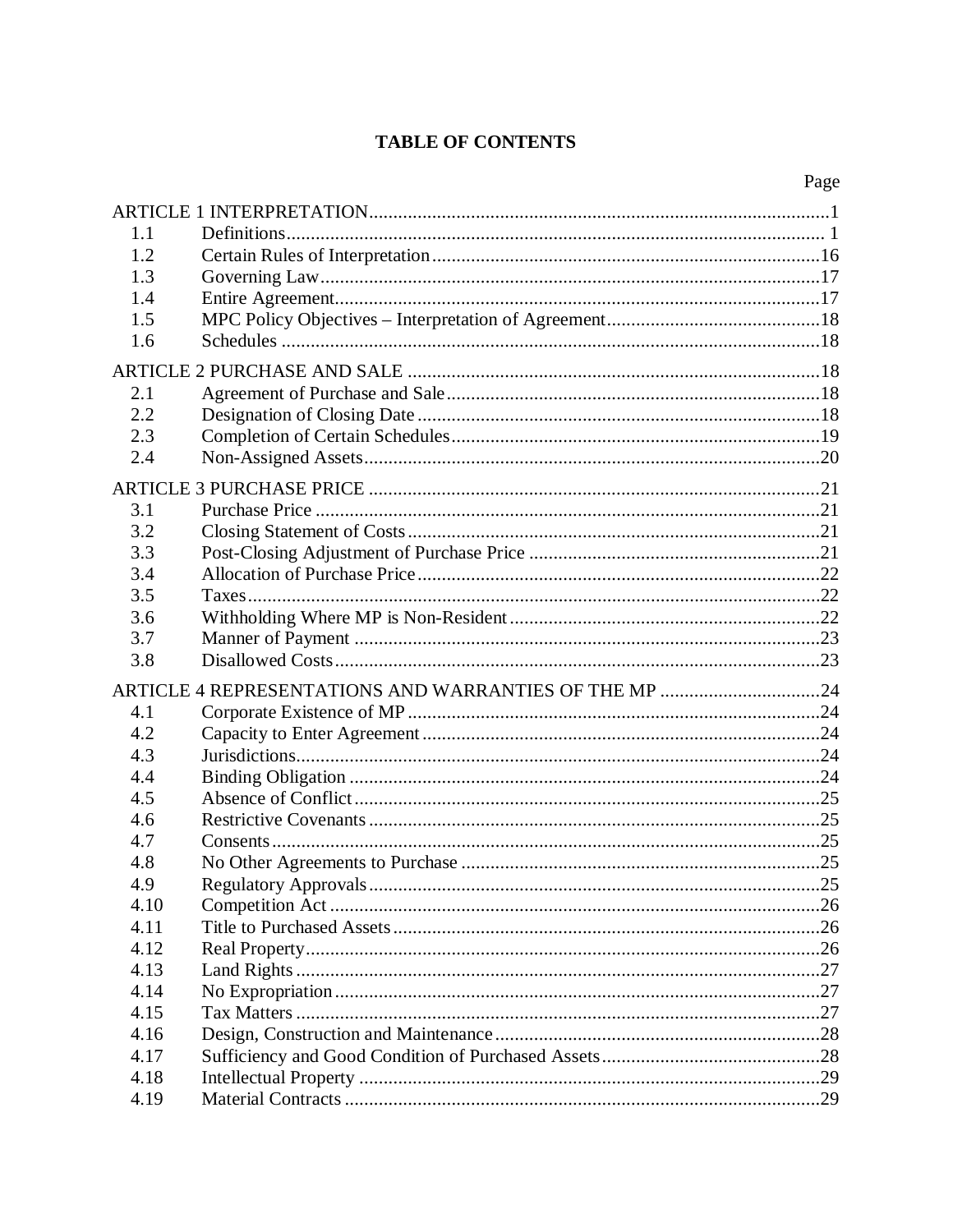| 4.20 |                                                                        |  |
|------|------------------------------------------------------------------------|--|
| 4.21 |                                                                        |  |
| 4.22 |                                                                        |  |
| 4.23 |                                                                        |  |
| 4.24 |                                                                        |  |
| 4.25 |                                                                        |  |
| 4.26 |                                                                        |  |
| 4.27 |                                                                        |  |
| 4.28 |                                                                        |  |
| 4.29 |                                                                        |  |
| 4.30 |                                                                        |  |
| 4.31 |                                                                        |  |
|      | ARTICLE 5 REPRESENTATIONS AND WARRANTIES OF THE TFO35                  |  |
| 5.1  |                                                                        |  |
| 5.2  |                                                                        |  |
| 5.3  |                                                                        |  |
| 5.4  |                                                                        |  |
| 5.5  |                                                                        |  |
| 5.6  |                                                                        |  |
| 5.7  |                                                                        |  |
| 5.8  |                                                                        |  |
|      |                                                                        |  |
| 6.1  |                                                                        |  |
| 6.2  |                                                                        |  |
| 6.3  |                                                                        |  |
| 6.4  |                                                                        |  |
| 6.5  |                                                                        |  |
| 6.6  |                                                                        |  |
| 6.7  |                                                                        |  |
| 6.8  |                                                                        |  |
| 6.9  |                                                                        |  |
|      | ARTICLE 7 NATURE AND SURVIVAL OF COVENANTS AND REPRESENTATIONS         |  |
|      | <b>AND WARRANTIES</b>                                                  |  |
| 7.1  | Nature and Survival of Covenants and Representations and Warranties 40 |  |
| 7.2  |                                                                        |  |
|      |                                                                        |  |
| 8.1  |                                                                        |  |
| 8.2  |                                                                        |  |
| 8.3  |                                                                        |  |
| 8.4  |                                                                        |  |
| 8.5  |                                                                        |  |
| 8.6  |                                                                        |  |
|      |                                                                        |  |
| 9.1  |                                                                        |  |
|      |                                                                        |  |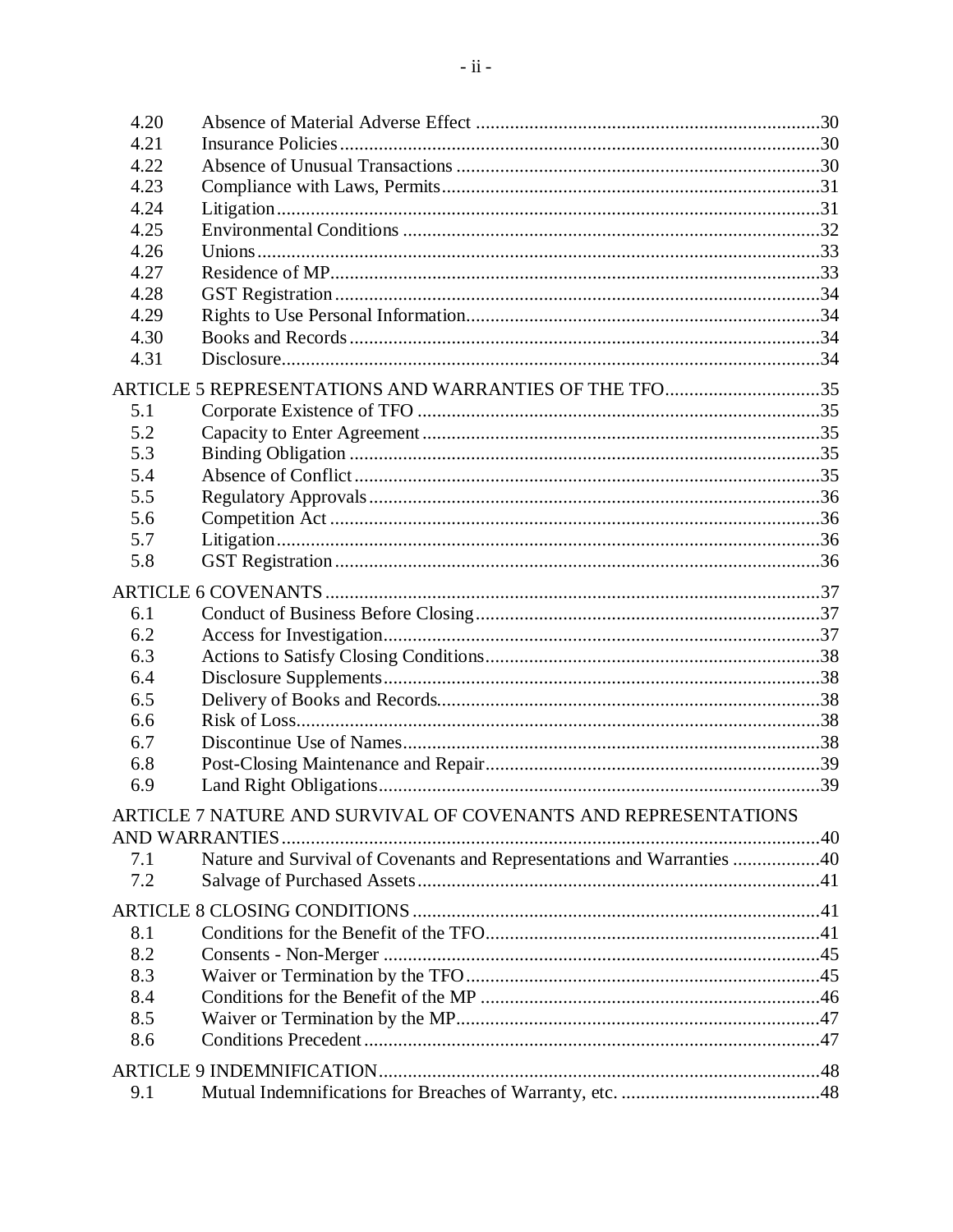| 9.2   |  |
|-------|--|
| 9.3   |  |
| 9.4   |  |
| 9.5   |  |
| 9.6   |  |
| 9.7   |  |
| 9.8   |  |
| 9.9   |  |
| 9.10  |  |
| 9.11  |  |
| 9.12  |  |
| 9.13  |  |
| 9.14  |  |
|       |  |
| 10.1  |  |
| 10.2  |  |
|       |  |
| 11.1  |  |
| 11.2  |  |
| 11.3  |  |
| 11.4  |  |
| 11.5  |  |
| 11.6  |  |
| 11.7  |  |
| 11.8  |  |
| 11.9  |  |
| 11.10 |  |
| 11.11 |  |
| 11.12 |  |
| 11.13 |  |
| 11.14 |  |
| 11.15 |  |
|       |  |

## **SCHEDULES AND EXHIBITS**

| Schedule "A"<br><b>Description of Purchased Assets</b> |  |
|--------------------------------------------------------|--|
|--------------------------------------------------------|--|

- Description of Land Rights Schedule "B"  $\omega$
- Operations Documents Schedule "C"  $\omega_{\rm{eff}}$
- Project Requirements Schedule "D"  $\omega$
- Facility Acceptance Framework Schedule "E"  $\omega_{\rm c}$
- Interim Operating Authority Services and Interconnection Agreement<br>Dispute Resolution Procedure Schedule "F"  $\omega_{\rm c}$
- Schedule "G"  $\omega_{\rm c}$
- Schedule "H" Disclosure Schedule  $\omega_{\rm c}$

Schedule 'T' **General Conveyance**  $\mathbb{L}^{\mathbb{R}}$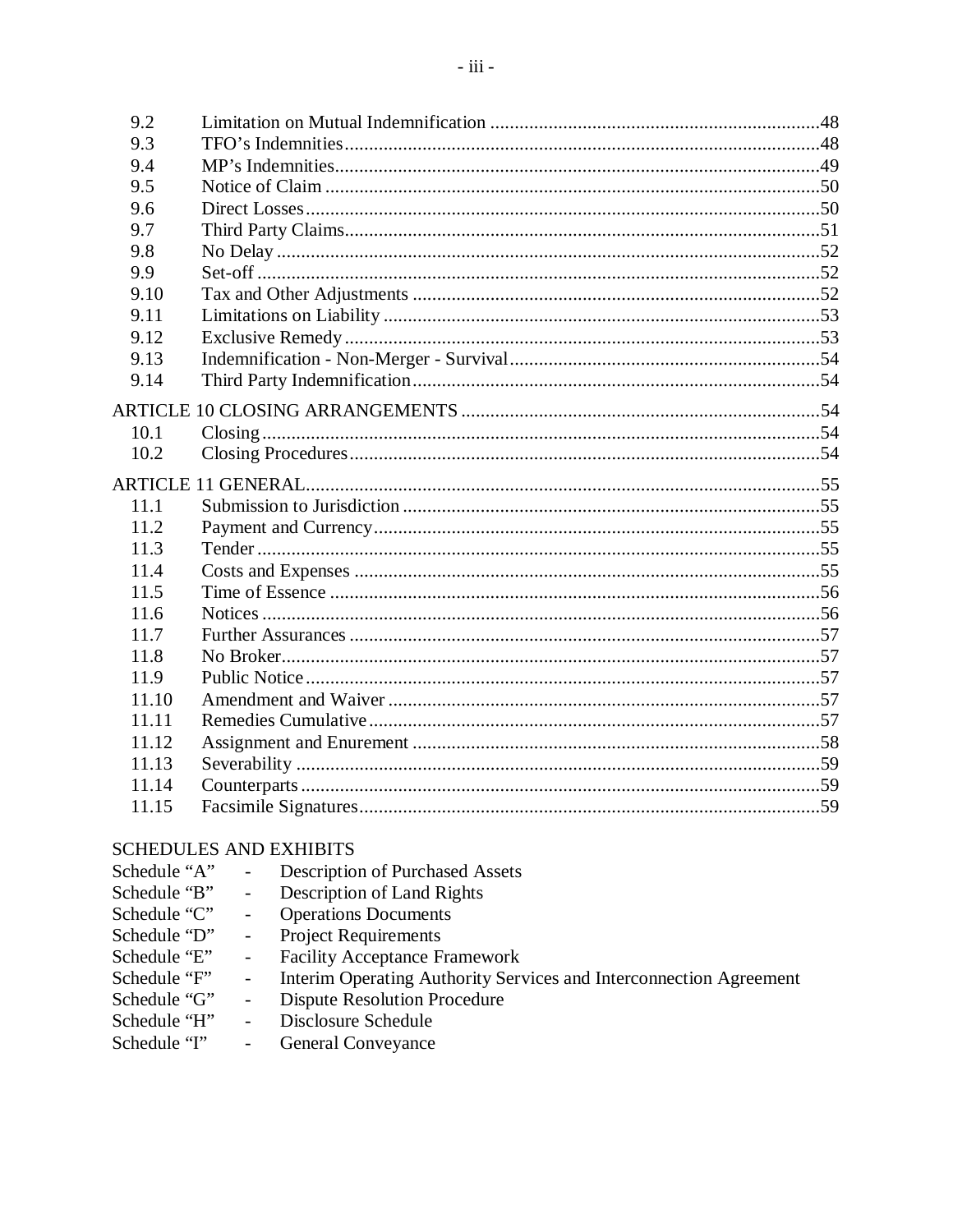#### **ASSET TRANSFER AGREEMENT**

THIS AGREEMENT is dated as of  $\langle \mathcal{Q} \rangle$ .<sup>1</sup>

BETWEEN:



### **CONTEXT:**

- A. The TFO is a Transmission Facility Owner in the Province of Alberta and is regulated by the AUC under the provisions of the *Electric Utilities Act* (Alberta), the *Public Utilities Act* (Alberta) and the *Hydro and Electric Energy Act* (Alberta);
- B. The MP is a Market Participant that has initiated a system access service request pursuant to the AESO Connection Process in respect of an Eligible Facility known as  $\langle \mathcal{Q} \rangle$  (the "**Project**"); <sup>2</sup>
- C. The MP has made a "proposal" pursuant to the AESO Connection Process to construct the Project; and
- D. The TFO is the "incumbent TFO" in respect of the Project;
- E. The MP wishes to sell, and the TFO wishes to buy, all the MP's assets that are constructed and used in connection with the Project.

THEREFORE, the Parties agree as follows:

### **ARTICLE 1 INTERPRETATION**

#### **1.1 Definitions**

1

In this Agreement, in addition to terms defined elsewhere in this Agreement, the following terms have the following meanings:

<sup>&</sup>lt;sup>1</sup> **User Guide**: At the time of execution of the ATA, the Parties are to insert the date of execution, their legal names, corporate status (i.e. corporate, limited partnership, etc.) and the applicable jurisdictions under which the entities exist. Similar information is required to be completed in Section 4.1 and Section 5.1, and on the execution page.

<sup>&</sup>lt;sup>2</sup> **User Guide**: At the time of execution of the ATA, the Parties are to insert the Project name.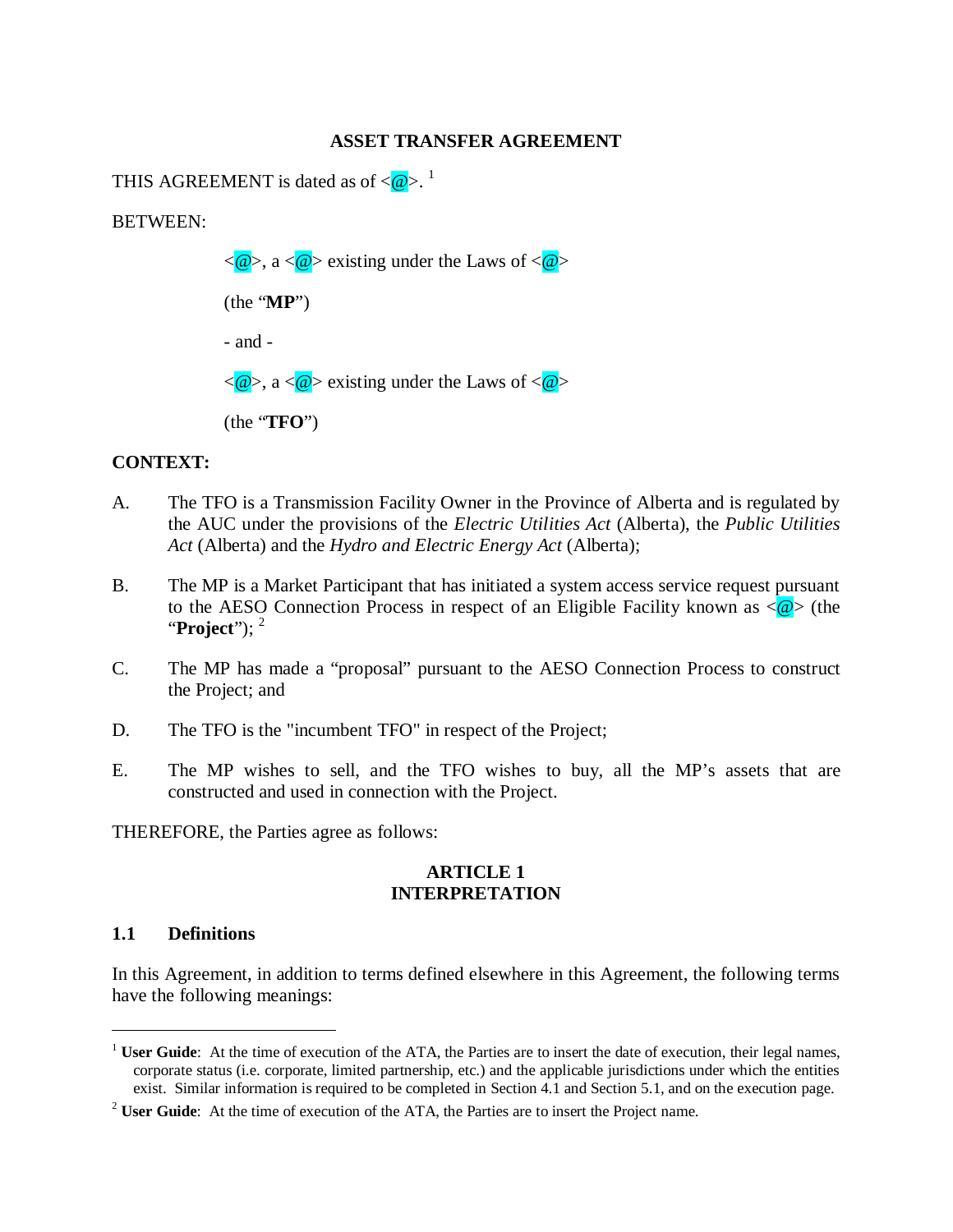- (a) "**Accounting Standards**" means the system of asset class coding used by the TFO (as amended from time to time) for purposes of filings with the AUC, which system complies with the Uniform System of Accounts and Minimum Filing Requirements approved by the AUC in effect as at the date on which the calculation is made or required to be made in accordance with this Agreement;
- (b) "**Act**" means the *Electric Utilities Act* (Alberta);
- (c) "**AESO**" means the Alberta Electric System Operator operating as the ISO;
- (d) "**AESO Connection Process**" means the connection process implemented by the AESO to facilitate customer connections to the AIES, including Energization;
- (e) "**Agreement**" means this asset transfer agreement, including all Schedules, as it may be supplemented or amended by written agreement between the Parties;
- (f) "**AIES**" means the Alberta Interconnected Electric System;
- (g) "**Annual Structure Payments**" means the amount of compensation payable to landowners on an annual basis under a utility right-of-way agreement consistent with payments currently being applied by the TFO with respect to similar utility right-of-way agreements or compensation orders in respect of the loss of use and adverse effect of the affected area of land, including a buffer area under and around a transmission line structure;
- (h) "**Assumed Liabilities**" means those certain liabilities directly related to the Project described in Schedule "A": <sup>3</sup>
- (i) "**AUC**" means the Alberta Utilities Commission, empowered with the jurisdiction to oversee the HEEA and specifically to approve the construction and operation of Transmission Facilities in Alberta;
- (j) "**AUC Approval**" means, to the extent required or desirable, approval by the AUC of the transactions contemplated herein;
- (k) "**Books and Records**" means books, ledgers, files, lists, reports, plans, drawings, specifications, logs, deeds, surveys, correspondence, operating records, tax returns and other data and information, including all data and information stored on computer-related or other electronic media, maintained with respect to the Project, including, engineering information, drawings, asset information, landowner information, property tax assessments, and (without duplication) the Operations Documents;

<sup>&</sup>lt;sup>3</sup> User Guide: During the Section 2.2/2.3 process, the MP may request that certain of the liabilities associated with the proposed Purchased Assets that would normally be Excluded Liabilities, instead be categorized as Assumed Liabilities. Any additional Assumed Liabilities are to be described in Schedule "A". These must be discussed and agreed by the Parties before the schedule is to be deemed complete.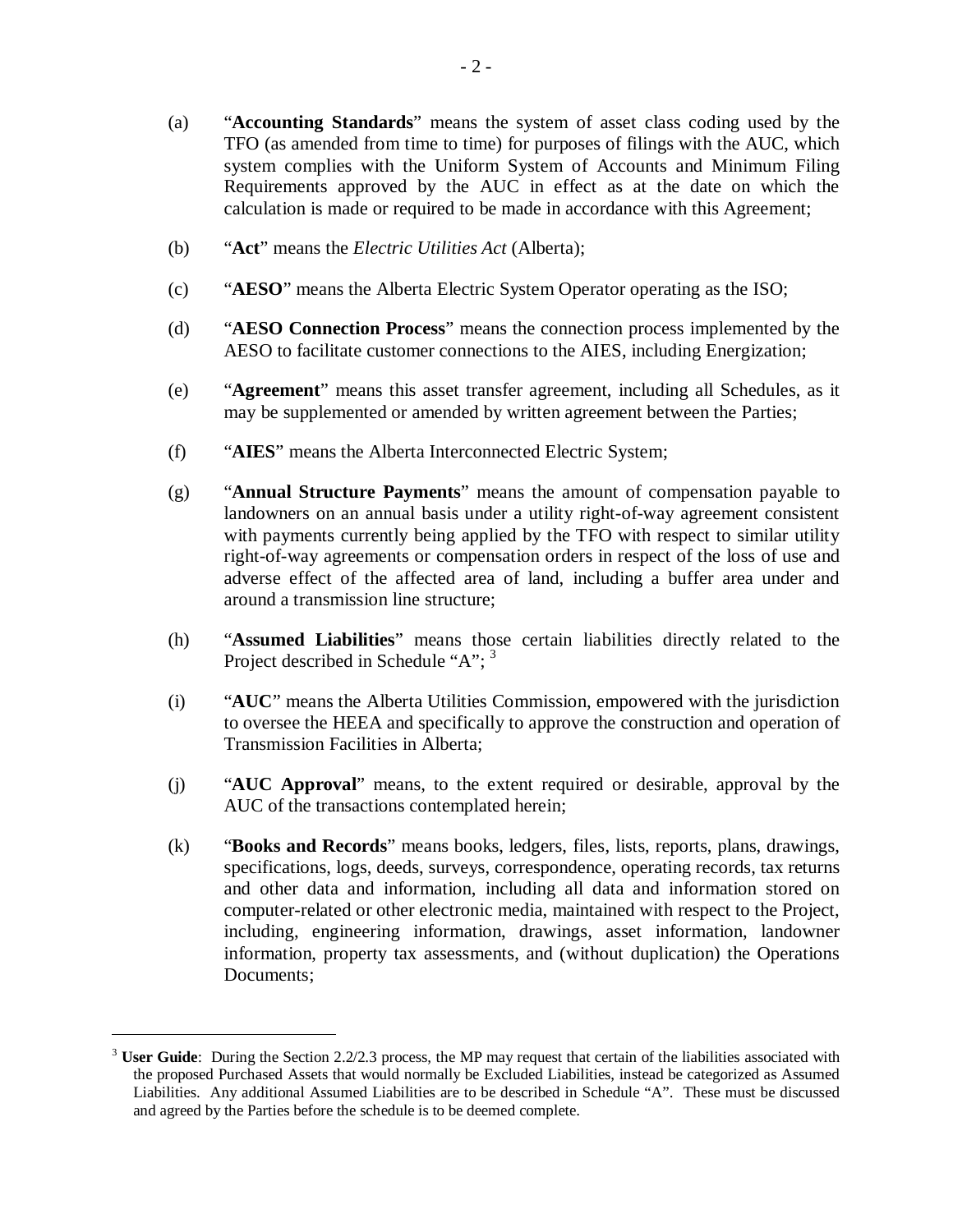- (l) "**Buildings and Improvements**" means all plant, buildings, structures, erections, improvements, fixtures and appurtenances situated on or forming part of any of the Owned Lands or Leased Premises, and as described in Schedule "A";
- (m) "**Business Day**" means any day excluding a Saturday, Sunday or statutory holiday in the Province of Alberta, and also excluding any day on which the principal chartered banks located in the City of [Calgary OR Edmonton] are not open for business during normal banking hours; 4
- (n) "**Claim**" means any claim, demand, action, cause of action, suit, arbitration, investigation, proceeding, complaint, grievance, charge, prosecution, assessment, reassessment or finding by or from any Person, including any appeal or application for review and any determination of any nature whatsoever by a Governmental Authority;
- (o) "**Closing**" means the completion of the sale to, and purchase by, the TFO of the Project and the Purchased Assets pursuant to this Agreement effective as of the Effective Time;
- (p) "**Closing Date**" means the date on which the Closing will take place, such date to be initially designated by the MP pursuant to the Closing Date Notice, and as may be subsequently amended by agreement of the Parties, including, in circumstances where the MP has effected a Disposition pursuant to Section 11.12, reasonable additional time to the extent required in order to complete such agreements, documents, consents, acknowledgements, instruments and other documentation as may be reasonably necessary or desirable to effect the disposition in compliance with Section 11.12;
- (q) "**Closing Date Notice**" means the Notice given by the MP in accordance with Section 2.2:
- (r) "**Closing Statement of Costs**" is defined in Section 3.2;
- (s) "**Closing Time**" means 2:00 p.m. (Mountain Clock Time) on the Closing Date or any other time on the Closing Date as may be agreed by the Parties;
- (t) "**Competition Act**" means the *Competition Act* (Canada);

1

(u) "**Competition Act Approval**" means either the issuance by the Commissioner of Competition appointed under the Competition Act of an advance ruling certificate pursuant to Section 102 of the Competition Act with respect to the completion of the transactions contemplated by this Agreement, or the expiry of the applicable waiting period under Part IX of the Competition Act and the written notification by the Commissioner to the TFO that the Commissioner does not, at that time, intend to make an application under Section 92 of the Competition Act for an

<sup>&</sup>lt;sup>4</sup> **User Guide**: At the time of execution of the ATA, the Parties are to retain the name of the city where the TFO has its head office, and delete the name of the other city.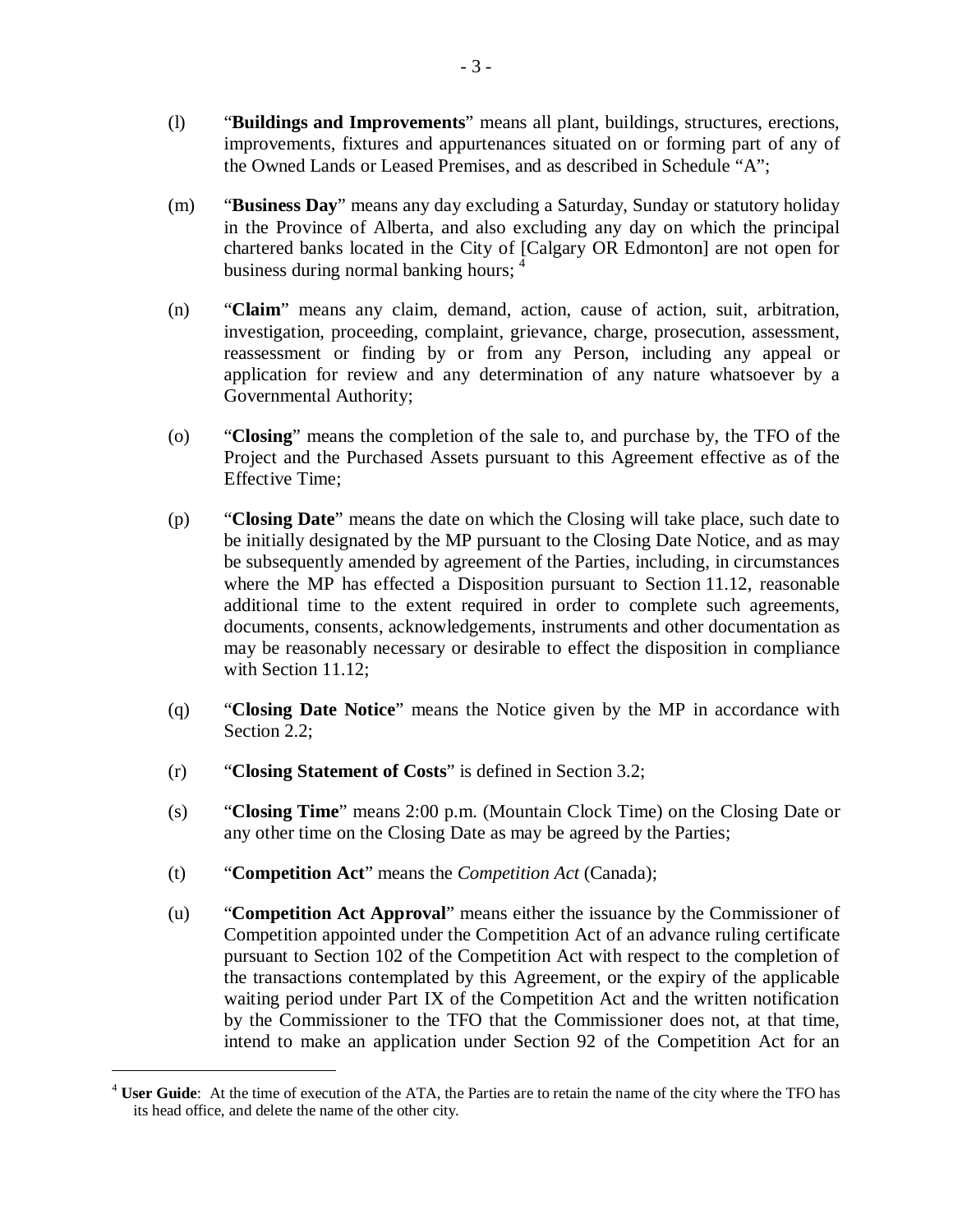order that would impede the completion, without variation, of the transactions contemplated by this Agreement; <sup>5</sup>

- (v) "**Confidentiality Obligations**" means the Parties' respective obligations of confidentiality contained within this Agreement or within any other confidentiality agreement or non-disclosure agreement executed by the Parties before or after the date this Agreement is executed; <sup>6</sup>
- (w) "**Construction Contribution**" has the meaning given to it in the Tariff;
- (x) "**Contract**" means any agreement, understanding, undertaking, commitment, licence or lease relating to the Project, including Leases, Purchase Orders and Warranty Rights, whether written or oral;
- (y) "**Costs**" are the actual, verifiable and auditable internal and external costs and expenses incurred by the MP for the work performed in connection with the construction of the Project or any portion thereof, including all costs and expenses arising from: (i) the TFO performing services and/or providing material and equipment pursuant to a scope of work associated with the connection of the Project to the AIES direct assigned to the TFO from the AESO (excluding any costs and expenses for system-related upgrades); and (ii) the payment by the MP to the TFO for the TFO's reasonable incremental internal and external costs and expenses arising from: completing the matters required in order to execute this Agreement and the Interim Operating Authority Services and Interconnection Agreement, and to take all necessary and desirable actions for the benefit of both or either of the Parties in order for Closing to occur as contemplated, including

<sup>5</sup> **User Guide**: The Competition Act sets out a regime for the civil review of "mergers" which the Commissioner of Competition considers are likely to prevent or lessen competition substantially. All mergers may be subject to review under the Competition Act, regardless of whether they are subject to mandatory pre-merger notification, and can be challenged pre- or post-closing. Pre-merger notification is required in respect of a proposed acquisition of any of the assets in Canada of an operating business if both of the following conditions are true: (a) the parties, together with their affiliates, have assets in Canada or annual gross revenues from sales from or into Canada (exports and imports) that exceed \$400 million; and (b) the aggregate value of the assets to be acquired (i.e. the Purchased Assets), or the annual gross revenues from sales in or from Canada generated from those assets, exceeds \$82 million. These threshold amounts are effective as of 2014, and are subject to adjustment. The size of each of the TFOs means that the first threshold will be exceeded, while the large majority of projects will be under the second threshold. Accordingly, pre-merger notification is unlikely to be required. Regardless of whether pre-merger notification is required, absent an advance ruling certificate, the Commissioner can bring an application for a remedy in respect of a merger within one year following the substantial completion of the transaction. If pre-merger notification is required, significant additional provisions to the ATA will be necessary; the MPC Working Group has not attempted to draft a generic form of provision given the wide range of unique circumstances that are likely to apply. Such additional provisions are to be incorporated in the Disclosure Schedule under "Other Provisions".

<sup>6</sup> **User Guide**: The Parties are expected to enter into a comprehensive confidentiality agreement early in the AESO Connection Process in order to safeguard their respective commercial and technical information. The MPC Working Group has endorsed the form of confidentiality agreement that is included with the MPC Asset Transfer Agreement package of materials. Information related to payments in respect of any Land Rights that are in excess of the limits described in the MP's representation and warranty in Section 4.13(a) or Section 4.13(b), as applicable, ought to be included as confidential information under any such confidentiality agreement.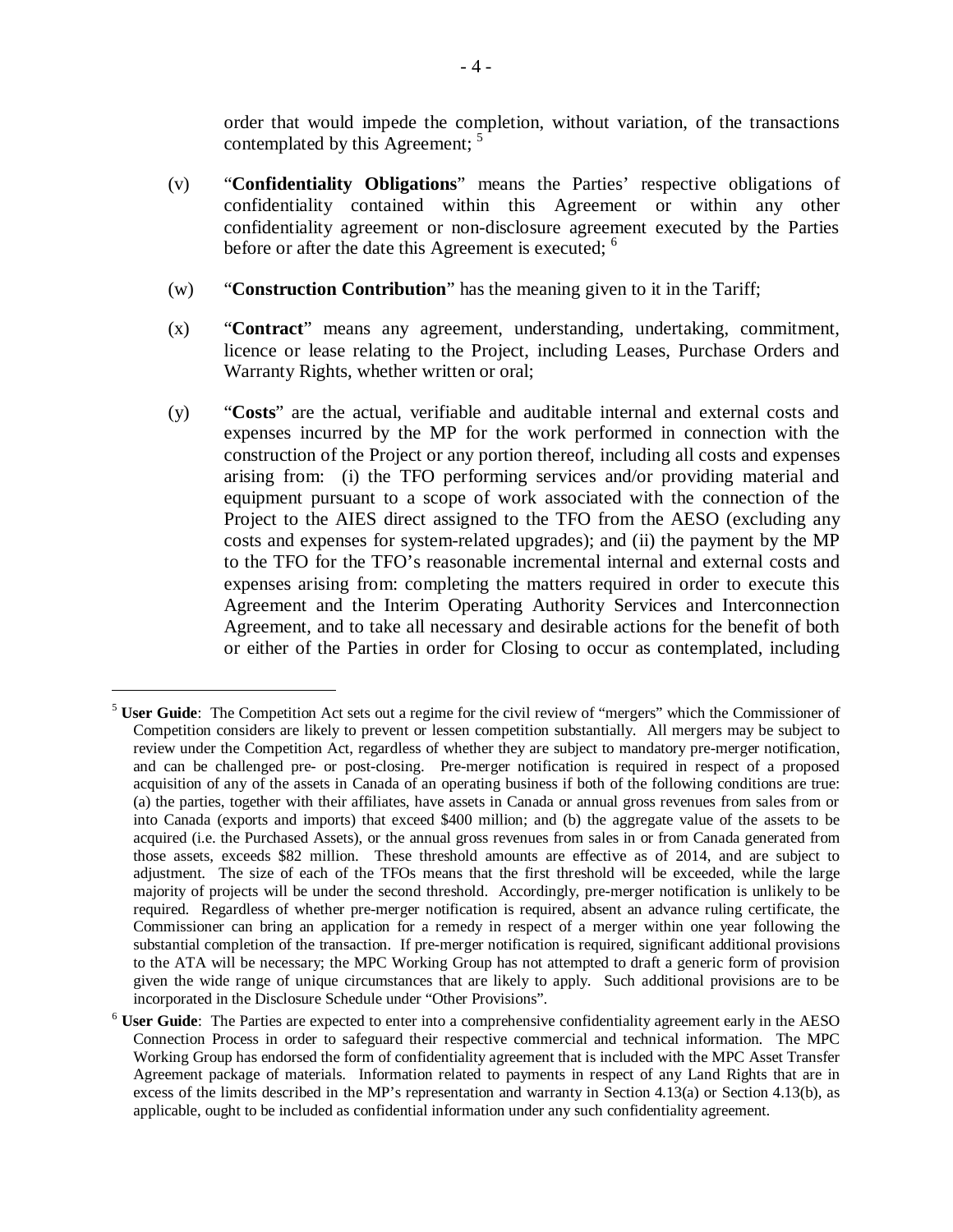legal and commercial review of the terms and conditions of this Agreement and the Interim Operating Authority Services and Interconnection Agreement, performing the Preliminary Review, performing its obligations pursuant to the Interim Operating Authority Services and Interconnection Agreement, performing the Pre-transfer Review, completing all matters required in order to satisfy the conditions for the benefit of the MP contained in Section 8.4, and to prepare and register (if applicable) all related conveyances, but in all cases excluding all costs, expenses and liabilities that relate to Excluded Assets and/or Excluded Liabilities; 7

- (z) "**Country of Residence**" is defined in Section 4.27;
- (aa) "**Damage Notice**" is defined in Section 6.6;
- (bb) "**Direct Loss**" means any loss, expense, personal injury or death, damage or other liability suffered or incurred by an Indemnified Party;
- (cc) "**Disallowed Costs**" is defined in Section 3.8(c);

- (dd) "**Disclosure Schedule**" means Schedule "H" with the content agreed by the TFO and the MP pursuant to Section 2.3, including any and all exceptions to the representations and warranties given by the MP pursuant to ARTICLE 4;
- (ee) "**Disclosure Schedule Date**" means the date the Disclosure Schedule is provided by the MP to the TFO with the Closing Date Notice;
- (ff) "**Disposition**" means a sale, assignment, mortgage, pledge, transfer, conveyance, encumbrance, set over or disposal in any manner whatsoever, of this Agreement and/or the rights, benefits, interests, accounts, revenues, proceeds, obligations or liabilities under this Agreement, or any portion thereof, or an agreement to effect any of the foregoing;
- (gg) "**Dispute Resolution Procedure**" means the procedure described in Schedule "G";
- (hh) "**Effective Time**" means the specific time on the Closing Date agreed by the Parties to be the instant at which the Closing is to be effective; <sup>8</sup>
- (ii) **"Eligible Facility**" has the meaning ascribed to it in the regulations to the Act; <sup>9</sup>

<sup>7</sup> **User Guide**: It is anticipated that some of the Costs related to the additional work required of the TFO as a result of the MPC program will be recovered via an agreement between the Parties (e.g. construction contribution agreement or construction commitment agreement). However, the Parties may need to document the manner in which TFO costs not covered by any such agreement will be paid to the TFO. Such costs then form part of the "Costs" which form the basis of the Purchase Price the TFO pays for the Purchased Assets. See also Section  $8.1(f)(viii)$ .

<sup>&</sup>lt;sup>8</sup> **User Guide**: The Parties must agree on the exact moment during the Closing Date that the transfer of the Purchased Assets is to be effective, appropriate to the circumstances and the Project. This time is to be inserted in the General Conveyance delivered at Closing.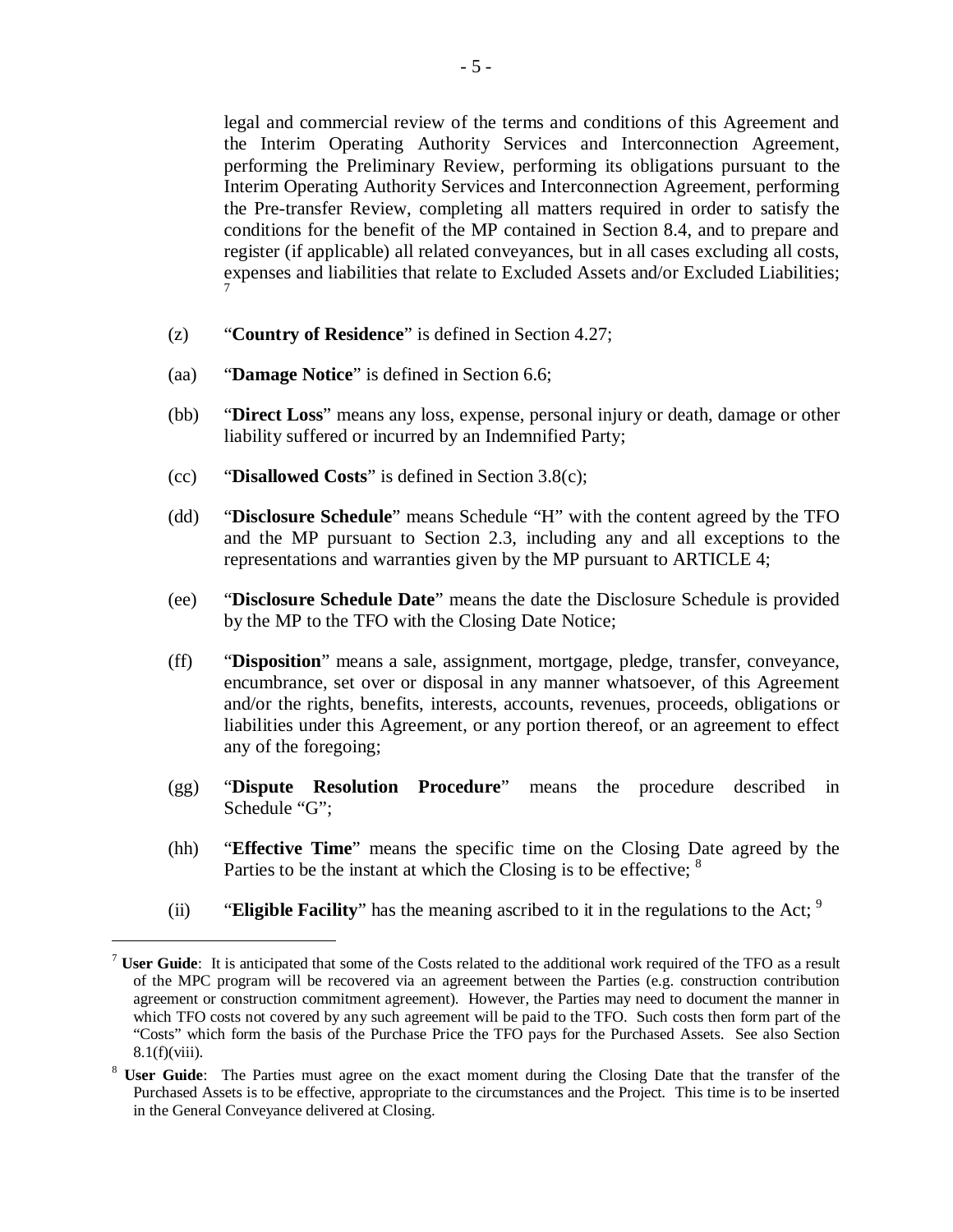- (jj) "**Encumbrance**" means any security interest, mortgage, charge, pledge, hypothec, lien, encumbrance, restriction, option, adverse Claim, right of others or other encumbrance of any kind;
- (kk) "**Energization**" means the electrical connection of the Project to the AIES;
- (ll) "**Energization Certificate**" means the formal document signed by representatives of AESO to authorize the facilities as identified therein to connect to the AIES, and which may include a list of any deficiencies in respect thereto;
- (mm) "**Environment**" means the ambient air, all layers of the atmosphere, all water including surface water and underground water, all land, all living organisms and the interacting natural systems that include components of air, land, water, living organisms and organic and inorganic matter, and includes indoor spaces;
- (nn) "**Environmental Deficiencies**" means any environmental contamination, deficiencies, liabilities and obligations arising from any breach of any applicable Environmental Laws, release of any Hazardous Substances contrary to applicable Environmental Laws or otherwise, occurring prior to the Effective Time;
- (oo) "**Environmental Laws**" means all Laws relating to the Environment and protection of the Environment, the regulation of chemical substances or products, health and safety including occupational health and safety, and the transportation of dangerous materials;
- (pp) "**ETA**" means Part IX of the *Excise Tax Act* (Canada);
- (qq) "**Excluded Assets**" means the following property and assets of the MP pertaining to the Project and all documents, books, accounts, records and other information relating to that property and those assets:
	- (i) all the corporate, financial and other records of the MP not pertaining primarily to the Project;
	- (ii) all Inventories;

- (iii) all Purchase Orders outstanding at the Effective Time;
- (iv) all Land Rights in respect of which (and to the extent that) the TFO has agreed to accept one or more MP Granted Leases pursuant to Section 2.3; and

<sup>9</sup> **User Guide**: The regulatory definition of Eligible Facility specifically refers to radial transmission facilities. While the regulation is permissive in allowing an MP and a TFO to agree to some other configuration, Alberta Energy notes that this would be a rare exception. This template ATA is designed for radial transmission facilities only.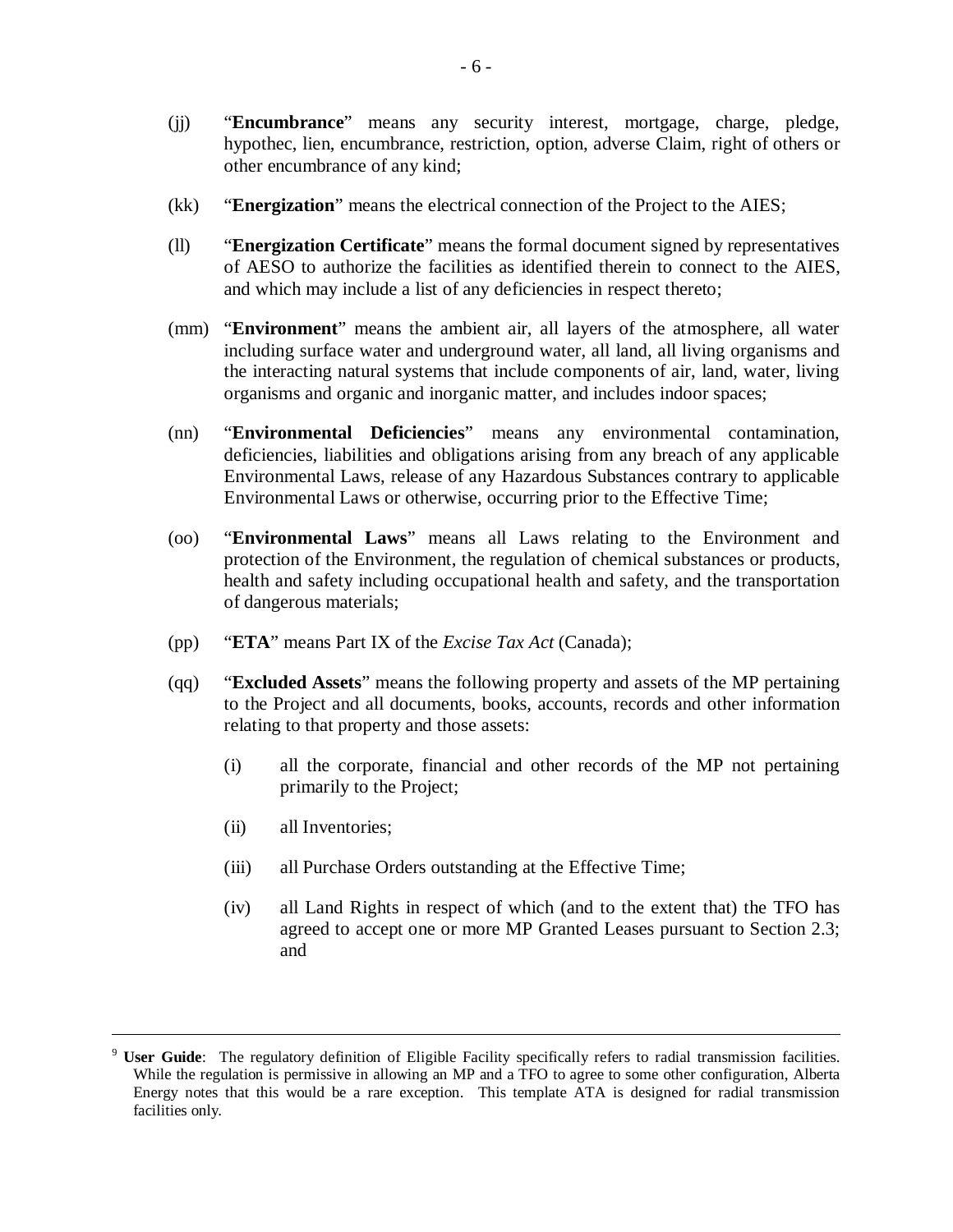- (v) all other property and assets described in Schedule "A" under the heading "Excluded Assets"; <sup>10</sup>
- (rr) "**Excluded Liabilities**" means:

- (i) all liability for payments in respect of any Land Right that is in excess of the limits described in the MP's representation and warranty in Section 4.13(a) or Section 4.13(b), as applicable;
- (ii) all Disallowed Costs related to the Project;
- (iii) all liability of the MP for all Claims arising by reason of the occurrence prior to the Effective Time of any personal injury or death, accident or other alleged damage-causing event with respect to the operations of the MP prior to the Effective Time or relating to products manufactured or sold or services performed by the MP prior to the Effective Time that provide the basis for a Claim for personal injury or death from and after the Closing Date;
- (iv) all liability of the MP relating to the Excluded Assets;
- (v) all liability of the MP for any breach by the MP of any Laws, including Environmental Laws, relating to the construction or operation or use of the Project or the Purchased Assets prior to the Effective Time;
- (vi) all liability for Environmental Deficiencies;
- (vii) all liability of the MP suffered or incurred or accruing prior to the Effective Time under any Contract or Real Property Lease;
- (viii) all liability for any Taxes suffered or incurred or accruing prior to the Effective Time relating to the Project or the Purchased Assets (including penalties, fines and interest) except as set out in Schedule "A";
- (ix) all liability for wages, salary, bonus, vacation pay or other remuneration, or under any plans, or for any Claims pursuant to workers' compensation or similar legislation, relating to any individual while employed or engaged by the MP on the Project;
- (x) all obligations agreed to by the MP to upgrade any Third Party's facilities to a future standard (where a crossing agreement or facility relocation has occurred), to resolve any outstanding construction-related commitments to landowners, or to provide any outstanding construction or project-related

<sup>&</sup>lt;sup>10</sup> **User Guide**: During the Section 2.2/2.3 process, either Party may request that certain of the proposed Purchased Assets be categorized as Excluded Assets, in addition to the standard list in this definition. Any additional Excluded Assets are to be described in Schedule "A". These must be discussed and agreed by the Parties before the schedule is to be deemed complete.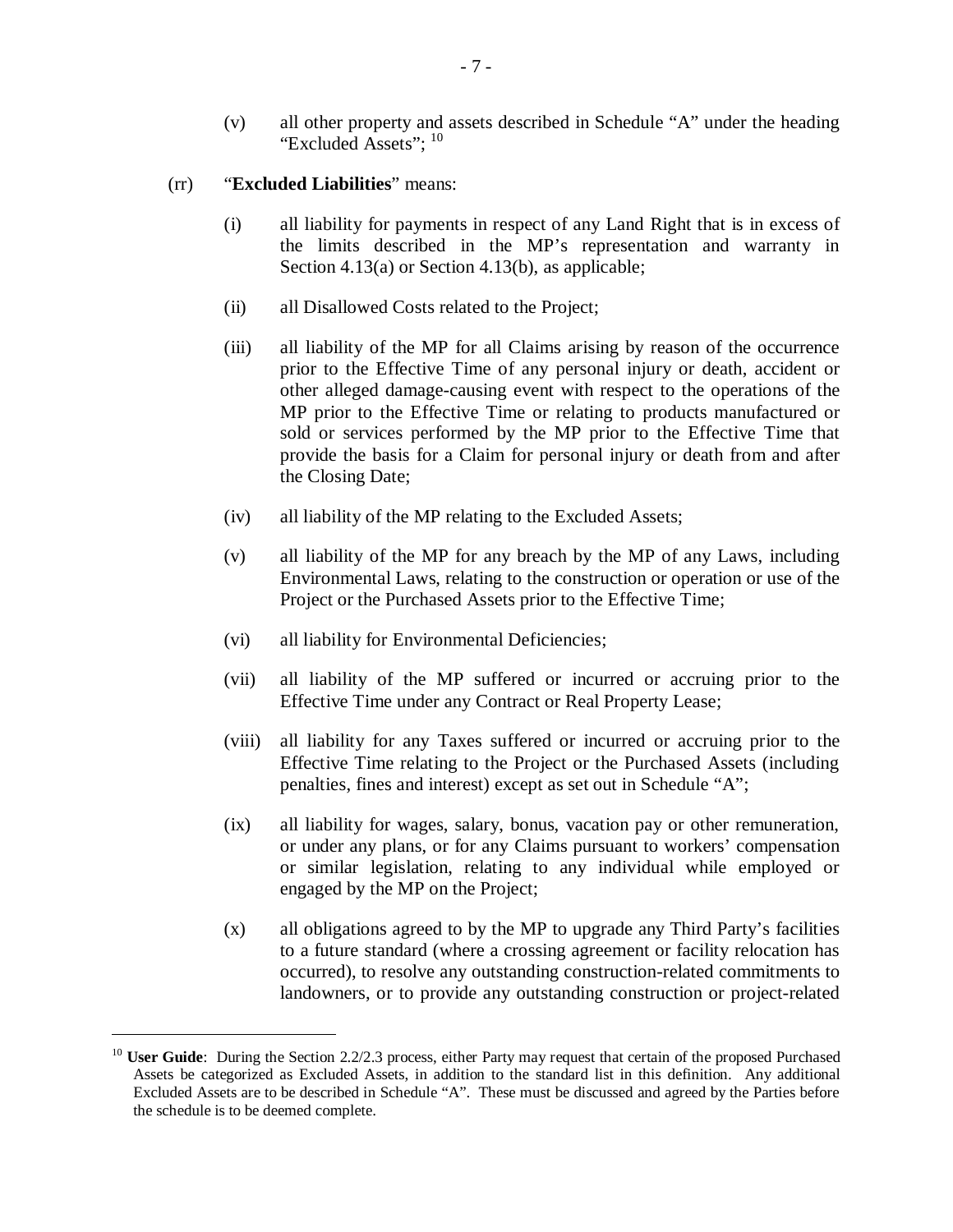economic benefits or benefits of economic value to First Nation Communities; and

- (xi) all other liabilities described in Schedule "A" under the heading "Excluded Liabilities": <sup>11</sup>
- (ss) "**Facility Acceptance Framework**" means the procedures for the acceptance of the Project by the TFO as described in Schedule "E";
- (tt) "**Final Statement of Costs**" is defined in Section 3.3;
- (uu) "**Fixed Assets and Equipment**" means all facilities, machinery, equipment (including motor vehicles and all manufacturing and quality control equipment and office equipment including computer equipment), boilers, electrical substations, fixtures, furniture, furnishings, vehicles, material handling equipment, implements, accessories and all other tangible or corporeal property of any kind used or held for use primarily in or in respect of the Project (other than Buildings and Improvements, Inventories, Books and Records) whether located in or on the premises of the MP or elsewhere and all rights, privileges, licenses and entitlements to use same in the same manner as are and have been used by the MP, and including those described in Schedule "A";
- (vv) "**Good Electric Operating Practice**" means, at any particular time: (i) any of the practices, methods and acts engaged in or approved by a significant portion of the Canadian electric transmission industry prior to such time and by constructors, owners, operators or maintainers of facilities similar in size and operational characteristics to the Project; or (ii) any of the practices, methods and acts which, in the exercise of reasonable judgment in light of the facts known at the time the decision was made, could have been expected to accomplish the desired result at the lowest reasonable costs consistent with applicable Law and the Permits, environmental considerations, good business practices, reliability, safety, expedition and the manufacturer's maintenance requirements, provided that "Good Electric Operating Practice" is not intended to be limited to the optimum practices, methods or acts to the exclusion of all others, but rather to be a spectrum of the acceptable practices methods or acts generally accepted in such industry having due regard for, among other things, the manufacturer's maintenance requirements, the requirements of Governmental Authorities and any applicable agreements;
- (ww) "**Governmental Authority**" means any federal, provincial, state, local, municipal, regional, territorial, aboriginal, or other government, governmental or public department, branch, ministry, or court, domestic or foreign, including any district, agency, commission, board, arbitration panel or authority exercising or

<sup>&</sup>lt;sup>11</sup> **User Guide**: During the Section 2.2/2.3 process, either Party may request that certain of the liabilities associated with the proposed Purchased Assets be categorized as Excluded Liabilities, in addition to the standard list in this definition. Any additional Excluded Liabilities are to be described in Schedule "A". These must be discussed and agreed by the Parties before the schedule is to be deemed complete.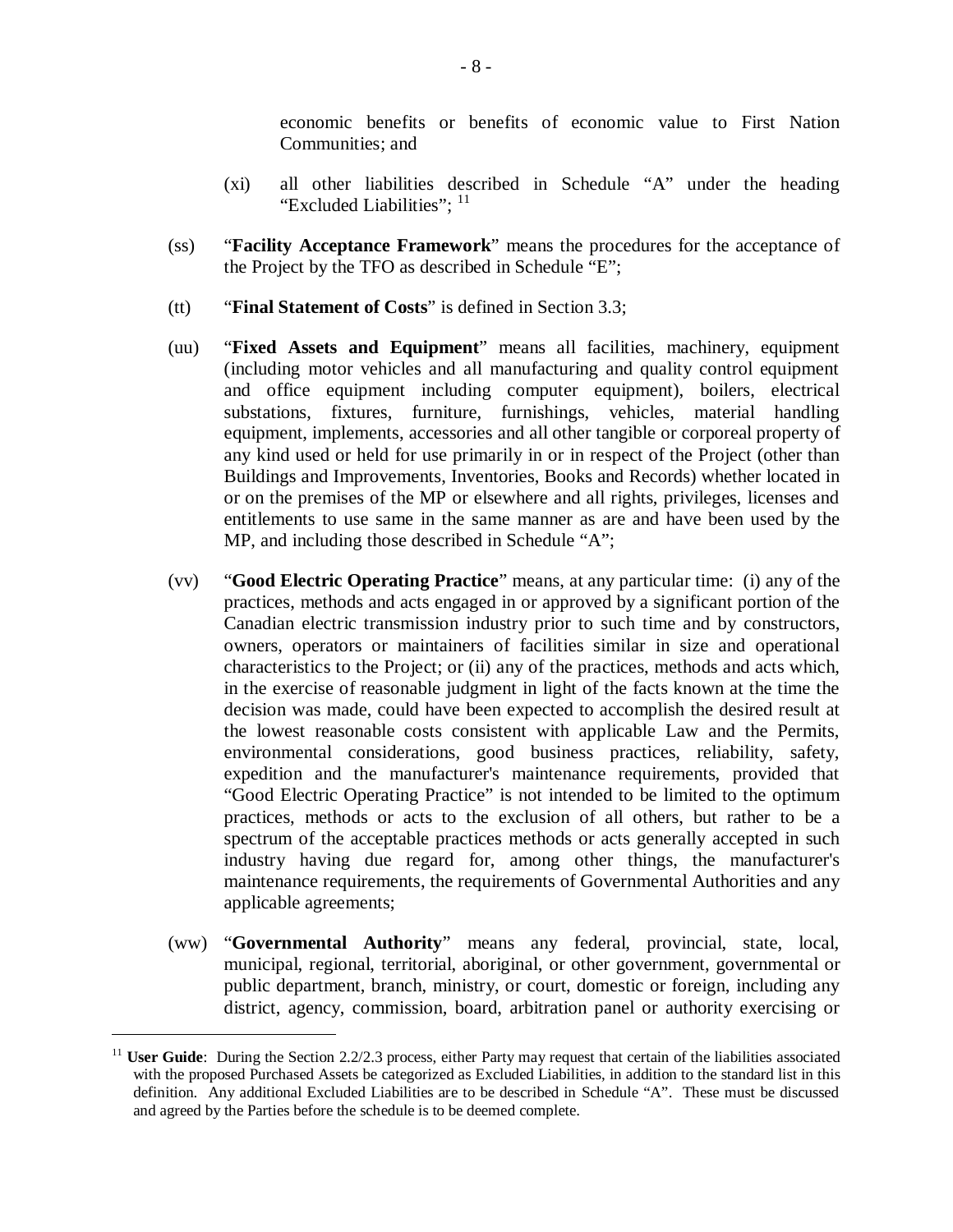entitled to exercise any administrative, executive, judicial, ministerial, prerogative, legislative, regulatory or taxing authority or power of any nature as well as any quasi-governmental or private body exercising any regulatory, expropriation or taxing authority under or for the account of any of them, and any subdivision of any of them;

- (xx) "**GST**" means the goods and services tax imposed under the ETA and any provincial sales tax on goods and/or services;
- (yy) "**Hazardous Substance**" means any substance, waste, liquid, gaseous or solid matter, fuel, micro-organism, sound, vibration, ray, heat, odour, radiation, energy vector, plasma, organic or inorganic matter which is or is deemed to be, alone or in any combination, hazardous, hazardous waste, solid or liquid waste, toxic, a pollutant, a deleterious substance, a contaminant or a source of pollution or contamination, regulated by any Environmental Laws;
- (zz) "**HEEA**" means the *Hydro and Electric Energy Act* (Alberta);
- (aaa) "**Indemnified Parties**" means the MP Indemnified Parties or the TFO Indemnified Parties, as applicable;
- (bbb) "**Indemnifying Party**" means the Party providing indemnification to an Indemnified Party pursuant to any part of ARTICLE 9;
- (ccc) "**Indemnity Claim**" is defined in Section 9.5;
- (ddd) "**Independent System Operator**" has the meaning given in Section 1 of the Act;
- (eee) "**Insolvent**" means with respect to any Person, the status of such Person if such Person: (i) files a petition or otherwise commences, authorizes or acquiesces in the commencement of a proceeding or cause of action under any bankruptcy, insolvency, reorganization or similar law, or has any such petition filed or commenced against it; (ii) makes an assignment or any general arrangement for the benefit of creditors; (iii) otherwise becomes bankrupt or insolvent (however evidenced); (iv) has a liquidator, administrator, receiver, trustee, conservator or similar official appointed with respect to it or any substantial portion of its property or assets; (v) is generally unable, or otherwise persistently fails, to pay its debts as they fall due; or (vi) the realizable value of such Person's assets are at any time less than the aggregate of its liabilities;
- (fff) "**Insurance Policies**" means insurance policies issued by reputable insurers for Losses arising out any activities on or about the Project and the Purchased Assets and in amounts and terms and conditions customary for similar projects;
- (ggg) "**Intellectual Property**" means the intellectual property listed in Schedule "A", being all of the software, licenses, patents and patent applications, copyrights, domain names, industrial designs, trade secrets, know-how, formulae, processes, inventions, technical expertise, research data and other similar property, all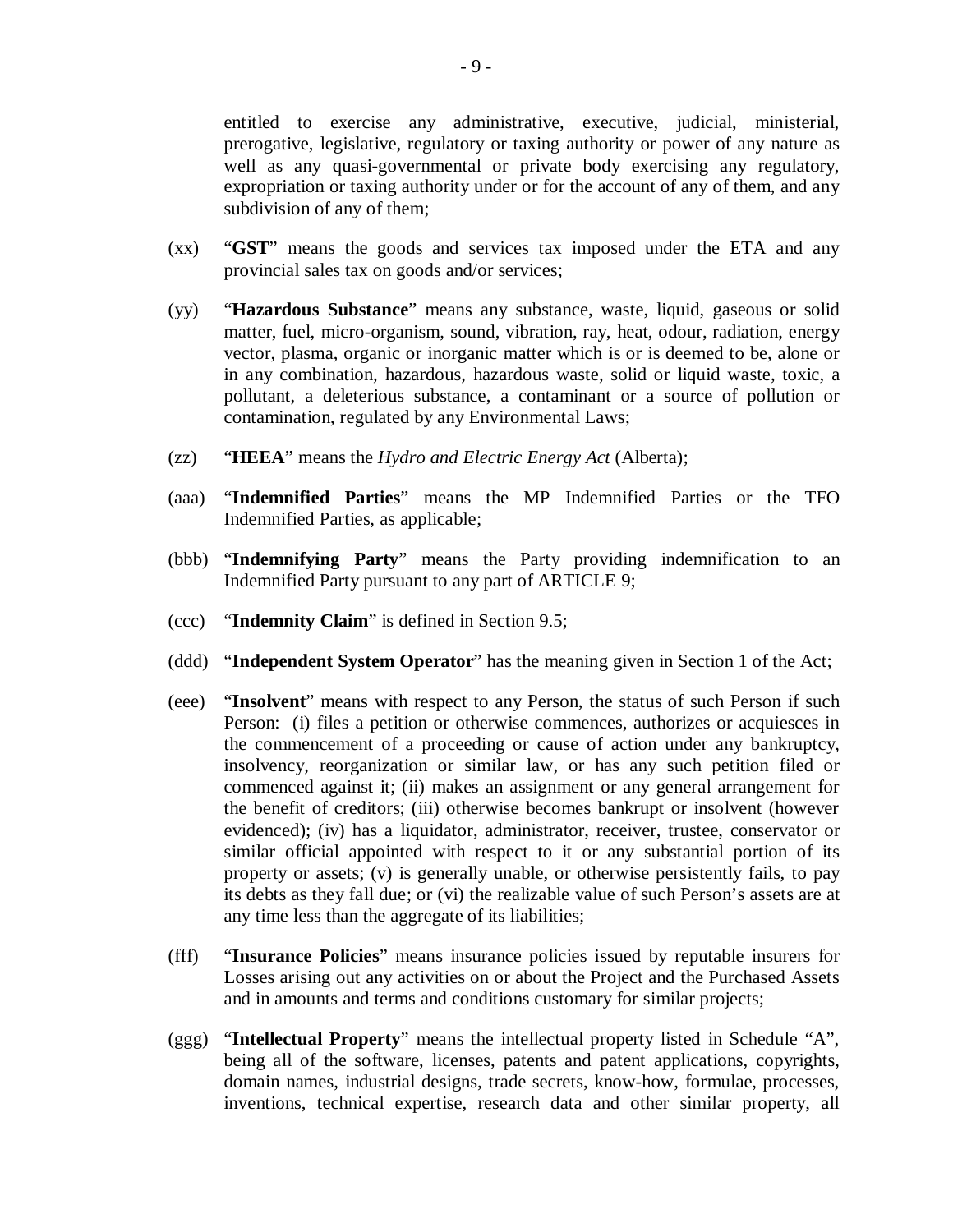associated registrations and applications for registration, and all associated rights, including moral rights, required to own, operate and maintain the Project in accordance with the representations, warranties and covenants of the MP contained in this Agreement;

- (hhh) "**Interconnection Agreement**" means an agreement between TFO and the MP providing for interconnection services following Closing and the termination of the Interim Operating Authority Services and Interconnection Agreement, which agreement will incorporate or be consistent with the post-Closing maintenance and repair provisions in Section 6.8;
- (iii) "**Interim Operating Authority Services and Interconnection Agreement**" means an agreement between the Parties in form and substance as attached as Schedule "F";
- (jjj) "**Inventories**" means all inventories of every kind and nature pertaining to the Project and the Purchased Assets; <sup>12</sup>
- (kkk) "**ISO**" means the Independent System Operator as defined in the Act;
- (lll) "**ISO Rules**" means the rules made by the ISO pursuant to the Act;
- (mmm)"**ITA**" means the *Income Tax Act* (Canada);

1

- (nnn) "**Knowledge of the MP**" means the knowledge that the senior officer of the MP with responsibility for the Project actually has, and in addition would have obtained, after having made or caused to be made all reasonable inquiries necessary to obtain informed knowledge, including inquiries of the records, and employees, consultants, agents and contractors of the MP (and of the MP's affiliates), who are reasonably likely to have firsthand knowledge of the relevant matter;
- (ooo) "**Land Rights**" means all rights of every nature or kind in respect of real property pertaining to the Project and the Purchased Assets, including the right to erect, maintain and operate structures on land, the Owned Lands (excluding at Closing any such Owned Lands to the extent that the TFO has agreed to accept one or more MP Granted Leases in the place thereof), the Real Property Leases (and the Leased Premises to which they relate), and those described in Schedule "B";
- (ppp) "**Law**" or "**Laws**" means all laws, statutes, codes, ordinances, decrees, rules, regulations, by-laws, statutory rules, principles of law, published policies, procedures and guidelines, judicial or arbitral or administrative or ministerial or departmental or regulatory judgments, orders, decisions, rulings, or awards, including those of the AUC and the AESO and general principles of common and civil law, and the terms and conditions of any grant of approval, permission,

<sup>&</sup>lt;sup>12</sup> **User Guide**: The ATA contemplates that Inventories will not be transferred as part of the Purchased Assets, with Inventories being listed as an Excluded Asset. However, see the footnote for Schedule "D".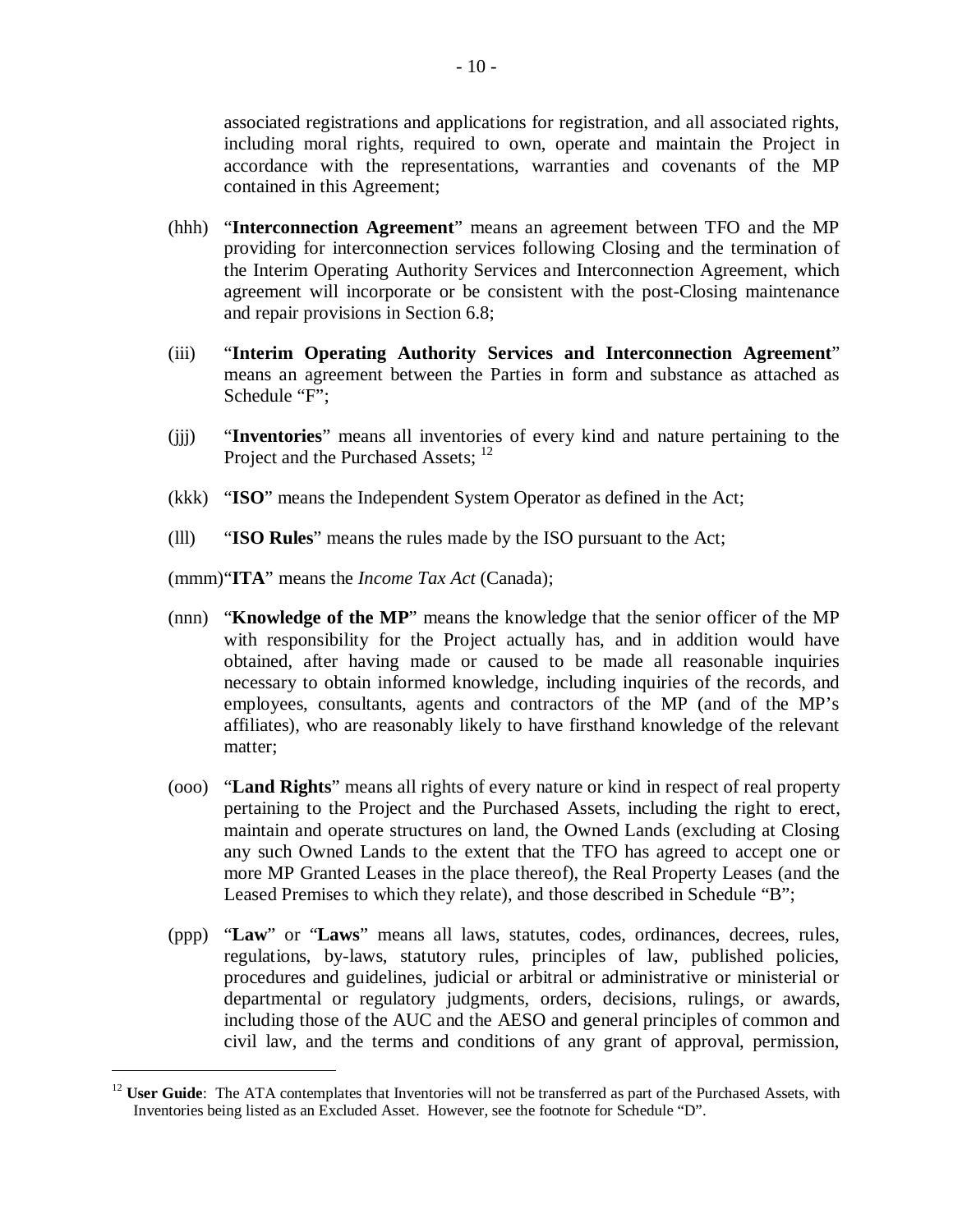authority or licence of any Governmental Authority, and the term "applicable" with respect to Laws and in a context that refers to one or more Persons, means that the Laws apply to the Person or Persons, or its or their business, undertaking or property, and emanate from a Governmental Authority having jurisdiction over the Person or Persons or its or their business, undertaking or property;

- (qqq) "**Leased Premises**" means all of the Land Rights that are leased by the MP in connection with the Project and the Purchased Assets pursuant to Real Property Leases, and includes easements, utility rights of way, and all and any other rights granting the holder thereof the right to access lands temporarily or permanently or for a term;
- (rrr) "**Leases**" means the leases relating to the Project and the Purchased Assets other than the Real Property Leases;
- (sss) "**Lender**" means a Person that either directly or as agent or trustee, lends funds or extends a credit facility, or guarantees the obligations of, the MP or an affiliate of the MP, and such Person's successors and assigns;
- (ttt) "**Loss**" means any Direct Loss or Third Party Claim, and the costs and expenses of any associated action, suit, proceeding, demand, assessment, judgment, settlement or compromise and all interest, punitive damages, fines, penalties and all legal and other professional fees and disbursements on a solicitor and its own client basis;
- (uuu) "**Market Participant**" has the meaning given in Section 1 of the Act;
- (vvv) "**Material Adverse Effect**" means any material adverse change, effect, event or matter related to the TFO's ownership, operation and maintenance of the Purchased Assets following Closing, or the liabilities of the TFO in connection therewith, as determined from the perspective of a reasonable Person in the TFO's position having regard to the MPC Policy Objectives and the principle that, from and after Closing, it is the intention of the Parties that the TFO will be in the same position with respect to the Project and Purchased Assets as if it had constructed them itself in accordance with Good Electric Operating Practice and the Project Requirements;
- (www) "**Material Contract**" means any Contract:
	- (i) the termination of which, or the loss of rights under which, would reasonably be expected to result in a Material Adverse Effect; or
	- (ii) that is in respect of a Material Land Right;
- (xxx) "**Material Land Right**" means any Land Right, the termination of which, or the loss of rights under which, would reasonably be expected to result in a Material Adverse Effect;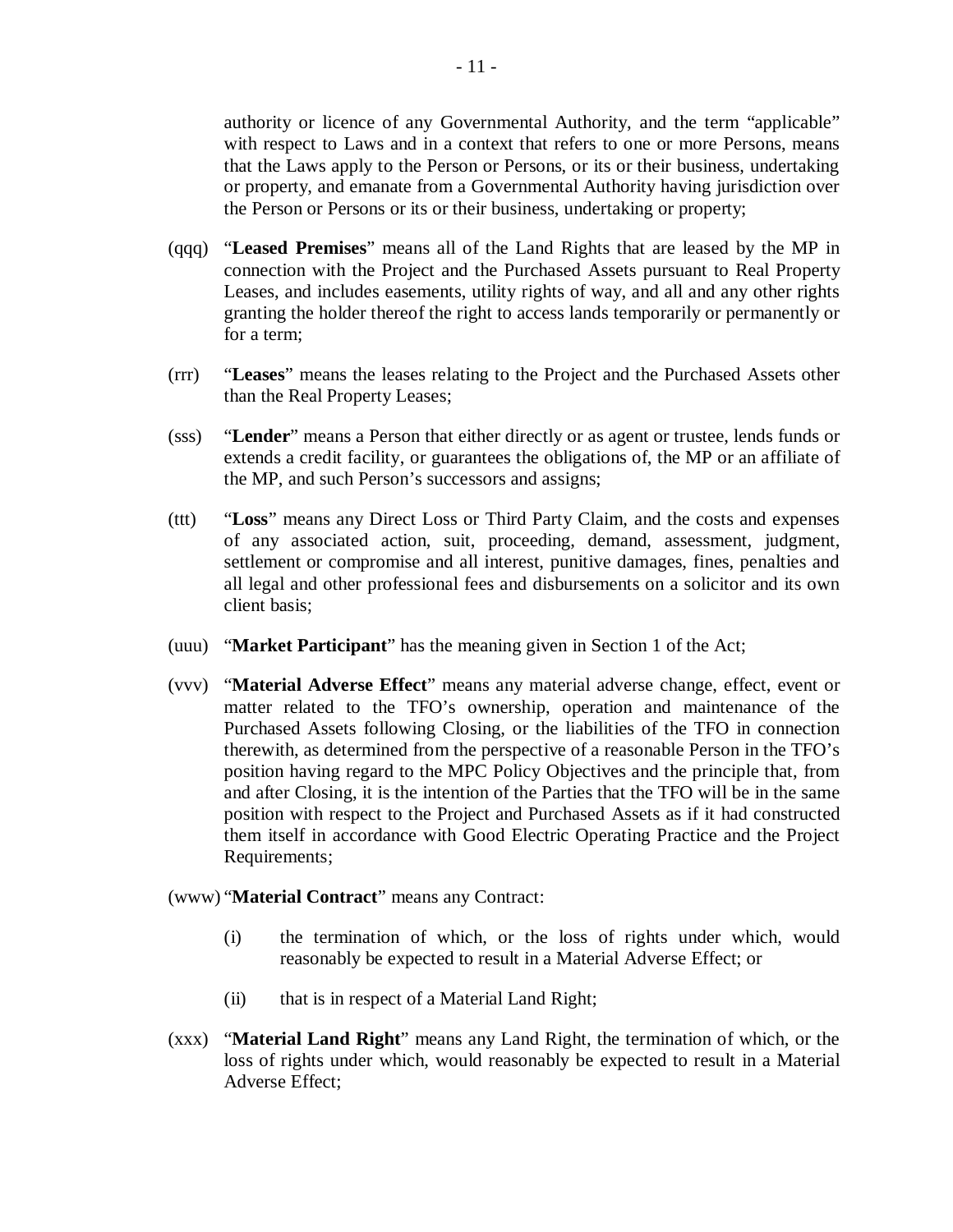- (yyy) "**Material Permit**" means any Permit, the termination or revocation of which, or the loss of rights under which, would reasonably be expected to result in a Material Adverse Effect;
- (zzz) "**MP**" is defined above on page 1;

1

- (aaaa) "**MP Granted Lease**" means a lease, easement, utility right of way or other right of surface access between the MP, as grantor, and the TFO, relating to some or all of the Owned Lands in respect of which (and to the extent that) the TFO has agreed pursuant to Section 2.3 to accept such MP Granted Lease in the place of the associated Land Right;  $13$
- (bbbb) "**MP Indemnified Parties**" means the MP and/or its Personnel, to the extent that any such Person is indemnified under any provision of ARTICLE 9;
- (cccc) "**MPC Policy Objectives**" means the objectives set out in the Alberta Energy Market Participant Choice for Transmission Connections Policy Paper last revised on December 11, 2013 repeated as follows:
	- *To enable Market Participants to build their own connection facilities;*
	- *To maintain the integrity and reliability of the AIES;*
	- *To minimize incremental costs or risks to TFOs; and*
	- To minimize incremental costs or risks to electricity customers; <sup>14</sup>
- (dddd) "**Notice**" means any notice, demand, request, consent, approval or other communication which is required or permitted by this Agreement to be given or made by a Party;
- (eeee) "**Operations Documents"** means the documents described in Schedule "C", including Contracts and Permits;
- (ffff) "**Owned Lands**" means all of the Land Rights used in connection with the Project for which a certificate of title has or could be issued to the MP;
- (gggg) "**Parties**" means the MP and the TFO, and "**Party**" means either one of them;

<sup>&</sup>lt;sup>13</sup> **User Guide**: During the Section 2.3 process, the MP may include in the Schedule "B" Land Rights, its proposed MP Granted Leases. In the normal course, it is expected that all the surface land rights associated with the Project will be conveyed to the TFO. However, in some instances, it may not be possible or practical to do so; for example, if the MP's surface land rights also include the site of certain of the MP's other, retained assets. In those situations, the MP may desire to grant to the TFO a sublease or other subsidiary right that is adequate for the TFO's operation of the Project, subject to all necessary subdivision or other approvals.

<sup>&</sup>lt;sup>14</sup> **User Guide**: At the time of execution of this Agreement, the Parties are to conform this definition with the most recent date and version of the policy.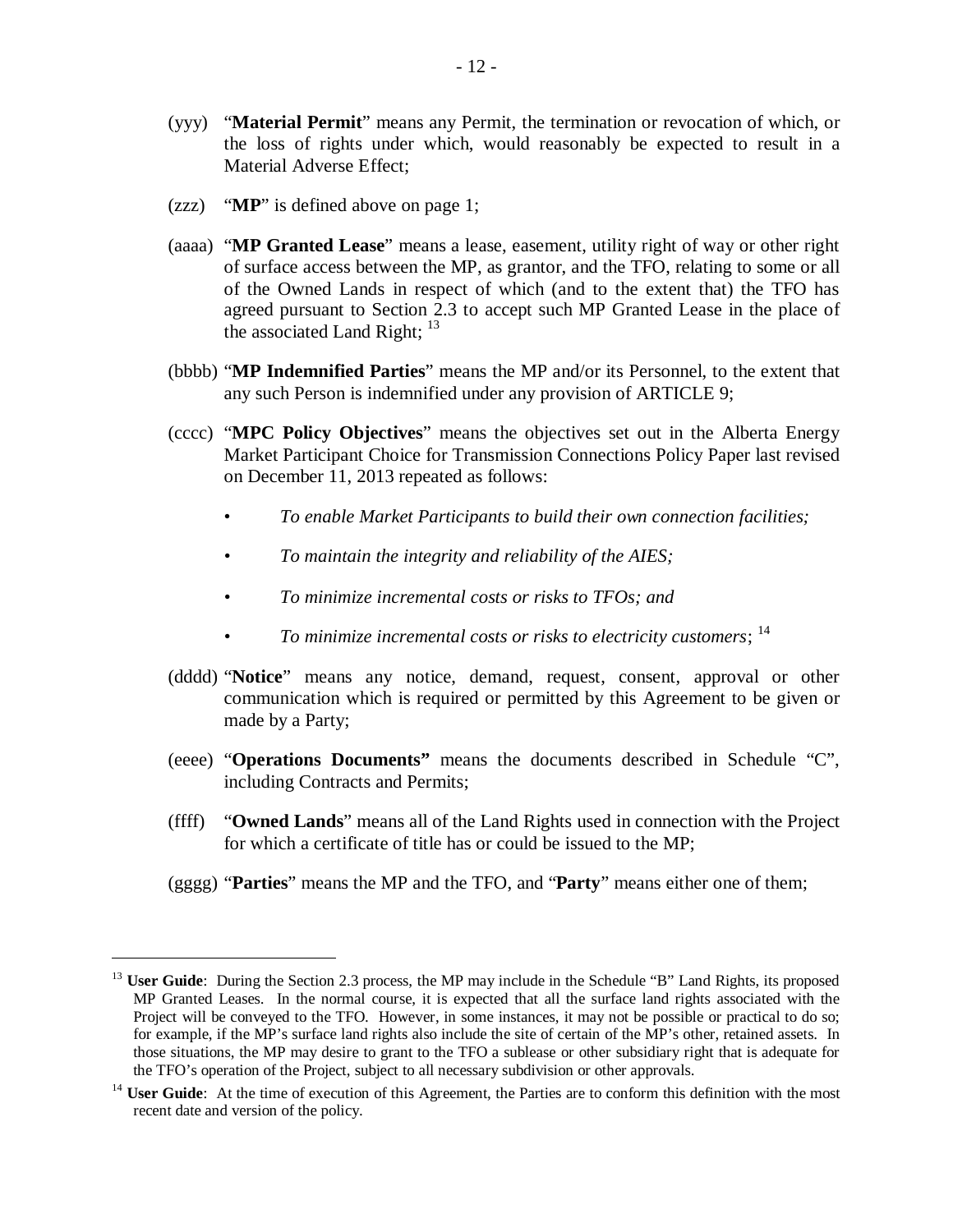(hhhh) "**Permits**" means all authorizations, registrations, permits, certificates of approval, approvals, grants, licences, quotas, consents, commitments, rights or privileges (other than those relating to the Intellectual Property) issued or granted by any Governmental Authority to the MP in respect of the Project and the Purchased Assets, including the permit to construct and the licence to operate the Project;

#### (iiii) "**Permitted Encumbrances**" means:

- (i) unregistered liens for municipal taxes, assessments or similar charges suffered or incurred by the MP in the ordinary course of the Project that are not yet due and payable or, if due and payable, are to be adjusted between the MP and the TFO on Closing;
- (ii) inchoate mechanics', builders', construction and carriers' liens and other similar liens arising by operation of law or statute in the ordinary course of the Project for obligations which are not delinquent and will be paid or discharged in the ordinary course of the MP's business;
- (iii) unregistered Encumbrances of any nature claimed or held by Her Majesty The Queen in Right of Canada, Her Majesty The Queen in right of Alberta, or by any Governmental Authority under any applicable legislation, statute or regulation, except for unregistered liens for unpaid realty taxes, assessments and public utilities;
- (iv) title defects which are of a minor nature and in the aggregate, in the reasonable opinion of the TFO, do not materially impair the value or use of the Owned Lands or the Leased Premises;
- (v) any right of expropriation conferred upon, reserved to or vested in Her Majesty The Queen in Right of Canada, Her Majesty The Queen in right of any province of Canada in which the Owned Lands or the Leased Premises are located, or by any Governmental Authority under any applicable Law;
- (vi) zoning restrictions, easements and rights of way or other similar encumbrances or privileges in respect of real property which in the aggregate, in the reasonable opinion of the TFO, do not materially impair the value or use of the Project and which are not violated in any respect by existing or proposed structures or land use;
- (vii) Encumbrances created by others upon other lands over which there are easements, rights-of-way, licences or other rights of user in favour of the Land Rights and which do not materially impede the use of such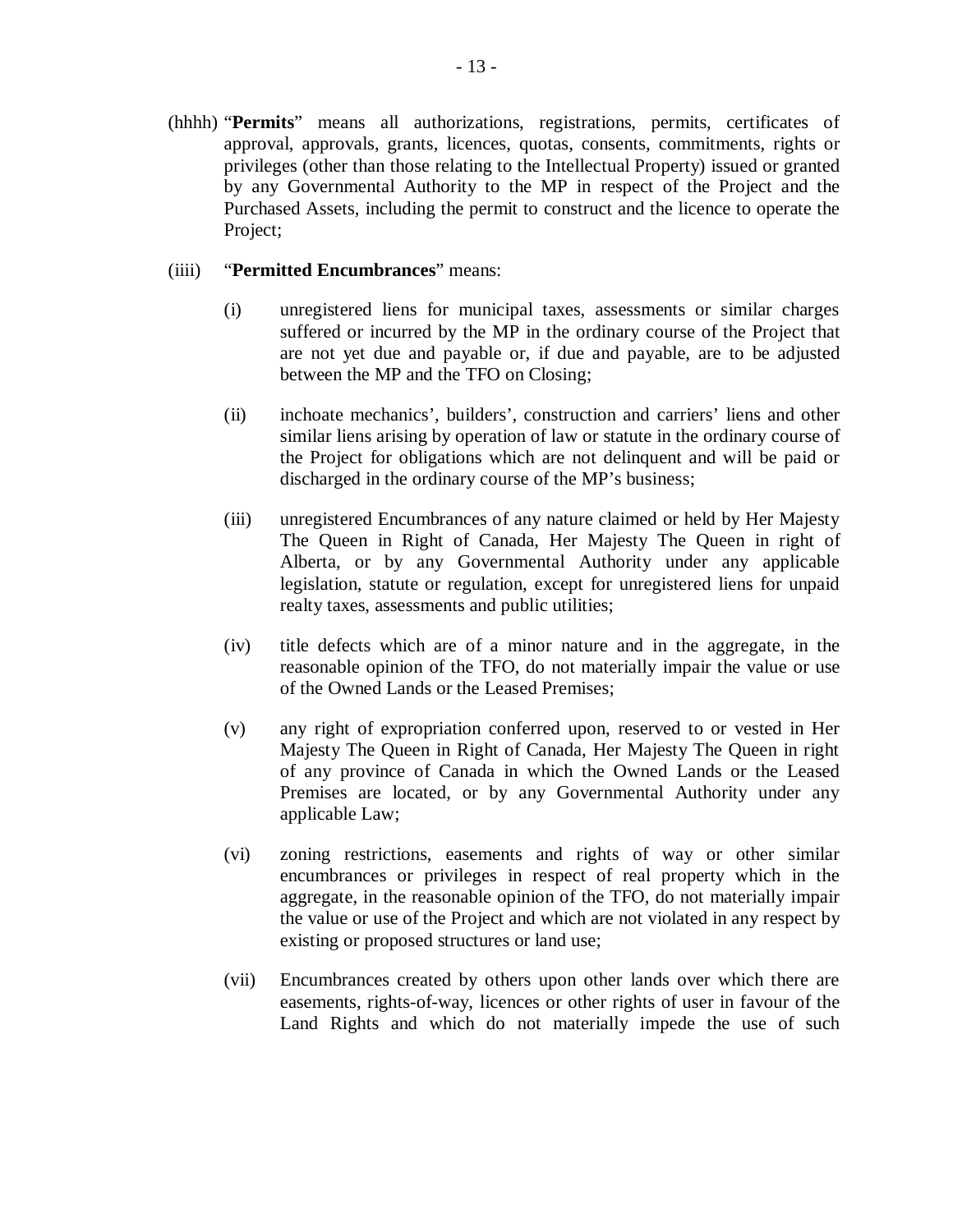easements, rights-of-way, licences or other rights of user for the purposes for which they are held and described in Schedule "B";  $^{15}$ 

- (viii) any Encumbrance which the TFO has expressly agreed to assume or accept as an Assumed Liability pursuant to Section 2.3;  $^{16}$
- (ix) the reservations, limitations, provisos, conditions, restrictions and exceptions in the letters patent or grant, as the case may be, from the Crown and statutory exceptions to title; or
- (x) those instruments registered on title to the Owned Lands or against the leasehold interest of the MP in the Leased Premises and described in Schedule " $B$ ";  $17$
- (jjjj) "**Person**" means an individual, body corporate, sole proprietorship, partnership, trust, unincorporated association, unincorporated syndicate, unincorporated organization, or another entity, and a natural Person acting in his or her individual capacity or in his or her capacity as executor, trustee, administrator or legal representative, and any Governmental Authority;
- (kkkk) "**Personal Information**" means information about an individual who can be identified by the Person who holds that information;
- (llll) "**Personnel**" means a Party's shareholders, directors, officers, employees, consultants, agents and employees;
- (mmmm) "**Preliminary Review**" means the review with that name described in the Facility Acceptance Framework;
- (nnnn) "**Pre-transfer Review**" means the review with that name described in the Facility Acceptance Framework;
- (oooo) "**Privacy Laws**" means any Laws that regulate the collection, use or disclosure of Personal Information;
- (pppp) "**Project**" is defined under "Context" above on page 1;
- (qqqq) "**Project Requirements**" means the minimum technical requirements for the Project set out in Schedule "D";
- (rrrr) "**Purchase Orders**" means all orders or Contracts outstanding for the purchase or sale of personal property relating to the Project and the Purchased Assets;
- (ssss) "**Purchase Price**" is defined in Section 3.1;

<sup>15</sup> **User Guide**: See footnote for Section 2.2.

<sup>&</sup>lt;sup>16</sup> **User Guide**: See footnote for definition of Assumed Liability.

<sup>&</sup>lt;sup>17</sup> **User Guide**: See footnote for Section 2.2.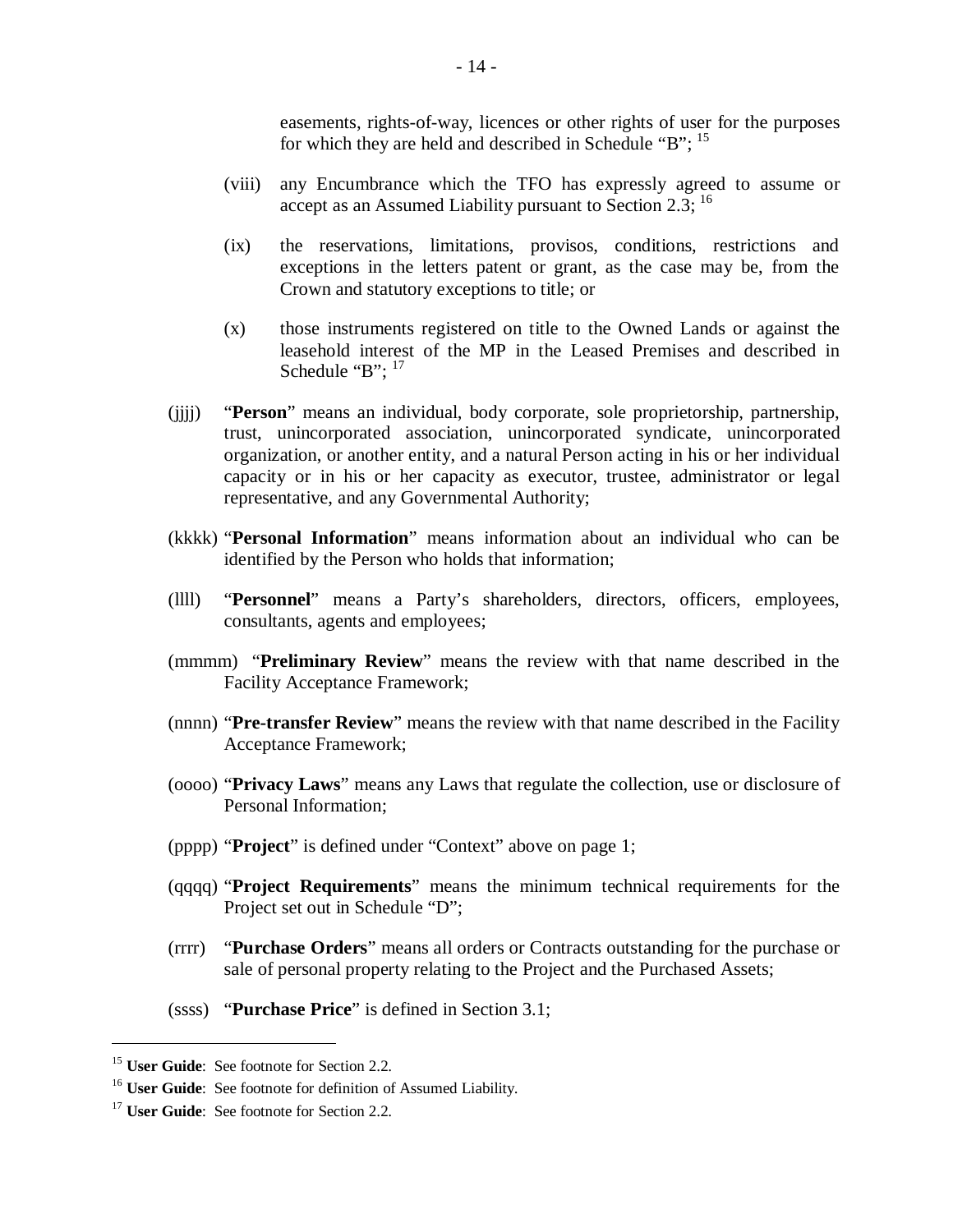- (tttt) "**Purchased Assets**" means all of the rights, assets, privileges, benefits and property of whatever nature or kind (including those enumerated below to the extent that they pertain to the Project) and wherever situated, that are owned or used by the MP or held by it for use primarily in, or primarily with respect to the operation of, the Project:
	- (i) Fixed Assets and Equipment;
	- (ii) Land Rights;
	- (iii) Buildings and Improvements;
	- (iv) Contracts, including the Warranty Rights;
	- (v) Permits;
	- (vi) Books and Records; and
	- (vii) Intellectual Property, or an irrevocable, non-exclusive, non-divisible, royalty-free right and license to use the same as required to own, operate and maintain the Project in accordance with the representations, warranties and covenants of the MP contained in this Agreement;

but excluding any property and assets that are Excluded Assets;

- (uuuu) "**Real Property Leases**" means the leases between the MP, as tenant, and the applicable owners, and all amendments to those leases, relating to the leasing by the MP of the Leased Premises, and is to be construed broadly to include grants of easement, right of way agreements, right of entry orders, permits, and all and any other agreements whereunder a holder of rights in respect of or related to land grants them to another Person;
- (vvvv) "**Release**" means to release, spill, leak, pump, pour, emit, empty, discharge, deposit, inject, leach, dispose, dump or permit to escape;
- (wwww) "**Remedial Order**" means any remedial order, including any notice of noncompliance, order, other complaint, direction or sanction issued, filed or imposed by any Governmental Authority pursuant to Environmental Laws, with respect to the existence of Hazardous Substances on, in or under Owned Lands, Leased Premises, or neighbouring or adjoining properties, or the Release of any Hazardous Substance from, at or on the Owned Lands or Leased Premises, or with respect to any failure or neglect to comply with Environmental Laws;
- (xxxx) "**Served Facilities**" means the specific property and assets that were identified in the Need Identification Document approved by the AUC to obtain system access service by means of interconnection to the AIES via the Project and the Purchased Assets;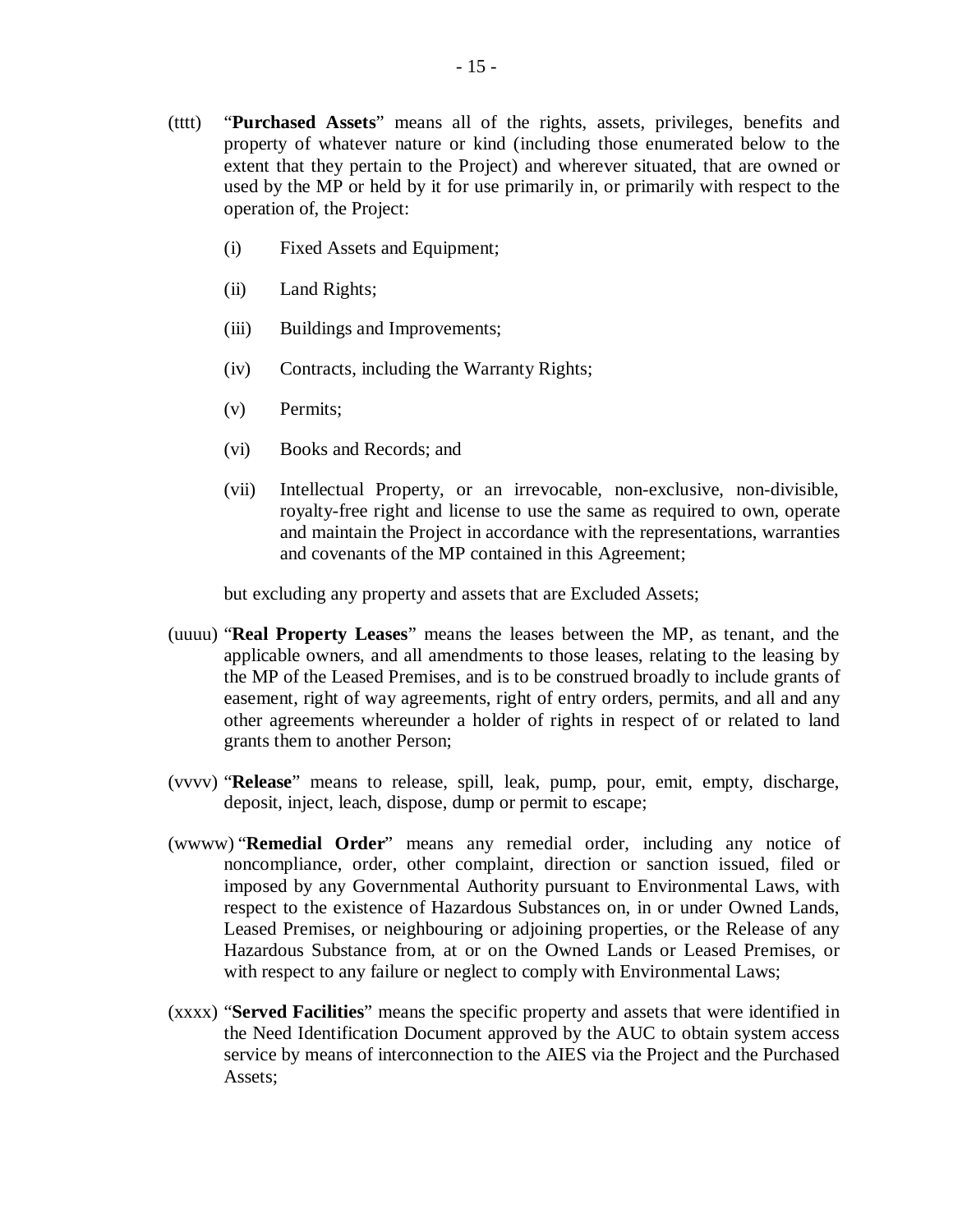- (yyyy) "**Tariff**" means the ISO tariff as defined in the Act prepared by the ISO and approved by the AUC;
- (zzzz) "**Tax**" means all taxes, duties, fees, premiums, assessments, imposts, levies, rates, withholdings, dues, government contributions and other charges of any kind whatsoever, whether direct or indirect, together with all interest, penalties, fines, additions to tax or other additional amounts, imposed by any Governmental Authority, including all taxes levied on or measured by, or referred to as property, transfer, land transfer, registration charges, gross receipt, sales, provincial sales, use, consumption, GST, value-added, turnover, excise or stamp, all customs duties, countervail, anti-dumping and special import measures and all import and export taxes;
- (aaaaa) "**Tax Treaty**" is defined in Section 4.27;
- (bbbbb) "**TFO**" is defined above on page 1;
- (ccccc) "**TFO Indemnified Parties**" means the TFO and/or its Personnel, to the extent that any such Person is indemnified under any provision of ARTICLE 9;
- (ddddd) "**TFO Usual Practices**" means the TFO's normal practices with respect to the maintenance, repair and replacement of its Transmission Facilities (whether for emergencies or otherwise) as informed by its experience, obligations pursuant to the Law, the TFO's terms and conditions with the ISO, and Good Electrical Operating Practice;
- (eeeee)**Third Party**" means a Person other than one of the Parties;
- (fffff) **Third Party Claim**" means any Claim by any Third Party against an Indemnified Party in respect of any loss, expense, personal injury or death, damage or other liability suffered or incurred by the Third Party;
- (ggggg) "**Third Party Consent**" is defined in Section 2.4(b);
- (hhhhh) "**Transmission Facility Owner**" has the same meaning as that provided for "owner" and "transmission facility" in the Act; and
- (iiiii) "**Warranty Rights**" means the full benefit of all warranties, warranty rights, performance bonds and indemnities (implied, express or otherwise) against manufacturers, sellers or contractors which apply to any of the Purchased Assets.

#### **1.2 Certain Rules of Interpretation**

(a) All terms enclosed in quotation marks that are used in this Agreement (including in the recitals to this Agreement) which are not otherwise defined herein will have the respective meanings ascribed to them in the Act and related regulations;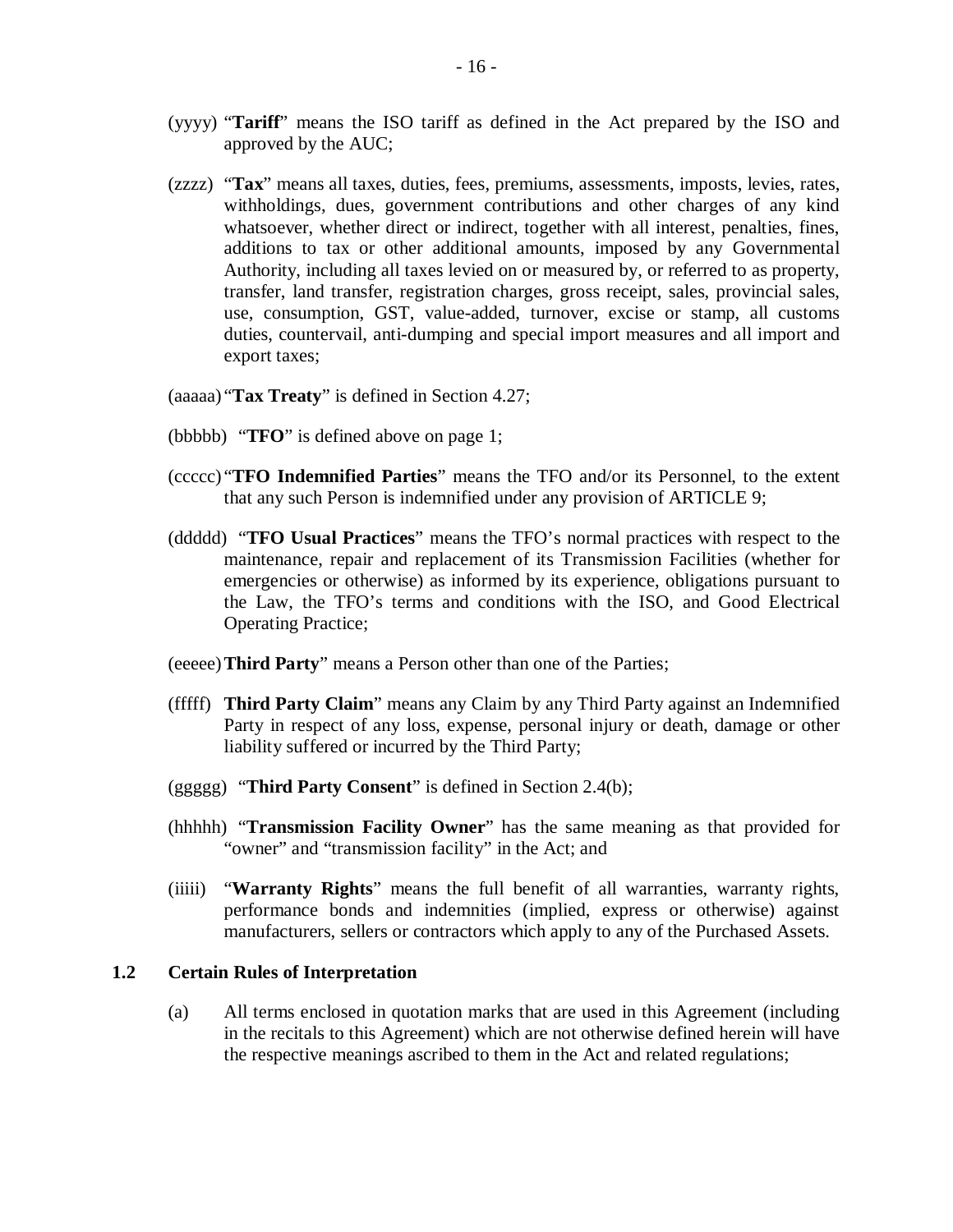- (b) In this Agreement, words signifying the singular number include the plural and vice versa, and words signifying gender include all genders. Every use of the word "including" in this Agreement is to be construed as meaning "including, without limitation";
- (c) The division of this Agreement into Articles and Sections, the insertion of headings and the provision of a table of contents are for convenience of reference only and do not affect the construction or interpretation of this Agreement;
- (d) Unless otherwise specified, time periods in this Agreement within which or following which any payment is to be made or act is to be done will be calculated by excluding the day on which the period begins and including the day on which the period ends. If the last day of a time period is not a Business Day, the time period will end on the next Business Day;
- (e) Unless otherwise specified, any reference in this Agreement to any statute includes all regulations made under or in connection with that statute from time to time, and is to be construed as a reference to that statute as amended, supplemented or replaced from time to time; and
- (f) Unless otherwise specified, any reference in this Agreement by specific name to a Governmental Authority or to a body exercising authority or performing duties under applicable Law includes all successor entities exercising or performing the same or similar authority or duties relative to the subject matter of this Agreement.

## **1.3 Governing Law**

This Agreement is governed by, and is to be construed and interpreted in accordance with, the Laws of the Province of Alberta and the Laws of Canada applicable in that Province.

## **1.4 Entire Agreement**

This Agreement, together with the agreements and other documents to be delivered pursuant to this Agreement and any agreement between the Parties governing Confidentiality Obligations, constitutes the entire agreement between the Parties pertaining to the subject matter of this Agreement and supersedes all prior agreements, understandings, negotiations and discussions, whether oral or written, of the Parties, and there are no representations, warranties or other agreements between the Parties in connection with the subject matter of this Agreement (including the post-Closing maintenance and repair provisions in Section 6.8) except as specifically set out in this Agreement or the other agreements and documents delivered pursuant to this Agreement. No Party has been induced to enter into this Agreement in reliance on, and there will be no liability assessed, either in tort or contract, with respect to, any warranty, representation, opinion, advice or assertion of fact, except to the extent it has been reduced to writing and included as a term in this Agreement or in one of the other agreements and documents delivered pursuant to this Agreement.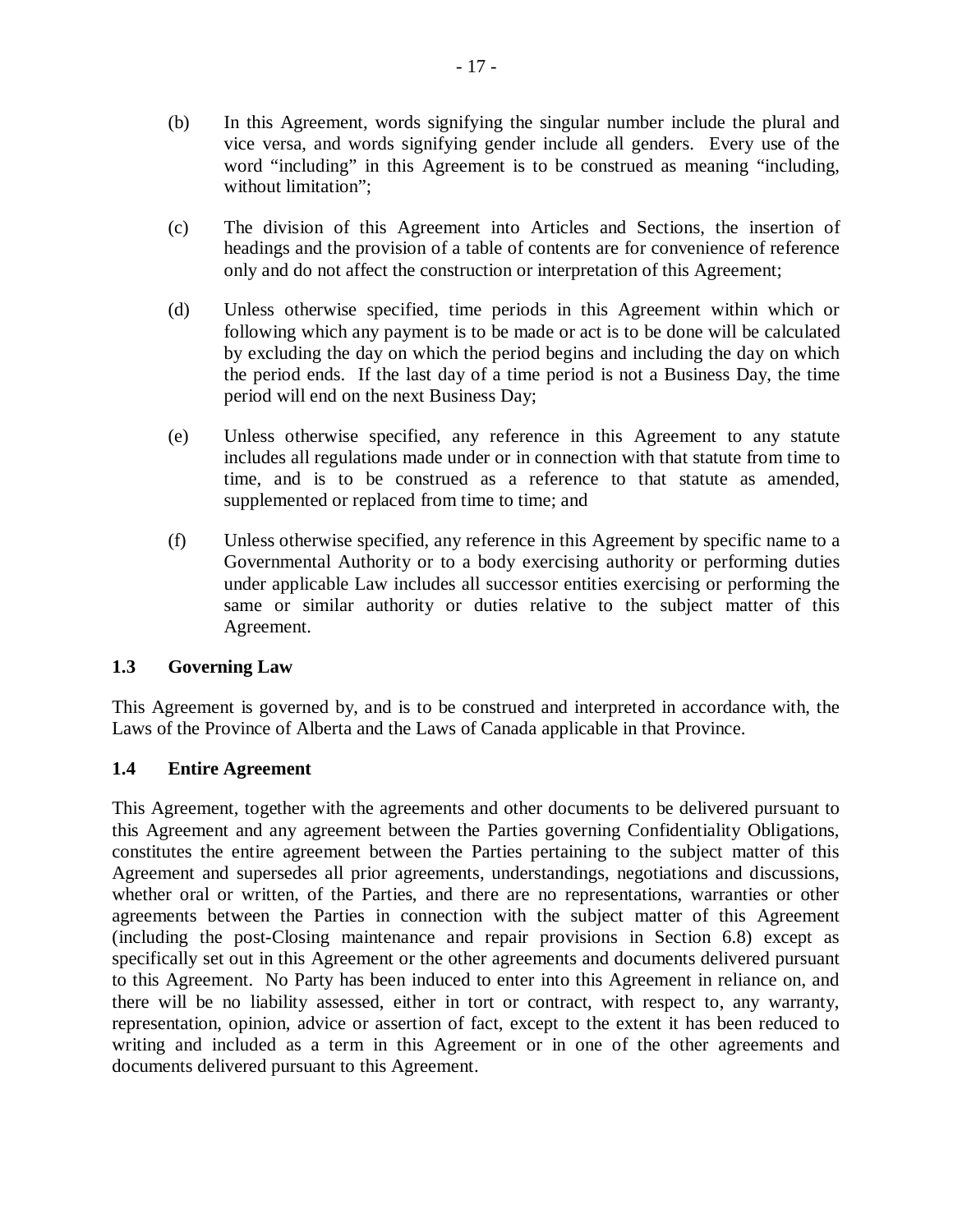### **1.5 MPC Policy Objectives – Interpretation of Agreement**

The Parties adopt the MPC Policy Objectives as an aid to interpretation should any dispute arise between them with respect to the subject matter of this Agreement (including their respective rights and obligations) whether or not the dispute is referred to the Dispute Resolution Procedure. The Parties' adoption of the MPC Policy Objectives is not intended to exclude any other principles of interpretation that would otherwise apply.

#### **1.6 Schedules**

The following Schedules are attached to and incorporated by reference into this Agreement:

| Schedule             | <b>Subject Matter</b>                                                                                        |
|----------------------|--------------------------------------------------------------------------------------------------------------|
| "A"                  | Description of Purchased Assets (to be attached upon finalization by the<br>Parties pursuant to Section 2.3) |
| " $B$ "              | Description of Land Rights (to be attached upon finalization by the Parties<br>pursuant to Section 2.3)      |
| ``C"                 | Operations Documents (to be attached upon finalization by the Parties<br>pursuant to Section 2.3)            |
| $\mathrm{``D''}$     | <b>Project Requirements</b>                                                                                  |
| E                    | <b>Facility Acceptance Framework</b>                                                                         |
| $\lq\lq F$           | Form of Interim Operating Authority Services and Interconnection Agreement                                   |
| " $G$ "              | <b>Dispute Resolution Procedure</b>                                                                          |
| H''                  | Disclosure Schedule (to be attached upon finalization by the Parties pursuant<br>to Section 2.3)             |
| $\lq\lq\lq\lq\lq\lq$ | Form of General Conveyance                                                                                   |

#### **ARTICLE 2 PURCHASE AND SALE**

#### **2.1 Agreement of Purchase and Sale**

Subject to the terms and conditions of this Agreement, on the Closing Date the MP will sell and the TFO will purchase, as of and with effect from and after the Effective Time, the Purchased Assets.

## **2.2 Designation of Closing Date**

Following the satisfactory completion of all Stage 5 activities and requirements as described in the AESO Connection Process (and subsequently in accordance with Section 8.3 or Section 8.5),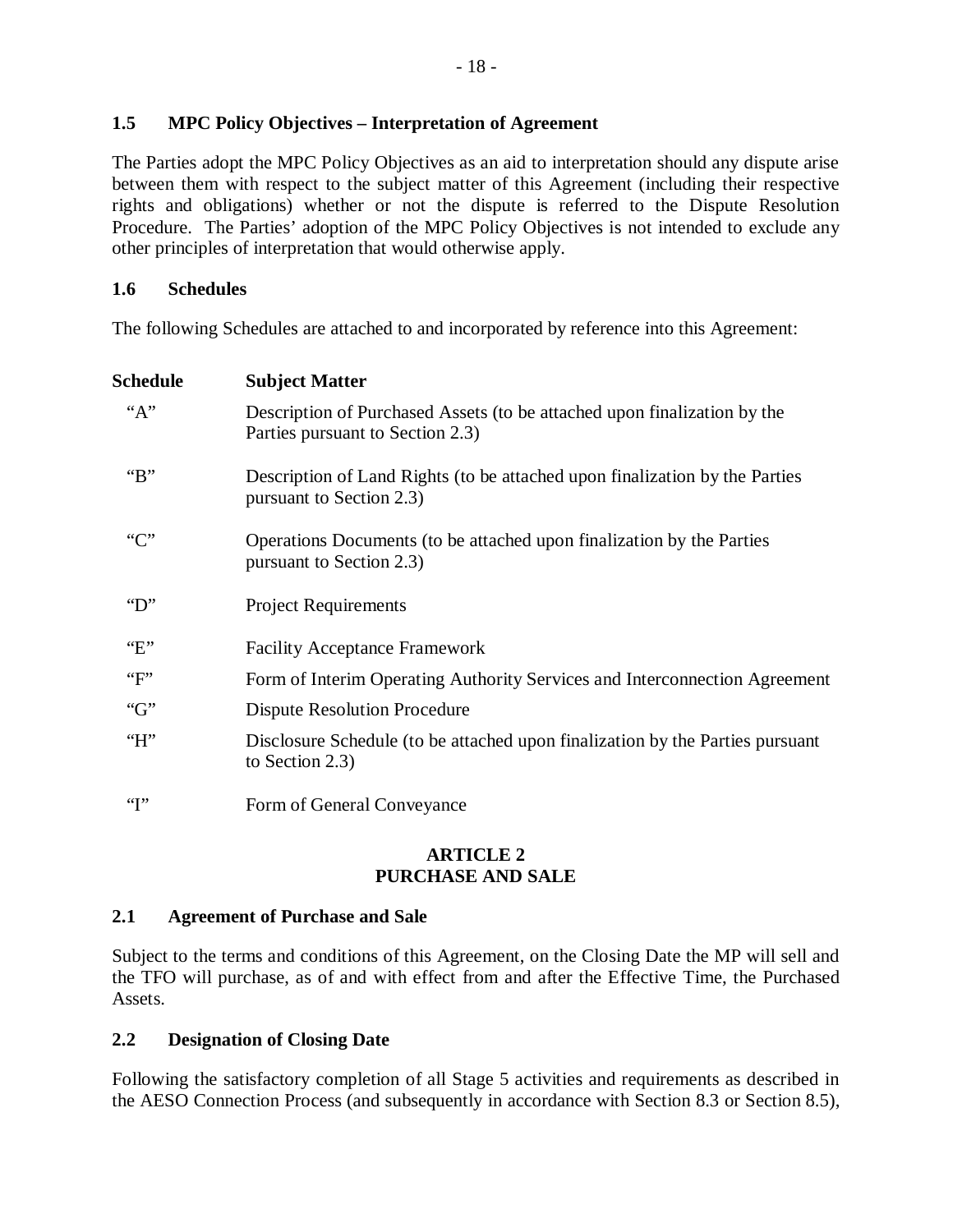the MP may give a Notice to the TFO designating a Closing Date (the "**Closing Date Notice**"), which will be no more than one hundred and eighty (180) days and no less than ninety (90) days (or in the case of a second Closing Date Notice in accordance with Section 8.3 or Section 8.5, no less than thirty (30) days) following the date the Closing Date Notice is received by the TFO. To be effective, the Closing Date Notice must be accompanied by the following proposed Schedules:

- (a) Schedule "A", Description of Purchased Assets;  $^{18}$
- (b) Schedule "B", Description of Land Rights; and  $^{19}$
- (c) Schedule "H", Disclosure Schedule;

with the proposed content of each such Schedule completed by the MP effective as of the date the Closing Date Notice is given (i.e. the Disclosure Schedule Date), except for the information that is to be completed by the TFO pursuant to Section 2.3. If applicable, the MP will expressly describe in the proposed Disclosure Schedule the nature and extent to which it is unable as of the Disclosure Schedule Date to give the representations and warranties set forth in ARTICLE 4 without qualification or amendment.<sup>20</sup>

## **2.3 Completion of Certain Schedules**

1

Upon receipt by the TFO of the Closing Date Notice and the accompanying proposed Schedules, the TFO will as soon as practicable (and in any case, within fifteen (15) Business Days) provide the MP with the TFO's proposed additions and/or deletions to the Operations Documents set out in Schedule "C", and any additional information relating to the TFO in the Disclosure Schedule.<br><sup>21</sup> The Parties will discuss the Schedules proposed by one another with the objective of <sup>21</sup> The Parties will discuss the Schedules proposed by one another with the objective of remedying all issues identified in the proposed Schedules "A", "B" and "H" that are Material Adverse Effects or would reasonably be expected to result in a Material Adverse Effect, and otherwise finalizing the information and content required in such Schedules.  $22$  In this regard,

<sup>&</sup>lt;sup>18</sup> User Guide: This schedule also includes Assumed Liabilities, Excluded Assets and Excluded Liabilities, which are to be discussed and agreed by the Parties before the schedule is to be deemed complete.

<sup>&</sup>lt;sup>19</sup> **User Guide**: This schedule also includes Permitted Encumbrances in addition to the standard encumbrances listed in the definition of Permitted Encumbrances, which are to be discussed and agreed by the Parties before the schedule is to be deemed complete.

<sup>&</sup>lt;sup>20</sup> **User Guide**: Except to the limited extent that another portion of the ATA is necessarily affected by the proposed qualification or amendment of a representation and warranty, Section 2.2 and Section 2.3 do not provide the MP with the right to amend, or to propose the amendment of, any other part of the ATA. If the MP wishes to amend other portions of the ATA other than as are specifically referenced as being part of the process in Sections 2.2 and 2.3, it must raise such issues prior to the time the ATA is originally executed. See the general discussion of the User Guide on the first page regarding the effect this may have on timing of execution.

<sup>&</sup>lt;sup>21</sup> **User Guide**: When the ATA is originally executed, Schedule "C" will already have content based on the indicative requirements provided by the TFOs for the ATA template. At this juncture, after receiving the information provided by the MP, the TFO can tailor Schedule "C" to the specific Project and Purchased Assets.

<sup>&</sup>lt;sup>22</sup> **User Guide**: This is the juncture at which the Parties may agree to any necessary additional provisions in the ATA and include them under "Other Provisions" in the Disclosure Schedule, including in respect of the small minority of transactions where Competition Act Approval, or third party consents referenced in Section 4.7 or other approvals referenced in Section 4.9(c) or 5.5(c), or TFO withholding is required under section 116 of the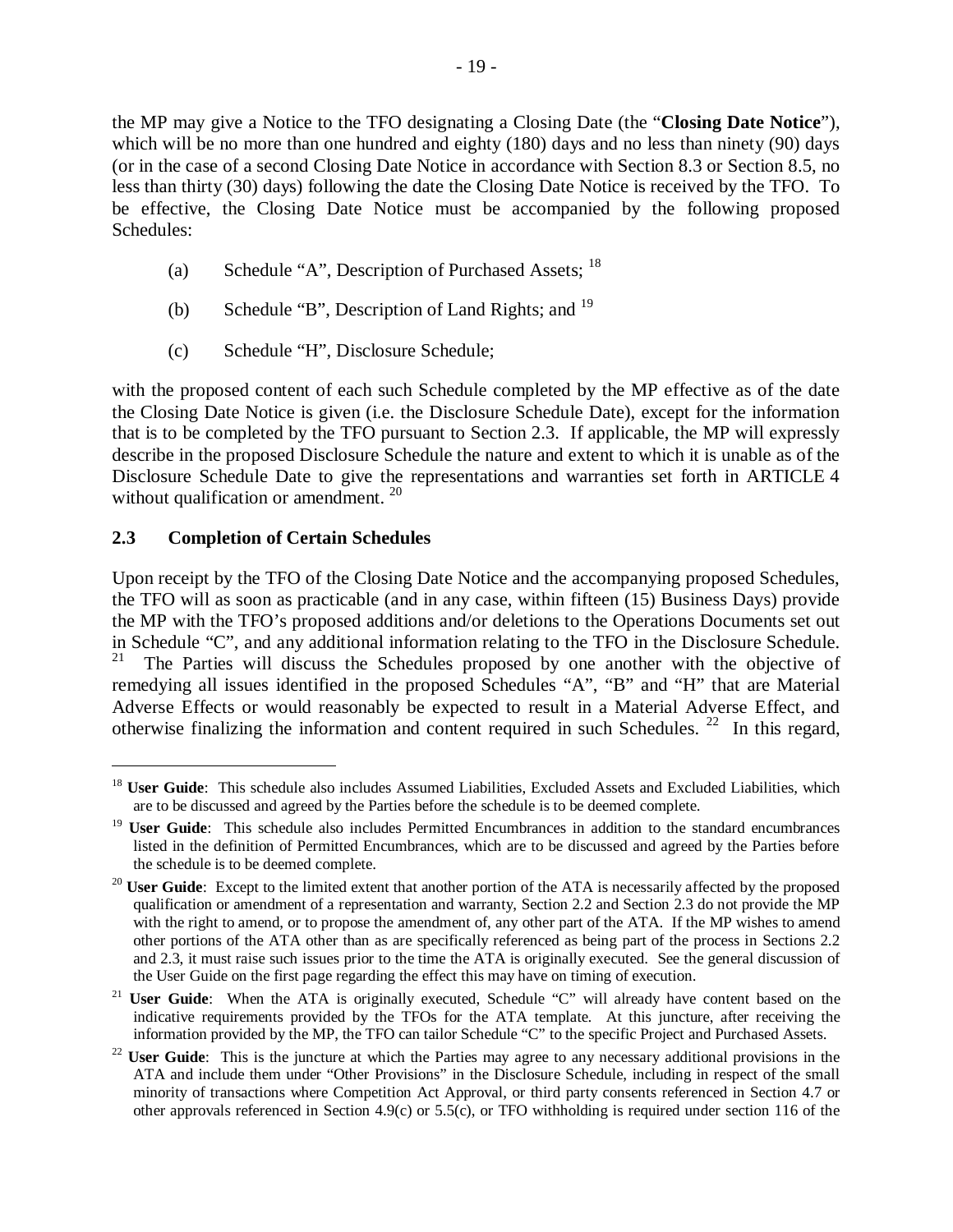either Party may use the Dispute Resolution Procedure to resolve any disagreement; however, the MP may not use the Dispute Resolution Procedure to alter any provision of this Agreement where the TFO is described as having or acting in its "sole discretion". The proposed Schedules and/or the body of this Agreement will be amended to the extent necessary and appropriate to incorporate the resolutions to the identified issues, either by the Parties' agreement or pursuant to the Dispute Resolution Procedure. Unless qualified by the word "proposed", references in this Agreement to any of Schedules "A", "B", "C" and "H" are references to such Schedules in the forms resolved in accordance with this Section 2.3. Failing resolution, this Agreement will terminate and be of no further force and effect with no liability to either of the Parties except as may be expressly set out elsewhere in this Agreement. Following the completion of the Disclosure Schedule, the MP will comply with its continuing disclosure obligations pursuant to Section 6.4.

#### **2.4 Non-Assigned Assets**

- (a) Nothing in this Agreement will be construed as an assignment of, or an attempt to assign to the TFO any Contract, Real Property Lease, Permit or other right that, as a matter of law or by its terms, is: (i) not assignable; or (ii) not assignable without first obtaining a Third Party Consent which has not been obtained.
- (b) Notwithstanding any other provision of this Agreement, but subject to Section 2.4(c), if any of the Contracts, Land Rights, Permits or other rights are not assignable, or are only assignable with the consent or approval of a Third Party (a "**Third Party Consent**") that has not been obtained at or prior to Closing, the MP will not be considered to be in breach of any of its obligations under this Agreement or to be in breach of any representation or warranty made in this Agreement, provided that:  $^{23}$ 
	- (i) the MP for a period of not less than thirty (30) days following the Closing Date, makes all reasonable efforts, in co-operation with the TFO, to secure any Third Party Consents required in connection with the assignment of the relevant Contracts, Real Property Lease, Permit or other right; and
	- (ii) pending the effective transfer of the relevant Contracts, Real Property Leases or Permits, the MP will hold all rights or entitlements that the MP has in those Purchased Assets in trust for the exclusive benefit of the TFO, provided that the TFO will pay, perform and discharge all obligations arising or accruing with respect to those Purchased Assets during that period.
- (c) Notwithstanding Section 2.4(b), if any Material Contract, Material Land Right, or Material Permit is not assigned to the TFO at the Closing, the MP will be in

ITA. See the definition of Competition Act Approval and Section 3.6 for further information. See also the template Disclosure Schedule.

<sup>&</sup>lt;sup>23</sup> **User Guide**: The MP must list in the Disclosure Schedule any consents, approvals and waivers the existence of which make it impossible for the MP to provide the representation and warranty in Section 4.7.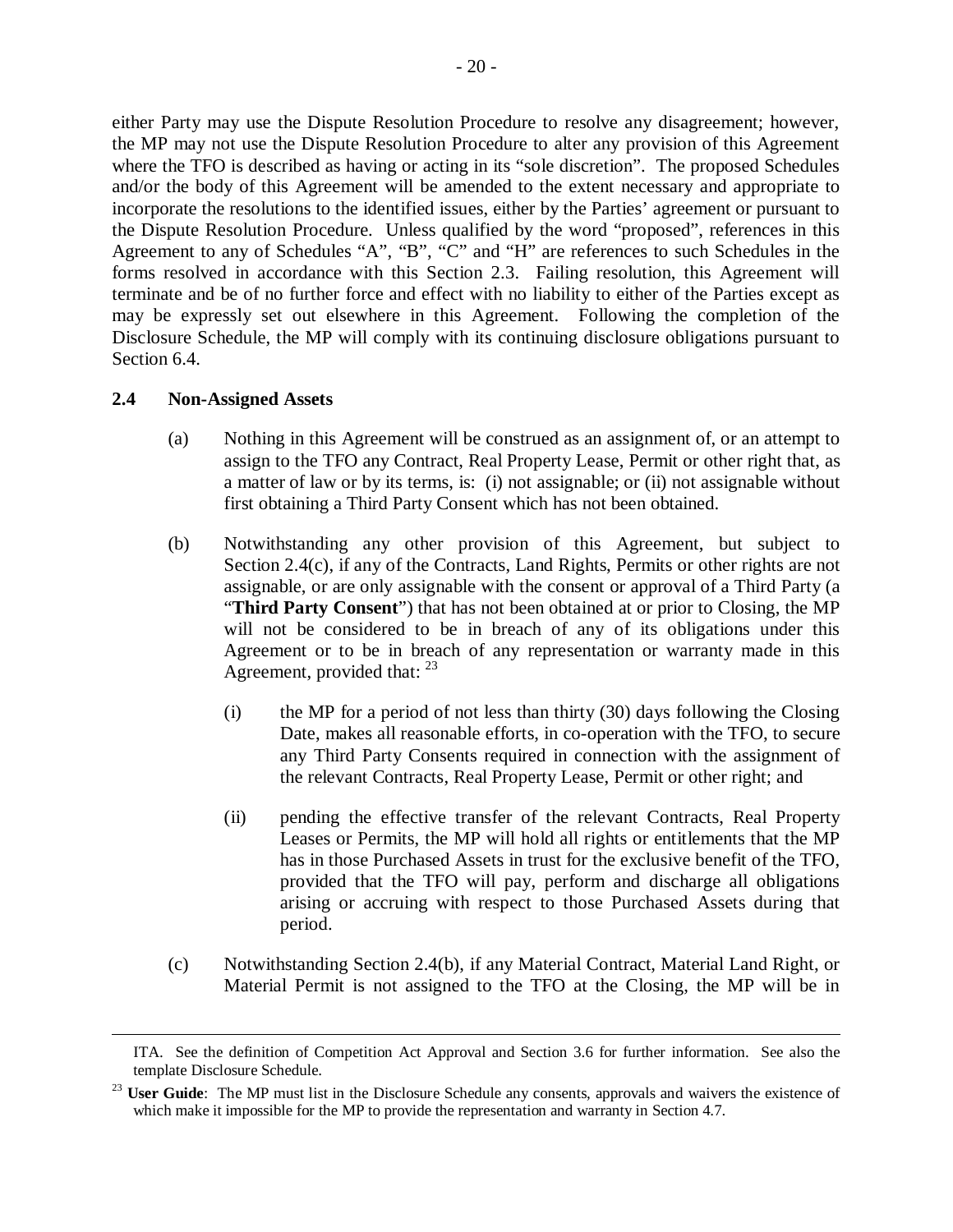breach of its obligations under this Agreement and any relevant representation or warranty made in this Agreement.

### **ARTICLE 3 PURCHASE PRICE**

### **3.1 Purchase Price**

The consideration payable by the TFO to the MP for the Purchased Assets (the "**Purchase Price**") will be the aggregate amount of the Costs related to the Project, subject to adjustment in accordance with Section 3.3 (and if applicable, subject to withholding permitted pursuant to Section 3.6 if the MP is a non-resident of Canada) and the subsequent treatment of Disallowed Costs in accordance with Section 3.8. The TFO's obligation to pay the Purchase Price will be satisfied by the TFO at Closing firstly by the set off of:

- (a) the estimated Purchase Price as set out in the Closing Statement of Costs (plus applicable GST); against
- (b) the Construction Contribution payable by the MP to the TFO for the Project (plus applicable GST);

and secondly, to the extent that the estimated Purchase Price is greater than the Construction Contribution payable, the payment by the TFO of the difference to the MP at Closing plus applicable GST.

## **3.2 Closing Statement of Costs**

Not less than ten (10) Business Days before the Closing Date, the MP will deliver to the TFO a statement which will reflect good faith estimates by the MP of the Costs expended on the Project to and including the Closing Date (the "**Closing Statement of Costs**"). The Closing Statement of Costs will be prepared in accordance with the Accounting Standards, and will be accompanied by a certificate of the chief financial officer of the MP, or other senior officer of the MP acceptable to the TFO, acting reasonably, to the effect that the officer has reviewed the Closing Statement of Costs, that it represents the best estimate, made in good faith, of the Costs expended on the Project to and including the Closing Date, prepared in accordance with the Accounting Standards, and that the officer has no reason to believe that this estimate cannot be relied upon for purposes of the Closing. The Closing Statement of Costs will also be accompanied by a copy of the working papers of the MP used in its preparation, together with any other evidence supporting the amounts specified in the Closing Statement of Costs as the TFO may reasonably request.

#### **3.3 Post-Closing Adjustment of Purchase Price**

Following Closing and in accordance with the time limits mandated by the AESO Connection Process, the Parties will cooperate to provide the AESO with all necessary information and documentation to permit the AESO to issue its updated final construction contribution decision. Within twenty (20) Business Days of receipt by the TFO of such final construction contribution decision, the TFO will prepare and provide to the MP a final statement of Costs based upon the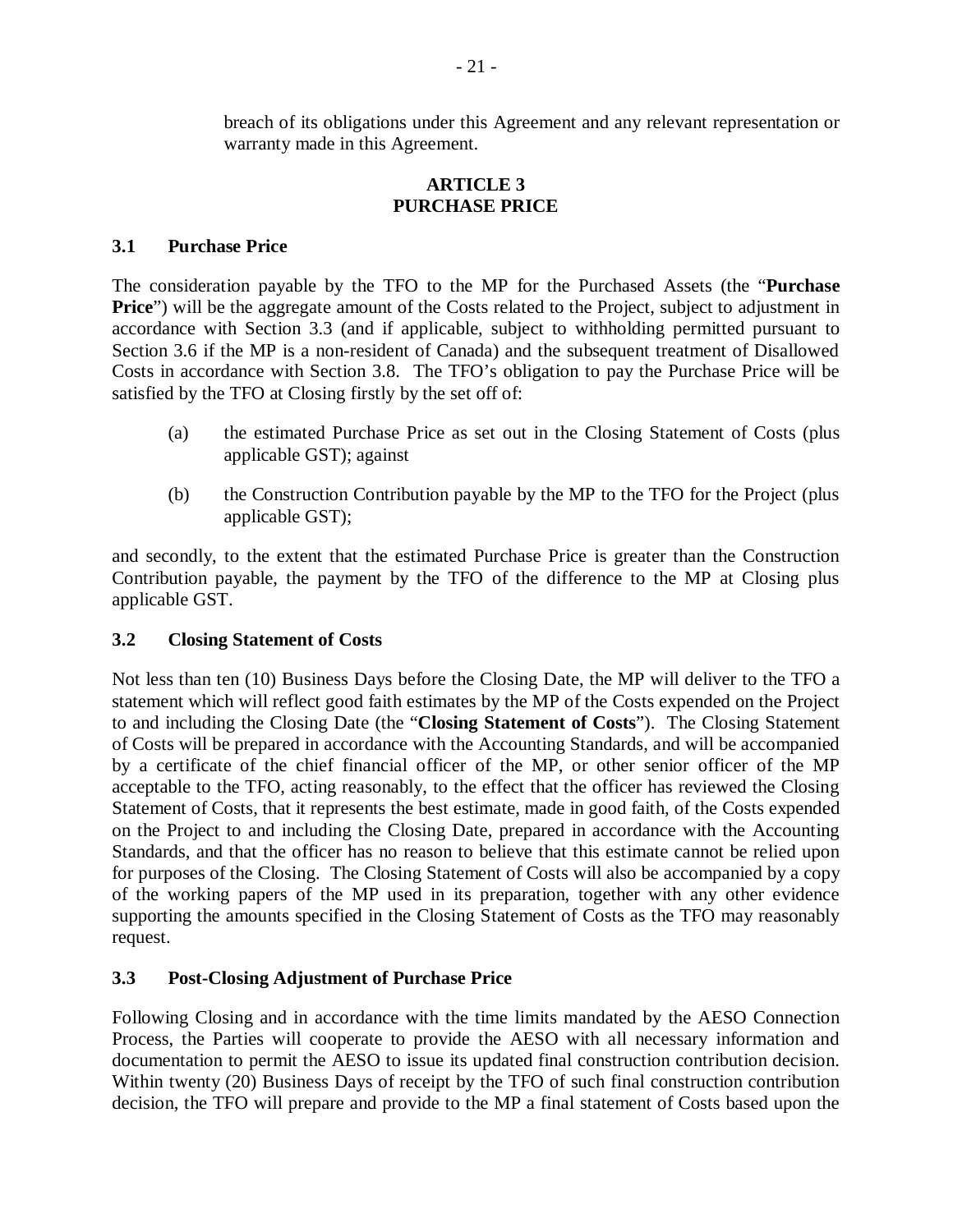information in the final construction contribution decision (the "**Final Statement of Costs**"), which (subject to Section 3.8) will be considered conclusive and binding for purposes of determining the Purchase Price. The Purchase Price and the Construction Contribution will be increased or decreased as applicable in accordance with the Final Statement of Costs, and to the extent they are amended by the same amount, will be deemed satisfied by the set off of one against the other. The Parties will cooperate to make any and all revisions to documents, authorizations, approvals, orders, consents, registrations, notices and filings with Governmental Authorities in order to ensure that all of the foregoing are accurate and truthful and compliant with applicable Laws.

## **3.4 Allocation of Purchase Price**

Subject to the adjustment pursuant to Section 3.3, the Purchase Price will be allocated among the Purchased Assets in capital cost allowance categories in accordance with the Accounting Standards as modified by the ITA. The MP and the TFO will cooperate in the filing of all elections under the ITA and other taxation statutes as required to give effect to that allocation for Tax purposes. The MP and the TFO will prepare and file their respective tax returns in a manner consistent with that allocation and those elections.

## **3.5 Taxes**

- (a) The MP will pay all Taxes relating to the ownership, operation and maintenance of the Project which arise prior to, or are related to a period of time prior to, the Closing Date.
- (b) The TFO will pay all Taxes relating to the ownership, operation and maintenance of the Project which arise from and after the Closing Date.
- (c) The Parties will complete and sign on or before the Closing Date, a joint election or joint elections (as applicable) under Section 167(1) of the ETA to permit the purchase and sale of the Purchased Assets without incurring GST. The TFO will duly file those election(s) with the appropriate Governmental Authorities within the time permitted under the ETA.
- (d) Except as provided in this Section, the TFO will be liable for and will pay all Taxes properly payable by the TFO in connection with the sale and transfer of the Purchased Assets, and, upon the reasonable request of the MP, the TFO will furnish proof of the payment of such Taxes to the appropriate Governmental Authority, where permitted.

## **3.6 Withholding Where MP is Non-Resident**

If the MP cannot provide the representation and warranty in Section 4.27, and does not deliver to the TFO at Closing a clearance certificate under section 116 of the ITA with a certificate limit that is equal to or more than the Purchase Price, absent the TFO's agreement (acting in its sole discretion) with the MP to arrangements that would otherwise eliminate the TFO's obligation to withhold under section 116 of the ITA, the TFO may withhold from paying the MP, and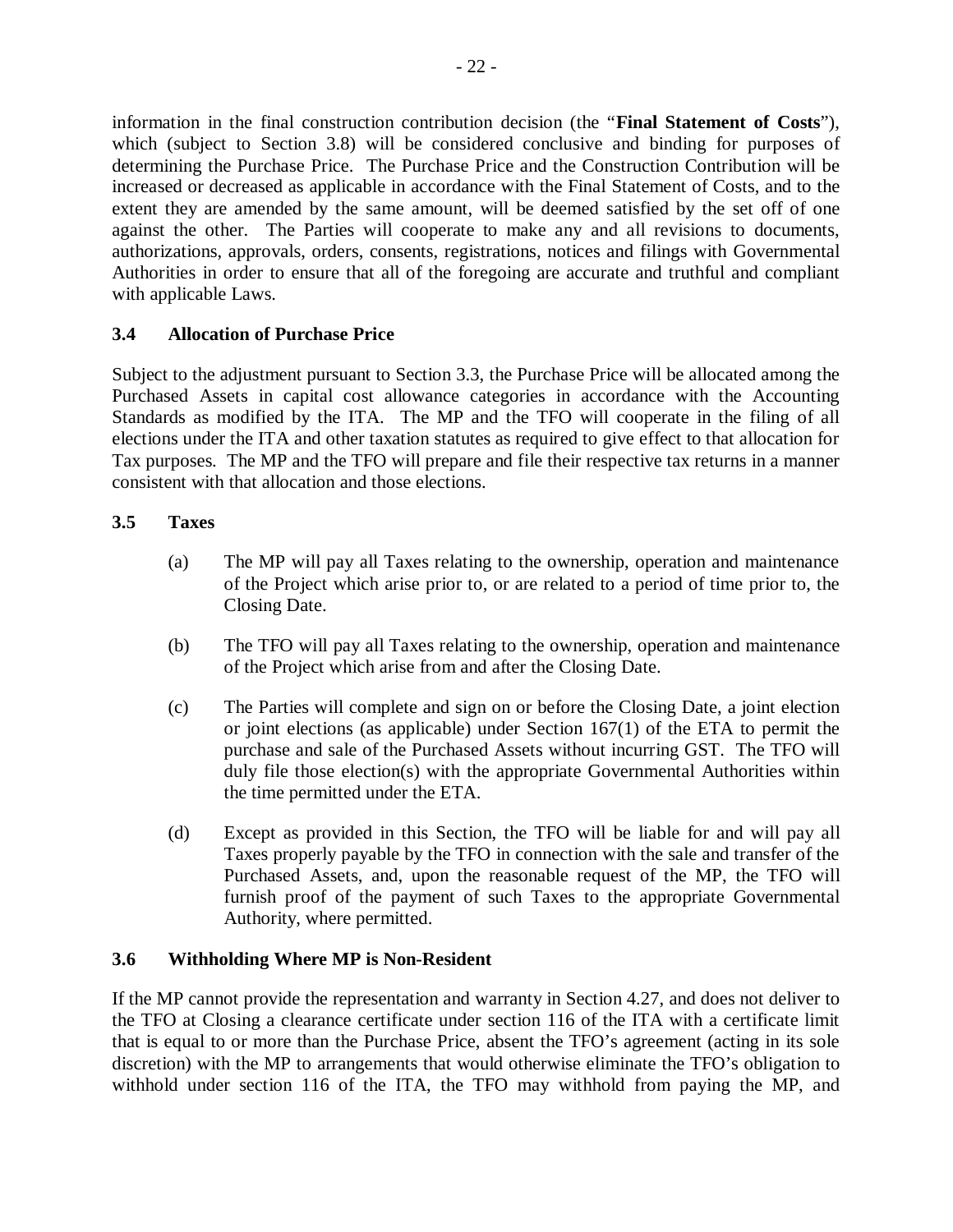thereafter remit to the Receiver General of Canada on behalf of the MP, such portion of the Purchase Price as is necessary in order to comply with section 116 of the ITA.  $^{24}$ 

### **3.7 Manner of Payment**

All payments required to be made to or to the order of a Party under this Article will be made by bank draft or by wire transfer to an account designated in writing by the Party entitled to receive the payment.

#### **3.8 Disallowed Costs**

1

- (a) If the AESO classifies some portion of the Costs as system-related costs or determines that some portion of the participant-related Costs will be "local investment", the Parties acknowledge that such Costs will be eligible for inclusion in the TFO's rate base as a capital expenditure, and that following the completion of the Project, as part of their consideration of the TFO's capital deferral account the AUC will review the reasonableness of all Costs incurred in the initial construction of the Project. The MP will exercise good judgment and prudence in managing Costs in accordance with Good Electric Operating Practice. These covenants and obligations will survive any event of force majeure.
- (b) The TFO will be responsible for preparing its regulatory application to the AUC as part of the TFO's capital deferral account process for the AUC to review and approve the prudence of Costs incurred by the MP and payable by the TFO as the Purchase Price in respect of the Project. The MP will provide all reasonable assistance to the TFO in support of the TFO's application to the AUC to defend the reasonableness of Costs incurred in respect of the Project. The MP will have the right to request the AUC to allow the MP to participate in the review, in which case, the MP may act independently and is under no obligation to coordinate with the TFO other than in connection with the obligation to provide information to the TFO to permit the TFO to prosecute its application without delay or hindrance.
- (c) If the AUC makes an assessment or reassessment disallowing any Costs incurred by the MP in respect of the Project (the "**Disallowed Costs**"), the MP will be responsible for, and will reimburse to the TFO, the amount of any such

<sup>&</sup>lt;sup>24</sup> **User Guide**: Section 3.6 is to be read in conjunction with the MP's representations and warranties as to country of residence in Section 4.27. Section 116 of the ITA is intended to prevent non-Canadian resident vendors selling property and not paying the appropriate taxes thereon. Absent receiving the assurances referred to in Section 3.6, the TFO may be liable under the ITA to pay the Receiver General of Canada on behalf of the MP, tax equal to 25 percent (and for some types of property, 50 percent) of the MP's cost of the Purchased Assets within 30 days of Closing, regardless whether the Purchase Price was paid in cash. This would in effect be a double payment by the TFO. The impact on the MP of any withholding would be a delay in obtaining the proceeds of disposition, perhaps until the MP has completed its tax filings. If a potential delay in receipt of the proceeds of disposition is of concern to the MP, it is advised to raise the issue in conjunction with the completion of the Disclosure Schedule pursuant to Section 2.3. Significant additional provisions to the ATA may be necessary to address the issue; the MPC Working Group has not attempted to draft a generic form of provision given the wide range of unique circumstances that are likely to apply. Such additional provisions are to be incorporated in the Disclosure Schedule under "Other Provisions". See also Section 8.1(f)(iii).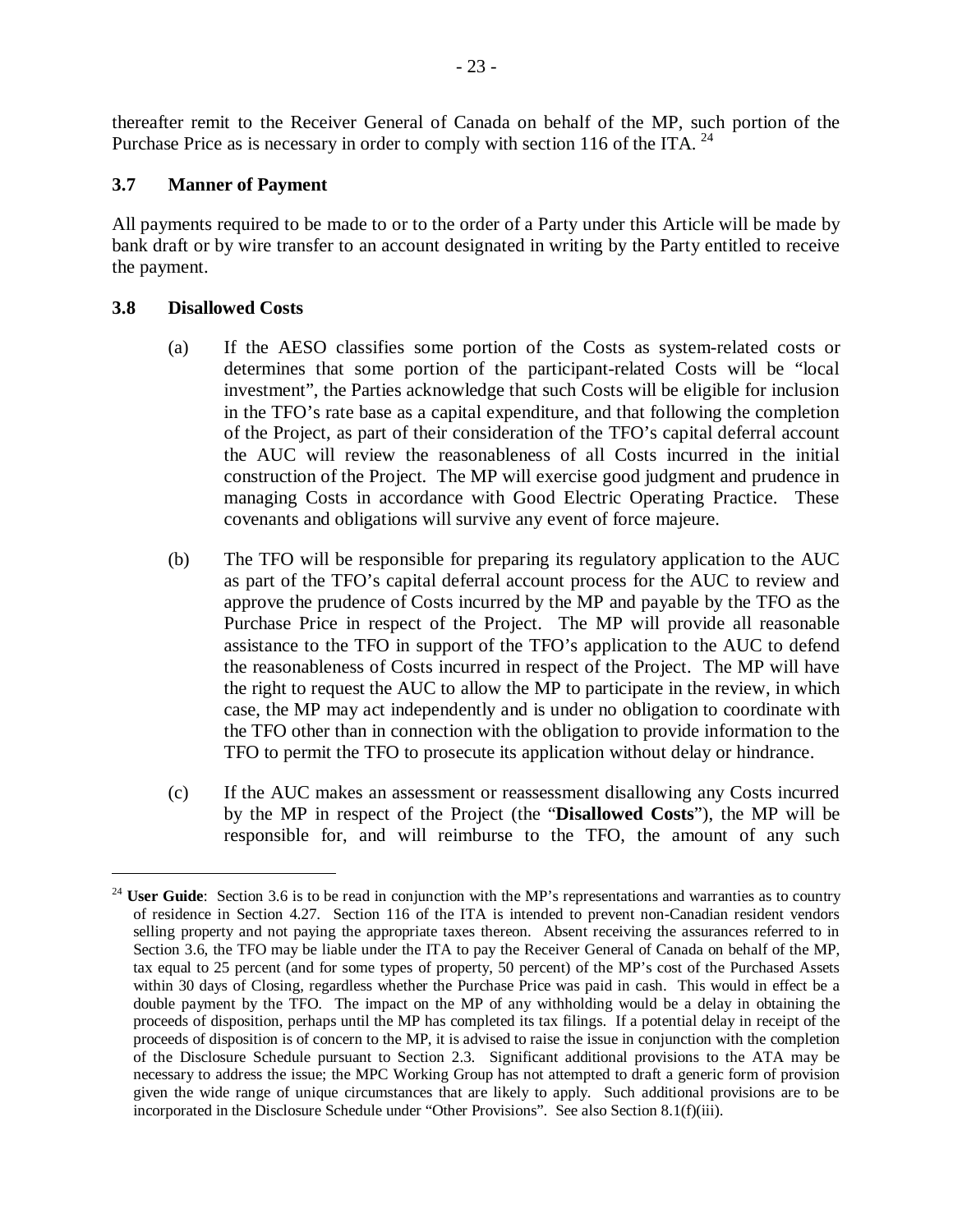Disallowed Costs within sixty (60) days following receipt from the TFO of an Indemnity Claim pursuant to Section 9.5.

### **ARTICLE 4 REPRESENTATIONS AND WARRANTIES OF THE MP**

The MP represents and warrants to the TFO as follows as of either the date of this Agreement or (where so stated in the specific Section) the Disclosure Schedule Date, and also as of the Closing Date, and acknowledges that the TFO is relying upon these representations and warranties in connection with the purchase and sale of the Project and the Purchased Assets, despite any investigation made by or on behalf of the TFO. Each of the following representations and warranties must be read in conjunction with any exception or qualification thereto that is set out in the Disclosure Schedule expressly identified by reference to one or more specific individual Sections in this Article.

### **4.1 Corporate Existence of MP**

The MP is a  $\langle \mathbf{\omega} \rangle$  duly  $\langle \mathbf{\omega} \rangle$  and validly existing under the Laws of  $\langle \mathbf{\omega} \rangle$ . <sup>25</sup>

### **4.2 Capacity to Enter Agreement**

The MP has all necessary power, authority and capacity to enter into and perform its obligations under this Agreement.

#### **4.3 Jurisdictions**

As at the Disclosure Schedule Date, the MP is duly qualified, licensed or registered to carry on business and is in good standing in the Province of Alberta, and neither the character nor location of the properties owned or leased by the MP in connection with the Project, nor the nature of the Project, requires qualification to do business in any other jurisdiction.

#### **4.4 Binding Obligation**

1

The execution and delivery of this Agreement and the completion of the transactions contemplated by this Agreement have been duly authorized by all necessary corporate or other organizational action on the part of the MP. This Agreement has been duly executed and delivered by the MP and constitutes a valid and binding obligation of the MP, enforceable against the MP in accordance with its terms, subject to applicable bankruptcy, insolvency and other Laws of general application limiting the enforcement of creditors' rights generally and to the fact that equitable remedies, including specific performance, are discretionary and may not be ordered in respect of certain defaults.

<sup>&</sup>lt;sup>25</sup> **User Guide**: At the time of execution of this Agreement, this Section is to be completed with the information regarding the MP. This information should be consistent with that inserted on page 1.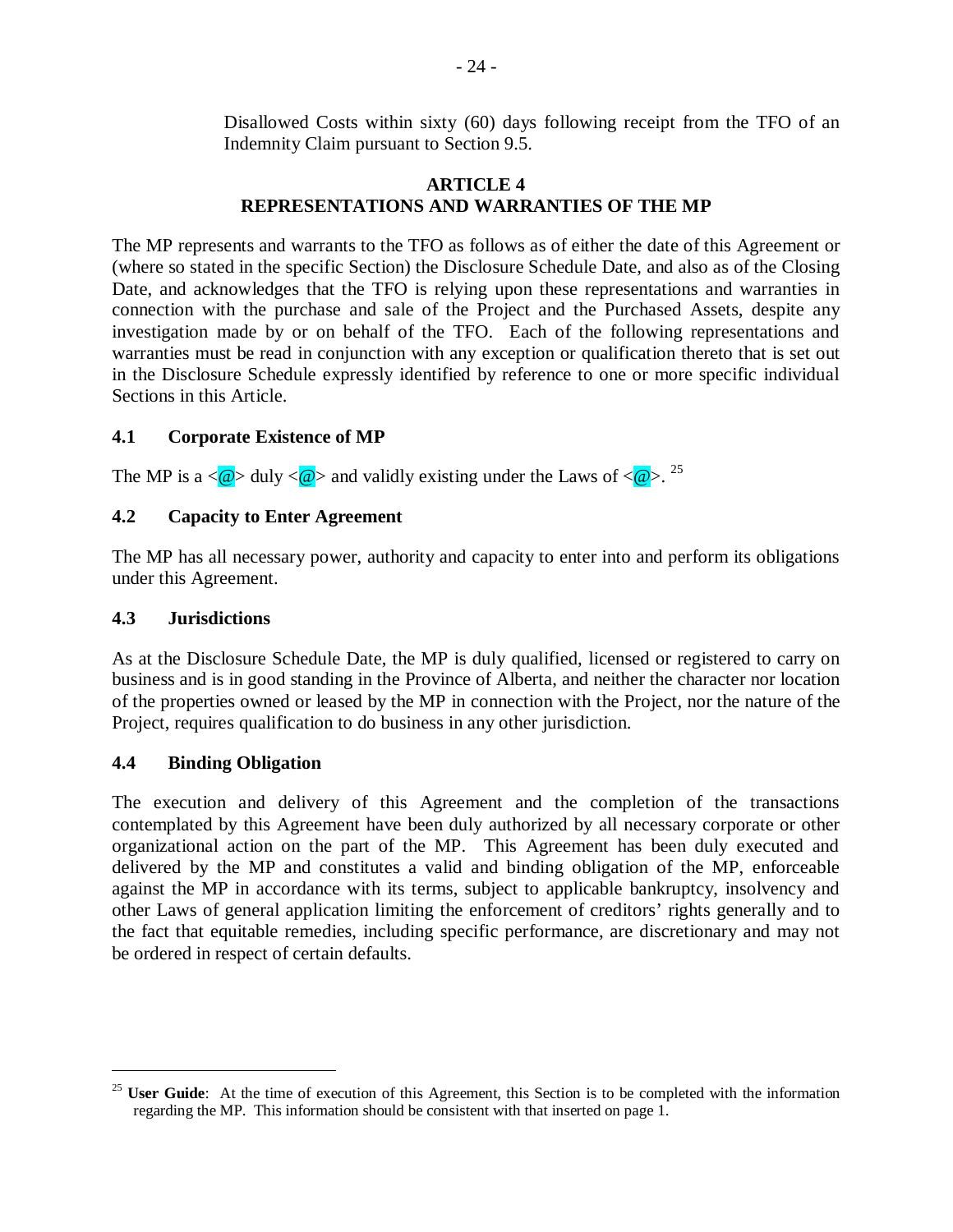### **4.5 Absence of Conflict**

None of the execution and delivery of this Agreement, the performance of the MP's obligations under this Agreement, or the completion of the transactions contemplated by this Agreement will, with or without the giving of notice or lapse of time, or both:

- (a) result in or constitute a breach of any term or provision of, or constitute a default under the articles or by-laws or any resolution of the board of directors or shareholders of the MP, or any Contract to which the MP is a party;
- (b) constitute an event which would permit any party to any Material Contract or Material Land Right with the MP to amend, cancel, terminate, sue for damages with respect to, or accelerate the obligations of the MP under, that Material Contract or Material Land Right;
- (c) result in the creation or imposition of any Encumbrance on the Purchased Assets;
- (d) contravene any applicable Law; or
- (e) contravene any judgment, order, writ, injunction or decree of any Governmental Authority.

### **4.6 Restrictive Covenants**

As at the Disclosure Schedule Date, the MP is not a party to, or bound or affected by, any Material Contract containing any covenant expressly limiting its ability to transfer or move any of the Purchased Assets.

#### **4.7 Consents**

There is no requirement to obtain any consent, approval or waiver of a party under any Material Contract to which the MP is a party in order to complete the transactions contemplated by this Agreement.

#### **4.8 No Other Agreements to Purchase**

As at the Disclosure Schedule Date, except for any Encumbrance related to security arising in connection with any financing or financing arrangements of the MP in respect of the Project (which exception will not diminish any of the MP's other representations and warranties), no Person other than the TFO has any written or oral agreement or option or any right or privilege (whether by law, pre-emptive or contractual) capable of becoming an agreement or option for the purchase or acquisition from the MP of any of the Purchased Assets, or of forming an Encumbrance against any of the Purchased Assets.

## **4.9 Regulatory Approvals**

No authorization, approval, order, consent of, or filing with, any Governmental Authority is required on the part of the MP in connection with the execution, delivery and performance of this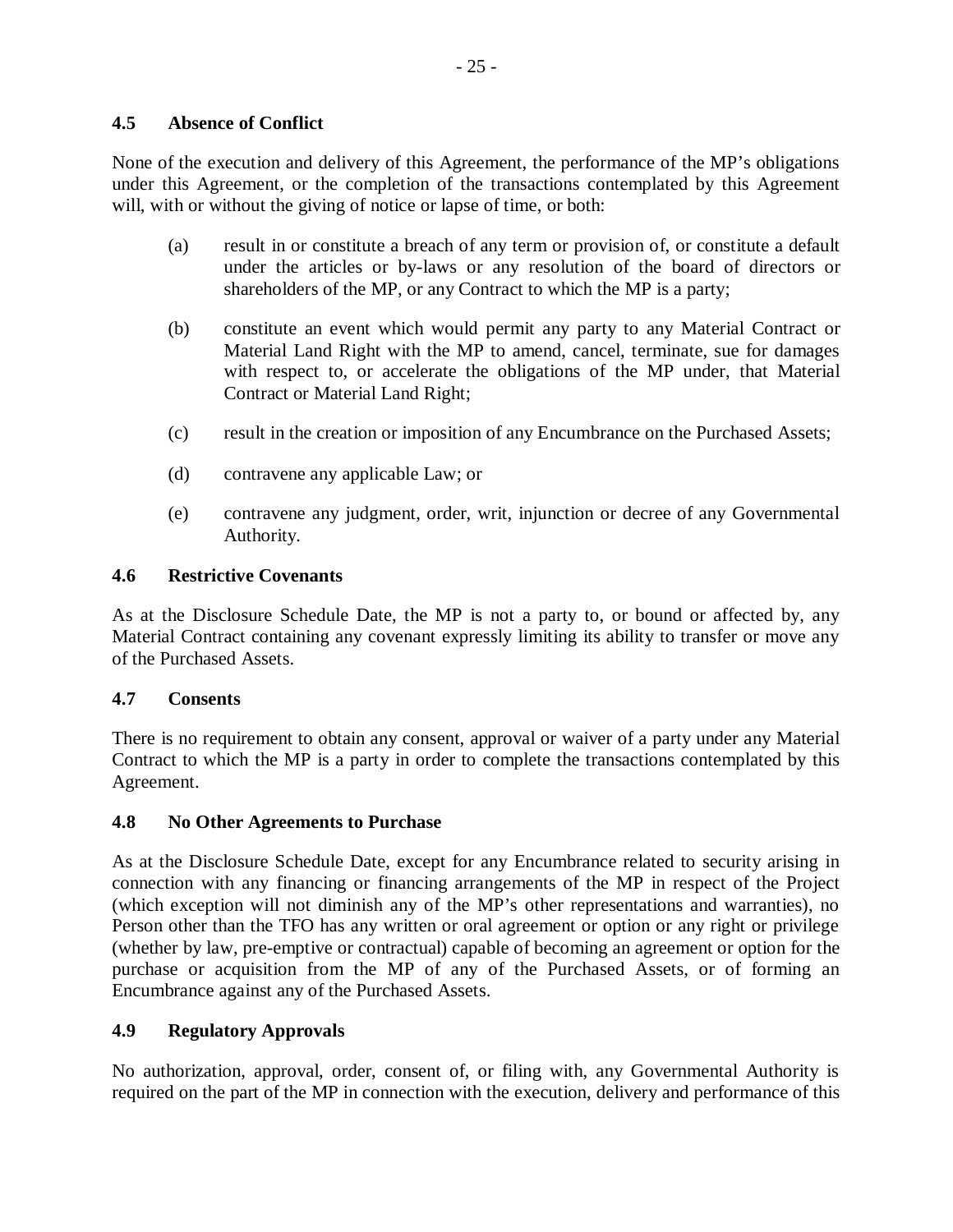Agreement or any other documents and agreements to be delivered under this Agreement except for:

- (a) the AUC Approval;
- (b) the Competition Act Approval (if stated to be applicable in the Disclosure Schedule); and  $^{26}$
- (c) any other authorization, approval, order, consent of, or filing stated to be so applicable in the Disclosure Schedule.

#### **4.10 Competition Act**

As at the Disclosure Schedule Date, as determined in accordance with the Competition Act:

- (a) the aggregate value of the Purchased Assets do not exceed the "size of transaction" asset threshold; and
- (b) the annual gross revenues from sales in or from Canada generated from the Purchased Assets do not exceed the "size of transaction" revenue threshold;

in each case, as prescribed for mandatory pre-merger notification pursuant to the Competition Act.  $^{27}$ 

#### **4.11 Title to Purchased Assets**

As at the Disclosure Schedule Date, the MP owns, possesses and has good and marketable title to all of the Purchased Assets not otherwise the subject of specific representations and warranties in this ARTICLE 4, free and clear of all Encumbrances other than Permitted Encumbrances. At Closing, the MP will have the absolute and exclusive right to sell the Purchased Assets to the TFO as contemplated by this Agreement.

#### **4.12 Real Property**

1

As at the Disclosure Schedule Date:

- (a) Schedule "A" sets out all the Owned Lands, including complete legal descriptions, and the particulars of the Leased Premises and Real Property Leases;
- (b) the Buildings and Improvements located on the Owned Lands or forming part of the Leased Premises, and their operation and maintenance, comply with all applicable Laws, and none of those Buildings and Improvements encroaches upon any land not owned or leased by the MP;

<sup>26</sup> **User Guide**: See the footnote for Section 4.10.

<sup>&</sup>lt;sup>27</sup> **User Guide**: If the MP cannot provide the representation and warranties required by Section 4.10, the MP must indicate in the final Disclosure Schedule that Competition Act Approval is applicable and the Parties must negotiate the additional provisions to be incorporated in the Disclosure Schedule under "Other Provisions". See also the footnote associated with the definition of Competition Act Approval.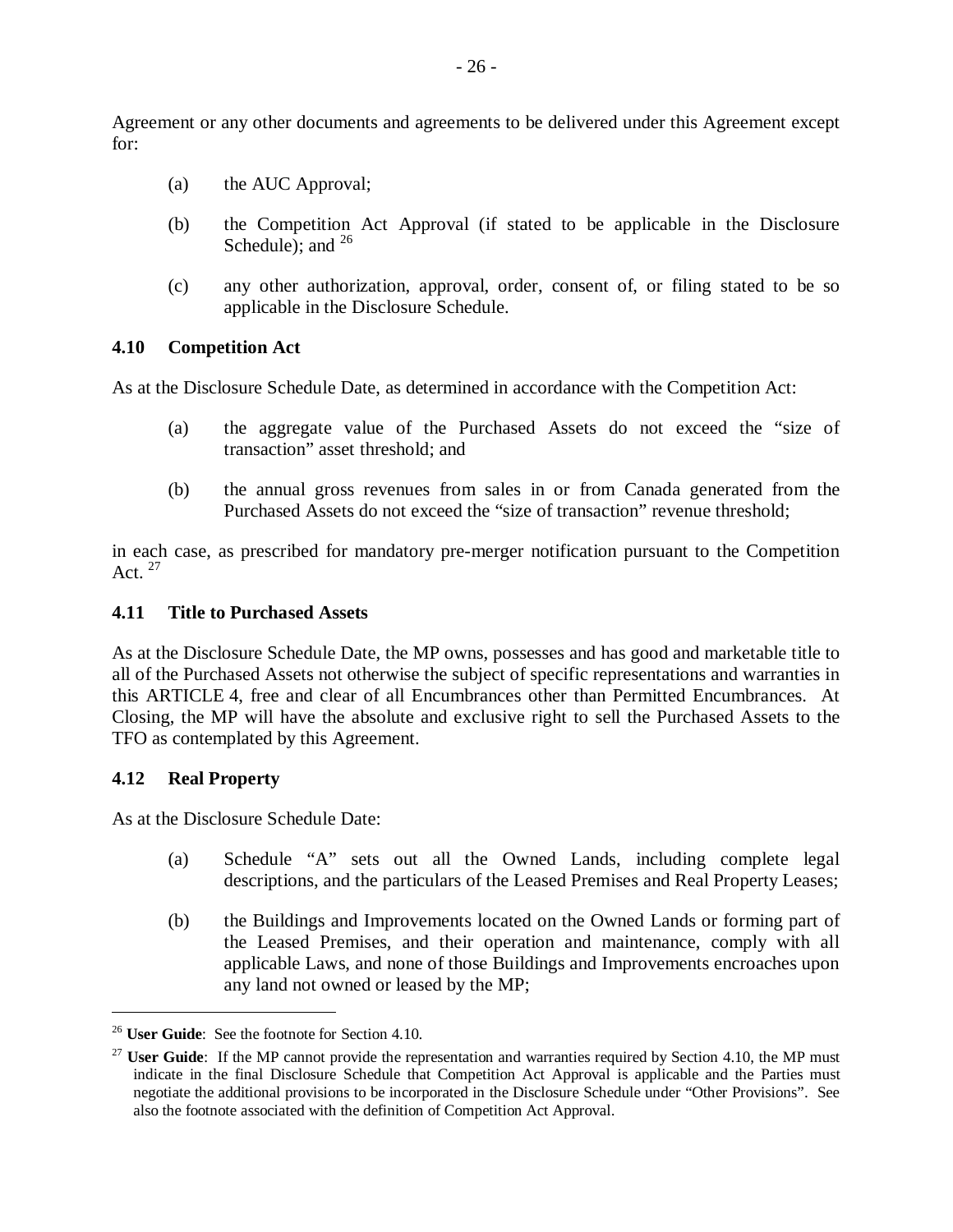- (c) there are no restrictive covenants or Laws which in any way restrict or prohibit any part of the present use of the Owned Lands or Leased Premises, other than the Permitted Encumbrances;
- (d) the Owned Lands are owned in fee simple, free and clear of all Encumbrances, apart from Permitted Encumbrances; and
- (e) all of the Real Property Leases are in full force and effect, unamended, and none of them are under any threat of termination, other than in accordance with their respective terms.

### **4.13 Land Rights**

Without limiting any other representation or warranty of the MP, as at the Disclosure Schedule Date, the Land Rights (and as of the Closing Date, the Land Rights and the MP Granted leases) comprise all the rights to land necessary for the TFO to own or lease (as applicable), access, operate and maintain the Project and the Purchased Assets in accordance with Good Electric Operating Practice. In securing the Land Rights: <sup>28</sup>

- (a) the MP has not agreed to payments that exceed the TFO's schedule of Annual Structure Payments at the time such Land Rights were secured; and
- (b) the MP has not agreed to payments in respect of initial or early access bonus lump sum payments or for annual or other periodic payments that exceed fair market value at the time such Land Rights were secured.

## **4.14 No Expropriation**

As at the Disclosure Schedule Date, none of the Purchased Assets have been taken or expropriated by any Governmental Authority and no notice or proceeding in respect of any such expropriation has been given or commenced or, to the Knowledge of the MP, is there any intent or proposal to give any such notice or commence any such proceeding.

## **4.15 Tax Matters**

As at the Disclosure Schedule Date:

(a) the MP has paid or made arrangements for the payment of all Taxes in respect of the Project and the Purchased Assets which are capable of forming or resulting in an Encumbrance on the Purchased Assets or of becoming a liability or obligation of the TFO, other than any of those Taxes that are included in the Assumed Liabilities;

<sup>1</sup> <sup>28</sup> **User Guide**: The MP may request from the TFO details and information (e.g. amounts and key terms regarding the TFO's schedule of Annual Structure Payments, and initial or early access payments paid by the TFO) to assist the MP in complying with this provision. All such information provided by the TFO would be subject to the MP's Confidentiality Obligations.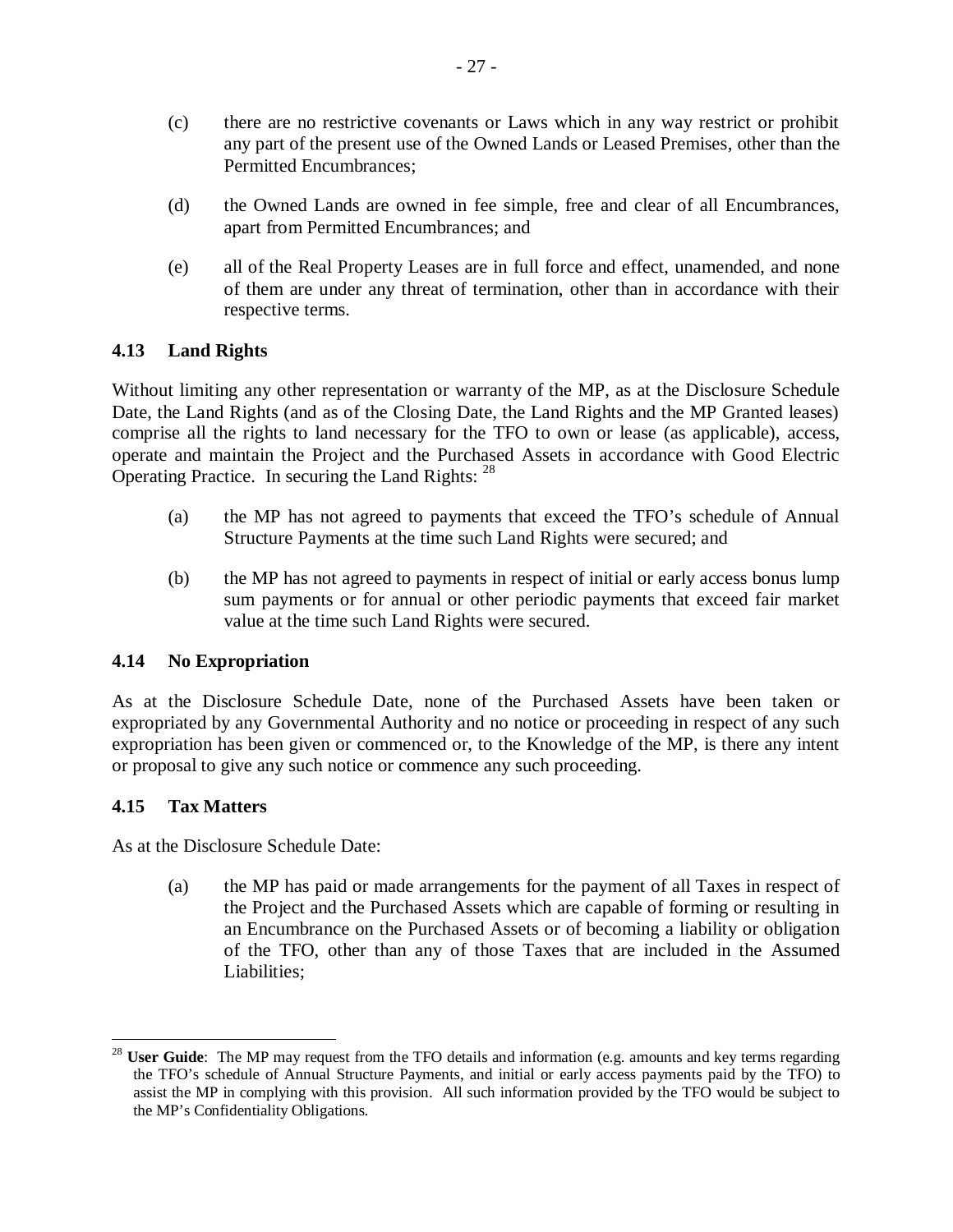- (b) the Disclosure Schedule sets out an accurate description of all amounts of property Taxes in respect of the Project and the Purchased Assets in respect of which the MP has made arrangements for payment following Closing;  $29$
- (c) to the Knowledge of the MP, there are no Claims either in progress, pending or threatened, in connection with any Taxes in respect of the Project or the Purchased Assets; and
- (d) the MP has deducted, withheld or collected, and remitted all amounts required to be deducted, withheld, collected or remitted by it in respect of any Taxes.

### **4.16 Design, Construction and Maintenance**

As at the Disclosure Schedule Date, the Project and the Purchased Assets have been designed, procured, constructed, installed, maintained and operated to achieve a complete and operable Project in accordance with:

- (a) the Project Requirements;
- (b) all Permits and Laws, including the Act, the *Occupational Health and Safety Act* (Alberta), Safety Codes Act (Alberta), the Canadian Electrical Code, the HEEA, the *Electricity and Gas Inspection Act* (Canada), the Alberta Electrical Utility Code, and any codes promulgated thereunder;
- (c) all applicable ISO Rules, standards and policies;
- (d) all applicable AUC rules, orders and directives;
- (e) all applicable reliability standards; and
- (f) Good Electric Operating Practice.

#### **4.17 Sufficiency and Good Condition of Purchased Assets**

As at the Disclosure Schedule Date:

1

- (a) the Purchased Assets comprise all of the undertaking, assets and property necessary for the TFO to carry on the Project in accordance with Good Electric Operating Practice; and
- (b) all Fixed Assets and Equipment included in the Purchased Assets or leased under any of the Leases are in good operating condition and repair, ordinary wear and tear excepted, and are reasonably fit and usable for the purposes for which they are being used.

<sup>&</sup>lt;sup>29</sup> **User Guide**: The MP is to complete the required information in the Disclosure Schedule in accordance with the process set out in Section 2.2.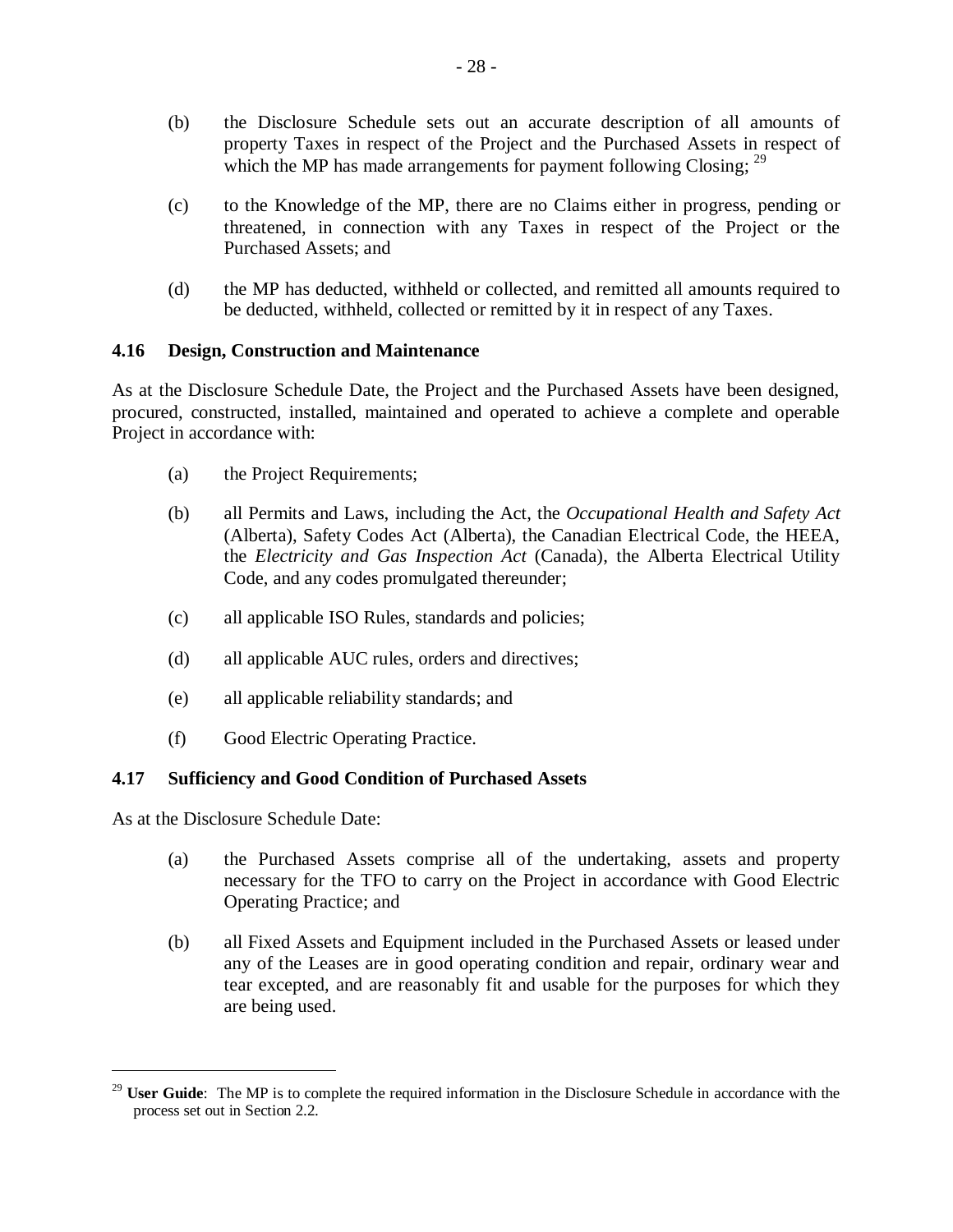#### **4.18 Intellectual Property**

As at the Disclosure Schedule Date:

- (a) Schedule "A" sets out all Intellectual Property;
- (b) all necessary legal steps have been taken by the MP to preserve its rights to the Intellectual Property set out in Schedule "A";
- (c) Schedule "A" sets out all licence agreements pursuant to which the MP has been granted a right to use, or otherwise exploit Intellectual Property owned by third parties, the absence of which is a Material Adverse Effect, or would reasonably be expected to result in a Material Adverse Effect;
- (d) the Intellectual Property that is owned by the MP is owned free and clear of any Encumbrances other than Permitted Encumbrances, and no Person other than the MP has any right to use that Intellectual Property except as disclosed in the Disclosure Schedule;
- (e) the use by the MP of any Intellectual Property owned by third parties is valid, and the MP is not in default or breach of any licence agreement relating to that Intellectual Property, and there exists no state of facts which, following notice or lapse of time or both, would constitute such a default or breach; and
- (f) the conduct by the MP of the operations of the Project does not infringe the Intellectual Property of any Person.

#### **4.19 Material Contracts**

As at the Disclosure Schedule Date:

- (a) Schedule "A" sets out all Material Contracts to which the MP is a party or bound or that bind the Project or the Purchased Assets;
- (b) the MP is not in default or breach of any Material Contract, and there exists no state of facts which, following notice or lapse of time or both, would constitute such a default or breach; to the Knowledge of the MP, no counterparty to any Material Contract is in default of any of its obligations under any Material Contract, the MP is entitled to all benefits under each Material Contract, and the MP has not received any notice of termination of any Material Contract;
- (c) the Material Contracts set out in Schedule "A" are all the Contracts that are required to enable the Project to be carried on as now conducted;
- (d) all of the Contracts and Assumed Liabilities were entered into on competitive market and commercial terms (having regard to the industry) and in the ordinary course of the Project;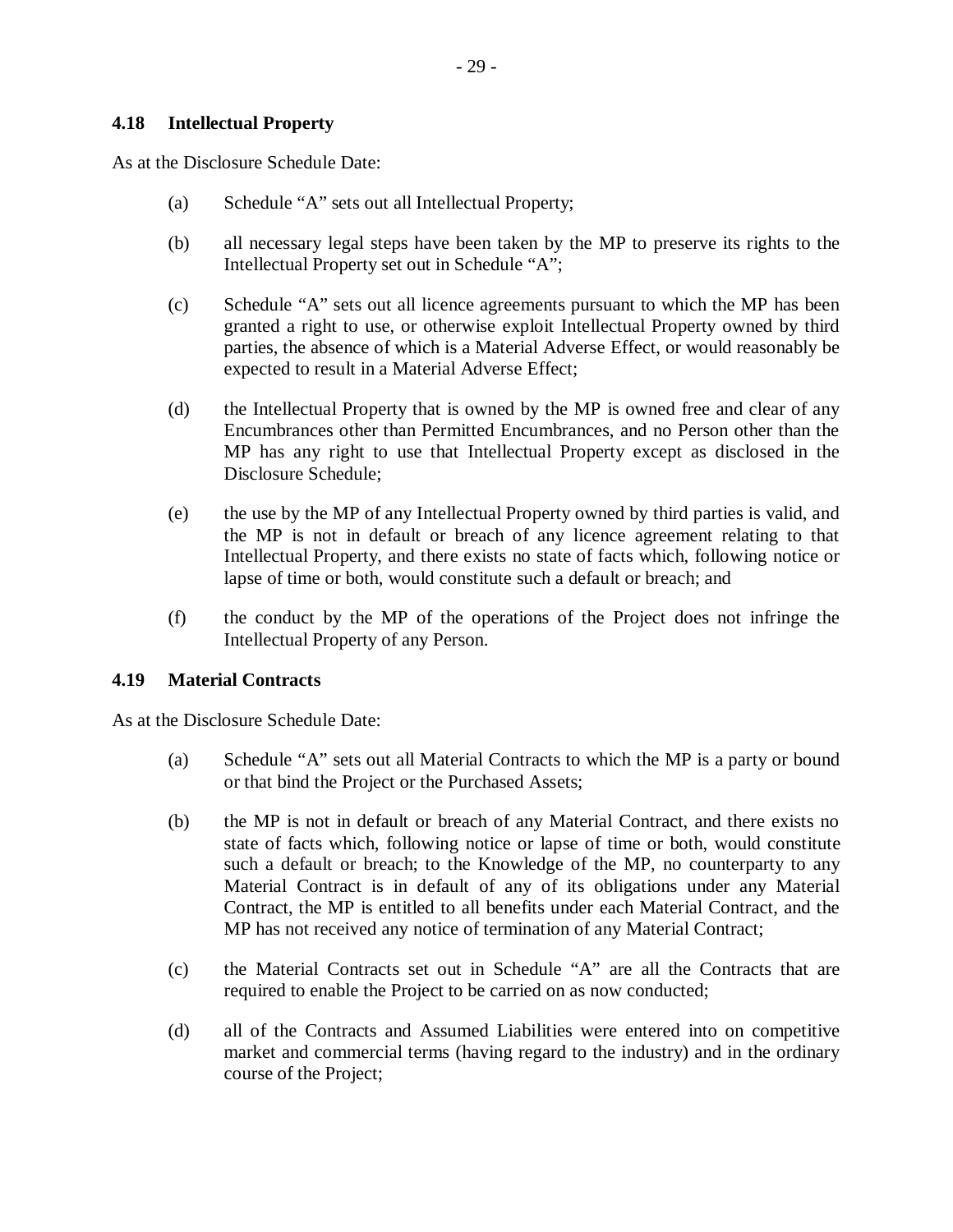- (e) the MP does not retain any holdbacks under any of the Contracts; and
- (f) there are no Purchase Orders for which the TFO will be liable.

## **4.20 Absence of Material Adverse Effect**

As at the Disclosure Schedule Date, there has not occurred any Material Adverse Effect or any event or circumstance that would reasonably be expected to result in a Material Adverse Effect.

## **4.21 Insurance Policies**

The Disclosure Schedule lists all Insurance Policies, and also specifies the insurer, the amount of the coverage, the type of insurance, the policy number and all pending Claims with respect to each Insurance Policy. All Insurance Policies are in full force and effect, and the MP:

- (a) is not in default, whether as to the payment of premiums or otherwise, under any material term or condition of any of the Insurance Policies; and
- (b) has not failed to give notice or present any Claim under any of the Insurance Policies in a due and timely fashion.

## **4.22 Absence of Unusual Transactions**

As at the Disclosure Schedule Date, the MP has not:

- (a) subjected any of the Purchased Assets, or permitted any of such assets to be subjected, to any Encumbrance other than the Permitted Encumbrances;
- (b) acquired, sold, leased or otherwise disposed of or transferred any assets other than in the ordinary course of the MP's business, including the Project;
- (c) made or committed to any capital expenditures in respect of the Project, except in the ordinary course of the Project;
- (d) entered into or become bound by any Contract, except in the ordinary course of the Project;
- (e) modified, amended or terminated any Material Contract (except for Contracts which expire by the passage of time);
- (f) waived or released any right which it has or had or a debt owed to it resulting in a Material Adverse Effect; or
- (g) agreed or offered to do any of the things described in this Section 4.22.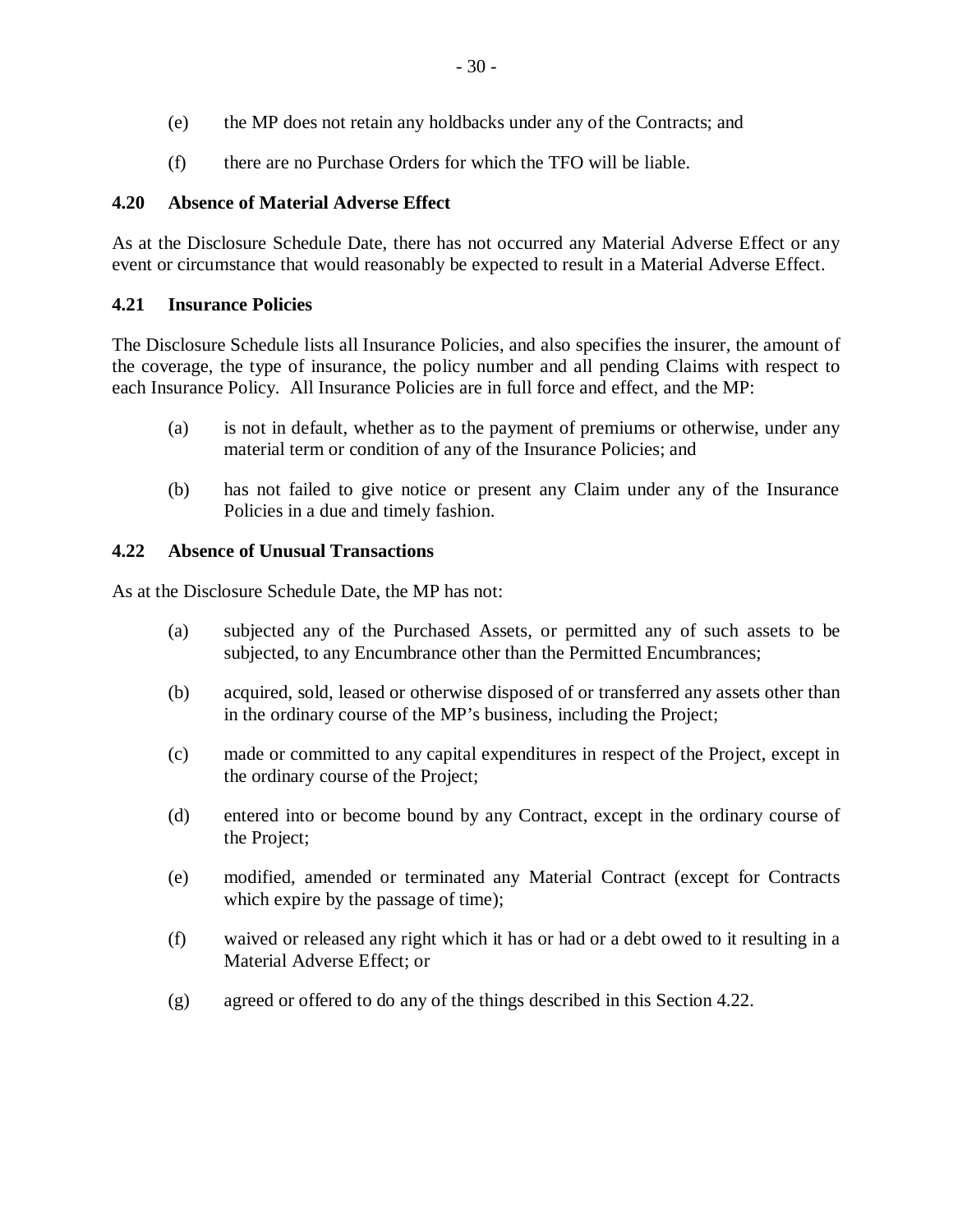#### **4.23 Compliance with Laws, Permits**

As at the Disclosure Schedule Date:

- (a) the MP is conducting the Project in compliance with all applicable Laws;
- (b) without limiting the generality of Section 4.23(a), the MP has not received notice of any safety violations under applicable Law, and to the Knowledge of the MP, there are no existing circumstances that would result in a safety violation under applicable Law;
- (c) all Permits are set out in Schedule "A";
- (d) the Permits are the only authorizations, registrations, permits, approvals, grants, licences, quotas, consents, commitments, rights or privileges (other than those relating to Intellectual Property) required to enable the MP to carry on the Project as currently conducted and to enable it to own, lease and operate the Purchased Assets;
- (e) all Material Permits are valid, subsisting, in full force and effect and unamended, and the MP is not in default or breach of any Material Permit;
- (f) no proceeding is pending or, to the Knowledge of the MP, threatened, to revoke or limit any Material Permit, and the completion of the transactions contemplated by this Agreement will not result in the revocation of any Material Permit or the breach of any term, provision, condition or limitation affecting the ongoing validity of any Material Permit; and
- (g) all Material Permits are renewable by their terms or in the ordinary course of the Project without the need for the MP to comply with any special qualifications or procedures or to pay amounts other than routine filing fees.

#### **4.24 Litigation**

As at the Disclosure Schedule Date:

- (a) there are no Claims, whether or not purportedly on behalf of the MP, pending or, to the Knowledge of the MP, threatened, which result in a Material Adverse Effect, or might reasonably be expected to result in a Material Adverse Effect, or which might involve the possibility of any Encumbrance against the Purchased Assets; and
- (b) there is no outstanding judgment, decree, order, ruling or injunction involving the Project or relating in any way to the transactions contemplated by this Agreement.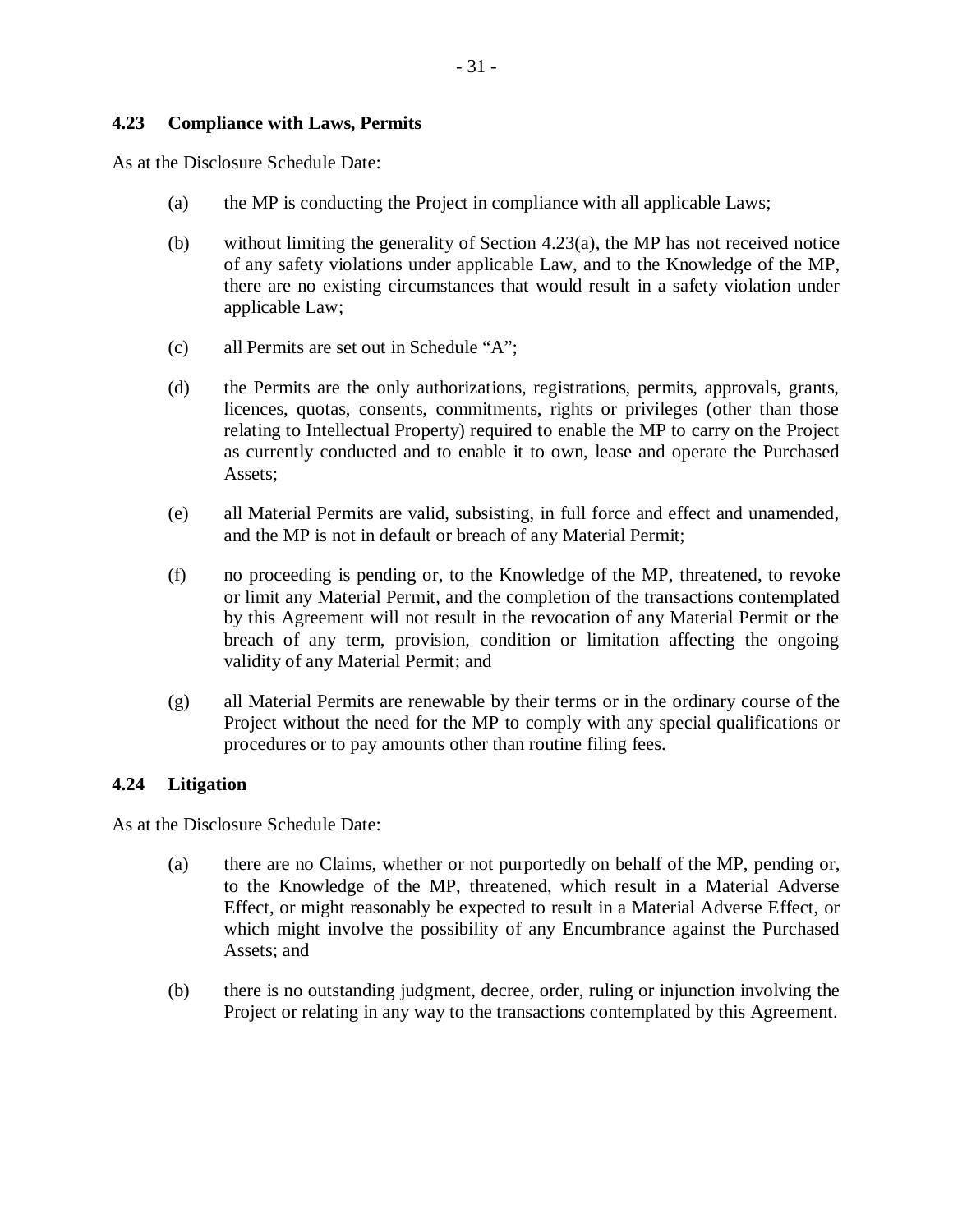As at the Disclosure Schedule Date, without limiting the generality of Section 4.24:

- (a) the MP, the conduct of the Project by the MP, and the current use and condition of each of the Leased Premises and Owned Lands have been and are in compliance with all applicable Environmental Laws and there are no facts which would give rise to non-compliance of the MP with any Environmental Laws, either in the conduct by the MP of the Project, or in the current uses and condition of each of the Leased Premises and the Owned Lands;
- (b) the MP has all Permits required by Environmental Laws for the conduct of the Project, and the MP is in compliance with all such Permits;
- (c) the MP and any Person for whom the MP is responsible pursuant to Environmental Laws, has imported, manufactured, processed, distributed, used, treated, stored, disposed of, transported, exported or handled Hazardous Substances in strict compliance with Environmental Laws;
- (d) there has been no Release of any Hazardous Substance: (i) in the course of the Project from, at, on, or under the Leased Premises or the Owned Lands; (ii) to the Knowledge of the MP, prior to the acquisition of the Leased Premises or the Owned Lands; or (iii) to the Knowledge of the MP from, or on to, any other properties, in each case except in compliance with Environmental Laws;
- (e) the MP has received no notice of any kind of any Release or possible Release of any Hazardous Substance from, at, on, or under any of the Leased Premises or Owned Lands, or from or on to any other properties;
- (f) to the Knowledge of the MP, there are no Hazardous Substances on any adjoining properties to any of the Leased Premises or Owned Lands which may adversely affect the Project, or any of the Leased Premises or Owned Lands;
- (g) there has been no Remedial Order issued to the MP in respect of the Project, or with respect to any of the Leased Premises or the Owned Lands, to the Knowledge of the MP no such Remedial Orders are threatened, and there are no facts which could rise to any such Remedial Orders;
- (h) the MP has received no notice of Claim, summons, order, direction or other communication relating to non-compliance with Environmental Laws from any Governmental Authority or other Third Party; and
- (i) there is no pending, or, to the Knowledge of the MP, threatened, matter, act or fact which could cause the MP, the Project, or any of the Leased Premises or Owned Lands, to no longer be in compliance with any Environmental Laws.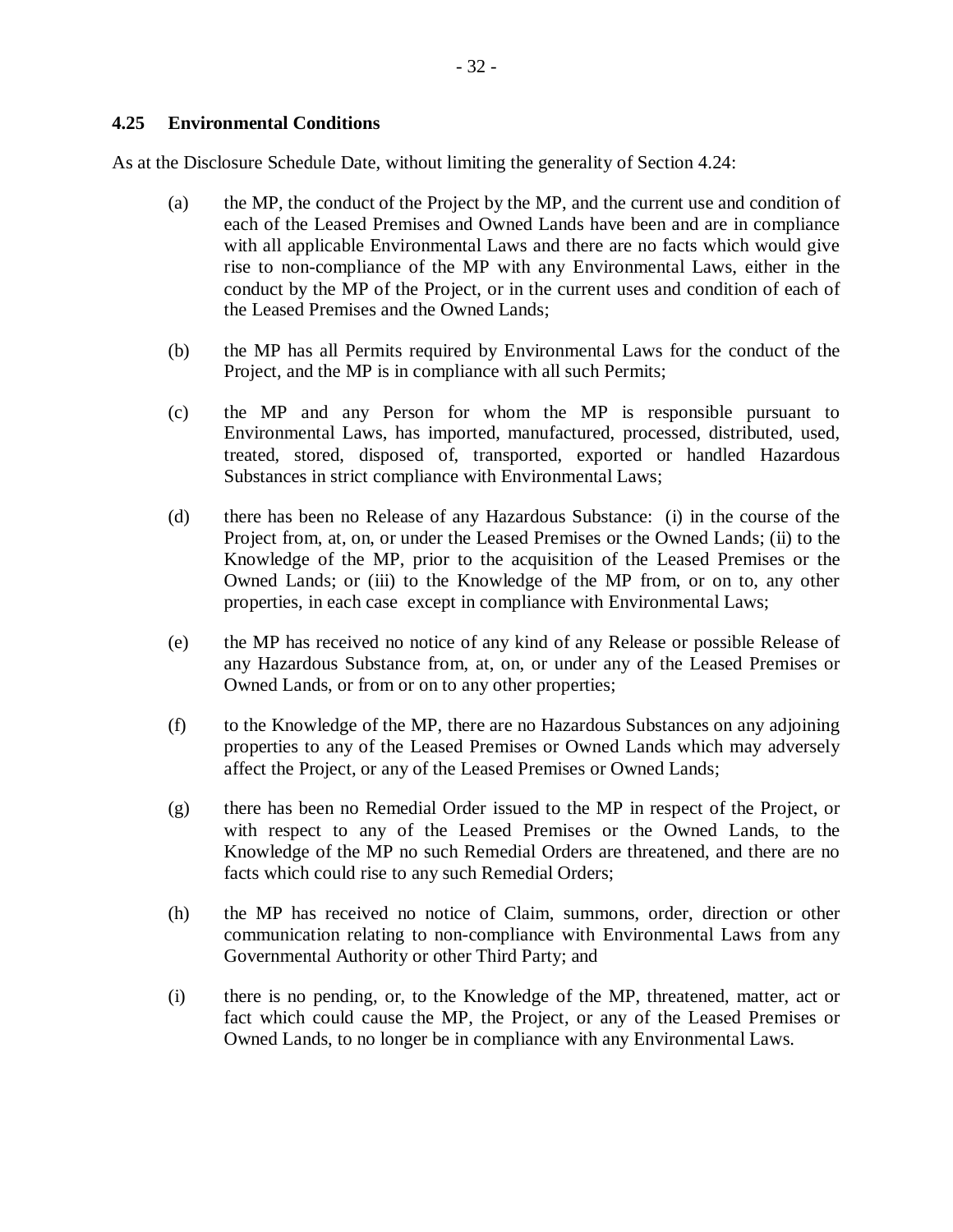#### **4.26 Unions**

As at the Disclosure Schedule Date:

- (a) the MP does not have any labour problems that might result in a Material Adverse Effect or lead to any interruption of operations at any location associated with the Project;
- (b) the MP has not engaged in any lay-off or other activities within the preceding twelve (12) months in respect of the Project that would violate or in any way subject the MP to the group termination or lay-off requirements of the Laws of any jurisdictions where the MP operates; and
- (c) the MP is not bound by or a party to, either directly or by operation of Law, any collective bargaining agreement with any trade union or association which might qualify as a trade union, and no trade union, association, council of trade unions, employee bargaining agency or affiliated bargaining agent:
	- (i) holds bargaining rights with respect to any employees by way of certification, interim certification, voluntary recognition, designation or successor rights;
	- (ii) has, to the Knowledge of the MP, applied to be certified or requested to be voluntarily recognized as the bargaining agent of any of the Employees;
	- (iii) has, to the Knowledge of the MP, applied to have the TFO declared a related or successor employer under applicable provincial labour or employment legislation; or
	- (iv) has, to the Knowledge of the MP, filed a complaint or charge under applicable provincial labour or employment legislation.

#### **4.27 Residence of MP**

1

As at the Disclosure Schedule Date:  $30$ 

- (a) the MP is not a non-resident of Canada for purposes of section 116 of the ITA; or
- (b) the MP is a non-resident of Canada for purposes of section 116 of the ITA, and:
	- (i) the MP is resident in the country described in the Disclosure Schedule (the "**Country of Residence**") under the terms of the tax treaty (as defined in the ITA) between Canada and the Country of Residence (the "**Tax Treaty**");
	- (ii) the MP is entitled to all of the benefits of the Tax Treaty; and

<sup>&</sup>lt;sup>30</sup> **User Guide**: See the discussion in the footnote related to Section 3.6.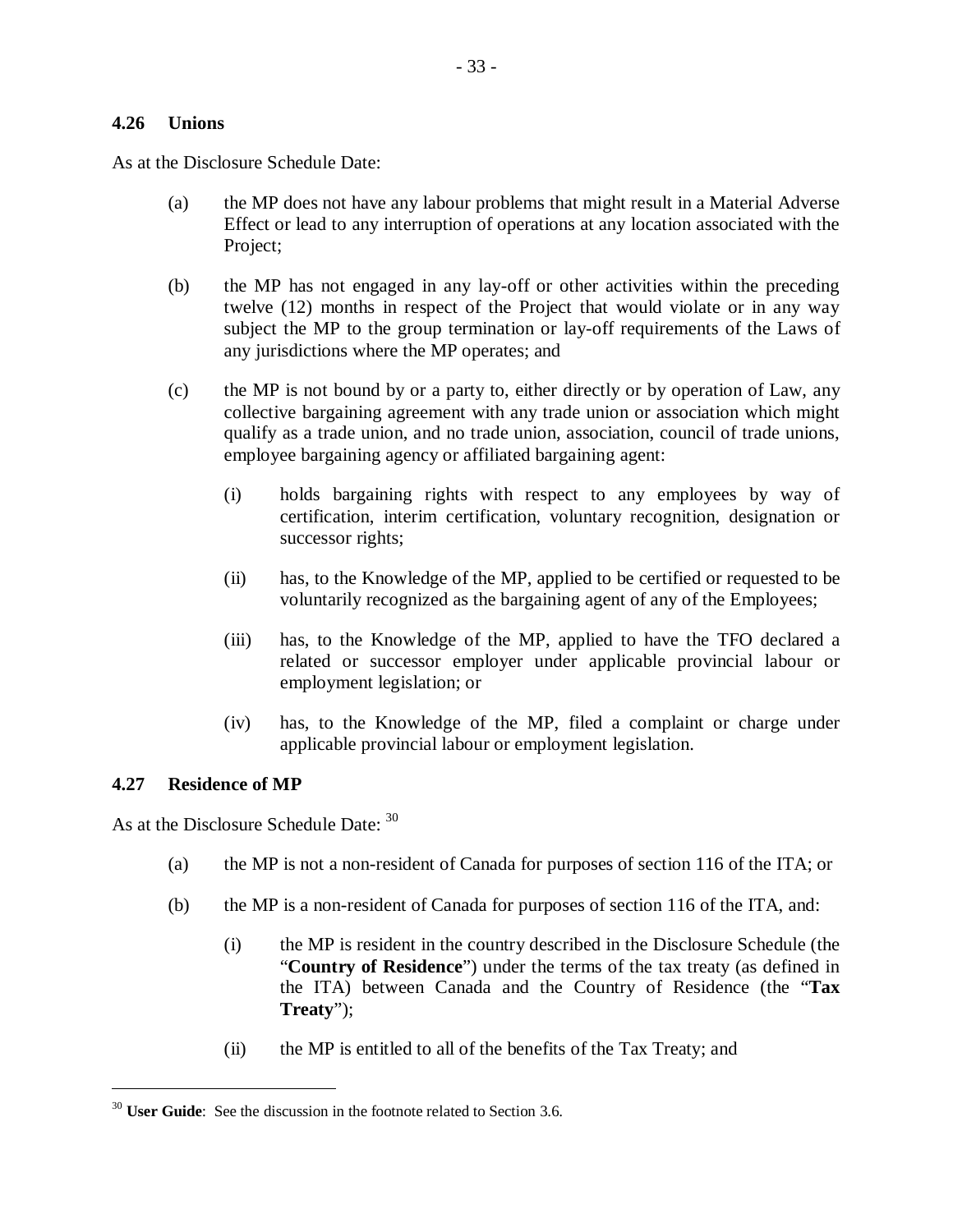(iii) the Purchased Assets are "treaty-protected property" for purposes of subsection 116(5.01) of the ITA because of the Tax Treaty.

## **4.28 GST Registration**

As at the Disclosure Schedule Date, the MP is registered for purposes of the GST levied under the ETA and its registration number is set out in the Disclosure Schedule.<sup>31</sup>

## **4.29 Rights to Use Personal Information**

As at the Disclosure Schedule Date:

- (a) all Personal Information in the possession of the MP in connection with the Project has been collected, used and disclosed in compliance with all applicable Privacy Laws in those jurisdictions in which the MP conducts, or is deemed by operation of law in those jurisdictions to conduct, the Project;
- (b) the MP has disclosed to the TFO all Contracts and facts concerning the collection, use, retention, destruction and disclosure of Personal Information, and there are no other Contracts, or facts which would restrict the ability of the MP to transfer Personal Information to the TFO in connection with the transactions contemplated by this Agreement, or which, on completion of the transactions contemplated by this Agreement, would restrict or interfere with the use of any Personal Information by the TFO in the continued ownership, operation and maintenance of the Project and the Purchased Assets as it and they existed prior to Closing; and
- (c) there are no Claims pending or, to the Knowledge of the MP, threatened, with respect to the MP's collection, use or disclosure of Personal Information.

#### **4.30 Books and Records**

As at the Disclosure Schedule Date, the Books and Records fairly and correctly set out and disclose in accordance with the Accounting Standards in all material respects the financial position of the Project, and all financial transactions of the MP relating to the Project and comprising Costs have been accurately recorded in the Books and Records.

#### **4.31 Disclosure**

1

As at the Disclosure Schedule Date, the MP has provided in writing to the TFO all information in respect of the Project and the Purchased Assets that would be relevant to a TFO similarly situated to the TFO in determining whether or not to acquire the Project and the Purchased Assets. No representation or warranty or other statement made by the MP in this Agreement contains any untrue statement or omits to state any fact necessary to make it, in light of the circumstances in which it was made, not misleading.

<sup>&</sup>lt;sup>31</sup> **User Guide**: At the time of execution of this Agreement, the Parties are to insert the MP's GST number.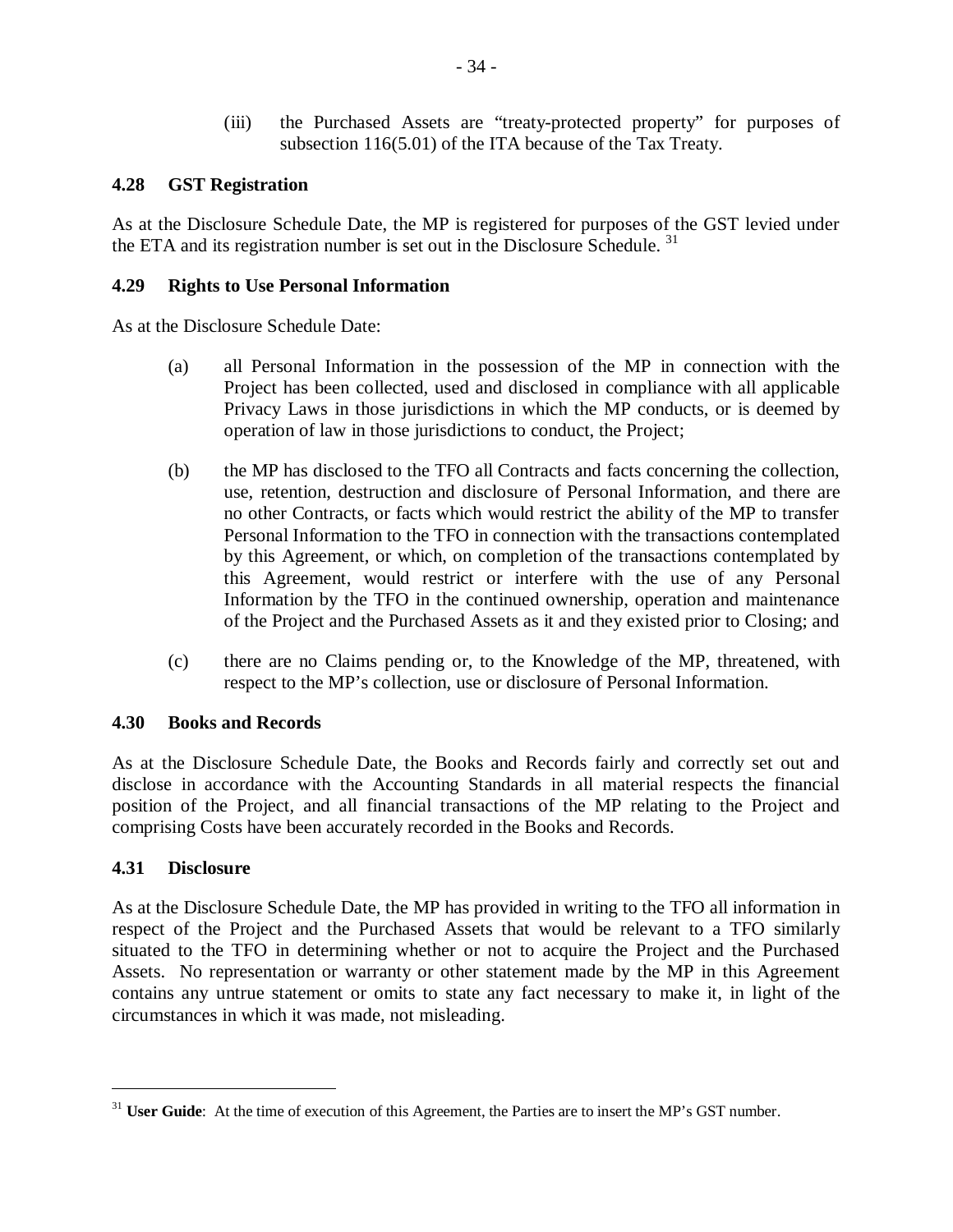#### **ARTICLE 5 REPRESENTATIONS AND WARRANTIES OF THE TFO**

The TFO represents and warrants to the MP as follows as of the date of this Agreement and also as of the Closing Date, and acknowledges that the MP is relying upon these representations and warranties in connection with the purchase and sale of the Project and the Purchased Assets, despite any investigation made by or on behalf of the MP.

#### **5.1 Corporate Existence of TFO**

The TFO is a  $\langle \mathbf{\omega} \rangle$  duly  $\langle \mathbf{\omega} \rangle$  and validly existing under the Laws of  $\langle \mathbf{\omega} \rangle$ . <sup>32</sup>

## **5.2 Capacity to Enter Agreement**

The TFO has all necessary power, authority and capacity to enter into and perform its obligations under this Agreement.

## **5.3 Binding Obligation**

The execution and delivery of this Agreement and the completion of the transactions contemplated by this Agreement have been duly authorized by all necessary corporate or other organizational action on the part of the TFO. This Agreement has been duly executed and delivered by the TFO and constitutes a valid and binding obligation of the TFO, enforceable against the TFO in accordance with its terms, subject to applicable bankruptcy, insolvency and other Laws of general application limiting the enforcement of creditors' rights generally and to the fact that equitable remedies, including specific performance, are discretionary and may not be ordered in respect of certain defaults.

#### **5.4 Absence of Conflict**

1

None of the execution and delivery of this Agreement, the performance of the TFO's obligations in this Agreement, or the completion of the transactions contemplated by this Agreement will, with or without the giving of notice or lapse of time, or both:

- (a) result in or constitute a breach of any term or provision of, or constitute a default under the articles or by-laws of the TFO or any agreement or other commitment to which the TFO is a party;
- (b) contravene any applicable Law; or
- (c) contravene any judgment, order, writ, injunction or decree of any Governmental Authority.

<sup>&</sup>lt;sup>32</sup> **User Guide**: At the time of execution of this Agreement, this Section is to be completed with the information regarding the TFO. This information should be consistent with that inserted on page 1.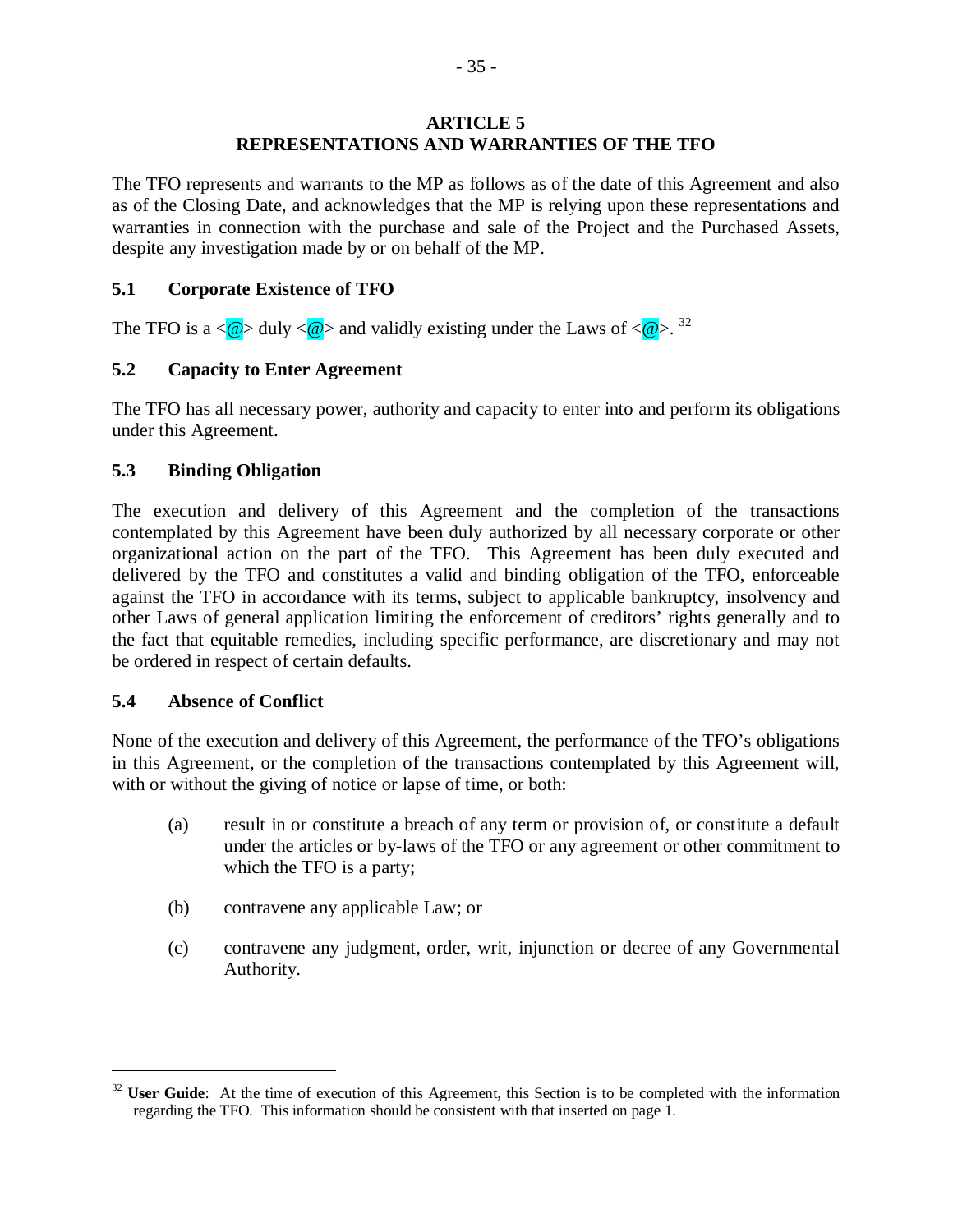#### **5.5 Regulatory Approvals**

No authorization, approval, order, consent of, or filing with, any Governmental Authority is required on the part of the TFO in connection with the execution, delivery and performance of this Agreement or any other documents and agreements to be delivered under this Agreement except for

- (a) the AUC Approval;
- (b) the Competition Act Approval (if stated to be applicable in the Disclosure Schedule): and  $33$
- (c) any other authorization, approval, order, consent of, or filing stated to be so applicable in the Disclosure Schedule.

## **5.6 Competition Act**

As at the Disclosure Schedule Date, as determined in accordance with the Competition Act, one or both of:

- (a) the aggregate value of the TFO's assets in Canada (together with the assets of the TFO's affiliates); and
- (b) the annual gross revenues of the TFO (together with the annual gross revenues of the TFO's affiliates) from sales from or into Canada (exports and imports);

exceed \$400 million, in each case, as prescribed for mandatory pre-merger notification pursuant to the Competition Act.<sup>34</sup>

#### **5.7 Litigation**

1

There is no outstanding judgment, decree, order, ruling or injunction involving the TFO or relating in any way to the transactions contemplated by this Agreement.

#### **5.8 GST Registration**

The TFO is registered for purposes of the GST levied under the ETA and its registration number is set out in the Disclosure Schedule.  $35$ 

<sup>33</sup> **User Guide**: See the footnote for Section 5.6.

<sup>&</sup>lt;sup>34</sup> **User Guide**: See the footnote associated with the definition of Competition Act Approval. That legislation has a two part test before approval is required. Due to the size of the TFOs, one of those tests will always be satisfied. Therefore, the question whether the Parties must seek Competition Act Approval will depend upon whether the MP can make the representation and warranty in Section 4.10.

<sup>&</sup>lt;sup>35</sup> **User Guide**: At the time of execution of this Agreement, the Parties are to insert the TFO's GST number.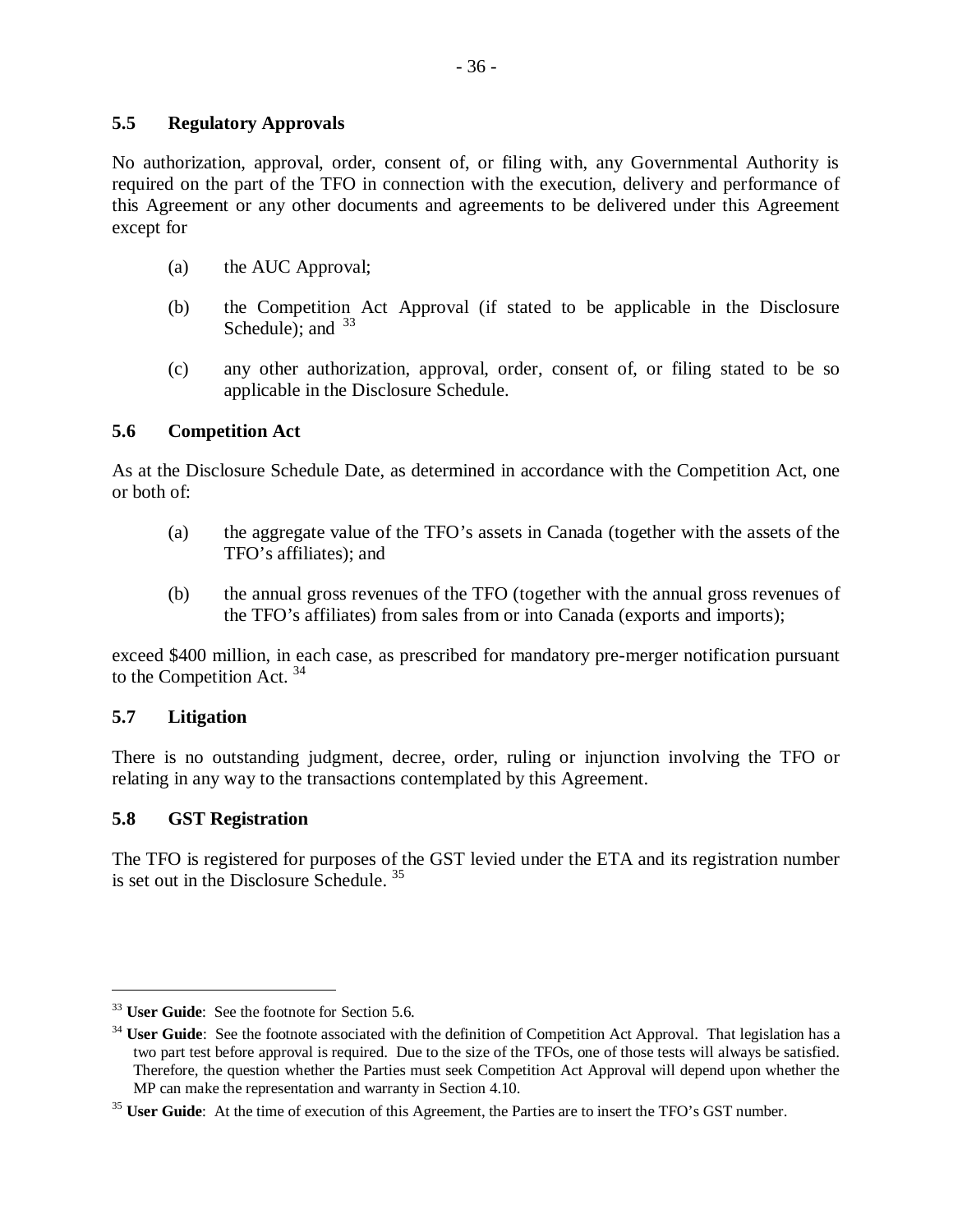#### **ARTICLE 6 COVENANTS**

#### **6.1 Conduct of Business Before Closing**

During the period beginning on the date of this Agreement and ending at the Closing Date, the MP will:

- (a) construct and maintain the Project and the Purchased Assets properly, diligently and prudently in accordance with Good Electric Operating Practice, and refrain from entering into any Contract or Real Property Lease except in the ordinary course of the Project, or with the prior written consent of the TFO;
- (b) comply in all material respects with all Contracts, Laws and other obligations applicable to the Project and the Purchased Assets;
- (c) continue in full force the Insurance Policies;
- (d) apply for, maintain in good standing and renew all Permits; and
- (e) inform the TFO as soon as practicable of any Contracts or Real Property Leases forming part of the Purchased Assets for which the MP has been advised that a necessary consent or approval of a third party to the assignment thereof to the TFO will not be provided prior to the Closing Date.

#### **6.2 Access for Investigation**

- (a) The MP will permit the TFO through its authorized representatives, at all times prior to Closing, to have reasonable access during normal business hours to the Owned Lands and Leased Premises and to all the Books and Records of the MP and to the properties and assets of the MP, including for the purposes of compliance with the Facility Acceptance Framework. The MP will also furnish to the TFO any accounting and operating data and other information with respect to the Project as the TFO reasonably requests to enable confirmation of the accuracy of the matters represented and warranted in ARTICLE 4. The TFO will be provided ample opportunity to make a full investigation of all aspects of the Purchased Assets and the Project.
- (b) The MP authorizes all Governmental Authorities having jurisdiction to release any and all information in their possession respecting the Project, the Leased Premises, and the Owned Lands to the TFO, and further authorizes each of them to carry out inspections of the Leased Premises and Owned Lands upon the request of the TFO. The MP will execute any specific authorization pursuant to this Section 6.2(b) within three (3) Business Days following being requested to do so by the TFO.
- (c) The collection, use and disclosure of Personal Information by any of the Parties prior to Closing is restricted to those purposes that relate to the transactions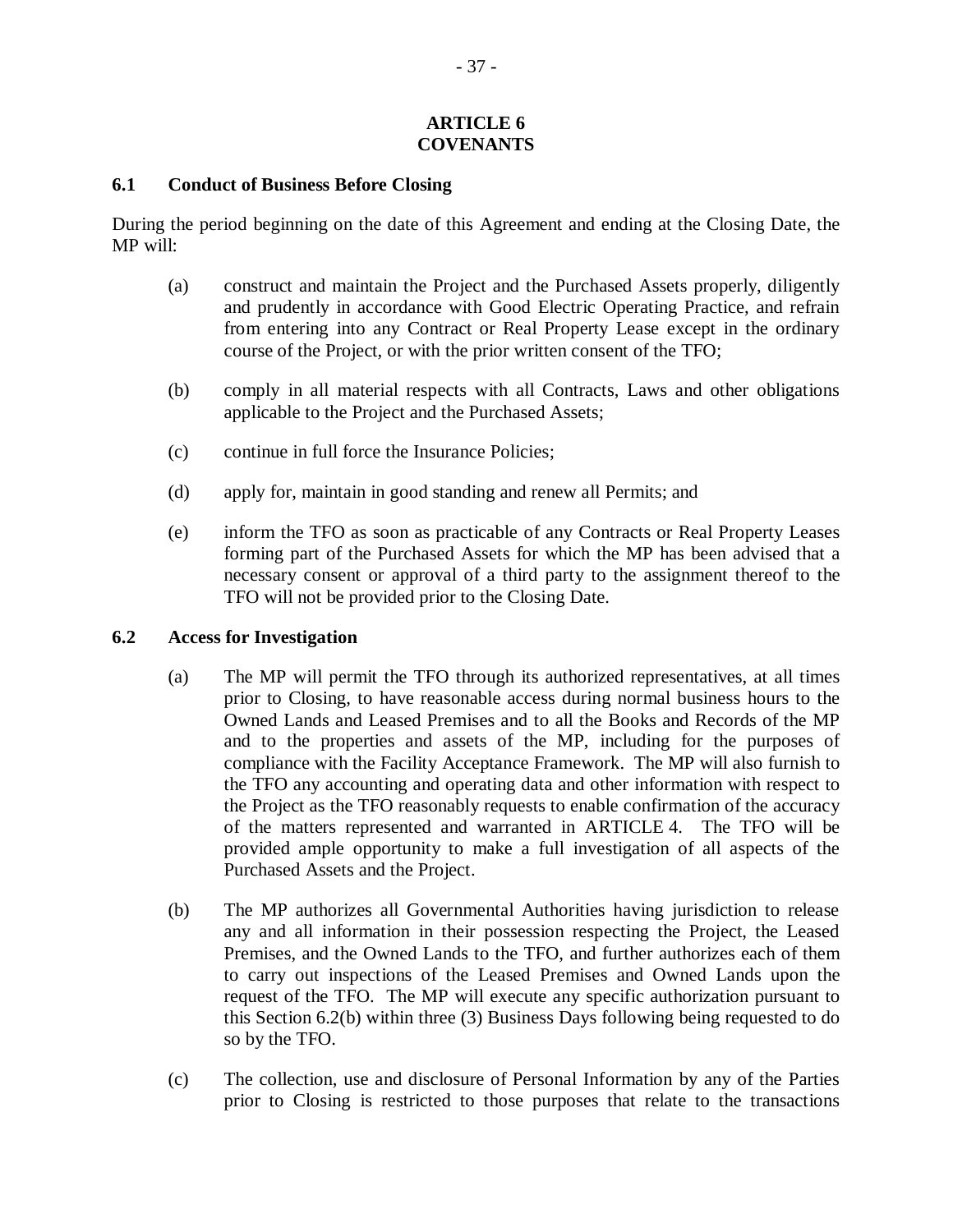contemplated by this Agreement, and all Personal Information is subject to the Parties' respective Confidentiality Obligations.

## **6.3 Actions to Satisfy Closing Conditions**

- (a) Each Party will take all actions that are within its power to control, and will make all commercially reasonable efforts to cause other actions to be taken which are not within its power to control, so as to ensure its compliance with, and satisfaction of, all conditions in ARTICLE 8 that are for the benefit of the other Party.
- (b) Without limiting the foregoing, the TFO will as soon as practicable give Notice to the MP of all deficiencies identified in the course of the TFO's "Pre-transfer Review" pursuant to the Facility Acceptance Framework.

## **6.4 Disclosure Supplements**

Following the completion of the initial Disclosure Schedule pursuant to Section 2.3 (including the resolution of any issues raised by the TFO), the MP will provide Notice to the TFO of any and all changes in the content of the Disclosure Schedule that result in a Material Adverse Effect, or would reasonably be expected to result in a Material Adverse Effect, as soon as practicable following the MP becoming aware thereof. Notification under this Section 6.4 will not, in any case, be deemed to cure any breach of any representation or warranty made in this Agreement or have any effect for the purpose of determining the satisfaction of the conditions set out in ARTICLE 8 or the compliance by the MP with any covenants or agreements contained in this Agreement.

## **6.5 Delivery of Books and Records**

The TFO will preserve the Books and Records delivered to it for such period as is required by any applicable Law, and will permit the MP or its authorized representatives reasonable access to them in connection with the affairs of the MP, but the TFO will not be responsible or liable to the MP for or as a result of any accidental loss or destruction of or damage to any Books and Records.

## **6.6 Risk of Loss**

All of the Purchased Assets will be and remain at the risk of the MP until the Effective Time. If the Purchased Assets or any part of them should be damaged or destroyed prior to Closing such that the damage or destruction results in a Material Adverse Effect, or would reasonably be expected to result in a Material Adverse Effect, the MP will promptly give Notice of that damage or destruction (the "**Damage Notice**") to the TFO and Sections 8.3 and 8.5 will apply.

## **6.7 Discontinue Use of Names**

The MP will, on or before the Closing Date, remove the names set out in the Disclosure Schedule in connection with this Section reference and any variation on those names (the "**Names**") from the exterior of those Purchased Assets that are displayed, presented or sold to the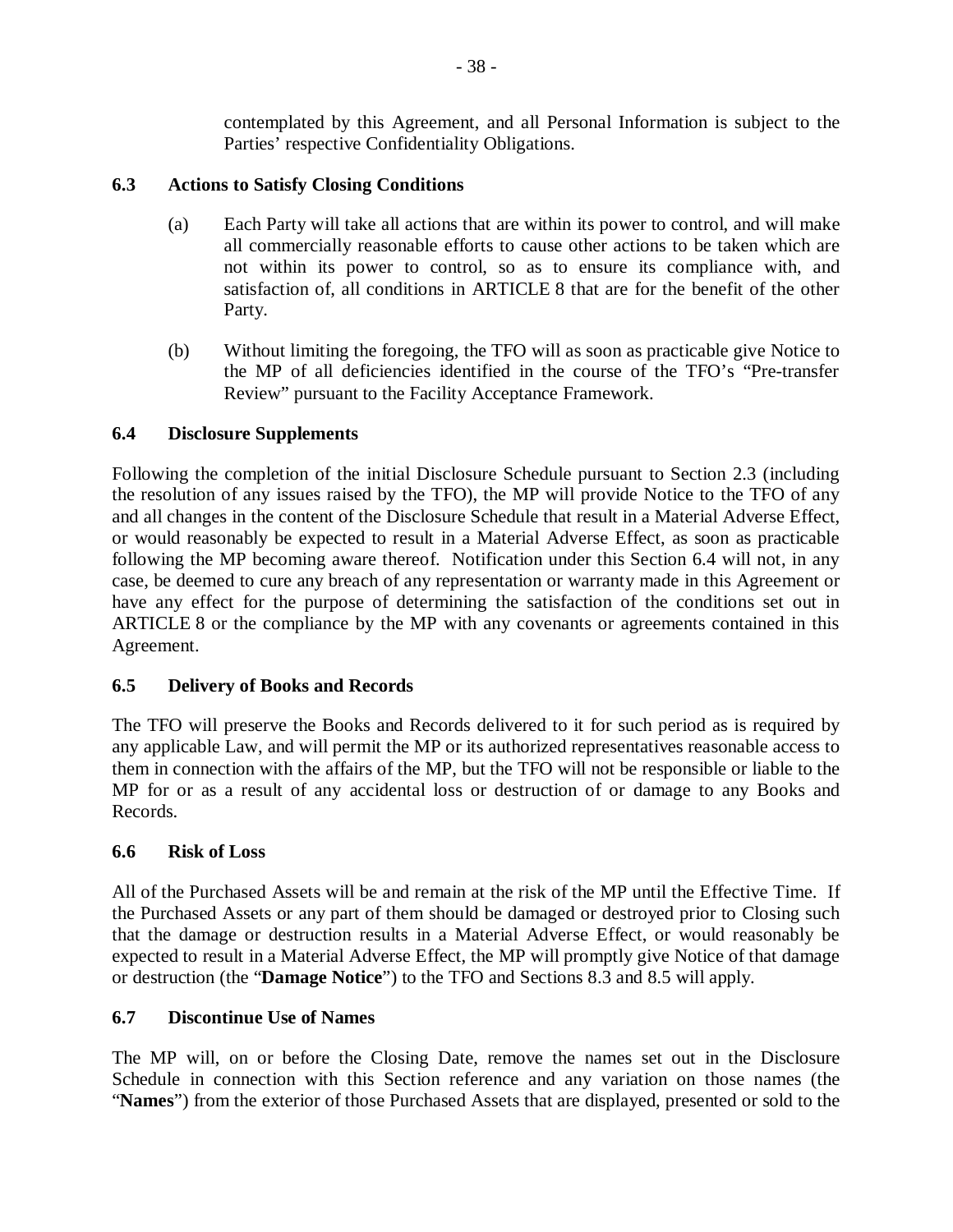public. If the MP fails to fulfill its obligation to remove the Names hereunder, the TFO will be entitled to remove the Names and to be reimbursed for its reasonable costs and expenses suffered or incurred in connection with that removal. <sup>36</sup>

## **6.8 Post-Closing Maintenance and Repair**

- (a) From and after Closing, the maintenance and trouble response provided by the TFO for the Project and the Purchased Assets will be equivalent to that provided to other similarly situated interconnected customers in accordance with the TFO Usual Practices, subject to delays in and adverse effects on the TFO's response to the extent resulting from variances between the Project and the Purchased Assets, and the TFO's own facilities (and their respective modes of operation) that are out of the ordinary course of TFO Usual Practices, including:
	- (i) the TFO's lack of familiarity with the specific materials and equipment utilized by the MP in the Project not otherwise normally used by the TFO;
	- (ii) the TFO's lack of spare parts for the equipment utilized by the MP in the Project, and not otherwise normally used by the TFO, unless the MP is able to provide spare parts to the TFO in a timely manner; and/or
	- (iii) the TFO's lack of familiarity with the specific configuration of the Project and the Purchased Assets, and the system by which the individual parts thereof have been connected to one another and function together.
- (b) To the extent that there is an inconsistency between the provisions of this Section and the provisions of the Interconnection Agreement, the provisions of this Section will prevail.
- (c) Nothing in this Section 6.8 will operate to prejudice the TFO's right to exercise its rights and remedies against the MP as otherwise permitted under this Agreement.

## **6.9 Land Right Obligations**

<u>.</u>

The MP will make arrangements with the TFO to the TFO's satisfaction, for payment by the MP of all the amounts necessary to discharge any liability for payments in respect of any Land Rights that are in excess of the limits described in the MP's representation and warranty in Section 4.13(a) or Section 4.13(b), as applicable.

<sup>&</sup>lt;sup>36</sup> **User Guide**: All signage or other visual depiction of the name of the MP or its affiliates or the names under which it or they have been carrying on business at the Project site must be included in the Disclosure Schedule and removed at Closing.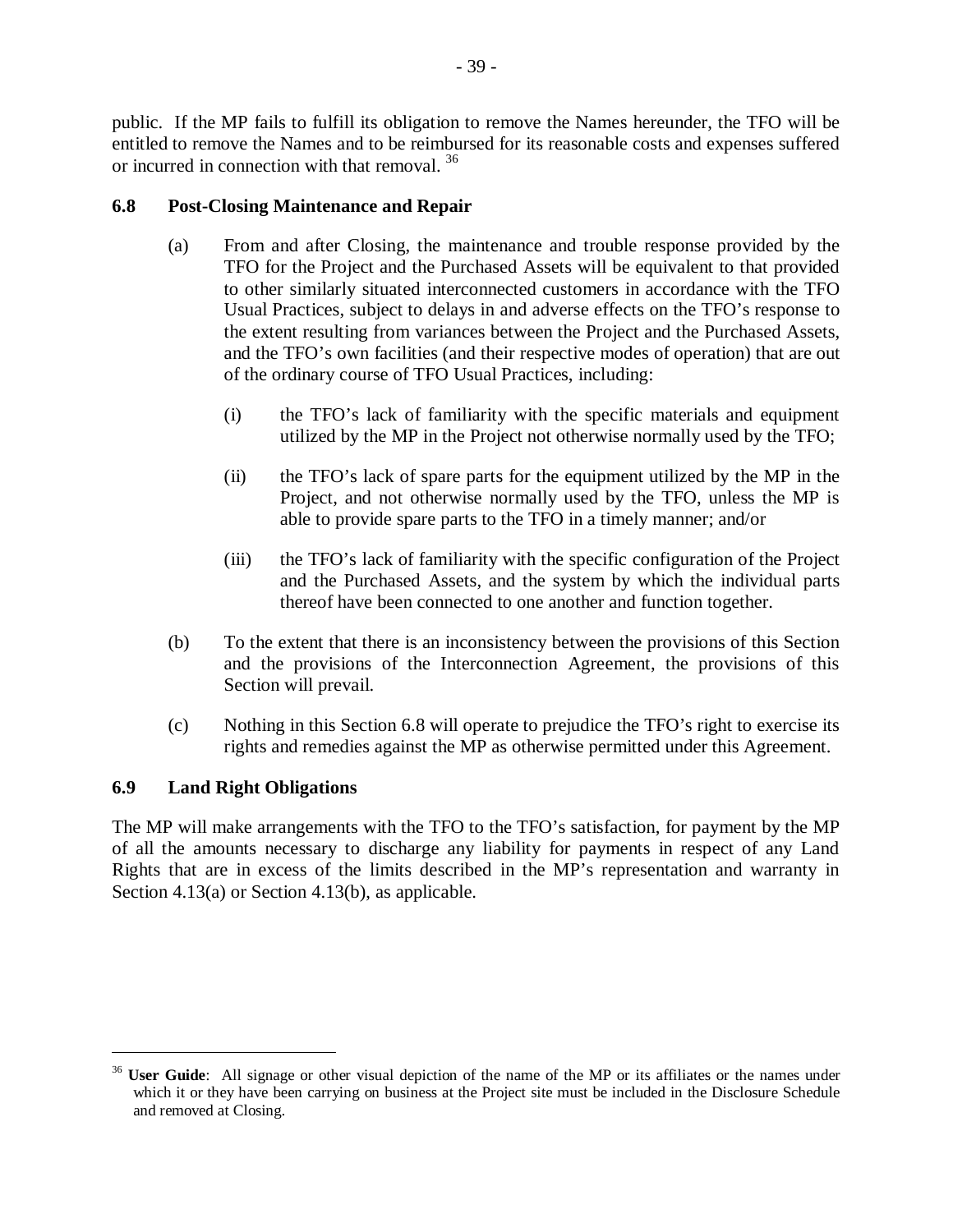#### **ARTICLE 7 NATURE AND SURVIVAL OF COVENANTS AND REPRESENTATIONS AND WARRANTIES**

#### **7.1 Nature and Survival of Covenants and Representations and Warranties**

- (a) Subject to Section 8.2 (Consents Non-Merger), Section 9.13 (Indemnification Non-Merger), and the remaining Sections of this ARTICLE 7, the covenants contained in this Agreement to be performed prior to Closing by the TFO or the MP, as applicable, and the respective representations and warranties contained in this Agreement of the TFO and the MP will survive Closing for two (2) years following the Closing Date despite any investigation made by or on behalf of either Party. The covenants contained in this Agreement that by their express terms are to be performed following Closing by the TFO or the MP, will survive indefinitely or otherwise in accordance with their terms.
- (b) The representations and warranties of the MP contained in Sections 4.11 (Title to Purchased Assets), 4.12 (Real Property), 4.13 (Land Rights), 4.15 (Tax Matters), 4.22 (Absence of Unusual Transactions), 4.23 (other than 4.23(b)) (Compliance with Laws, Permits), 4.24 (Litigation) and 4.31 (Disclosure) will survive and continue in full force and effect for the benefit of the TFO for five (5) years following the Closing Date despite any investigation made by or on behalf of the TFO.
- (c) The representations and warranties of the MP contained in Sections 4.16 (Design, Construction and Maintenance), 4.23(b) (no safety violations) and 4.25 (Environmental Conditions) will survive and continue in full force and effect for the benefit of the TFO for fifteen (15) years following the Closing Date despite any investigation made by or on behalf of the TFO.
- (d) If applicable, the representation and warranty in Section 4.27 (Residence of MP) will survive for as long as the TFO's liability for not remitting to the Receiver General of Canada some portion of the Purchase Price as required by the ITA remains outstanding should such representation and warranty not be true and accurate at the Closing Date.
- (e) Each of the representations and warranties of the MP contained in this Agreement will, if its breach is attributable to neglect or wilful default or fraud, continue in full force and effect for the benefit of the TFO and will survive for the same period as otherwise provided for in this Section 7.1.
- (f) Each of the representations and warranties of the MP contained in this Agreement will be effective notwithstanding: (i) any investigation, inspection or review by, or assessment of or comment thereupon by, the TFO (or on its behalf) of the Project or the Purchased Assets or any portion of either of them, or of any of the matters referred to in any of the Schedules; or (ii) the knowledge of the TFO or any of its directors, officers, employees, consultants or agents of any matter or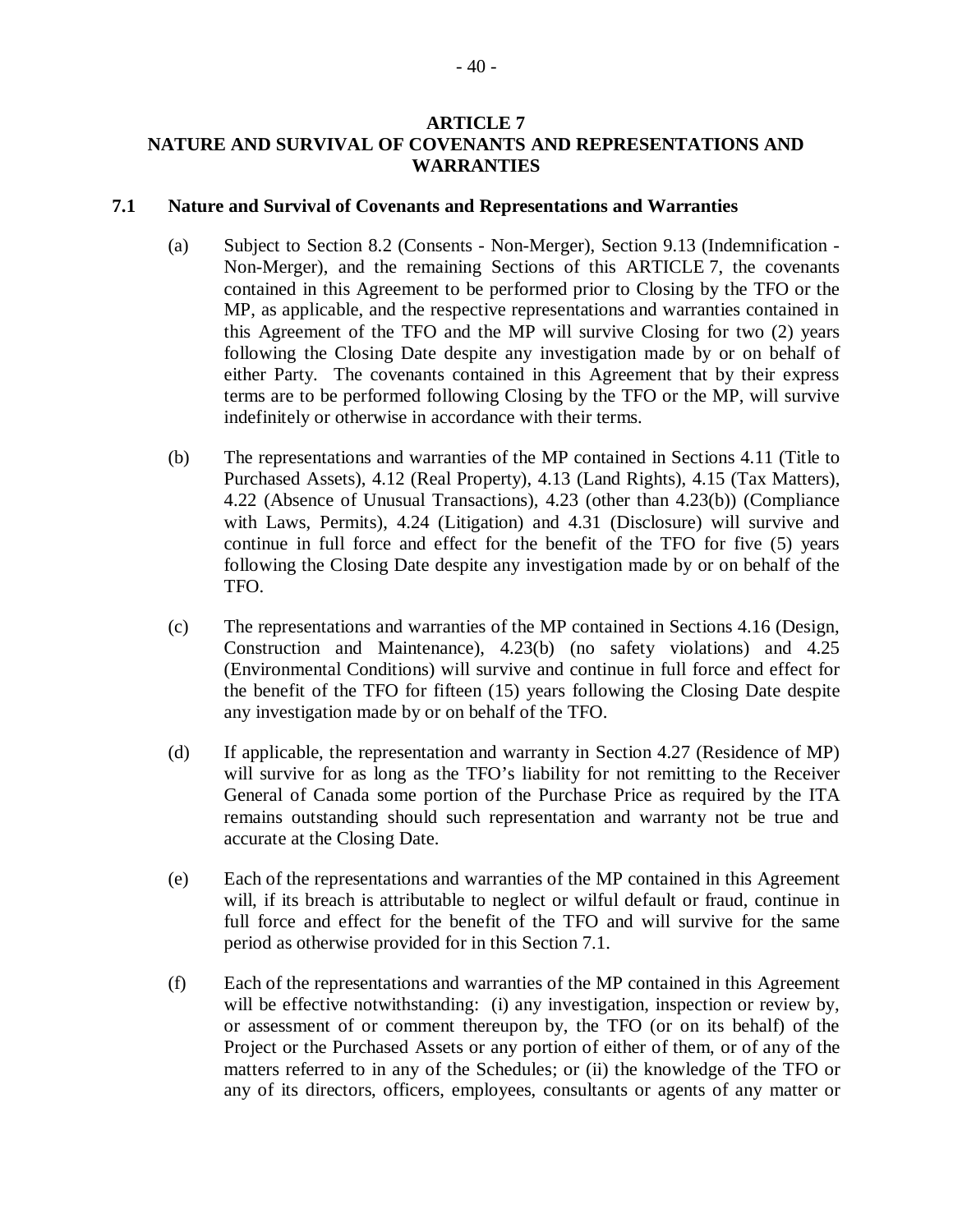thing inconsistent with any of the representation or warranties of the MP; or (iii) the existence of representations and warranties in the Interim Operating Authority Services and Interconnection Agreement addressing the same or similar subject matter and the waiver, acceptance, conduct, disposition or treatment by either of the Parties with respect thereto.

- (g) The respective limitation periods for seeking a remedial order under subsection 3(1) of the *Limitations Act* (Alberta) are extended further to subsection 7(1) of the *Limitations Act* (Alberta) to five (5) years following the Closing Date for Claims arising in connection with Section 7.1(b), and to fifteen  $(15)$  years following the Closing Date for Claims arising in connection with Section 7.1(c).
- (h) The Parties acknowledge and agree that an obligation under this Agreement to provide written Notice of a Claim within the periods set out in this Section 7.1 and in a manner specified under this Agreement is intended by the Parties as a limitation of liability that represents a fair and equitable allocation of the risks and liabilities that each Party has agreed to assume in connection with the subject matter hereof and is not an agreement within the provision of subsection 7(2) of the *Limitations Act* (Alberta).

## **7.2 Salvage of Purchased Assets**

If the AESO directs the TFO to salvage the Purchased Assets, the representations and warranties will survive for the earlier of two (2) years following completion of all salvage activities and the applicable survival period indicated above.

## **ARTICLE 8 CLOSING CONDITIONS**

#### **8.1 Conditions for the Benefit of the TFO**

The obligation of the TFO to complete the purchase of the Purchased Assets will be subject to the fulfilment of the following conditions at or prior to the Closing Time:

#### (a) **Representations, Warranties and Covenants**.

- (i) The representations and warranties of the MP made in this Agreement, and in any other agreement or document delivered pursuant to this Agreement, will be true and accurate at the Closing Date with the same force and effect as though those representations and warranties had been made as of the Closing Date, and any representations and warranties made as at a date prior to the Closing Date will be deemed to be repeated and made as at the Closing Date.
- (ii) The MP will have complied with all covenants to be performed, or caused to be performed, by it under this Agreement, and in any other agreement or document delivered pursuant to this Agreement, at or prior to the Closing Date.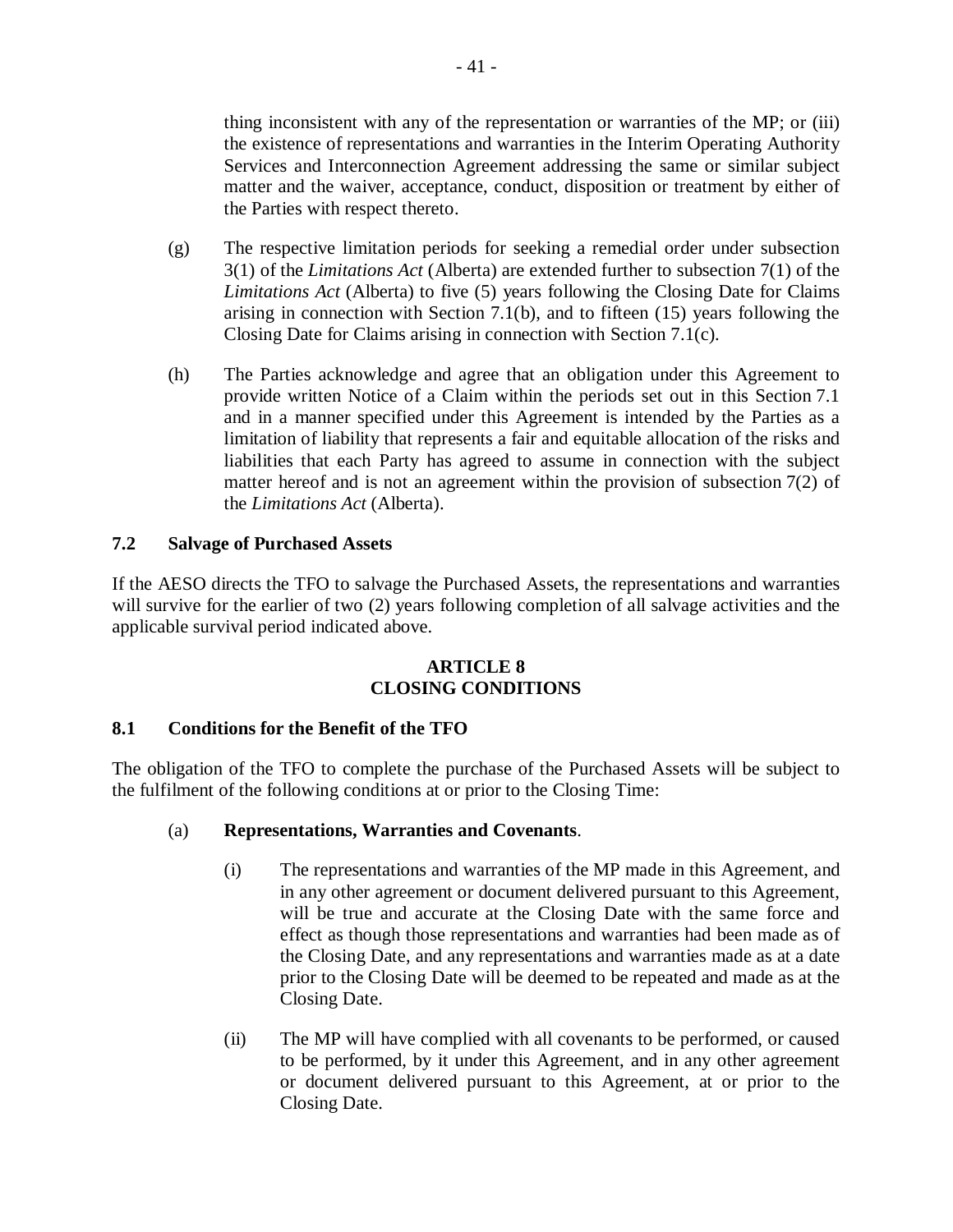(iii) The delivery and receipt of the certificate of a senior officer of the MP required pursuant to Section 8.1(f)(iv) and the completion of the Closing will not be deemed to constitute a waiver of any of the representations, warranties or covenants of the MP contained in this Agreement, or in any other agreement or document delivered pursuant to this Agreement. Those representations, warranties and covenants will continue in full force and effect as provided in ARTICLE 7, or the terms of the agreement or document in which they are made.

Without limiting the foregoing, the TFO may (acting in its sole discretion) for the purposes of Closing, agree to waive all or a portion of the representation and warranty in Section 4.11 (Title to Purchased Assets), Section 4.24 (Litigation) or any other Section, if the MP provides an indemnity agreement or other form of post-Closing resolution of the failure of the representation and warranty in form and substance acceptable to the TFO. <sup>37</sup>

- (b) **No Material Adverse Change or Insolvency**. Since the date of this Agreement there will not have occurred any Material Adverse Effect or any event or circumstance that would reasonably be expected to result in a Material Adverse Effect. The MP will not be Insolvent at the Closing Date.
- (c) **Facility Acceptance Framework, Energization Certificate**. The MP will have remedied to the TFO's satisfaction (acting in its sole discretion) all the deficiencies in respect of which the TFO gave notice to the MP pursuant to Section 6.3(b) in accordance with the TFO's "Pre-transfer Review" pursuant to the Facility Acceptance Framework, and all the deficiencies described in the Energization Certificate (if applicable), or if, in the opinion of the TFO acting in its sole discretion, the existence of any such deficiency has not resulted in, or would not reasonably be expected to result in, a Material Adverse Effect, the MP will have provided assurance in regard of the remediation of such deficiencies in a manner that is acceptable to the TFO within a reasonable time following Closing.
- (d) **Consents**. All filings, notifications, consents and approvals with, to or from Governmental Authorities that are in addition to those that are the subject of Section 8.6, and, subject to Section 2.4, all Third Party Consents, will have been made, given or obtained on terms acceptable to the TFO, acting reasonably, so that the transactions contemplated by this Agreement may be completed without resulting in the violation of, or a default under, or any termination, amendment or acceleration of, any obligation under any Permit, Real Property Lease, or Contract.<sup>38</sup>

<u>.</u>

<sup>&</sup>lt;sup>37</sup> **User Guide**: It is not uncommon as Closing approaches for parties to determine that they are unable for reasons not previously fully appreciated, to comply strictly with all their conditions precedent. This provision recognizes that possibility, and without obligating the TFO to agree to any proposed resolution to which it does not agree, provides an explicit opportunity for the Parties to discuss and agree on a mutually agreeable solution.

<sup>&</sup>lt;sup>38</sup> **User Guide**: As part of the Section 2.2/2.3 process, either the MP or the TFO may identify additional approvals that may be necessary in order to Close. Such other approvals must be set out in the Disclosure Schedule. These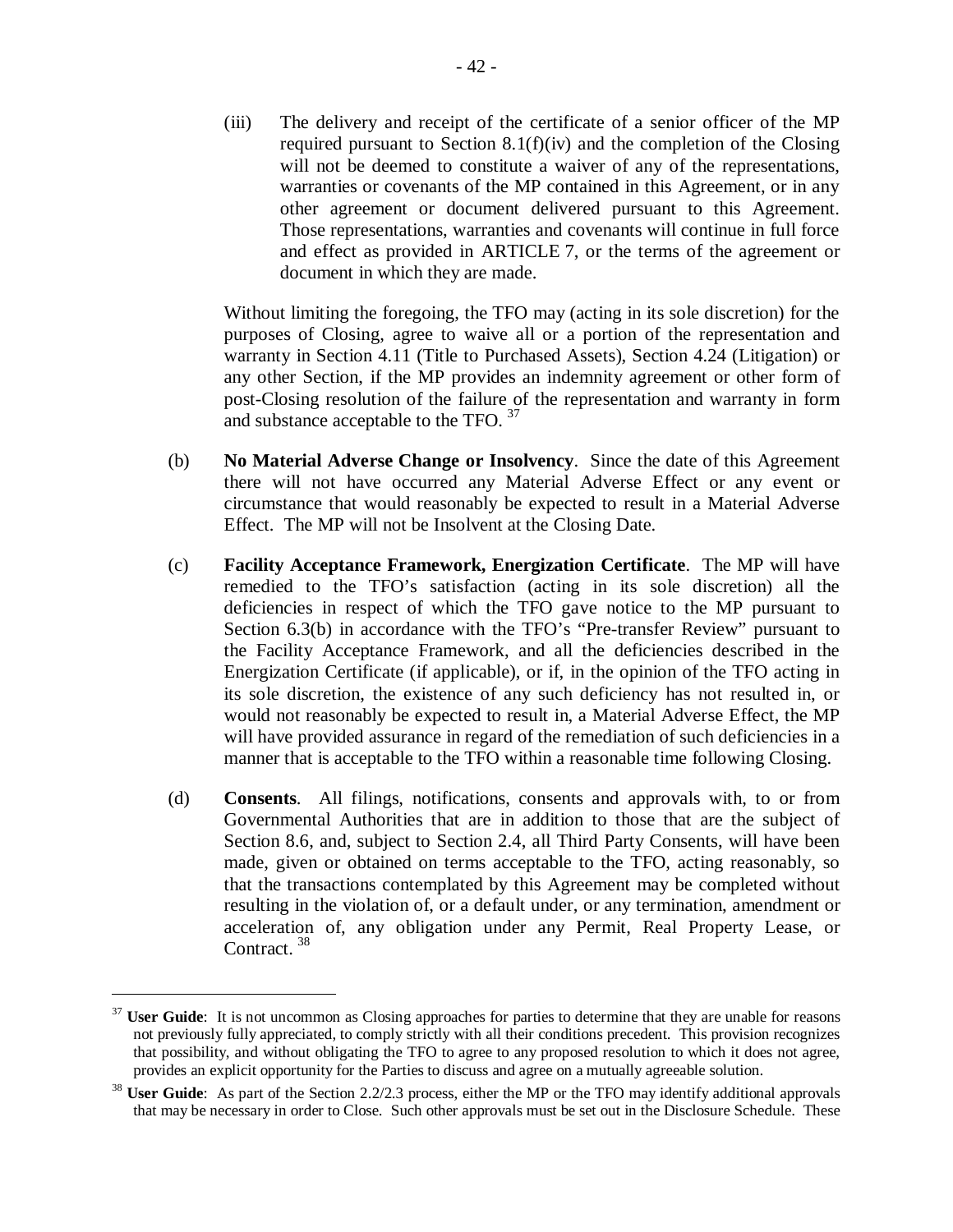- (e) **Completion of Investigations**. The investigations contemplated in Section 6.2 will have been completed and the TFO will be satisfied (acting in its sole discretion) with the results of those investigations, including the accuracy of the matters represented and warranted in ARTICLE 4.
- (f) **Deliveries**. The MP will have delivered to the TFO the following in form and substance satisfactory to the TFO, acting reasonably:
	- (i) a favourable opinion of counsel to the MP in form and substance reasonably satisfactory to the TFO addressing the following matters: <sup>39</sup>
		- (A) legal capacity of the MP with respect to the transaction;
		- (B) the Land Rights;
		- (C) the Permitted Encumbrances; and
		- (D) any other matter that the TFO reasonably requests;
	- (ii) the Closing Statement of Costs;
	- (iii) if applicable as a result of the MP being unable to provide the representation and warranty in Section 4.27(a) to the effect that the MP is not a non-resident of Canada for purposes of section 116 of the ITA:
		- (A) a clearance certificate under section 116 of the ITA with a certificate limit that is equal to or more than the Purchase Price; or
		- (B) if the TFO (acting in its sole discretion) has agreed with the MP to other arrangements to avoid withholding, such other documentation and agreements as set out in the Disclosure Schedule;
	- (iv) a certificate of a senior officer of the MP confirming the MP's compliance with the matters set out in Section 8.1(a)(i) and 8.1(a)(ii);
	- (v) the Interim Operating Authority Services and Interconnection Agreement executed by the Parties at Stage 5 of the AESO Connection Process;
	- (vi) a general conveyance executed by the MP substantially in the form attached as Schedule "I";
	- (vii) the Interconnection Agreement executed by the MP;

1

must be discussed and agreed by the Parties before the schedule is to be deemed complete. See also Sections 4.9 and 5.5.

<sup>39</sup> **User Guide**: It is anticipated that in many instances, the Parties will agree to waive the requirement for legal opinions for some, if not all, the matters listed. For example, in recent years, opinions on corporate capacity are far less frequently requested due to the nature of modern business corporations law.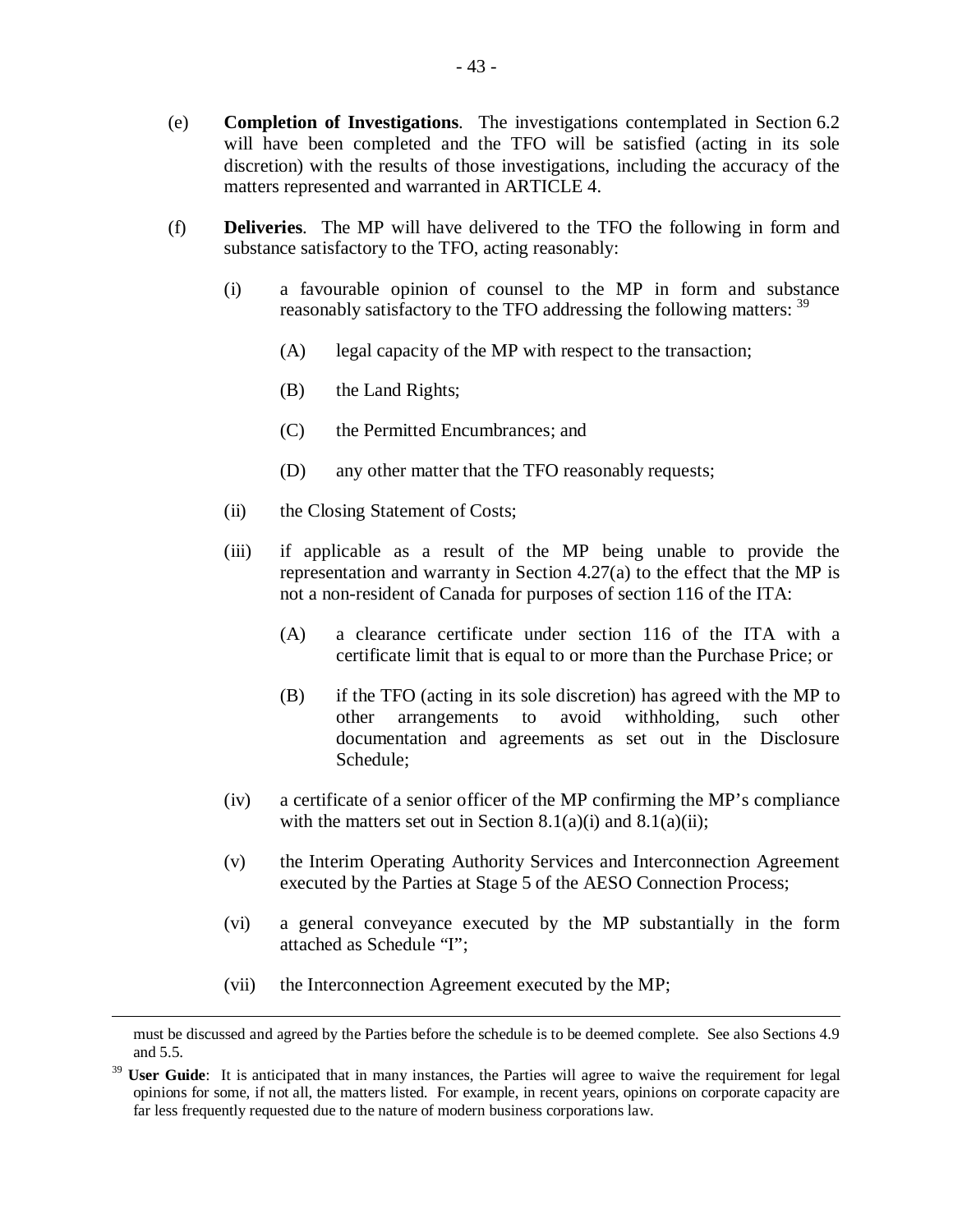- (viii) to the extent not previously paid, payment to the TFO of the amounts owed to the TFO and included in the definition of Costs;  $40$
- (ix) copies of the filings, notifications, consents and approvals referred to in Section 8.1(d), including the AUC Approval;
- (x) evidence that the MP has complied with all requirements of the AESO Connection Process, including the receipt of an Energization Certificate;
- (xi) if applicable, the MP Granted Leases executed by the MP;  $^{41}$
- (xii) if applicable, any documentation in respect of the post-Closing Land Rights arrangements agreed by the TFO pursuant to Section 6.9;
- (xiii) if applicable, any documentation in respect of the post-Closing resolution of one or more of the MP's failed representations and warranties agreed by the TFO pursuant to Section 8.1(a);
- (xiv) if applicable, any documentation in respect of the post-Closing remediation of deficiencies agreed by the TFO pursuant to Section 8.1(c); 42
- (xv) all Books and Records of and related to the Project, including the Operations Documents and copies of all of the Insurance Policies and, with respect to Books and Records that are corporate, financial and other records of the MP not pertaining primarily to the Project, where reasonably possible, extracts of same to the extent that they do pertain to the Project;
- (xvi) without limiting Section 8.1(f)(xv), all plans and specifications with respect to the Project, including all electrical, mechanical and structural drawings, that are either in the MP's possession, or to which it is entitled to possession;
- (xvii) without limiting Section 8.1(f)(xv), detailed descriptions of the different portions of the Purchased Assets to permit the TFO to be able to assess the values thereof for purposes of property tax assessment and payment, such descriptions to vary depending upon the type of asset, together with supporting documentation;

1

<sup>40</sup> **User Guide**: See the definition of Costs and the associated footnote for further explanation.

<sup>&</sup>lt;sup>41</sup> **User Guide**: See the definition of MP Granted Leases and the associated footnote for further explanation.

<sup>&</sup>lt;sup>42</sup> **User Guide**: In some instances, deficiencies related to matters that do not affect safe and reliable operation of facilities are permitted by the AESO to be remedied following issuance of the Energization Certificate. These deficiencies and others arising from the TFO's "Pre-transfer Review" will vary by project and the Parties will have to agree on appropriate remedial actions on a case-by-case basis.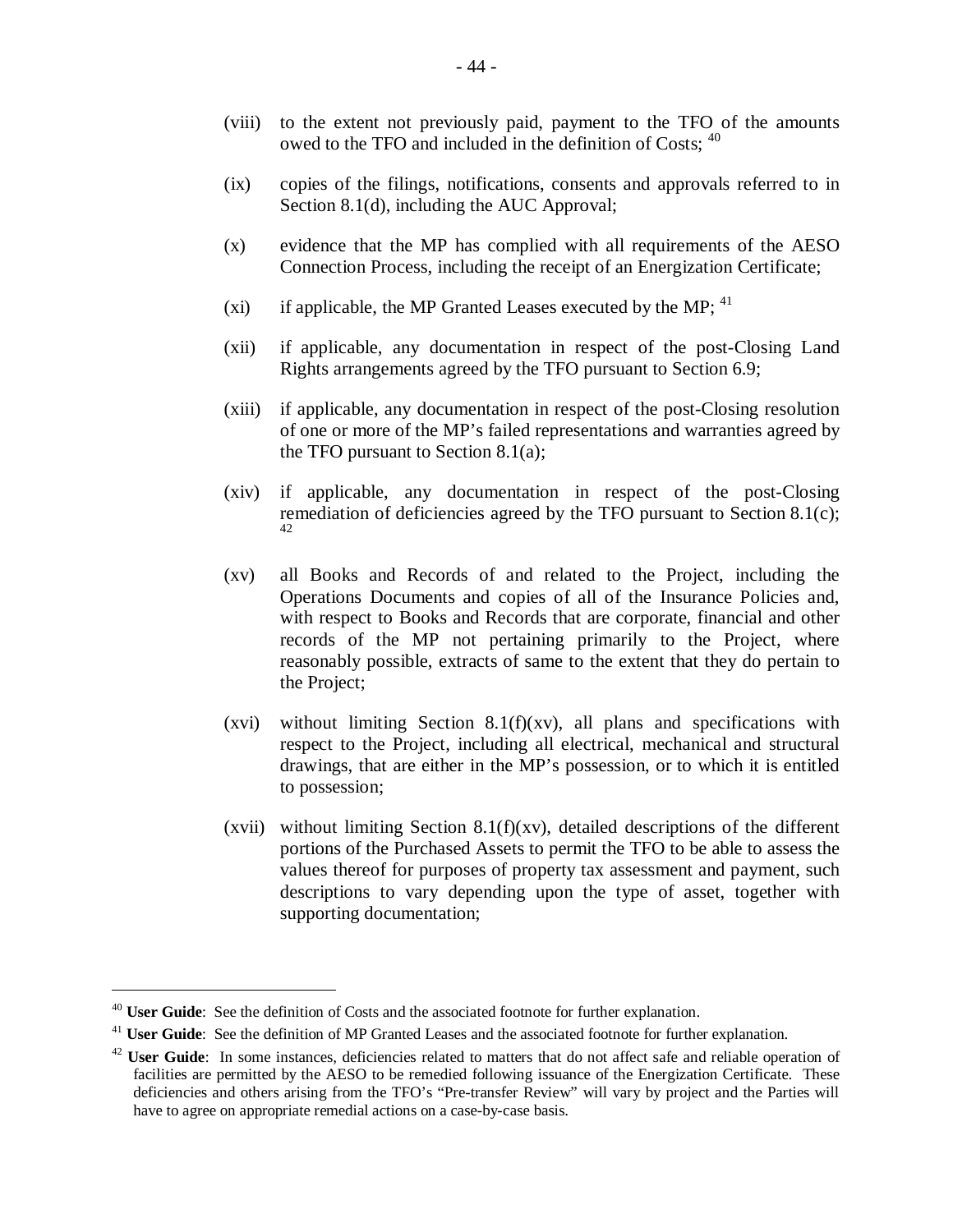- (xviii) all necessary deeds, conveyances, assurances, transfers and assignments and any other instruments necessary or reasonably required to transfer the Purchased Assets to the TFO with a good title, free and clear of all Encumbrances other than Permitted Encumbrances, including registrable transfers of land in respect of legal title to the Owned Lands, registrable discharges of Encumbrances (including from Lenders to which a Disposition was made by the MP prior to Closing as permitted pursuant to Section 11.12(b)) and, if applicable, irrevocable, non-exclusive, nondivisible, royalty-free right and license to use the Intellectual Property as required to own, operate and maintain the Project in accordance with the representations, warranties and covenants of the MP contained in this Agreement; and
- (xix) all documentation and other evidence reasonably requested by the TFO in order to establish the due authorization and completion of the transactions contemplated by this Agreement, including the taking of all corporate proceedings by the board of directors and shareholders of the MP required to effectively carry out the obligations of the MP pursuant to this Agreement.

## **8.2 Consents - Non-Merger**

The obligation of the MP to obtain the filings, notifications, consents and approvals referred to in Section 8.1(d) will not merge on Closing, but will survive indefinitely for the benefit of the TFO, subject to Section 2.4.

## **8.3 Waiver or Termination by the TFO**

The conditions contained in Section 8.1 are inserted for the exclusive benefit of the TFO and may be waived in whole or in part by the TFO at any time without prejudice to any of its rights in the event of non-performance of any other condition in whole or in part. If any of the conditions contained in Section 8.1 are not fulfilled or complied with by the time as required in this Agreement, the TFO may, prior to Closing, suspend Closing by notice in writing to the MP. In that event, the MP may either:

- (a) if the condition or conditions which have not been fulfilled are reasonably capable of being fulfilled or caused to be fulfilled by the MP, within one hundred and eighty (180) days following receipt of the TFO's notice to suspend Closing, exercise a one-time right to give a second Closing Date Notice to the TFO pursuant to Section 2.2 and the provisions of this Agreement will apply with the same effect as when a Closing Date Notice was given in the first instance; or
- (b) terminate this Agreement, in which case the TFO and the MP will be released from all obligations under this Agreement, except as may be expressly set out elsewhere in this Agreement.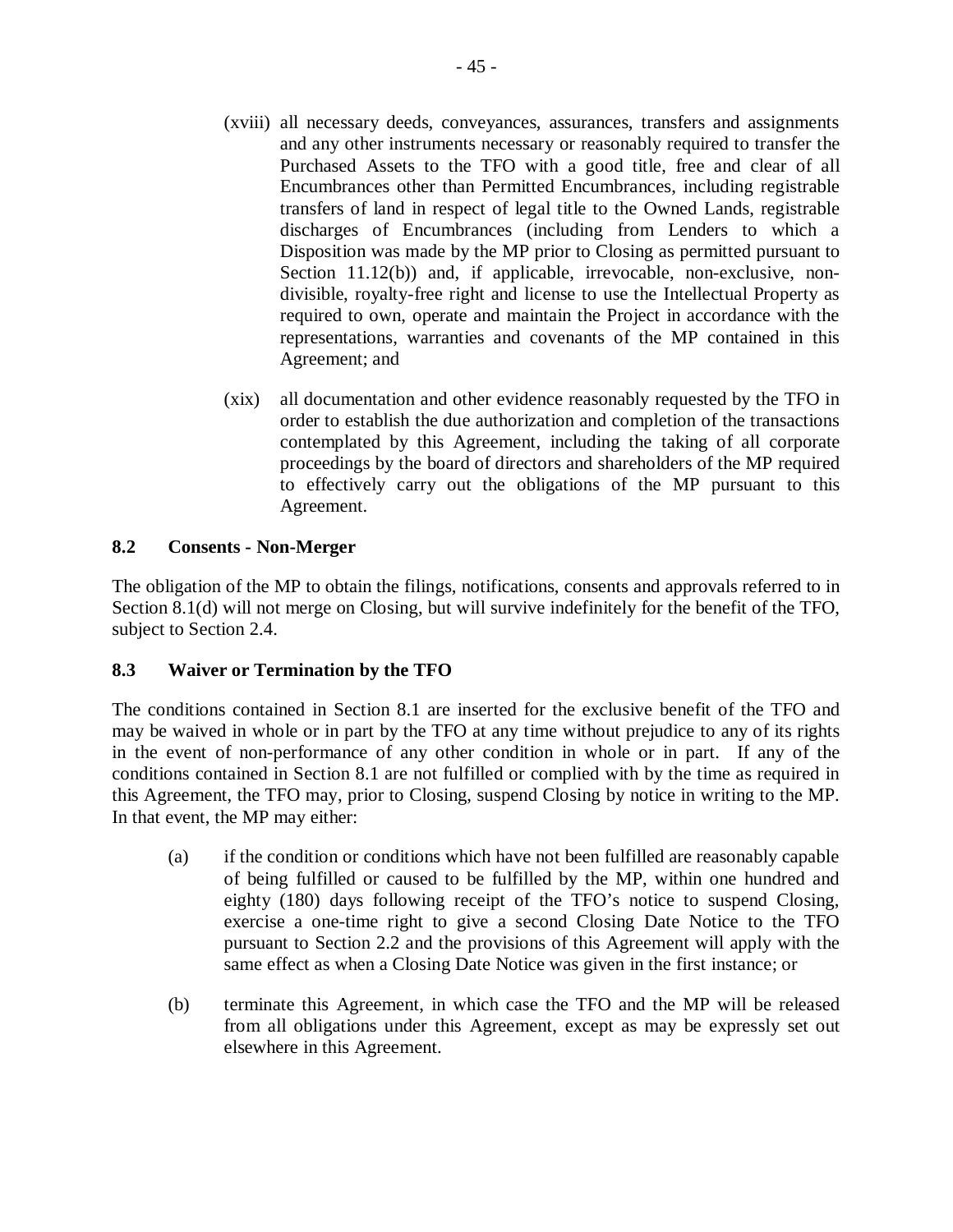#### **8.4 Conditions for the Benefit of the MP**

<u>.</u>

The obligation of the MP to complete the sale of the Purchased Assets will be subject to the fulfilment of the following conditions at or prior to the Closing Time:

#### (a) **Representations, Warranties and Covenants**.

- (i) The representations and warranties of the TFO made in this Agreement, and in any other agreement or document delivered pursuant to this Agreement, will be true and accurate at the Closing Date with the same force and effect as though those representations and warranties had been made as of the Closing Date, and any representations and warranties made as at a date prior to the Closing Date will be deemed to be repeated and made as at the Closing Date.
- (ii) The TFO will have complied with all covenants and agreements to be performed or caused to be performed by it under this Agreement, and in any other agreement or document delivered pursuant to this Agreement, at or prior to the Closing Date.
- (iii) The delivery and receipt of the certificate of a senior officer of the TFO required pursuant to Section 8.4(b)(ii) and the completion of the Closing will not be deemed to constitute a waiver of any of the representations, warranties or covenants of the TFO contained in this Agreement, or in any other agreement or document delivered pursuant to this Agreement. Those representations, warranties and covenants will continue in full force and effect as provided in ARTICLE 7, or the terms of the agreement or document in which they are made.
- (b) **Deliveries**. The TFO will have delivered to the MP the following in form and substance satisfactory to the MP, acting reasonably:
	- (i) a favourable opinion of counsel to the TFO in form and substance reasonably satisfactory to the MP addressing the following matters: <sup>43</sup>
		- (A) legal capacity of the TFO with respect to the transaction; and
		- (B) any other matter that the MP reasonably requests;
	- (ii) a certificate of a senior officer of the TFO confirming the TFO's compliance with the matters set out in Section 8.4(a)(i) and 8.4(a)(ii);
	- (iii) the Interim Operating Authority Services and Interconnection Agreement executed by the Parties at Stage 5 of the AESO Connection Process;

<sup>&</sup>lt;sup>43</sup> User Guide: It is anticipated that in many instances, the Parties will agree to waive the requirement for legal opinions for some, if not all, the matters listed. For example, in recent years, opinions on corporate capacity are far less frequently requested due to the nature of modern business corporations law.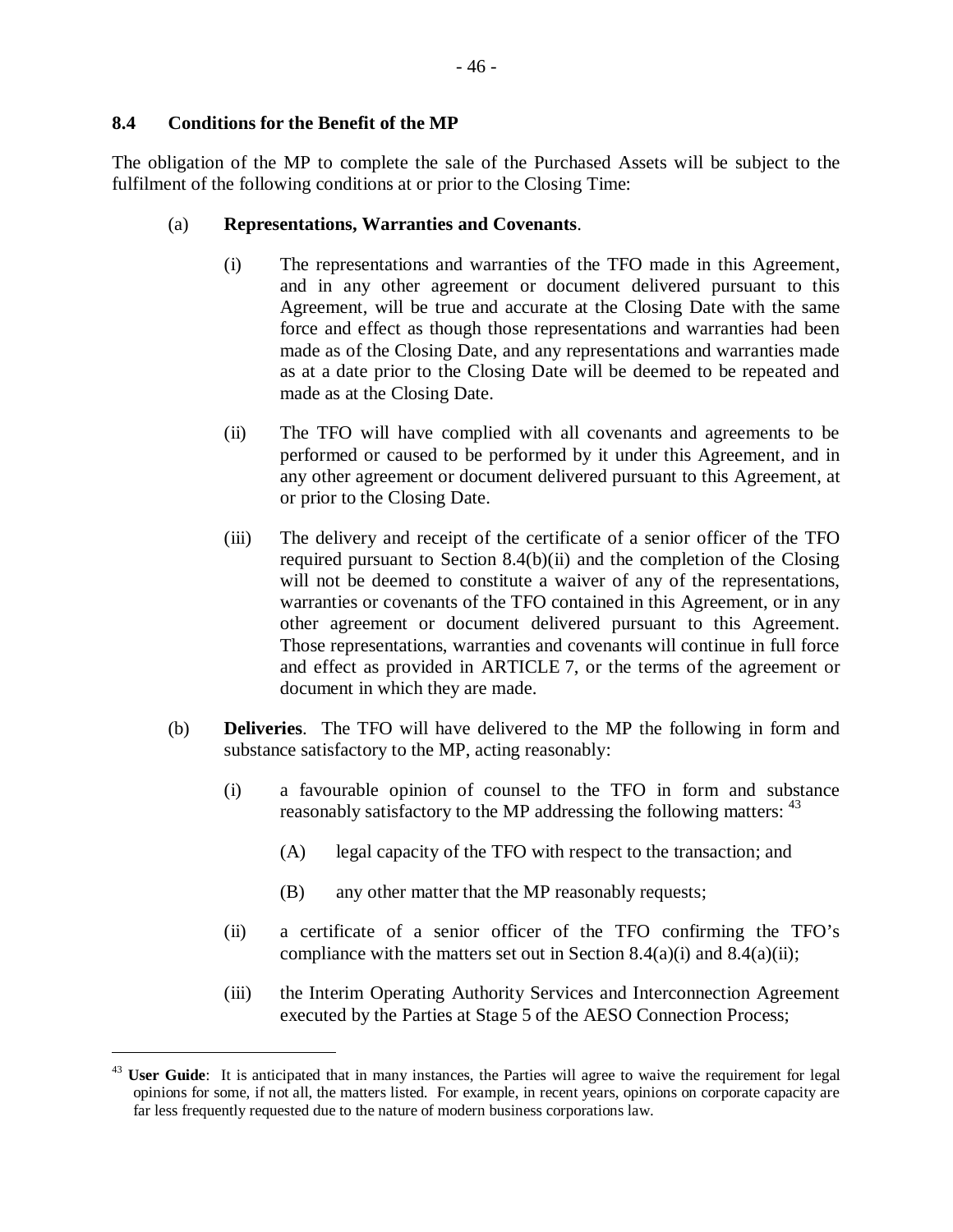- (iv) a general conveyance executed by the TFO substantially in the form attached as Schedule "I";
- (v) the Interconnection Agreement executed by the TFO;
- (vi) payment to the MP of the amount, if any, required pursuant to Section 3.1; and
- (vii) all documentation and other evidence reasonably requested by the MP in order to establish the due authorization and completion of the transactions contemplated by this Agreement, including the taking of all corporate proceedings by the boards of directors and shareholders of the TFO required to effectively carry out the obligations of the TFO pursuant to this Agreement.

## **8.5 Waiver or Termination by the MP**

The conditions contained in Section 8.4 are inserted for the exclusive benefit of the MP and may be waived in whole or in part by the MP at any time without prejudice to its rights of termination in the event of non-performance of any other condition in whole or in part. If any of the conditions contained in Section 8.4 are not fulfilled or complied with by the time as provided in this Agreement, the MP may, at or prior to the Closing Time, either:

- (a) if the condition or conditions which have not been fulfilled are reasonably capable of being fulfilled or caused to be fulfilled by the TFO, give a second or subsequent Closing Date Notice to the TFO pursuant to Section 2.2 and the provisions of this Agreement will apply with the same effect as when a Closing Date Notice was given in the first instance; or
- (b) terminate this Agreement, in which case the TFO and the MP will be released from all obligations under this Agreement, except as may be expressly set out elsewhere in this Agreement.

## **8.6 Conditions Precedent**

The purchase and sale of the Purchased Assets is subject to the following conditions to be fulfilled at or prior to the Closing Date, which conditions are true conditions precedent to the completion of the transactions contemplated by this Agreement:

- (a) **No Action to Restrain**. No order of any Governmental Authority will be in force, and no action or proceeding will be pending or threatened by any Person:
	- (i) to restrain or prohibit the completion of the transactions contemplated in this Agreement, including the sale and purchase of the Purchased Assets;
	- (ii) to restrain or prohibit the MP from carrying on the Project; or
	- (iii) which would have a Material Adverse Effect.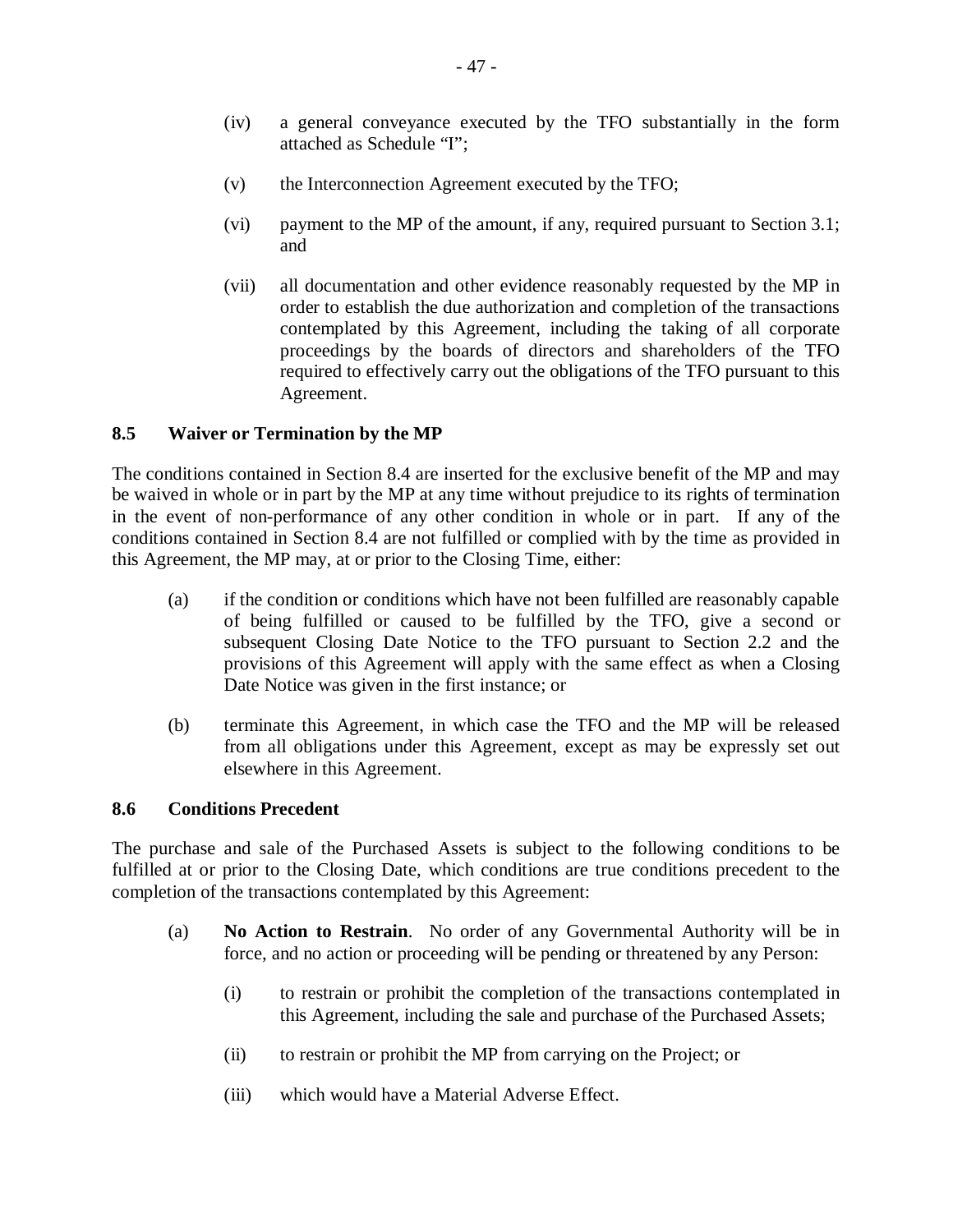(b) **Competition Act**. If in the course of the completion of the Disclosure Schedule pursuant to Section 2.3, the Parties agreed that Completion Act Approval was required, the MP and the TFO will each have filed all notices and information required under Part TX of the Competition Act, and satisfied any request for additional information under that Act, and Competition Act Approval will have been obtained. <sup>44</sup>

If any conditions precedent will have not been fulfilled at or prior to the Closing Date, this Agreement will be terminated and the Parties will be released from all obligations under this Agreement, except as may be expressly set out elsewhere in this Agreement.

#### **ARTICLE 9 INDEMNIFICATION**

## **9.1 Mutual Indemnifications for Breaches of Warranty, etc.**

Subject to Section 9.2, if a Party fails to observe or perform any covenant, or breaches any, or has made any inaccurate, representation and warranty, contained in this Agreement, and provided Closing has occurred, it will indemnify and hold harmless the MP Indemnified Parties, or the TFO Indemnified Parties, as applicable.

## **9.2 Limitation on Mutual Indemnification**

The indemnification obligations of each of the MP and TFO pursuant to Sections 9.1, 9.3(a), 9.3(d), 9.4(a) and 9.4(c) are subject to the limitation that there will be no indemnification provided for any Indemnity Claim made with respect to a representation, warranty or covenant if Notice of that Indemnity Claim is delivered at any time following the time that representation, warranty or covenant has ceased to survive under the terms of ARTICLE 7, or, with respect to covenants or representations and warranties contained in any other agreement or document delivered pursuant to this Agreement, under any limitations on survival contained in the agreement or document in which they are made. If the subject matter of an Indemnity Claim is addressed in more than one representation, warranty or covenant, the period that will survive the longest will be the period that applies to the associated Indemnity Claim.

#### **9.3 TFO's Indemnities**

1

Without limiting the generality of Section 9.1, and (except in respect of Section 9.3(d)) provided Closing has occurred, the TFO will indemnify and save harmless the MP Indemnified Parties from and against all Losses suffered or incurred by the applicable MP Indemnified Parties relating to or arising from:

- (a) any non-fulfilment of any covenant on the part of the TFO under ARTICLE 6, subject to the limitations set out in Section 9.2;
- (b) the non-payment or non-performance on or after the Closing Date by the TFO of the Assumed Liabilities;

<sup>&</sup>lt;sup>44</sup> **User Guide**: See the footnote associated with the definition of Competition Act Approval.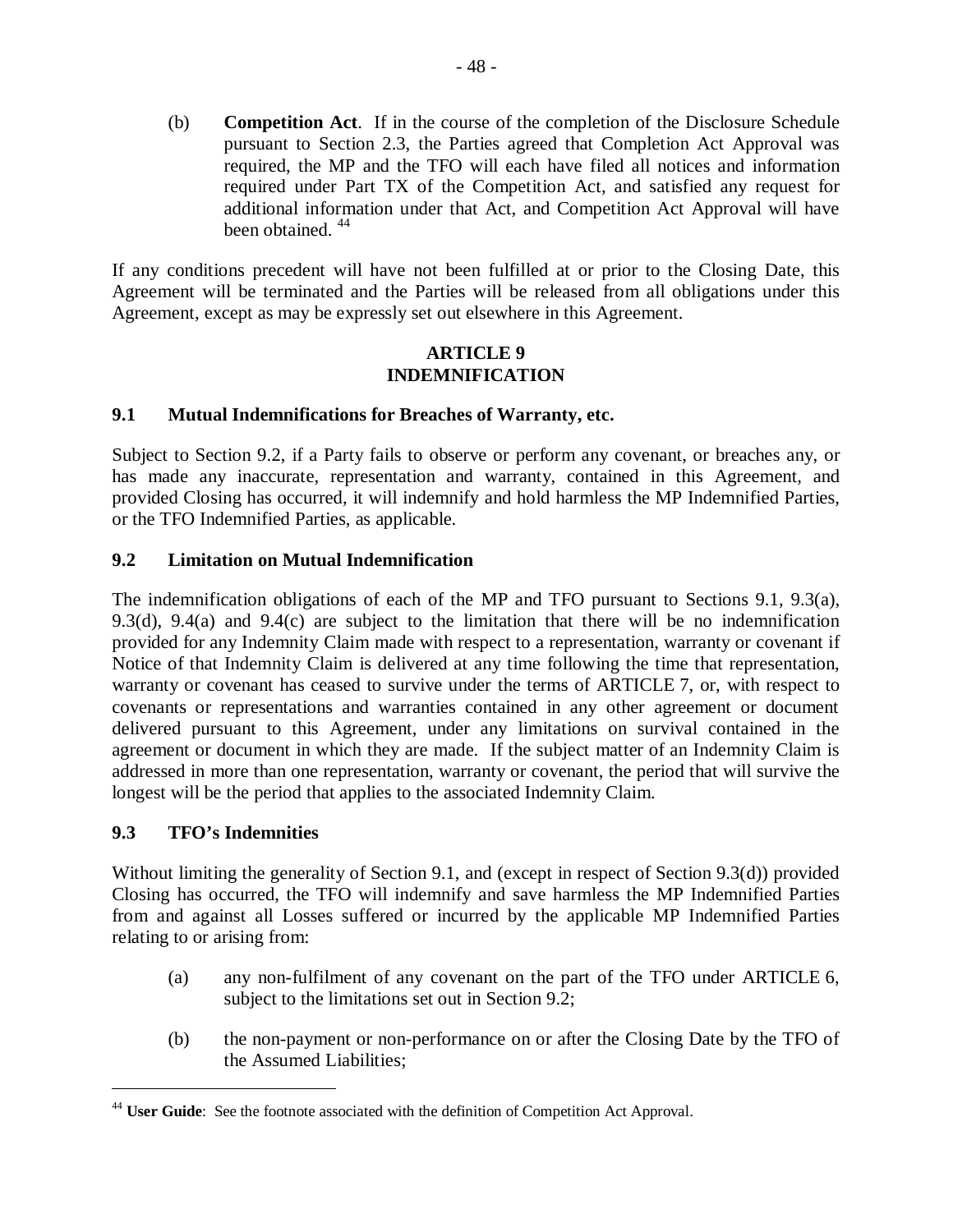- (c) the failure of the TFO to pay or remit any Taxes in respect of the purchase and sale of the Purchased Assets, including without limitation, any GST that may be collectible by the TFO if the joint election under section 167 of the ETA is unavailable for any reason;
- (d) the negligence or willful misconduct of the TFO or its Personnel while acting within the scope of their authority or employment to the extent that the Claims of the MP Indemnified Parties relate to, or arise in connection with the exercise by the TFO of its rights of inspection of the Project pursuant to this Agreement and the Facility Acceptance Framework, subject to the limitations set out in Section 9.2; and
- (e) the Project or the Purchased Assets on or after the Closing Date which are not Excluded Liabilities.

## **9.4 MP's Indemnities**

Without limiting the generality of Section 9.1, and (except in respect of Sections 9.4(c) and 9.4(d)) provided Closing has occurred, the MP will indemnify and save harmless the TFO Indemnified Parties from and against all Losses suffered or incurred by the applicable TFO Indemnified Parties relating to or arising from:

- (a) any non-fulfilment of any covenant on the part of the MP under ARTICLE 6, subject to the limitations set out in Section 9.2;
- (b) the failure of the MP to pay or remit any Taxes in respect of the purchase and sale of the Purchased Assets, including without limitation, any GST that may be collectible by the MP if the joint election under section 167 of the ETA is unavailable for any reason;
- (c) the negligence or willful misconduct of the MP or its Personnel while acting within the scope of their authority or employment, to the extent the Claims of the TFO Indemnified Parties relate to, or arise in connection with, the exercise by the TFO of its rights of inspection of the Project pursuant to this Agreement and the Facility Acceptance Framework, subject to the limitations set out in Section 9.2;
- (d) the negligence or willful misconduct of the MP or its Personnel while acting within the scope of their authority or employment, to the extent the Claims of the TFO Indemnified Parties relate to, or arise in connection with if applicable, the post-Closing remediation by the MP of deficiencies agreed by the TFO pursuant to Section  $8.18.1(c)$ ;
- (e) the Excluded Assets and Excluded Liabilities, including Disallowed Costs related to the Project;
- (f) any liability to pay, or failure to pay, amounts in respect of Land Rights in respect of any Land Right that is in excess of the limits described in the MP's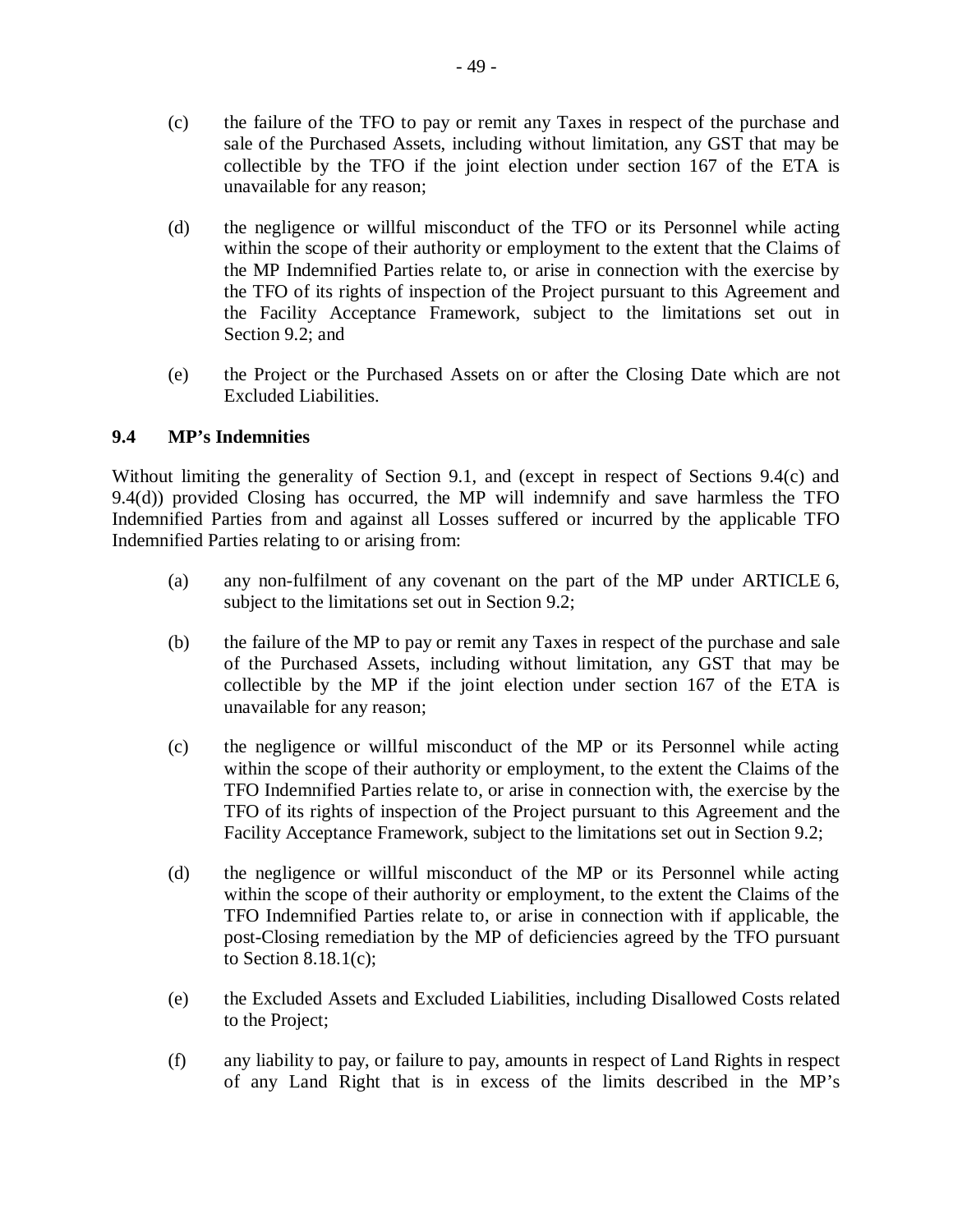representation and warranty in Section  $4.13(a)$  or Section  $4.13(b)$ , as applicable; and

(g) the Project or the Purchased Assets prior to the Closing Date which are not Assumed Liabilities.

## **9.5 Notice of Claim**

If an Indemnified Party becomes aware of a Loss or potential Loss in respect of which the Indemnifying Party has agreed to indemnify it under this Agreement, the Indemnified Party will promptly give Notice of its Claim or potential Claim for indemnification (an "**Indemnity Claim**") to the Indemnifying Party. The Notice must specify whether the Indemnity Claim arises as the result of a Third Party Claim made against the Indemnified Party or as a result of a Direct Loss that was suffered or incurred by the Indemnified Party, and must also specify with reasonable particularity (to the extent that the information is available):

- (a) the factual basis for the Indemnity Claim;
- (b) the actual or potential for recourse under Warranty Rights to mitigate the Indemnifying Party's liability; and
- (c) the amount of the Indemnity Claim, if known.

If, through the fault of the Indemnified Party, the Indemnifying Party does not receive Notice of an Indemnity Claim in time effectively to contest the determination of any liability capable of being contested, the Indemnifying Party will be entitled to set off against the amount claimed by the Indemnified Party the amount of any Loss suffered or incurred by the Indemnifying Party resulting from the Indemnified Party's failure to give the Notice on a timely basis.

## **9.6 Direct Losses**

Following receipt of Notice from the Indemnified Party of a Direct Loss, the Indemnifying Party will have fifteen (15) Business Days from the date of its receipt of the Notice to make any investigations it considers necessary or desirable. For the purpose of those investigations, the Indemnified Party will make available to the Indemnifying Party on a without-prejudice basis the information relied upon by the Indemnified Party to substantiate the Direct Loss, together with all other information that the Indemnifying Party may reasonably request. If both Parties agree at or before the expiration of such fifteen (15) Business Day period (or any mutually agreed upon extension) to the validity and amount of the Direct Loss, the Indemnifying Party will immediately pay the full amount of that Loss to the Indemnified Party, failing which the Claim in respect of the Direct Loss will be submitted to resolution in accordance with the Dispute Resolution Procedure. Notwithstanding the foregoing, if the Direct Loss is in respect of Disallowed Costs, the assessment or reassessment by the AUC referred to in Section 3.8(c) will be conclusive for all purposes and no recourse to the Dispute Resolution Procedure will be available to the Indemnifying Party.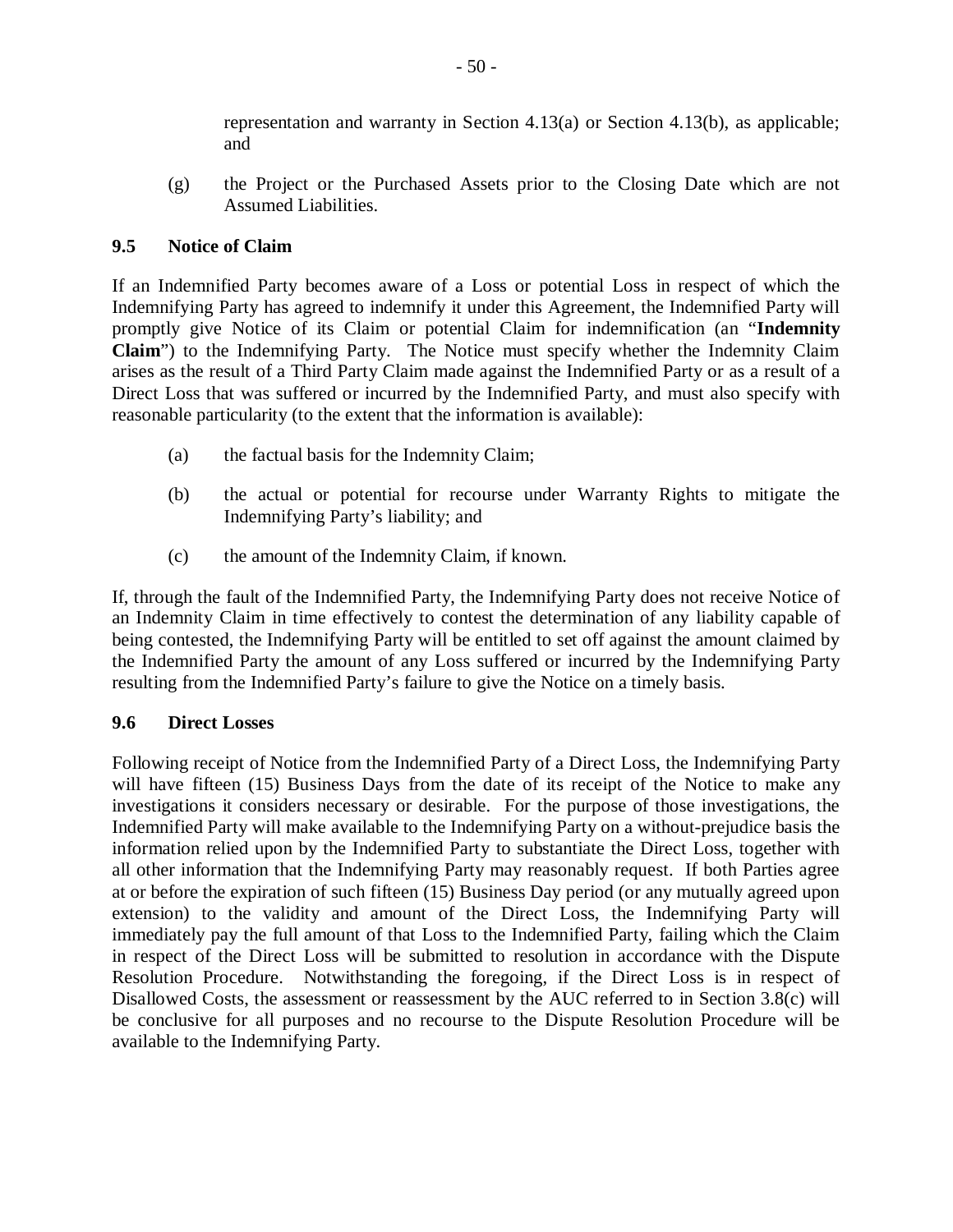## **9.7 Third Party Claims**

- (a) If the Indemnity Claim relates to a Third Party Claim that the Indemnified Party is required by applicable Law to pay without a prior opportunity to contest it, the Indemnified Party may, despite Sections 9.7(c) and 9.7(d) and 9.7(e)(i), make the payment without affecting its right to make an Indemnity Claim in accordance with this Agreement;
- (b) The Indemnified Party will promptly deliver to the Indemnifying Party copies of all correspondence, notices, assessments or other written communication received by the Indemnified Party in respect of any Third Party Claim;
- (c) The Indemnified Party will not negotiate, settle, compromise or pay any Third Party Claim with respect to which it has asserted or proposes to assert an Indemnity Claim, without the prior consent of the Indemnifying Party, which consent will not be unreasonably withheld;
- (d) The Indemnified Party will not cause or permit the termination of any right of appeal in respect of any Third Party Claim which is or might become the basis of an Indemnity Claim without giving the Indemnifying Party Notice of the contemplated or potential termination in time to grant the Indemnifying Party an opportunity to contest the Third Party Claim;
- (e) If the Indemnifying Party first acknowledges in writing its obligation to satisfy an Indemnity Claim to the extent of any binding determination or settlement in connection with a Third Party Claim (or enters into arrangements otherwise satisfactory to the Indemnified Party), in any legal or administrative proceeding in connection with the matters forming the basis of a Third Party Claim, the following will apply:
	- (i) the Indemnifying Party will have the right, subject to the rights of any insurer or Third Party having potential liability for it, by Notice delivered to the Indemnified Party within ten (10) Business Days of receipt by the Indemnifying Party of the Notice of the Indemnity Claim to assume carriage and control of the negotiation, defence or settlement of a Third Party Claim and the conduct of any related legal or administrative proceedings at the expense of the Indemnifying Party and by its own counsel;
	- (ii) if the Indemnifying Party elects to assume carriage and control, the Indemnified Party will have the right to participate at its own expense in the negotiation, defence or settlement of a Third Party Claim assisted by counsel of its own choosing;
	- (iii) each of the Indemnified Party and the Indemnifying Party will make all reasonable efforts to make available to the Party who has assumed carriage and control of the negotiation, defence or settlement of a Third Party Claim those employees whose assistance or evidence is necessary to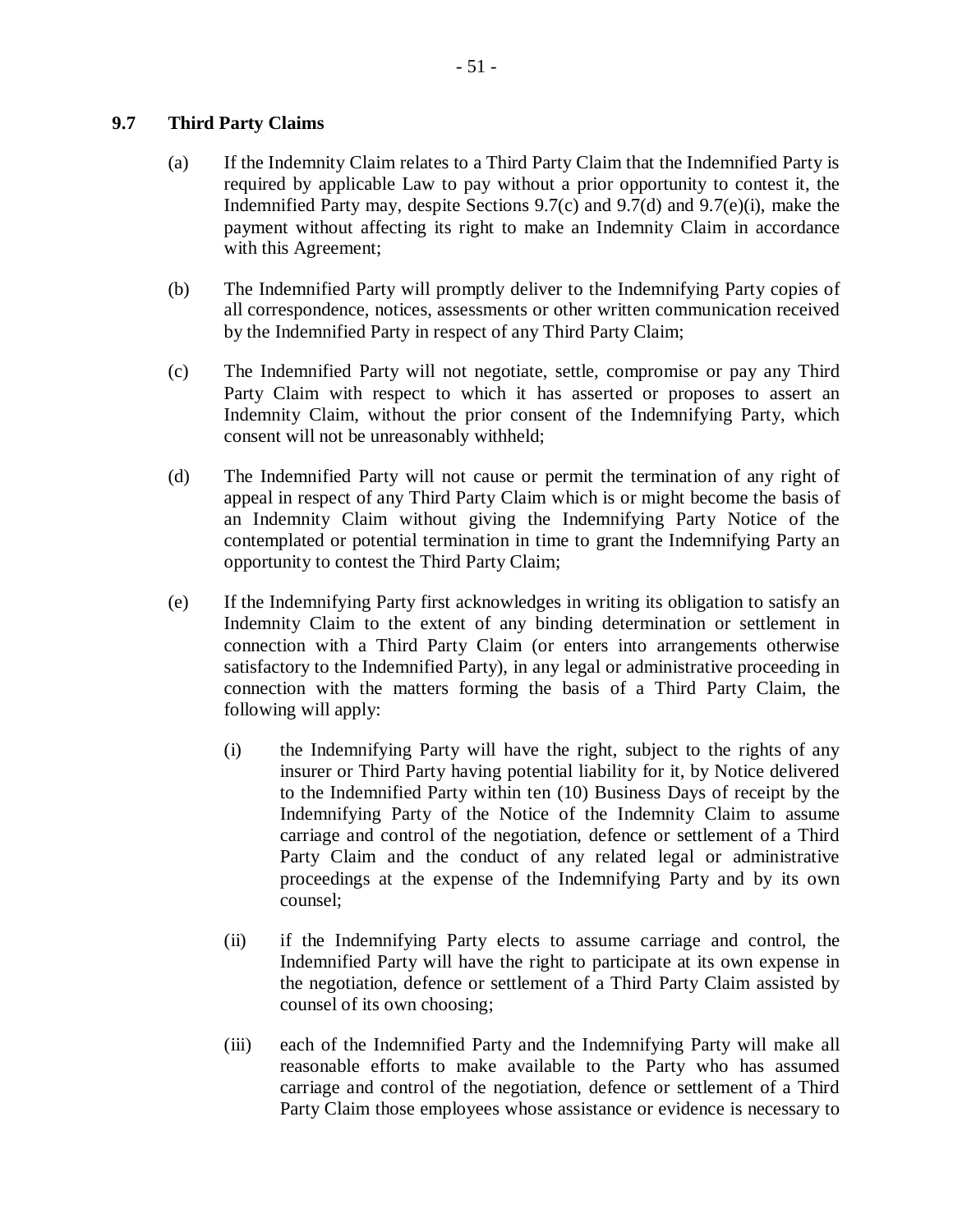assist such Party in evaluating and defending that Third Party Claim and all documents, records and other materials in the possession or control of such Party required for use in the evaluation and the defence of that Third Party Claim;

- (iv) notwithstanding Sections  $9.7(e)(i)$ ,  $9.7(e)(ii)$  and  $9.7(e)(iii)$ , the Indemnifying Party (if the MP) will not settle a Third Party Claim or conduct any related legal or administrative proceeding in a manner which would reasonably be expected to result in a Material Adverse Effect, except with the TFO's prior written consent; and
- (v) the Indemnifying Party will indemnify and hold harmless the Indemnified Party of and from any Loss suffered or incurred as a result of the Indemnifying Party's settlement of the Third Party Claim or conduct of any related legal or administrative proceeding.
- (f) When the amount of the Loss with respect to a Third Party Claim is finally determined in accordance with this Section 9.7, including any amount described in Section 9.7(e) $(v)$ , the Indemnifying Party will immediately pay the full amount of that Loss to the Indemnified Party. If the Indemnified Party has been permitted by the Indemnifying Party to assume the carriage and control of the negotiation, defence, or settlement of the Third Party Claim, will be conclusive for all purposes and no recourse to the Dispute Resolution Procedure will be available to the Indemnifying Party. The Indemnifying Party will have no obligation to make any payment with respect to any Third Party Claim that is settled or contested in violation of the terms of this Section 9.7.

## **9.8 No Delay**

The Indemnified Party will pursue any Indemnity Claim made by the Indemnified Party under this Agreement with reasonable diligence and dispatch, and without unnecessary delay.

## **9.9 Set-off**

Each of the Parties will be entitled to set-off the amount of any Loss for which indemnification is sought under ARTICLE 9 upon, if applicable, such Loss being finally determined in accordance therewith, as damages or by way of indemnification against any other amounts payable by such Party to the other Party whether under this Agreement or otherwise.

## **9.10 Tax and Other Adjustments**

The amount of any Loss for which indemnification is provided under this ARTICLE 9 will be net of any amounts actually recovered by the Indemnified Party under insurance policies with respect to that Loss and will be: (a) increased to take account of any net Tax cost incurred by the Indemnified Party arising from the receipt of indemnity payments under this Agreement; and (b) reduced to take account of any net Tax benefit realized by the Indemnified Party arising from the incurrence or payment of that Loss, to the extent necessary to ensure that the Indemnified Party receives a net amount which, taking into account any net Tax cost or net Tax benefit, is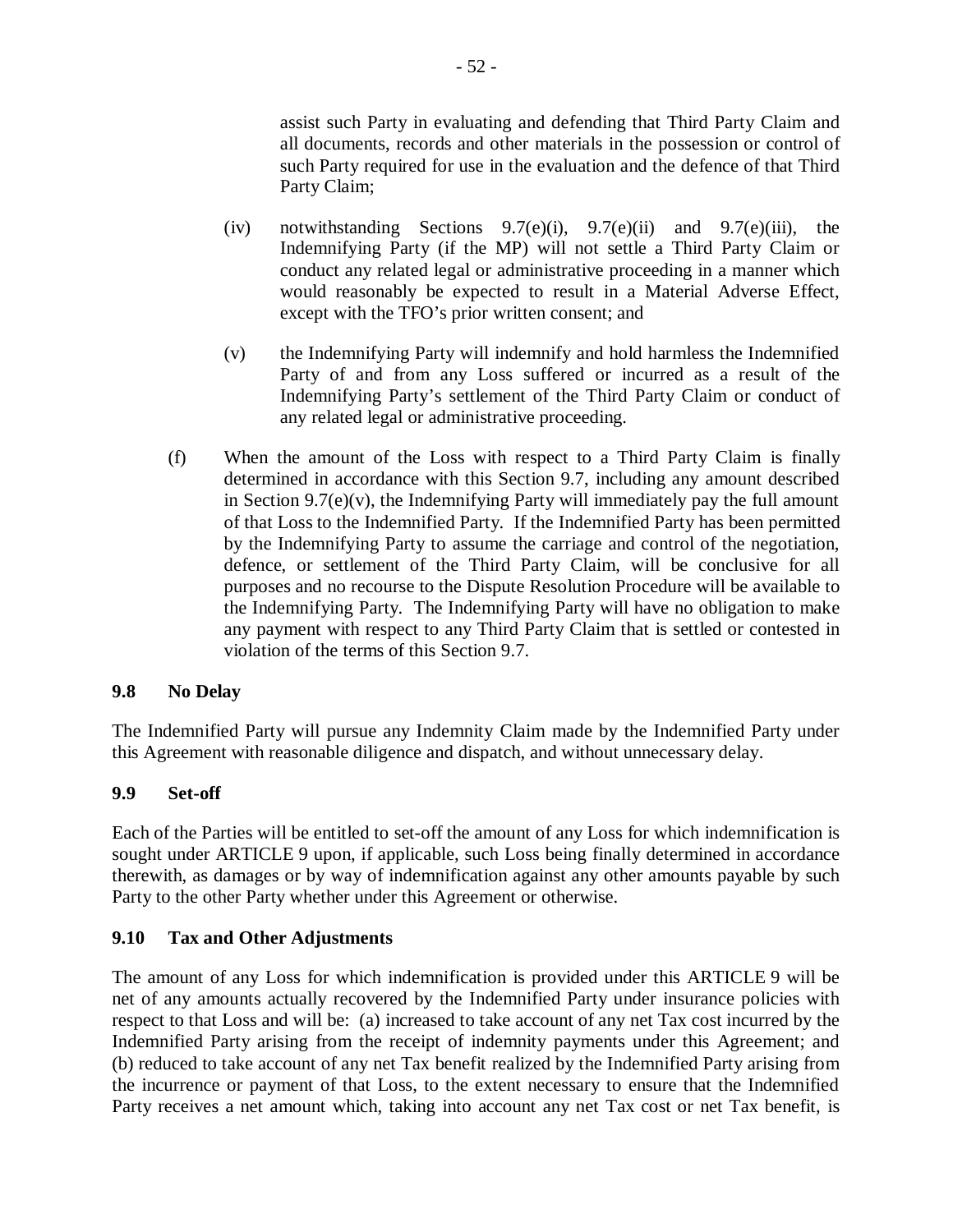sufficient to fully compensate for the Loss, but results in no net gain to the Indemnified Party. In computing the amount of any such net Tax cost or net Tax benefit, the Indemnified Party will be deemed to recognize all other items of income, gain, loss deduction or credit before recognizing any item arising from the receipt of any indemnity payment hereunder or the incurrence or payment of any indemnified Loss.

## **9.11 Limitations on Liability**

Notwithstanding anything to the contrary contained in this Agreement:

- (a) neither Party will be liable to the other Party for any Loss suffered or incurred by the other Party which arises due to such other Party's negligence, willful misconduct or failure to perform its obligations under this Agreement; however, none of the actions or omissions to act or matters described in Section 7.1(f) will be construed as negligence, willful misconduct or failure to perform obligations under this Agreement;
- (b) except in respect of the liability of the MP for Disallowed Costs, neither Party will be liable to the other Party for any loss of revenue, loss of profits, loss of production, loss of earnings, loss of contract, cost of purchased or replacement capacity and energy, cost of capital and loss of the use of any facilities or property owned, operated, leased or used by the other Party), or for any Loss of an indirect or consequential nature, which arises for any reason, howsoever and whensoever caused, and whether arising in contract, negligence or other tort liability, strict liability, or otherwise, even if advised of the possibility thereof;
- (c) except in respect of the liability of the MP for Disallowed Costs, neither Party will be liable to the other Party for any Loss suffered or incurred by the other Party which arises due to the performance or failure by the AESO to perform any of its duties and functions or the failure by a Party to perform any obligation under this Agreement to the extent such failure is a result of: (i) a direction or other action by the AESO; or (ii) failure by the AESO to perform its duties or functions; and
- (d) neither Party will be liable to the other Party for any Loss suffered or incurred by the other Party in respect of which such Party enjoys statutory liability protection granted under applicable Law including the Act and the *Liability Protection Regulation* (Alberta).

## **9.12 Exclusive Remedy**

Except in respect of any rights or remedies provided to the TFO pursuant to Law (which rights and remedies are hereby specifically reserved by and to the TFO and not waived), the rights of indemnity in this ARTICLE 9 are the sole and exclusive remedy of each Party and each of its Indemnified Parties:

(a) in respect of Third Party Claims which may be brought against it; and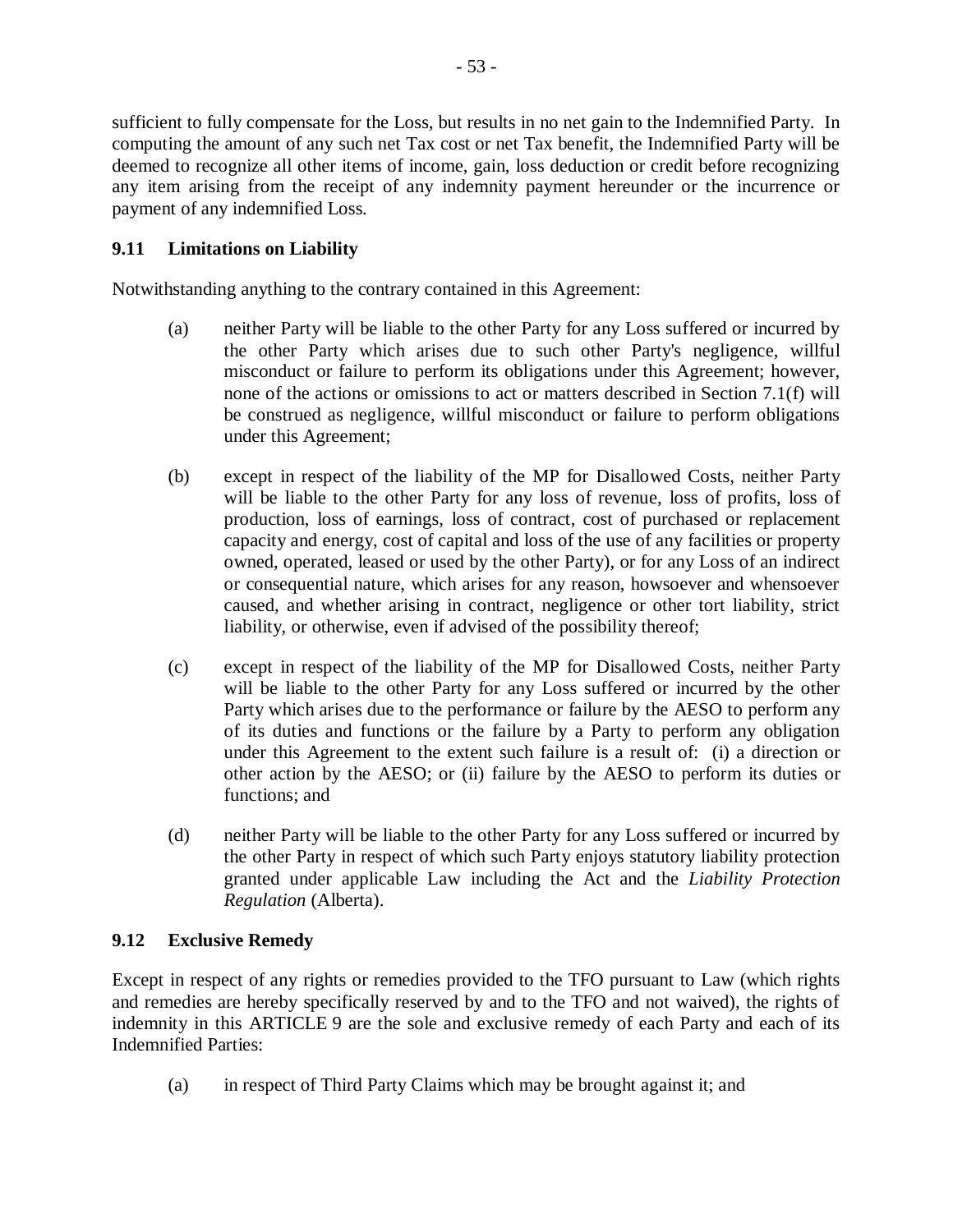(b) for monetary compensation for any Loss which it may suffer or incur as a result of, in respect of, or arising out of any non-fulfillment of any covenant or agreement by the other Party, or any incorrectness in or breach of any representation or warranty by the other Party, contained in this Agreement or in any other agreement or document delivered pursuant to this Agreement.

Nothing in this Section 9.12 will prevent a Party from seeking equitable remedies with respect to a breach of the Confidentiality Obligations. This Section 9.12 will remain in full force and effect in all circumstances and will not be terminated by any breach (fundamental, negligent or otherwise) by any Party of its covenants, representations or warranties in this Agreement or under any agreement or other document delivered pursuant to this Agreement, or by any termination or rescission of this Agreement.

## **9.13 Indemnification - Non-Merger - Survival**

The indemnification covenants contained in this ARTICLE 9 will not merge on Closing, and in addition the indemnification covenants contained in Sections 9.3(d) and 9.4(c) will not be terminated by any termination or rescission of this Agreement prior to Closing, but in each of the foregoing cases the indemnification covenants will survive indefinitely in accordance with their respective terms, subject only to any limits expressly imposed by this ARTICLE 9.

## **9.14 Third Party Indemnification**

For the purposes of ensuring that the indemnities provided by each of the MP and the TFO to the other's Indemnified Parties are enforceable, it is agreed by the Parties that each of the MP and TFO is acting as agent for its respective Indemnified Parties with respect to the indemnities intended to be given to those Persons under this Article. Each of the MP and the TFO agrees that it will hold any right to indemnification that any such Indemnified Party is intended to have under this Article in trust for that Person and that funds received by the MP or TFO in respect of any Claims by any such Indemnified Party will be held in trust for that Person.

#### **ARTICLE 10 CLOSING ARRANGEMENTS**

#### **10.1 Closing**

The Closing will take place at the Closing Time on the Closing Date at the head office of the TFO or such place as the Parties may agree.

#### **10.2 Closing Procedures**

At the Closing Time:

- (a) the MP will sell and the TFO will purchase as of the Effective Time the Purchased Assets for the Purchase Price as provided in this Agreement;
- (b) the MP will deliver or cause to be delivered to the TFO all documents referred to in Sections  $8.1(a)$  and  $8.1(f)$ ;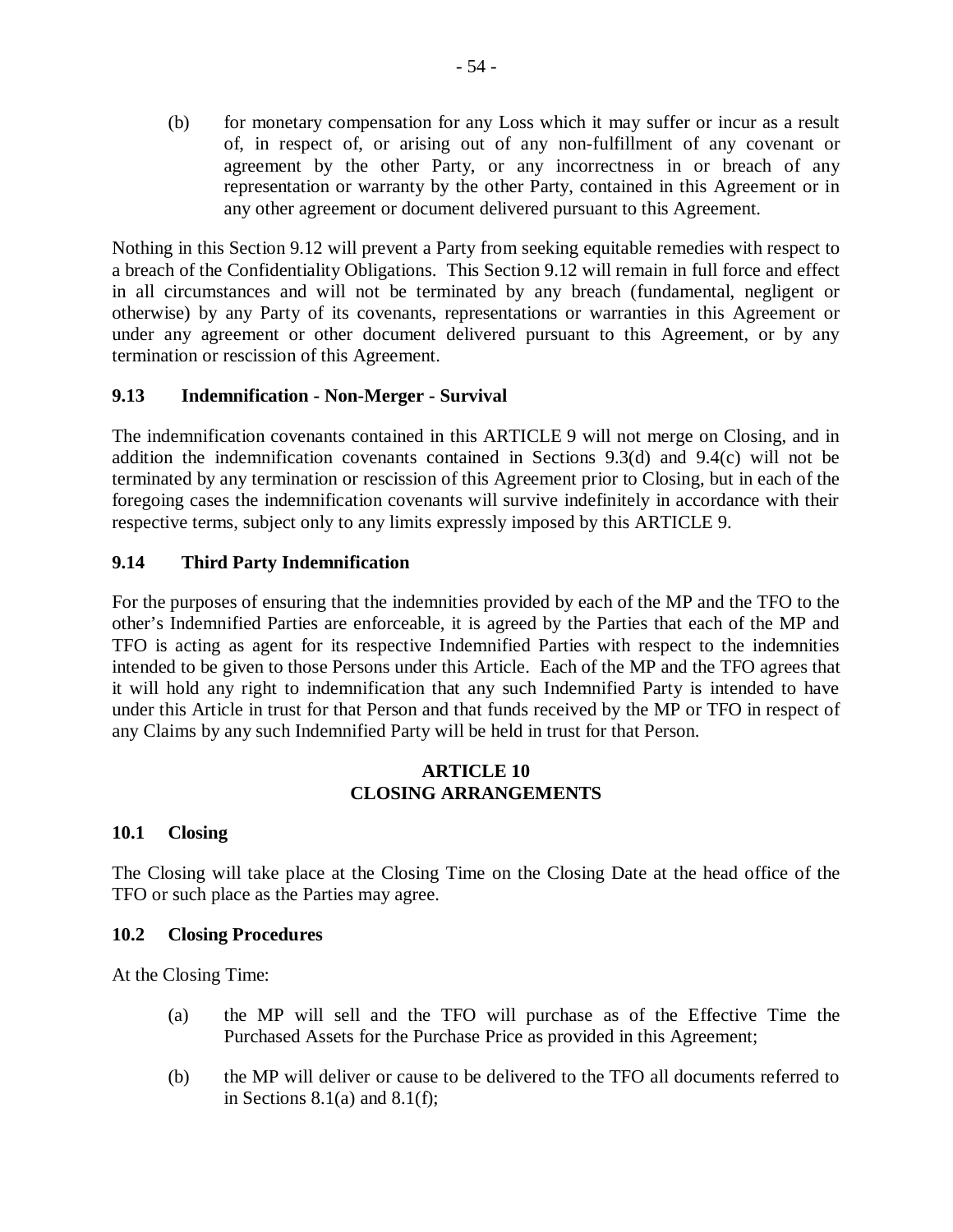- (c) the TFO or MP, as applicable, will deliver or cause to be delivered to the other Party payment representing the excess amount remaining following the operation of the set off in Sections 3.1 and 3.2; and
- (d) the TFO will deliver or cause to be delivered the documents referred to in Sections  $8.4(a)$  and  $8.4(b)$ .

#### **ARTICLE 11 GENERAL**

#### **11.1 Submission to Jurisdiction**

Without prejudice to the ability of any Party to enforce this Agreement in any other proper jurisdiction, each of the Parties irrevocably submits and attorns to the exclusive jurisdiction of the courts of the Province of Alberta to determine all issues, whether at law or in equity arising from this Agreement. To the extent permitted by applicable Law, each of the Parties irrevocably waives any objection (including any claim of inconvenient forum that it may now or hereafter have) to the venue of any legal proceeding arising out of or relating to this Agreement in the courts of that Province, or that the subject matter of this Agreement may not be enforced in the courts, and irrevocably agrees not to seek, and waives any right to, judicial review by any court which may be called upon to enforce the judgment of the courts referred to in this Section 11.1, of the substantive merits of any such suit, action or proceeding. To the extent a Party has or may acquire any immunity from jurisdiction of any court or from any legal process (whether through service or notice, attachment prior to judgment, attachment in aid of execution, execution or otherwise) with respect to itself or its property, that Party irrevocably waives that immunity in respect of its obligations under this Agreement.

## **11.2 Payment and Currency**

Except as otherwise provided in Section 3.7, any money to be paid or tendered by one Party to another pursuant to this Agreement must be paid by bank draft or wire transfer of immediately available funds payable to the Person to whom the amount is due. Unless otherwise specified, the word "dollar" and "\$" sign refer to Canadian currency, and all amounts to be advanced, paid or calculated under this Agreement are to be advanced, paid or calculated in Canadian currency.

## **11.3 Tender**

Any tender of documents or money pursuant to this Agreement may be made upon the Parties or their respective counsel.

## **11.4 Costs and Expenses**

Except as otherwise specified in this Agreement (including the definition of Costs), all costs and expenses (including the fees and disbursements of accountants, legal counsel and other professional advisers) suffered or incurred in connection with this Agreement and the completion of the transactions contemplated by this Agreement are to be paid by the Party suffering or incurring those costs and expenses. If this Agreement is terminated, the obligation of each Party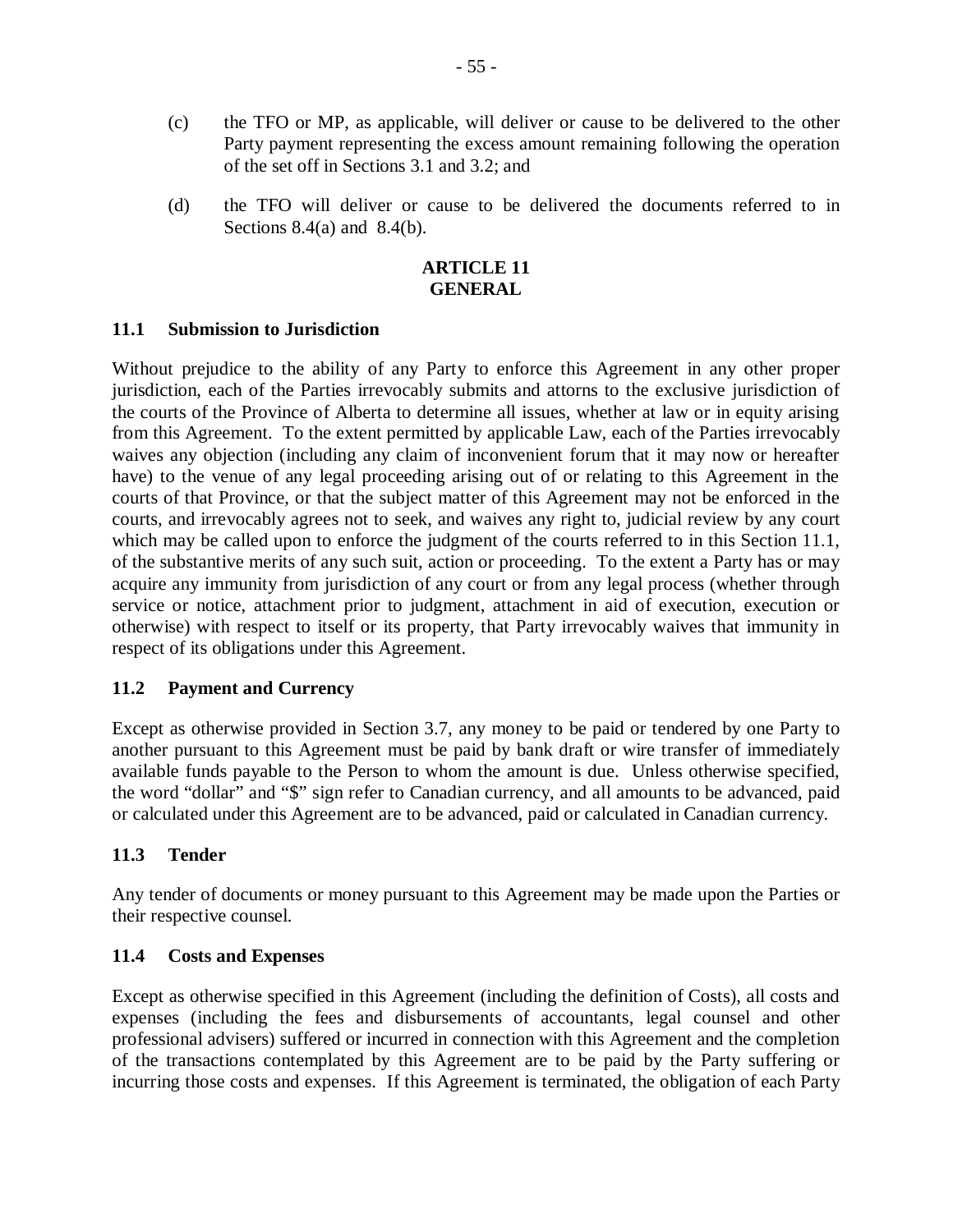to pay its own costs and expenses is subject to each Party's respective rights arising from a breach or termination.

#### **11.5 Time of Essence**

Time is of the essence in all respects of this Agreement.

#### **11.6 Notices**

All Notices must be in writing and either:  $45$ 

- (a) personally delivered (including by reputable courier service); or
- (b) sent by facsimile, e-mail or functionally equivalent electronic means of communication.

All Notices must be sent to the intended recipient at its address as follows:

to the MP at:

<@> <Insert Address>

Attention:  $\langle \mathcal{Q} \rangle$ Facsimile No.:  $\langle \mathcal{Q} \rangle$ 

to the TFO at:

<@><Insert Address>

Attention:  $\langle \mathcal{Q} \rangle$ Facsimile No.:  $\langle \mathbf{\omega} \rangle$ 

with a copy to:

 $\overline{a}$ 



Attention:  $\langle \mathbf{\omega} \rangle$ Facsimile No.:  $\langle \mathcal{Q} \rangle$ 

or at any other address as any Party may from time to time advise the other by Notice given in accordance with this Section 11.6. Any Notice delivered to the Party to whom it is addressed will be deemed to have been given and received on the day it is so delivered at that Party's address, provided that if that day is not a Business Day then the Notice will be deemed to have been given and received on the next Business Day. Any Notice transmitted by facsimile or other form of electronic communication will be deemed to have been given and received on the day on which it was transmitted (but if the Notice is transmitted on a day which is not a Business Day or

<sup>&</sup>lt;sup>45</sup> **User Guide**: At the time of execution of this Agreement, the Parties are to insert their contact information for **Notices**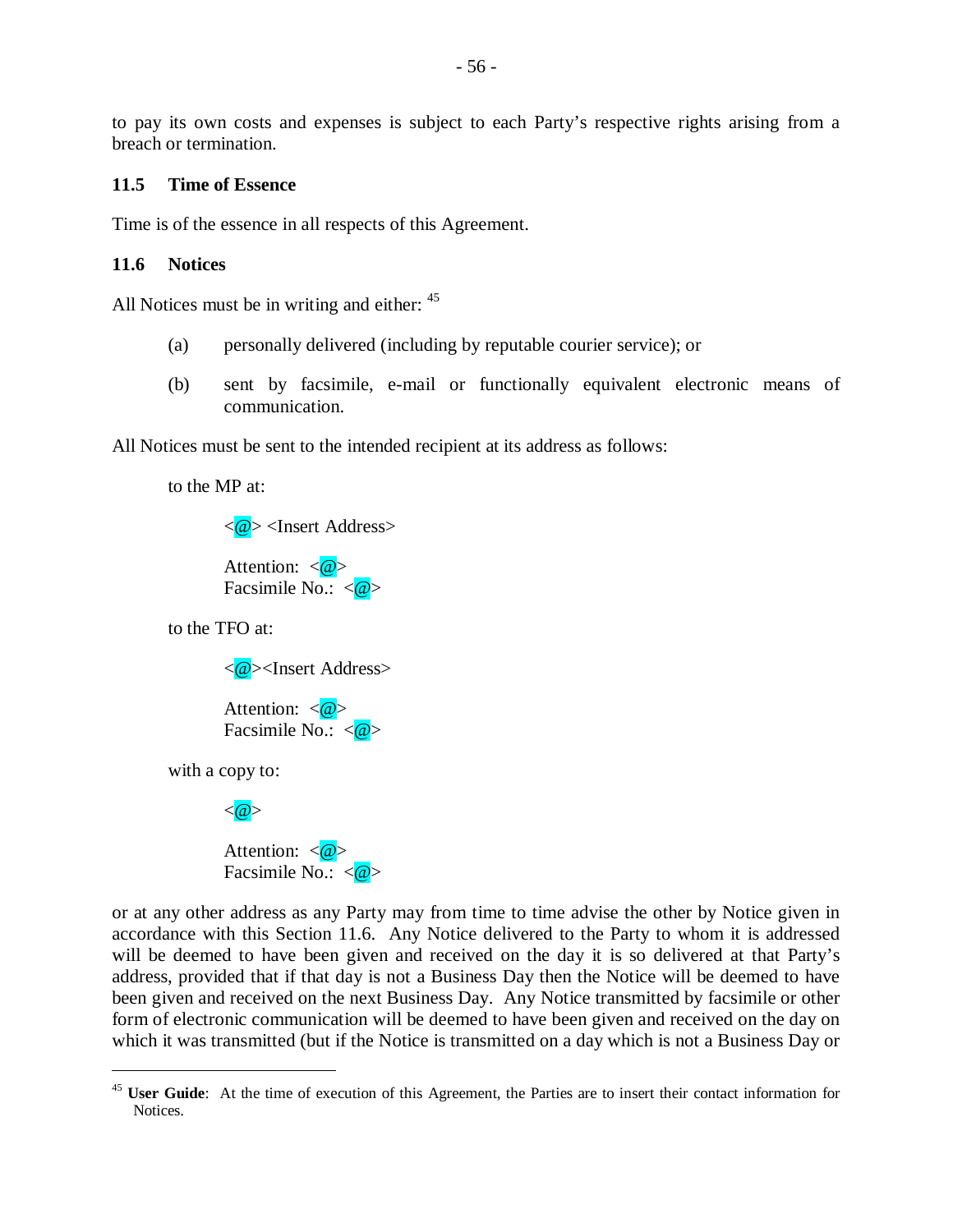after 3:00 p.m. (local time of the recipient)), the Notice will be deemed to have been received on the next Business Day.

## **11.7 Further Assurances**

Each Party will, at the requesting Party's cost, execute and deliver any further agreements and documents and provide any further assurances as may be reasonably required by the other Party to give effect to this Agreement and, without limiting the generality of the foregoing, will do or cause to be done all acts and things, execute and deliver or cause to be executed and delivered all agreements and documents and provide any assurances, undertakings and information as may be required from time to time by all Governmental Authorities or stock exchanges having jurisdiction over the TFO's affairs or as may be required from time to time under applicable securities legislation.

## **11.8 No Broker**

Each Party represents and warrants to the other that all negotiations relating to this Agreement and the transactions contemplated by this Agreement have been carried on between them directly, without the intervention of any other Person on behalf of any Party in such manner as to give rise to any valid Claim against the TFO for a brokerage commission, finder's fee or other similar payment.

## **11.9 Public Notice**

All public notices to third parties and all other announcements, press releases and publicity concerning this Agreement and/or the transactions contemplated by this Agreement must be jointly planned and co-ordinated by the MP and the TFO, and neither Party will act unilaterally in this regard without the prior consent of the other Party unless, and only to the extent that, disclosure is required to meet the timely disclosure obligations of any Party under securities Laws or stock exchange rules in circumstances where prior consultation with the other Party is not practicable, or the disclosure is to the Party's board of directors, senior management and its legal, accounting, financial or other professional advisers.

#### **11.10 Amendment and Waiver**

No supplement, modification, amendment, waiver or termination of this Agreement is binding unless it is executed in writing by the Party to be bound. No waiver of, failure to exercise or delay in exercising, any provision of this Agreement constitutes a waiver of any other provision (whether or not similar) nor does any waiver constitute a continuing waiver unless otherwise expressly provided.

## **11.11 Remedies Cumulative**

Except to the extent expressly set out in Section 9.12, the rights and remedies under this Agreement are cumulative and are in addition to and not in substitution for any other rights and remedies available at law or in equity or otherwise. No single or partial exercise by a Party of any right or remedy precludes or otherwise affects the exercise of any other right or remedy to which that Party may be entitled.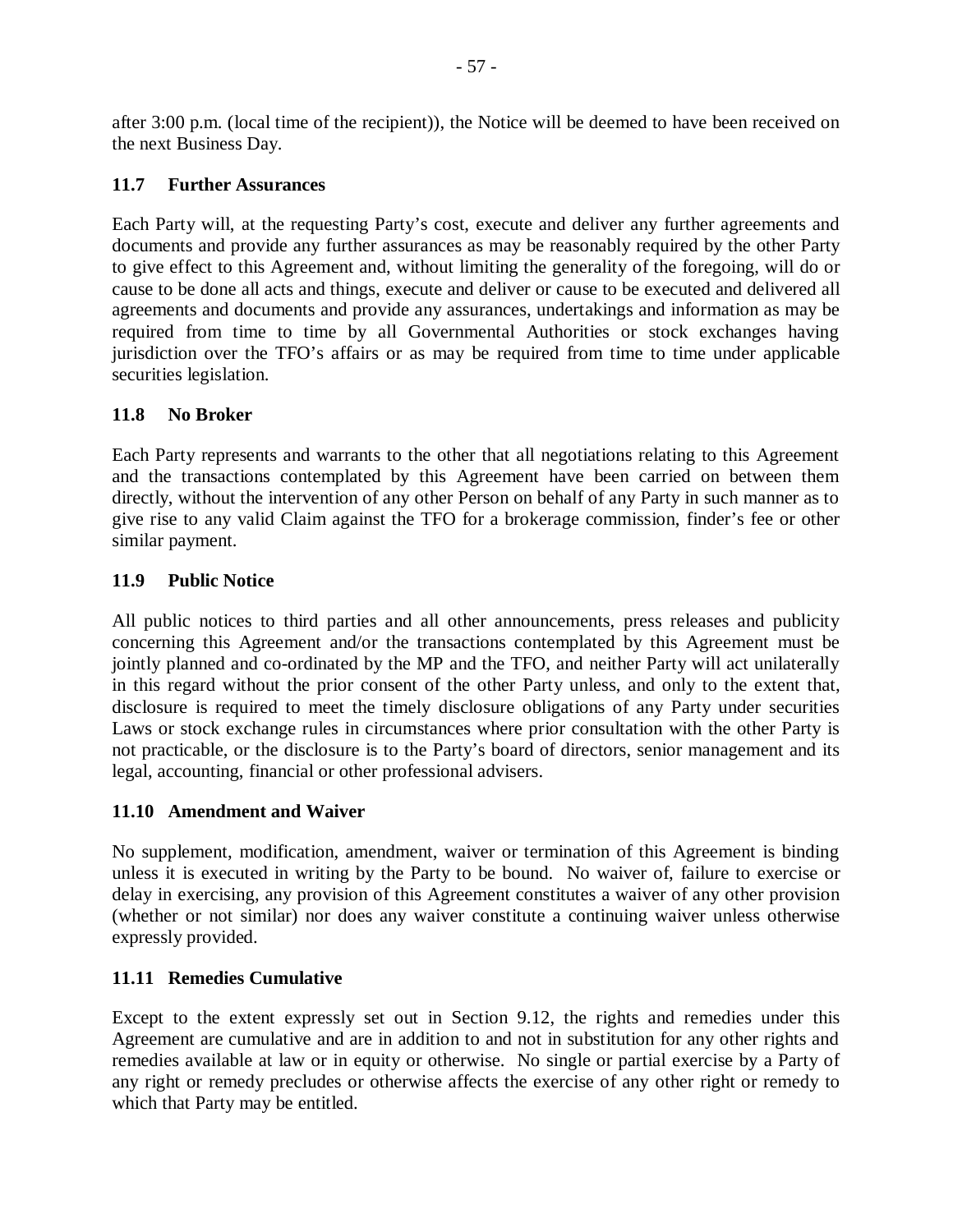#### **11.12 Assignment and Enurement**

- (a) Except as expressly provided in Section 11.12(b), the MP may not effect a Disposition without the prior written consent of the TFO, which consent may be withheld in the exercise of its sole discretion, and any such purported Disposition will be null and void.
- (b) Upon providing prior written notice to the TFO, the MP may without the consent of the TFO:
	- (i) prior to Closing, effect a Disposition as security to Lenders in connection with any financing or other financial arrangements, provided that:
		- (A) notwithstanding any such Disposition, the MP will remain liable for all the obligations and liabilities under this Agreement;
		- (B) such Disposition will be deemed a Permitted Encumbrance until immediately prior to Closing; and
		- (C) upon the reasonable request of the MP, the TFO will, at the MP's expense:
			- (I) execute such agreements, documents, consents, acknowledgements and instruments as are reasonably and customarily required by Lenders to give effect to the Disposition to the Lenders; and
			- (II) on a without-liability basis prepare and provide to the MP such information in connection with this Agreement as may be reasonably required by such Lenders, to the extent the MP does not have such information available to it;
	- (ii) prior to or following Closing, effect a Disposition to any Person succeeding to all or substantially all the Served Assets if:
		- (A) such Disposition is of an undivided interest in all rights, benefits, interests, accounts, revenues, proceeds, obligations and liabilities of the MP under this Agreement;
		- (B) each Person receiving a Disposition agrees in writing to be bound by and comply with this Agreement, the Interconnection Agreement and any other collateral arrangements by which the Served Facilities obtain system access service by means of interconnection to the AIES via the Project and the Purchased Assets; and
		- (C) if the result of such Disposition is that, relative to the TFO, there are more than two (2) Persons holding the rights, benefits,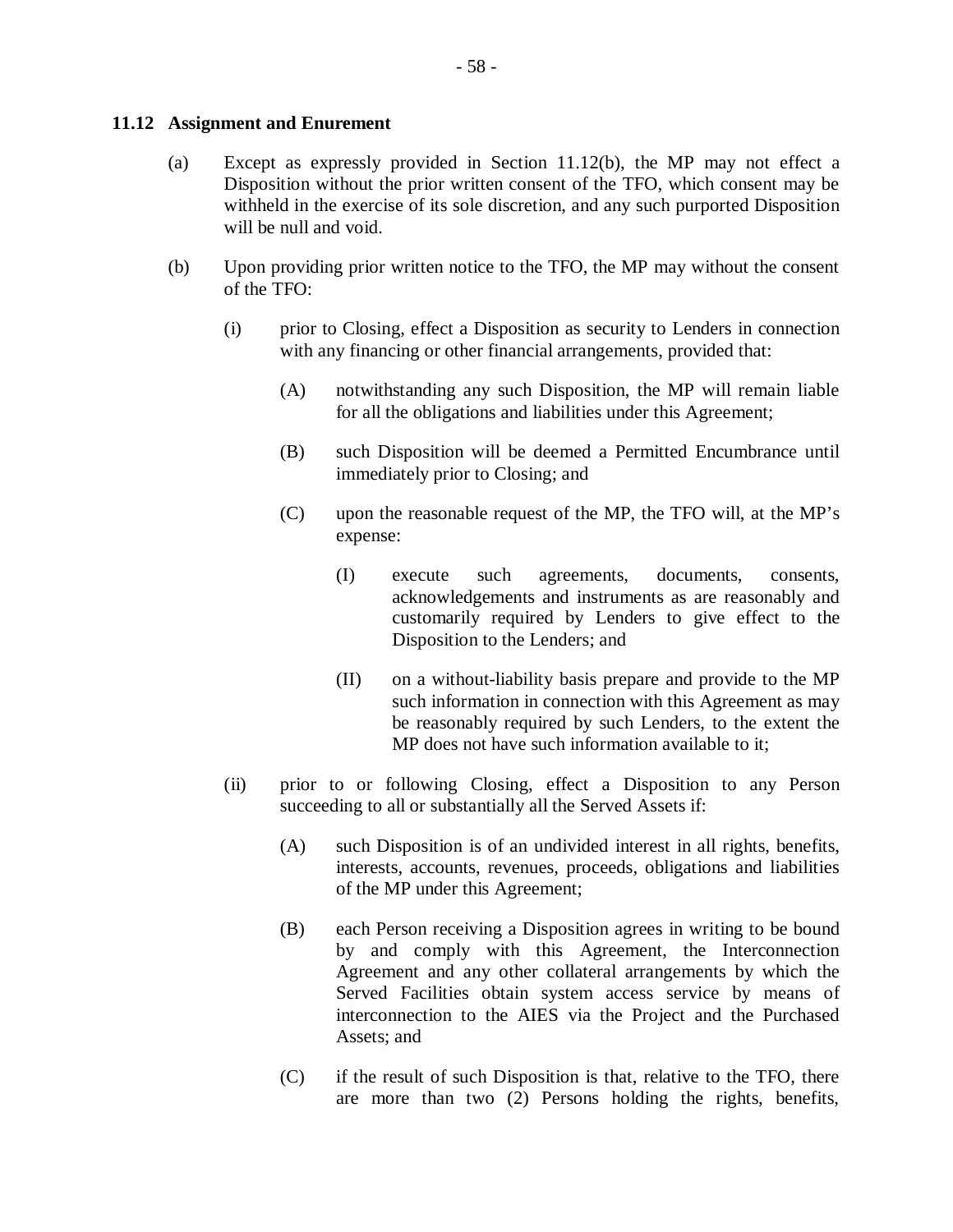interests, accounts, revenues, proceeds, obligations and liabilities that the MP enjoys or is subject to under this Agreement, all such Persons agree to be jointly and severally liable thereunder, and to designate a single agent or trustee to act on behalf of them all relative to the TFO.

- (c) If the MP desires to effect a Disposition of the Served Facilities (or any portion thereof) without simultaneously effecting a Disposition of the corresponding interest in this Agreement in accordance with and subject to the other provisions of this Section 11.12, the MP must request the TFO's prior consent, which consent the TFO can refuse in its sole discretion.
- (d) Subject to the foregoing, this Agreement will enure to the benefit of and is binding upon the Parties and their respective heirs, executors, administrators, successors and permitted assigns.

## **11.13 Severability**

Each provision of this Agreement is distinct and severable. If any provision of this Agreement, in whole or in part, is or becomes illegal, invalid or unenforceable in any jurisdiction, the illegality, invalidity or unenforceability of that provision will not affect the legality, validity or enforceability of the remaining provisions of this Agreement, or the legality, validity or enforceability of that provision in any other jurisdiction.

## **11.14 Counterparts**

This Agreement may be executed and delivered by the Parties in one or more counterparts, each of which when so executed and delivered will be an original, and those counterparts will together constitute one and the same instrument.

#### **11.15 Facsimile Signatures**

Delivery of this Agreement by facsimile, e-mail or functionally equivalent electronic transmission constitutes valid and effective delivery.

## [THE REMAINDER OF THIS PAGE IS INTENTIONALLY LEFT BLANK]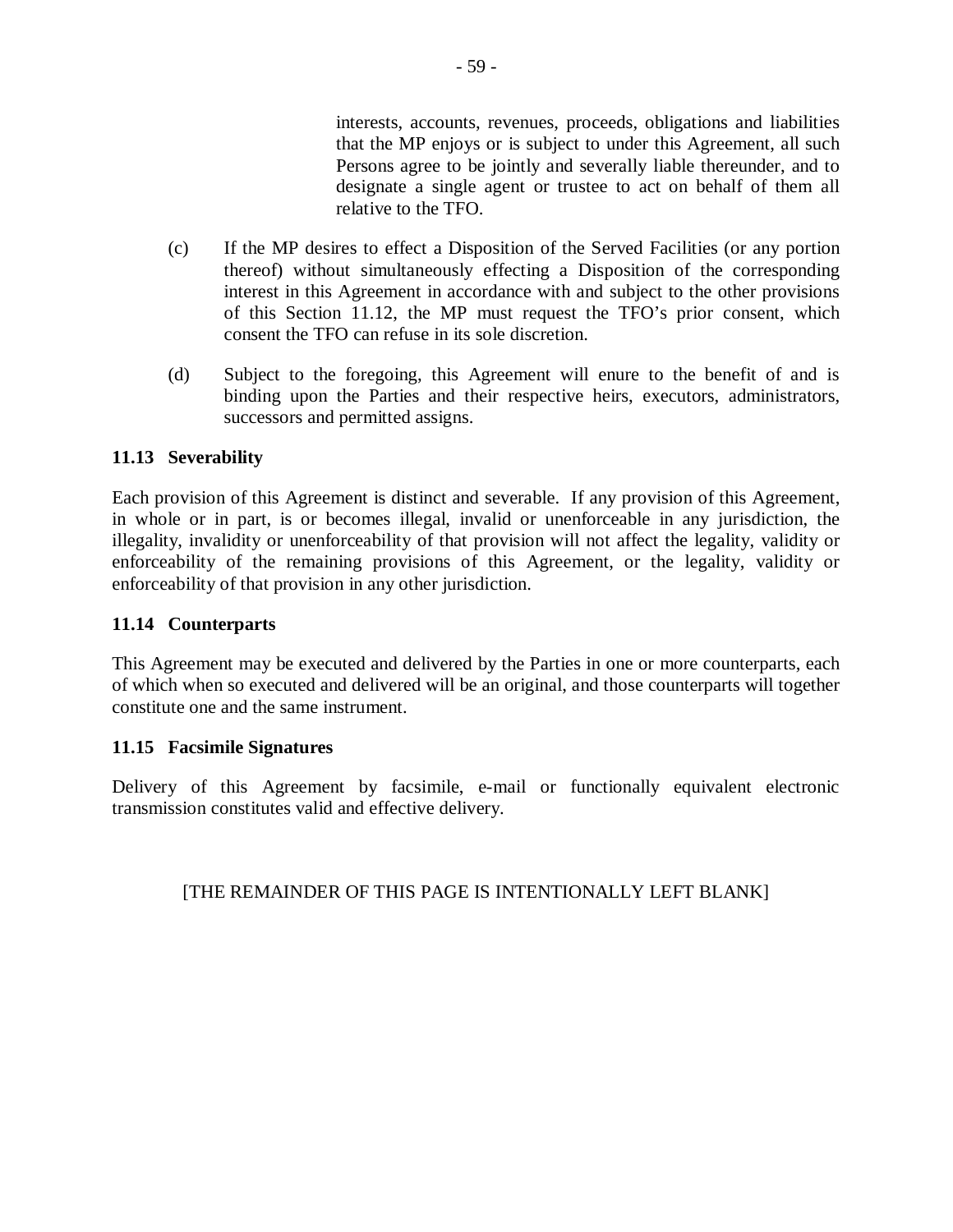Each of the Parties has executed and delivered this Agreement as of the date noted at the beginning of the Agreement. <sup>46</sup>

| Name:                                   |
|-----------------------------------------|
| Title:                                  |
|                                         |
| Name:                                   |
| Title:                                  |
|                                         |
| $\langle \textcircled{a} \rangle$ [TFO] |
|                                         |
| Name:                                   |
| Title:                                  |
|                                         |
| Name:                                   |
| Title:                                  |
|                                         |

 $\overline{a}$ 

<sup>&</sup>lt;sup>46</sup> **User Guide**: At the time of execution of the ATA, the Parties are to insert their respective legal names. Execution by two signing officers is not required if the Party's internal requirements do not mandate such.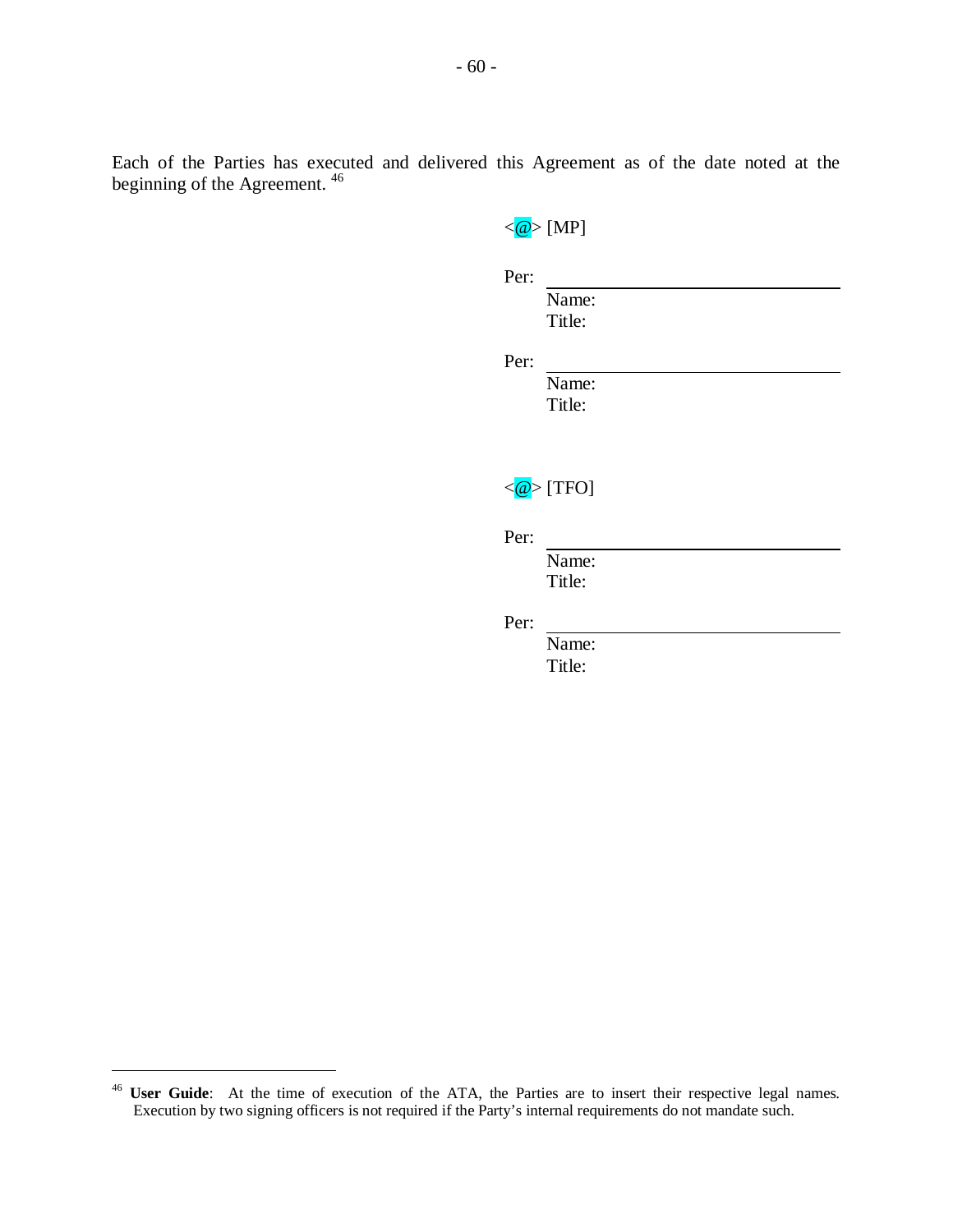#### **SCHEDULE "A" DESCRIPTION OF PURCHASED ASSETS** <sup>47</sup>

[To be completed by the MP and provided to TFO as of the date that the Closing Date Notice is given as per Section 2.2, subject to review by and agreement with the TFO in accordance with Section 2.3.]

#### **PURCHASED ASSETS**

**Fixed Assets and Equipment** 

**Land Rights (See Schedule "B")** 

**Buildings and Improvements** 

**Material Contracts (including Warranty Rights)** 

**Permits** 

**Books and Records** 

**Intellectual Property (including all licence agreements)** <sup>48</sup>

## **ASSUMED LIABILITIES**

**Permitted Encumbrances, if applicable** <sup>49</sup>

Other<sup>50</sup>

## **EXCLUDED ASSETS**

**Inventories** 

**Other** <sup>51</sup>

 $\overline{a}$ 

<sup>47</sup> **User Guide**: See Sections 2.2 and 2.3 and the associated footnotes for further description regarding the completion of this Schedule. Schedule "A" is to be completed by the MP and provided to TFO as of the date that the Closing Date Notice is given.

<sup>48</sup> **User Guide**: See Section 4.18(c).

<sup>49</sup> **User Guide**: As part of the process under Section 2.2 whereby the MP provides a proposed Schedule "A", the MP may propose that an Encumbrance be included as a Permitted Encumbrance by including it under Assumed Liabilities. See also the definition of Permitted Encumbrance and associated footnote for further instructions.

<sup>&</sup>lt;sup>50</sup> **User Guide**: See the definition of Assumed Liabilities and associated footnote for further instructions.

<sup>&</sup>lt;sup>51</sup> **User Guide**: See the definition of Excluded Assets and associated footnote for further instructions.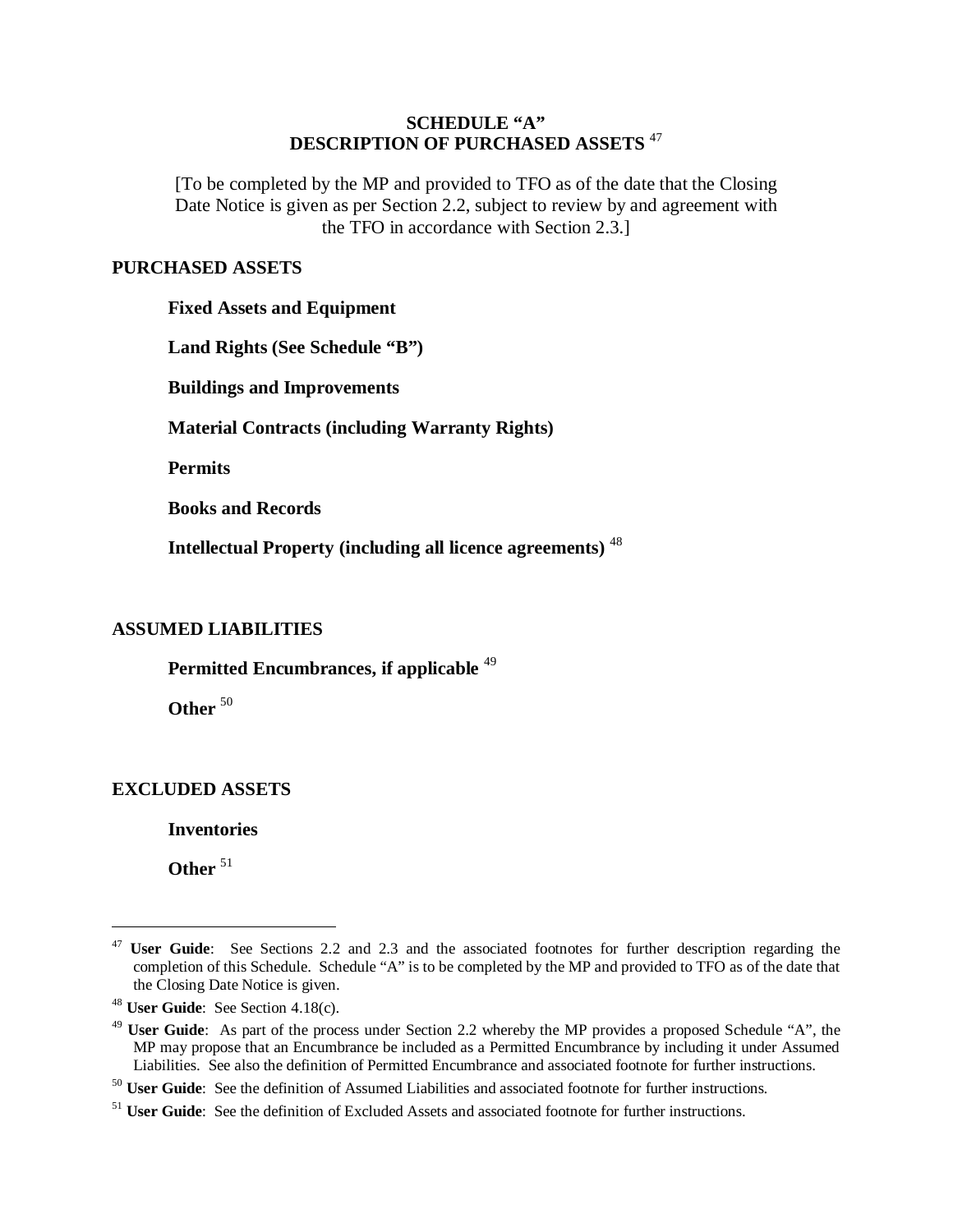## **EXCLUDED LIABILITIES**

**Other** <sup>52</sup>

 $\overline{a}$ 

<sup>&</sup>lt;sup>52</sup> **User Guide**: See the definition of Excluded Liabilities and associated footnote for further instructions.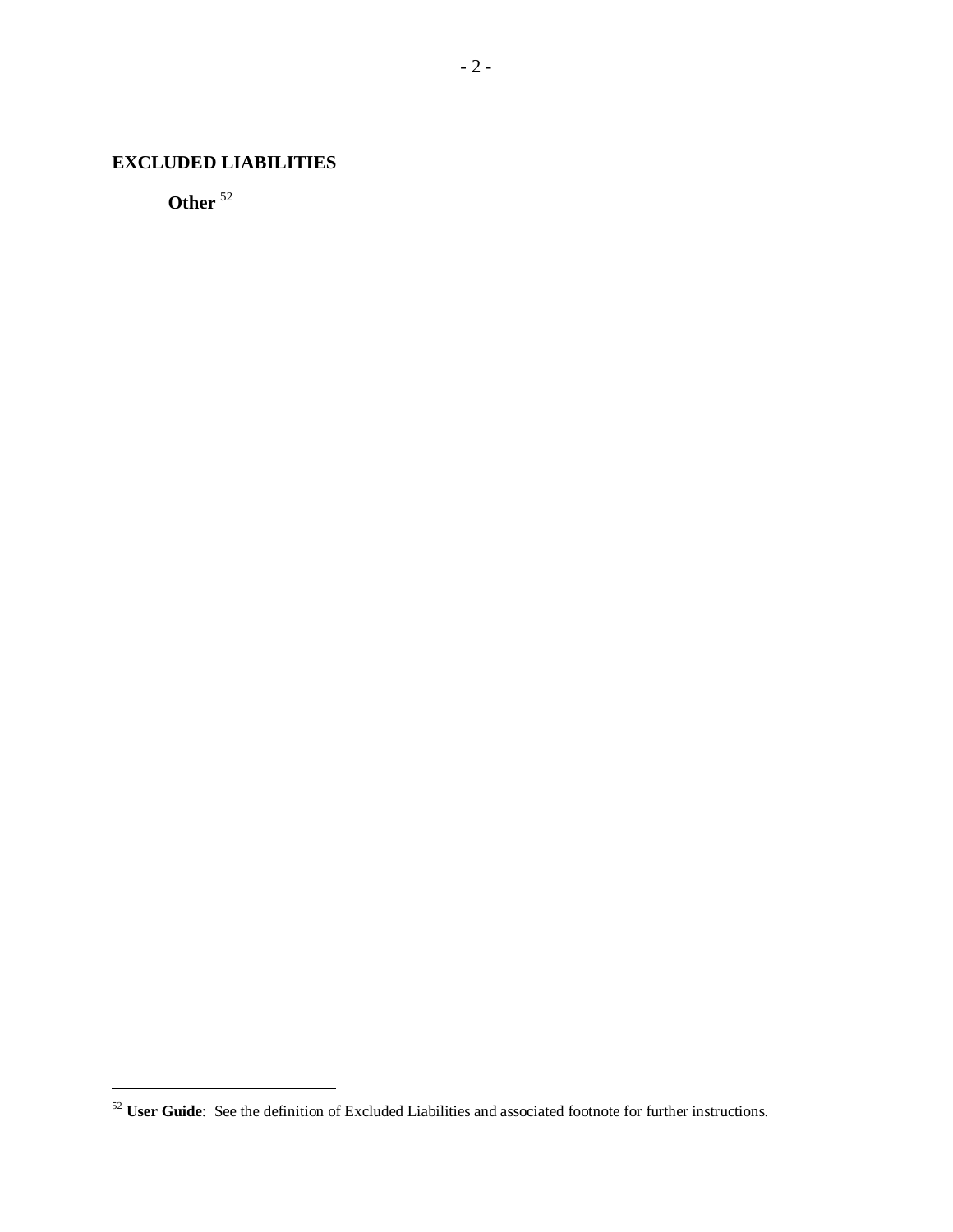#### **SCHEDULE "B" DESCRIPTION OF LAND RIGHTS AND ENCUMBRANCES**

[To be completed by the MP and provided to TFO as of the date that the Closing Date Notice is given as per Section 2.2, subject to review by and agreement with the TFO in accordance with Section 2.3.]

#### **Land Rights, including Owned Lands, Leased Premises and Real Property Leases**

#### **Permitted Encumbrances**

**User Guide**: See the definition of Permitted Encumbrances and associated footnotes. As part of the Section 2.2/2.3 process, the MP may describe certain exceptions. With respect to item (x) of the definition of Permitted Encumbrances, the TFO may dispute whether the those instruments registered on title to the Owned Lands or against the leasehold interest of the MP in the Leased Premises that the MP wishes to set out in as permitted encumbrances are appropriate.

## **MP Granted Leases**

**User Guide**: See definition of MP Granted Leases for further instructions.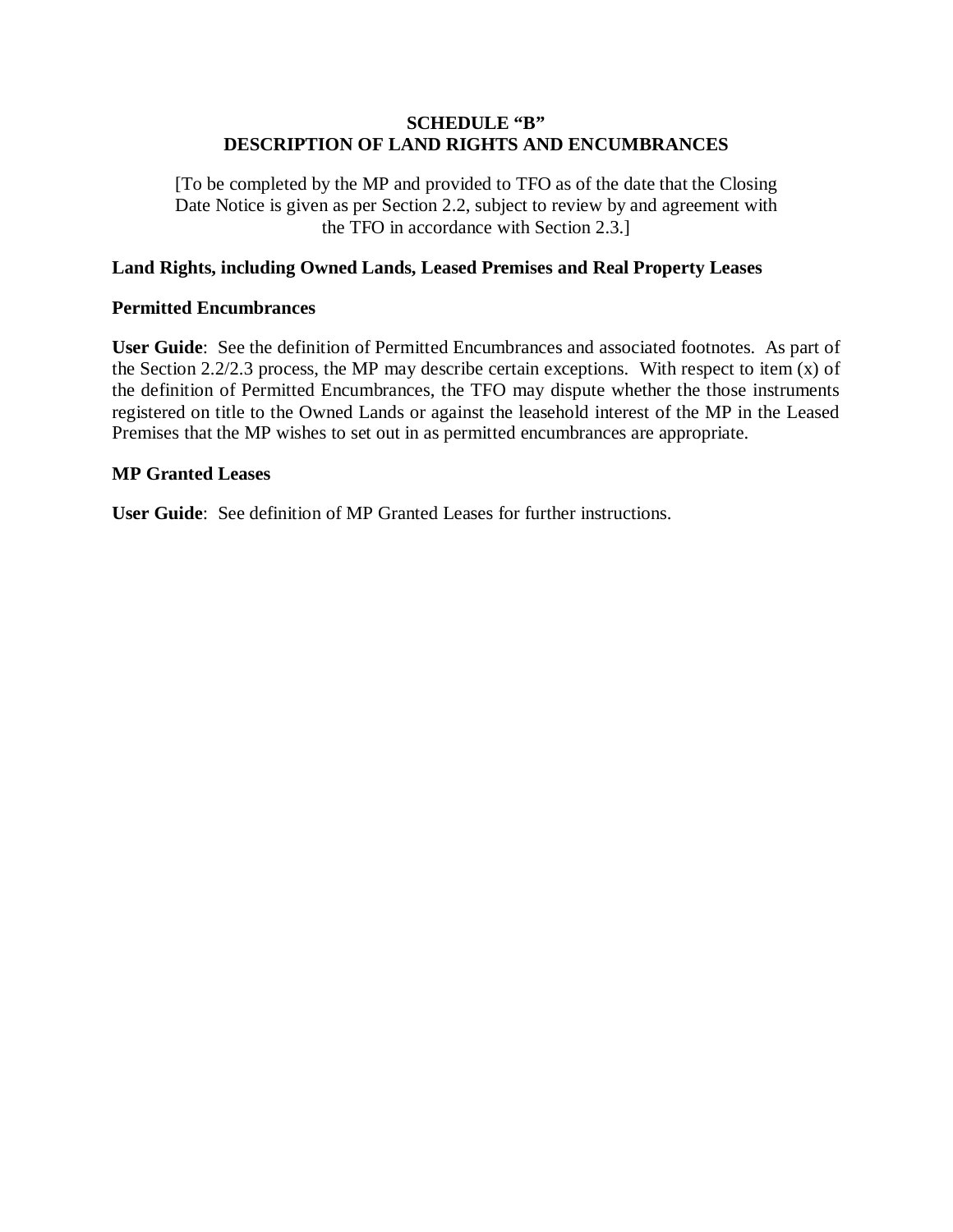#### **SCHEDULE "C" OPERATIONS DOCUMENTS** <sup>53</sup>

[To be prepared by the TFO and provided to the MP pursuant to Section 2.3.]

#### **General**

| <b>AESO</b> Functional Specification (Final) | .pdf (separate file) |
|----------------------------------------------|----------------------|
| <b>PDUP</b> Documentation                    | .pdf (separate file) |
| <b>AESO</b> Energization Certificate         | .pdf (separate file) |
| NID Documentation                            | .pdf (separate file) |
| <b>FA</b> Documentation                      | .pdf (separate file) |

#### **Project Cost Information**

| <b>Final Project Cost Breakdown (USA/MFR)</b> | .pdf (separate file) |
|-----------------------------------------------|----------------------|
| Invoices, purchase orders                     | .pdf (separate file) |

#### **Transmission Lines**

 $\overline{a}$ 

|                                                             | .xls and .pdf (separate  |
|-------------------------------------------------------------|--------------------------|
| <b>Structure List</b>                                       | file)                    |
|                                                             | .xls and .pdf (separate) |
| <b>GPS</b> Coordinates - Above-ground Facilities            | file)                    |
|                                                             | .xls and .pdf (separate) |
| <b>GPS</b> Coordinates - Underground Facilities             | file)                    |
| Line Data Summary                                           | .pdf (separate file)     |
| Line Impedance Modeling Sheets - Line Impedance Modeling    | .pdf (separate file)     |
| Information                                                 |                          |
| Line Impedance Modeling Sheets - Parallel Circuit Modeling  | .pdf (separate file)     |
| Information                                                 |                          |
| Design Criteria                                             | .pdf (separate file)     |
| Plan and Profile                                            | .pdf (separate file)     |
| Sag and Stringing Data - Sag Data                           | .pdf (separate file)     |
| Sag and Stringing Data - Stringing Data                     | .pdf (separate file)     |
| Equipment Documentation - Transmission Line Airbreak Switch | .pdf (separate file)     |
| <b>Summary Data Sheet</b>                                   |                          |
| Soil/Geotech Report and Foundation Study                    | .pdf (separate file)     |
| Electrical Effect Reports - Radio/TV Interference           | .pdf (separate file)     |

<sup>&</sup>lt;sup>53</sup> **User Guide**: This template represents a sample of Operations Documents that was developed by the TFO Group. The precise scope of future Market Participant Choice Projects is unknown and will vary. Therefore, the TFO Group developed this template to be indicative of the types of Operations Documents that will be required. The expectation is that Market Participants and TFOs will work together cooperatively to amend this template in ways that maintain the intent of the Market Participant Choice Framework in alignment with specific Project scopes and continuous improvement of the process. The intent of the Market Participant Choice framework is to provide Market Participants with the opportunity to actively manage Project costs and schedule, while preserving a minimum technical standard that supports the safe and reliable operation and maintenance of Market Participant Choice facilities by TFOs.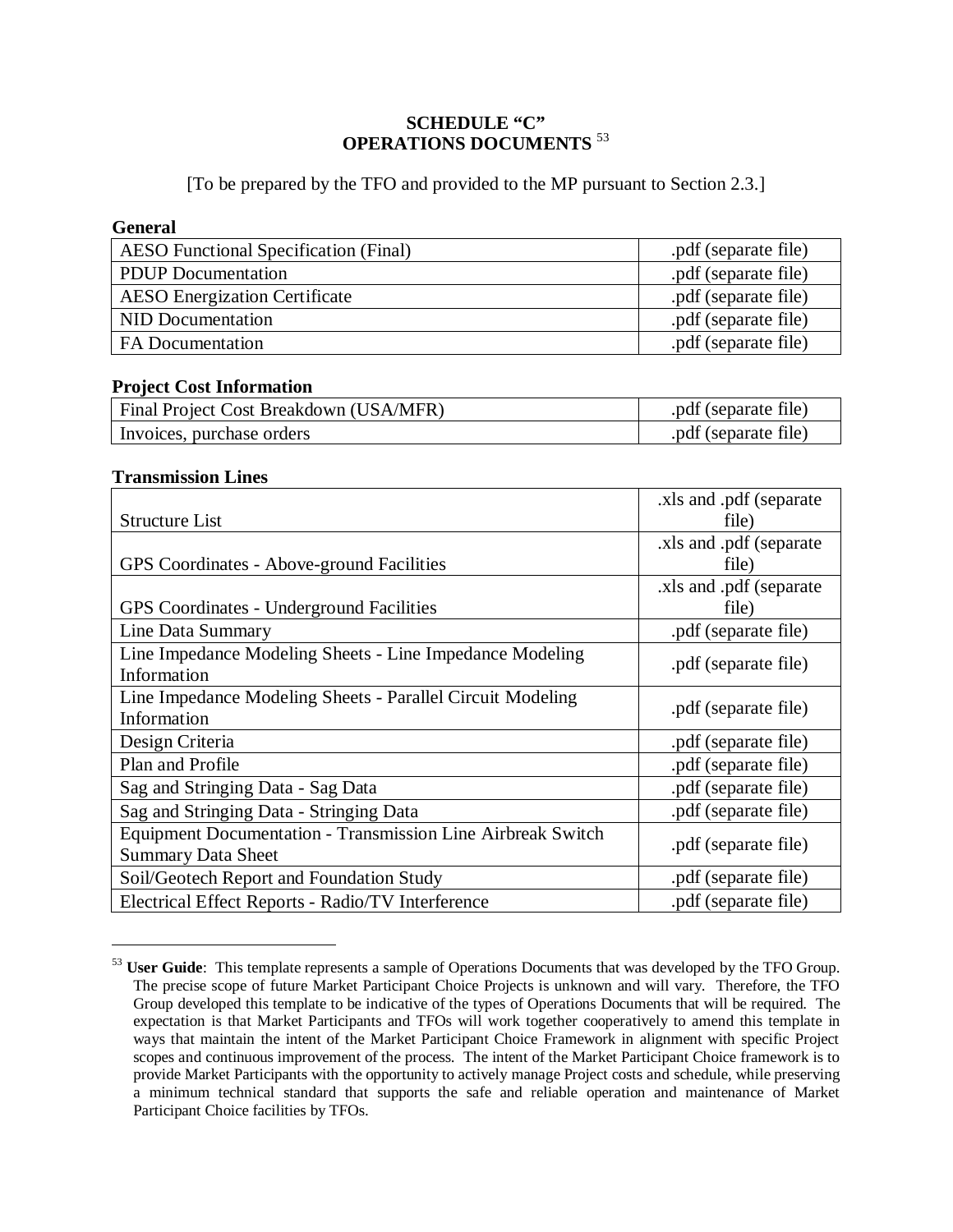| Electrical Effect Reports - Audible Noise                     | .pdf (separate file)  |
|---------------------------------------------------------------|-----------------------|
| Maps - GIS Route Map Index (RMI)                              | .pdf (separate file)  |
| Maps - GIS Route Map Strips (RMS)                             | .pdf (separate file)  |
| Maps - GIS Focus Maps                                         | .pdf (separate files) |
| Maps - *Maintenance Work Maps                                 | .pdf (separate file)  |
| <b>Agency Approval Documents and Drawings</b>                 | .pdf (separate files) |
| QA/QC Documents - QA/QC Checklist                             | .pdf (separate file)  |
| QA/QC Documents - QA/QC Documents                             | .pdf (separate files) |
| As-Built/As-Recorded Drawing List                             | .xls (separate file)  |
| As-Built/As-Recorded Drawing Package - Structures, Assemblies | dgn (separate files). |
| As-Built/As-Recorded Drawing Package - Material/Hardware      | dgn (separate files). |
| As-Built/As-Recorded Drawing Package - Anchoring              | .dgn (separate files) |
| As-Built/As-Recorded Drawing Package - Foundation/Footing     | .dgn (separate files) |
| As-Built/As-Recorded Drawing Package - Phasing Diagram        | .dgn (separate files) |
| GIS Data - Geodatabase file                                   | .gdb                  |
| GIS Data - ArcMap file - RMI                                  | .mxd                  |
| GIS Data - ArcMap file - RMS                                  | .mxd                  |
| PLS-CADD Model                                                | .bak                  |
| Photographs                                                   | .jpeg                 |
| Crossing Agreements (railway, pipeline, etc.)                 | .pdf (separate files) |

# **Substations General**

| As Built/As Recorded Drawing List           | .xls                    |
|---------------------------------------------|-------------------------|
| As Built/As Recorded Drawing Package        | .pdf                    |
| As Built/As Recorded Drawing Package        | $.$ dwg                 |
| Soil / Geotechnical Report                  | .pdf                    |
| Noise Measurement Report                    | .pdf                    |
| <b>RFI Measurements Report</b>              | .pdf                    |
| <b>Foundation Design Models</b>             | .pdf                    |
|                                             | S-Frame electronic file |
| <b>Structural Model</b>                     | (tel)                   |
| <b>Insulation Coordination Study</b>        | .pdf                    |
| <b>Bus Electrical and Mechanical Design</b> | .pdf                    |
| Ground Grid Report                          | .pdf                    |
| Ground Grid Resistance Test (GRT) Report    | .pdf                    |
| Ground Grid (CDEGS) Computer Model          | .F <sub>05</sub>        |
| Soil Resistivity (CDEGS) Computer Model     | .F <sub>05</sub>        |
| Soil Resistivity Test (SRT) Report          | .pdf                    |
| <b>Gravel Resistivity Test Report</b>       | .pdf                    |
| Photograph                                  | .jpeg                   |

# **Control Building**

| Purchase Information Package - PO Package | .pdf |
|-------------------------------------------|------|
|                                           |      |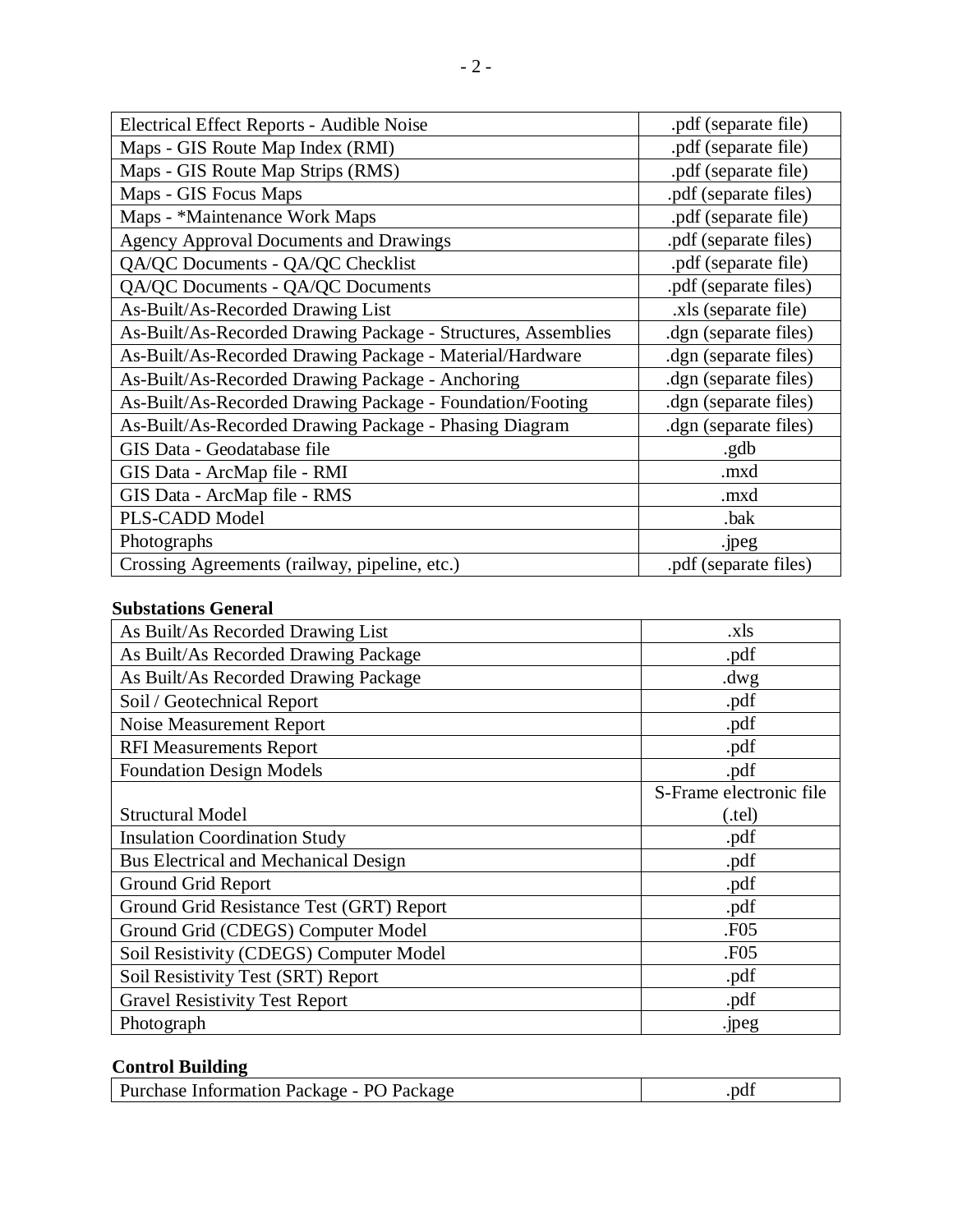| Purchase Information Package - Bid Evaluation | .pdf    |
|-----------------------------------------------|---------|
| Manufacturer Drawings - Outline               | $.$ dwg |
| Manufacturer Drawings - Plan                  | $.$ dwg |
| Manufacturer Drawings - Elevation             | $.$ dwg |
| <b>Manufacturer Drawings - Section</b>        | $.$ dwg |
| Manufacturer Drawings - Electrical            | $.$ dwg |
| <b>Instruction Manuals</b>                    | .pdf    |
| <b>HVAC System Design Studies</b>             | .pdf    |

# **AC/DC Systems**

| Station Service AC & DC Study                                   | .pdf    |
|-----------------------------------------------------------------|---------|
| DC Sizing Worksheet                                             | .xls    |
| <b>Manufacturer Instruction Manuals - Battery Bank</b>          | .pdf    |
| <b>Manufacturer Instruction Manuals - Battery Charger</b>       | .pdf    |
| <b>Battery Charger ID Sheet</b>                                 | .pdf    |
| <b>Battery Factory Test</b>                                     | .pdf    |
| <b>Battery Field Acceptance Test</b>                            | .xls    |
| <b>Battery Manufacturer Drawings</b>                            | $.$ dwg |
| Station Service Transformer Drawings - Nameplate (Rating Plate) | .pdf    |
| <b>Station Service Transformer Drawings - outline</b>           | .pdf    |
| <b>Backup Generator Manual</b>                                  | .pdf    |

# **Transformers**

| Purchase Information Package - Purchase Order Package           | .pdf    |
|-----------------------------------------------------------------|---------|
| Purchase Information Package - Bid Evaluation                   | .pdf    |
| Manufacturer Drawings - Nameplate (Rating Plate)                | $.$ dwg |
| Manufacturer Drawings - Outline                                 | $.$ dwg |
| Manufacturer Drawings - Schematic                               | $.$ dwg |
| <b>Manufacturer Drawings - Wiring</b>                           | $.$ dwg |
| <b>Manufacturer Instruction Manual</b>                          | .pdf    |
| <b>Factory Test Report</b>                                      | .pdf    |
| <b>Purchaser QA Inspection Report</b>                           | .pdf    |
| <b>Acceptance Guide Receiving Report</b>                        | .pdf    |
| <b>Acceptance Guides Test Results</b>                           | .pdf    |
| Field Acceptance Tests - Doble Power Factor and Excitation Test | .xml    |
| Field Acceptance Tests - SFRA Test                              | .sfra   |
| Field Acceptance Tests - DGA & Oil Quality Test Results         | .csv    |
| Photograph - Nameplate (Rating Plate)                           | .jpeg   |
| <b>Voltage Regulating Setting</b>                               | .pdf    |

# **Circuit Breakers**

| <b>Purchase Information Package - Purchase Order Package</b> | .pdi |
|--------------------------------------------------------------|------|
|                                                              |      |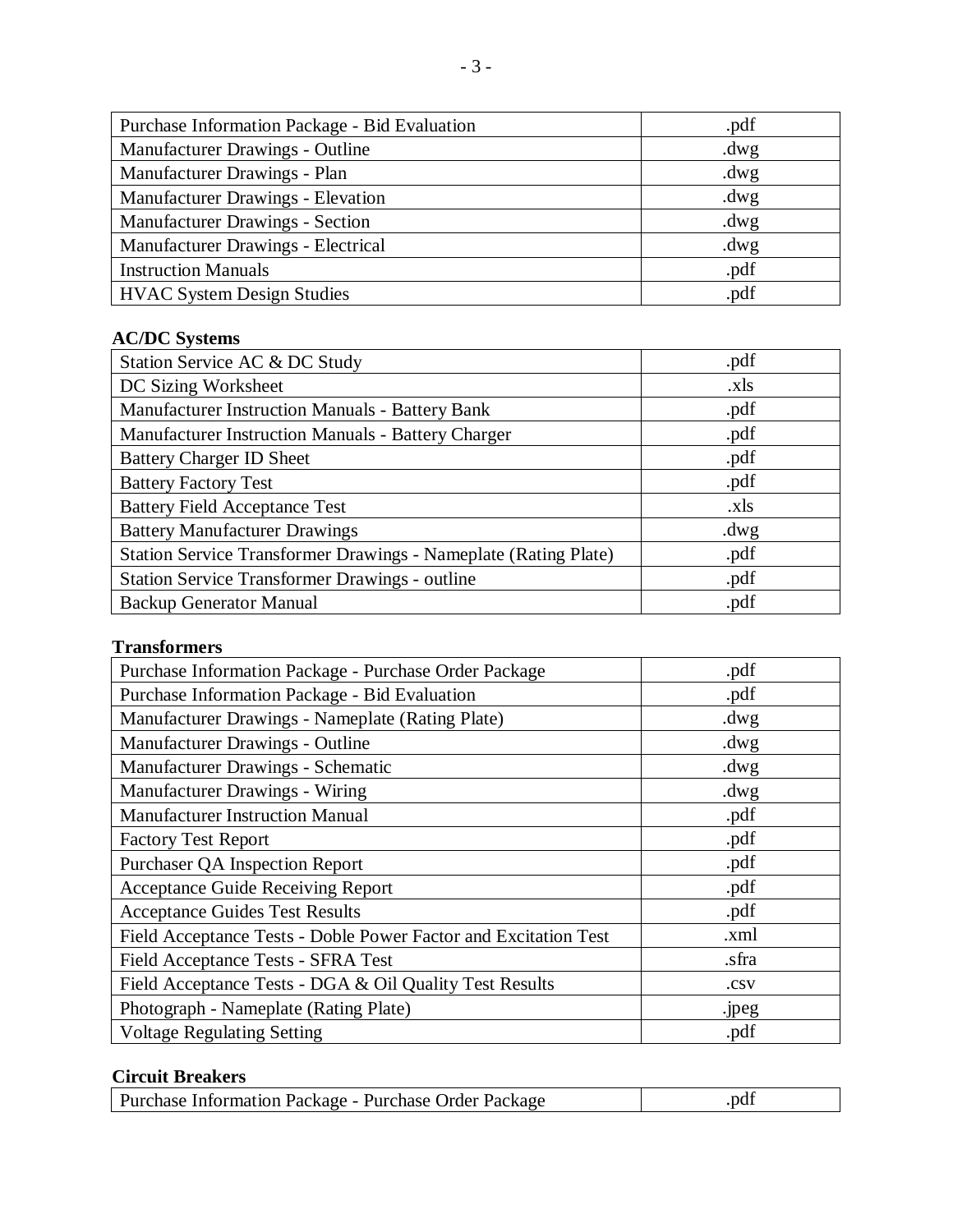| Purchase Information Package - Bid Evaluation    | .pdf    |
|--------------------------------------------------|---------|
| Manufacturer Drawings - Nameplate (Rating Plate) | $.$ dwg |
| Manufacturer Drawings - Outline                  | $.$ dwg |
| Manufacturer Drawings - Schematic                | $.$ dwg |
| <b>Manufacturer Drawings - Wiring</b>            | $.$ dwg |
| <b>Manufacturer Instruction Manual</b>           | .pdf    |
| <b>Factory Test Report</b>                       | .pdf    |
| <b>Acceptance Guides Test Results</b>            | .pdf    |
| Photograph - Nameplate (Rating Plate)            | .jpeg   |

# **Voltage Transformers**

| Purchase Information Package - Purchase Order Package           | .pdf    |
|-----------------------------------------------------------------|---------|
| Purchase Information Package - Bid Evaluation                   | .pdf    |
| Manufacturer Drawings - Nameplate (Rating Plate)                | $.$ dwg |
| Manufacturer Drawings - Outline                                 | $.$ dwg |
| Manufacturer Drawings - Schematic                               | $.$ dwg |
| Manufacturer Drawings - Wiring                                  | $.$ dwg |
| <b>Manufacturer Instruction Manual</b>                          | .pdf    |
| <b>Factory Test Report</b>                                      | .pdf    |
| Acceptance Guides Test Results - Acceptance Guide               | .pdf    |
| Acceptance Guides Test Results - Ratio test Report              | .pdf    |
| Field Acceptance Tests - Doble Power Factor and Excitation Test | .pdf    |
| Photograph - Nameplate (Rating Plate)                           | .jpeg   |

# **Current Transformers**

| Purchase Information Package - Purchase Order Package           | .pdf    |
|-----------------------------------------------------------------|---------|
| Purchase Information Package - Bid Evaluation                   | .pdf    |
| Manufacturer Drawings - Nameplate (Rating Plate)                | $.$ dwg |
| Manufacturer Drawings - Outline                                 | $.$ dwg |
| Manufacturer Drawings - Schematic                               | $.$ dwg |
| Manufacturer Drawings - Wiring                                  | $.$ dwg |
| <b>Manufacturer Instruction Manual</b>                          | .pdf    |
| <b>Factory Test Report</b>                                      | .pdf    |
| Field Acceptance Tests - Doble Power Factor and Excitation Test | .xml    |
| <b>Acceptance Guides Test Results</b>                           | .pdf    |
| Acceptance Guides Test Results - Ratio Test Report              | .pdf    |
| Photograph - Nameplate (Rating Plate)                           | .jpeg   |

## **Capacitor Banks**

| Purchase Information Package - Purchase Order Package | .pdf |
|-------------------------------------------------------|------|
| Purchase Information Package - Bid Evaluation         | .pdf |
| Manufacturer Drawings - Nameplate (Rating Plate)      | .dwg |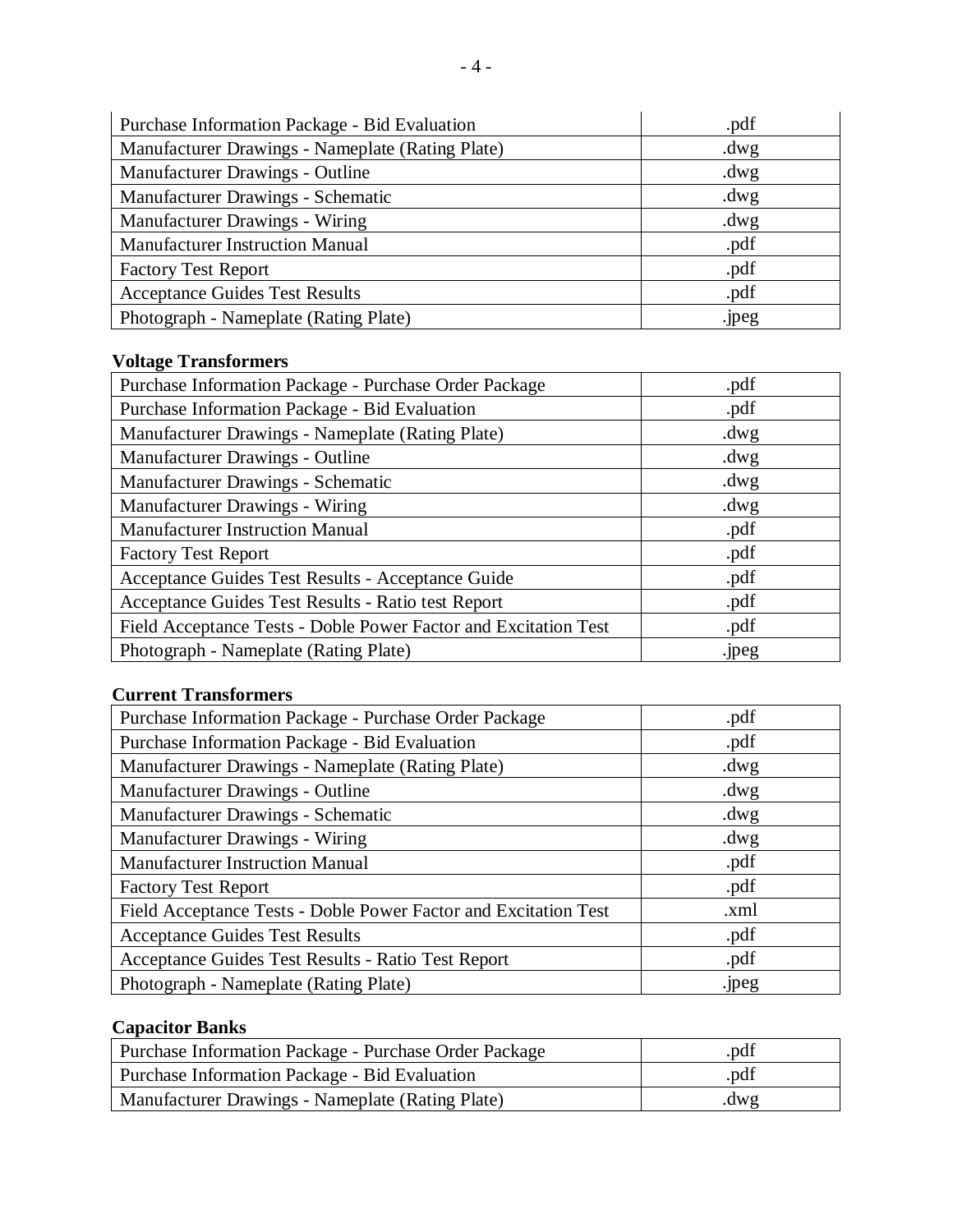| Manufacturer Drawings - Outline        | $.$ dwg                    |
|----------------------------------------|----------------------------|
| Manufacturer Drawings - Schematic      | $.$ dwg                    |
| <b>Manufacturer Drawings - Wiring</b>  | $.$ dwg                    |
| Manufacturer Drawings - layout         | $.$ dwg                    |
| <b>Manufacturer Instruction Manual</b> | .pdf                       |
| <b>Factory Test Report</b>             | .pdf                       |
| <b>Acceptance Guides Test Results</b>  | .pdf                       |
| Photograph - Nameplate (Rating Plate)  | .jpeg                      |
|                                        | <b>Native Monitor File</b> |
| <b>Monitor Setting File</b>            | Format                     |

# **Disconnect Switches**

| Purchase Information Package - Purchase Order Package       | .pdf    |
|-------------------------------------------------------------|---------|
| Purchase Information Package - Bid Evaluation               | .pdf    |
| Manufacturer Drawings - Nameplate (Rating Plate)            | $.$ dwg |
| Manufacturer Drawings - Outline                             | $.$ dwg |
| Manufacturer Drawings - Schematic                           | $.$ dwg |
| Manufacturer Drawings - Wiring                              | $.$ dwg |
| Manufacturer Drawings - Motor Mechanism Drawing             | $.$ dwg |
| Manufacturer Instruction Manual - Switch instruction Manual | .pdf    |
| Manufacturer Instruction Manual - Motor Mechanism Manual    | .pdf    |
| <b>Factory Test Report</b>                                  | .pdf    |
| <b>Acceptance Guides Test Results</b>                       | .pdf    |
| Photograph - Nameplate (Rating Plate)                       | .jpeg   |

# **Switchgear**

| Purchase Information Package - Purchase Order Package | .pdf    |
|-------------------------------------------------------|---------|
| Purchase Information Package - Bid Evaluation         | .pdf    |
| Manufacturer Drawings - Nameplate (Rating Plate)      | $.$ dwg |
| Manufacturer Drawings - Outline                       | $.$ dwg |
| Manufacturer Drawings - Schematic                     | $.$ dwg |
| Manufacturer Drawings - Wiring                        | $.$ dwg |
| Manufacturer Drawings - Building                      | $.$ dwg |
| <b>Manufacturer Instruction Manual</b>                | .pdf    |
| <b>Factory Test Report</b>                            | .pdf    |
| <b>Acceptance Guides Test Results</b>                 | .pdf    |
| Photograph - Nameplate (Rating Plate)                 | .jpeg   |

# **Protection and Control**

| <b>Manufacturer Instruction Manual</b> | .pdf |
|----------------------------------------|------|
| <b>Relay Setting Support Documents</b> | .pdf |
| <b>Purchase Information Package</b>    | .pdf |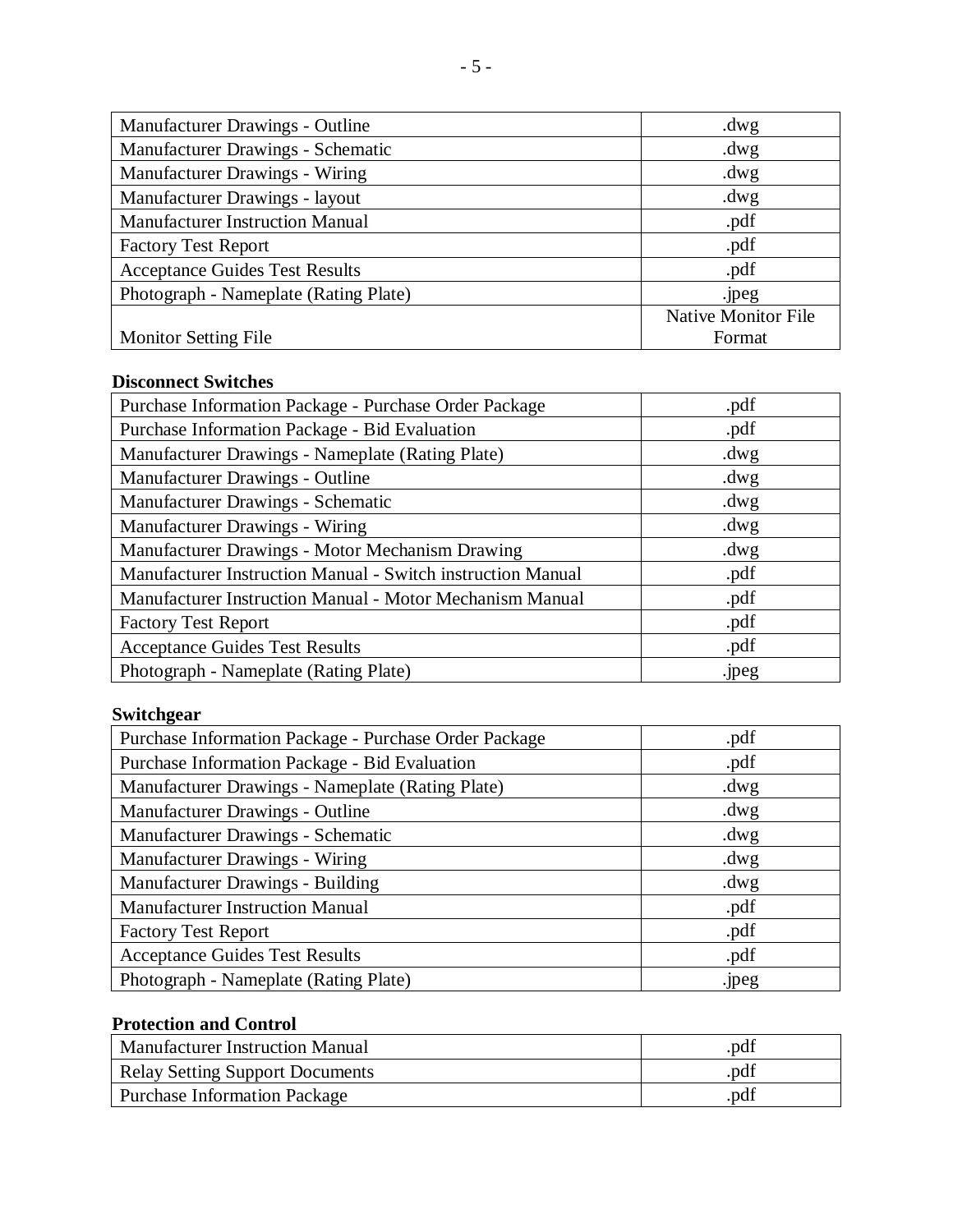| Relay Admin Information                                             | Powerbase Record  |
|---------------------------------------------------------------------|-------------------|
| Relay Setting Record (Approved)                                     | Powerbase Record  |
|                                                                     | Native Relay File |
| Relay Setting File (As left)                                        | Format            |
| Relay Setting Report (As-Built/As-Recorded)                         | .pdf              |
| Distance (Impedance Relay) Test Document Checklist                  | .pdf              |
| Line Current Differential Relay Test Document Checklist             | .pdf              |
| Numeric Multi-function Overcurrent Relay Test Document<br>Checklist | .pdf              |
| Protection and Control Commissioning Checklist                      | .pdf              |
| Transformer Differential Relay Test Document Checklist              | .pdf              |
| <b>Other/Additional Device Test Reports</b>                         | .pdf              |

# **Telecommunications**

| AL-TEL-G0100 Telecommunication Asset Return Data Form | .xls                |
|-------------------------------------------------------|---------------------|
| <b>Station Load Calculations</b>                      | .xls                |
| Purchase Order Information - Purchase Order Package   | .pdf                |
| Purchase Order Information - Bid Evaluation           | .pdf                |
| <b>Manufacturer Instruction Manuals</b>               | .pdf                |
| Manufacturer Drawings - Nameplate (Rating Plate)      | $.$ dwg             |
| Pathloss File                                         | .pl4, gr4, bkg, bmp |
| <b>Factory Test Report</b>                            | .pdf                |
| Fiber Optic OTDR Trace                                | .pdf                |
| <b>Setting Sheet</b>                                  | .pdf                |
| <b>Facility Acceptance Checklist and Test Results</b> | .pdf                |
|                                                       | Native Equip File   |
| Equipment Config Files - MPLS                         | Format              |
|                                                       | Native Equip File   |
| Equipment Config Files - LAN Equipment                | Format              |

# **Telecommunication Tower**

| AL-TEL-G0102 Telecommunications Tower Return Data Form | .xls    |
|--------------------------------------------------------|---------|
| Purchase Information Package - Purchase Order Package  | .pdf    |
| Purchase Information Package - Bid Evaluation          | .pdf    |
| Manufacturer Drawings - Tower                          | $.$ dwg |
| Manufacturer Drawings - Tower Lights                   | $.$ dwg |
| Manufacturer Drawings - Fall Arrest                    | $.$ dwg |
| <b>Manufacturer Instruction Manuals - Tower</b>        | .pdf    |
| Manufacturer Instruction Manuals - Tower Lights        | .pdf    |
| <b>Manufacturer Instruction Manuals - Fall Arrest</b>  | .pdf    |
| <b>Tower Analysis Report</b>                           | .pdf    |
| Design Criteria & Validation - Radio Path Design       | .pdf    |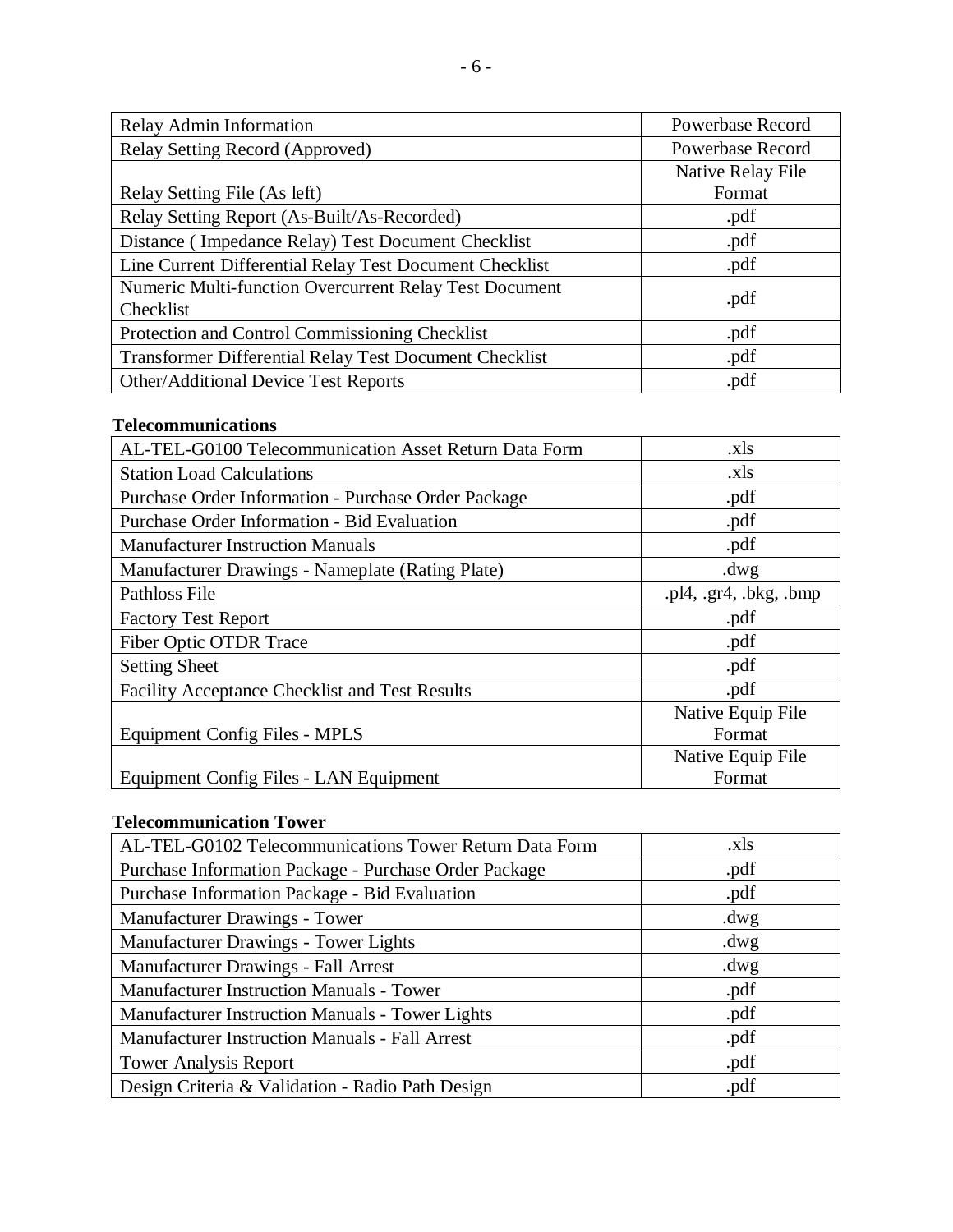| Soil Geotechnical Report | .pdi |
|--------------------------|------|
| Wave Guide Coax Sweep    | .pdf |

# **SCADA**

| <b>SCADA</b> Installation Checklist                      | .xls                    |
|----------------------------------------------------------|-------------------------|
| SCADA Data Files - HMI Configuration                     | .sub                    |
| <b>SCADA Data Files - Supervisory Book Spreadsheet</b>   | .xls                    |
| <b>SCADA Points list</b>                                 | .xls                    |
|                                                          | .zip and/or .par and/or |
| SCADA Data Files - RTU Configuration (Settings/Database) | .ssnet                  |
| <b>SCADA Equipment List</b>                              | .xls                    |
| Manufacturer instruction Manuals - Installed Equipment   | .pdf                    |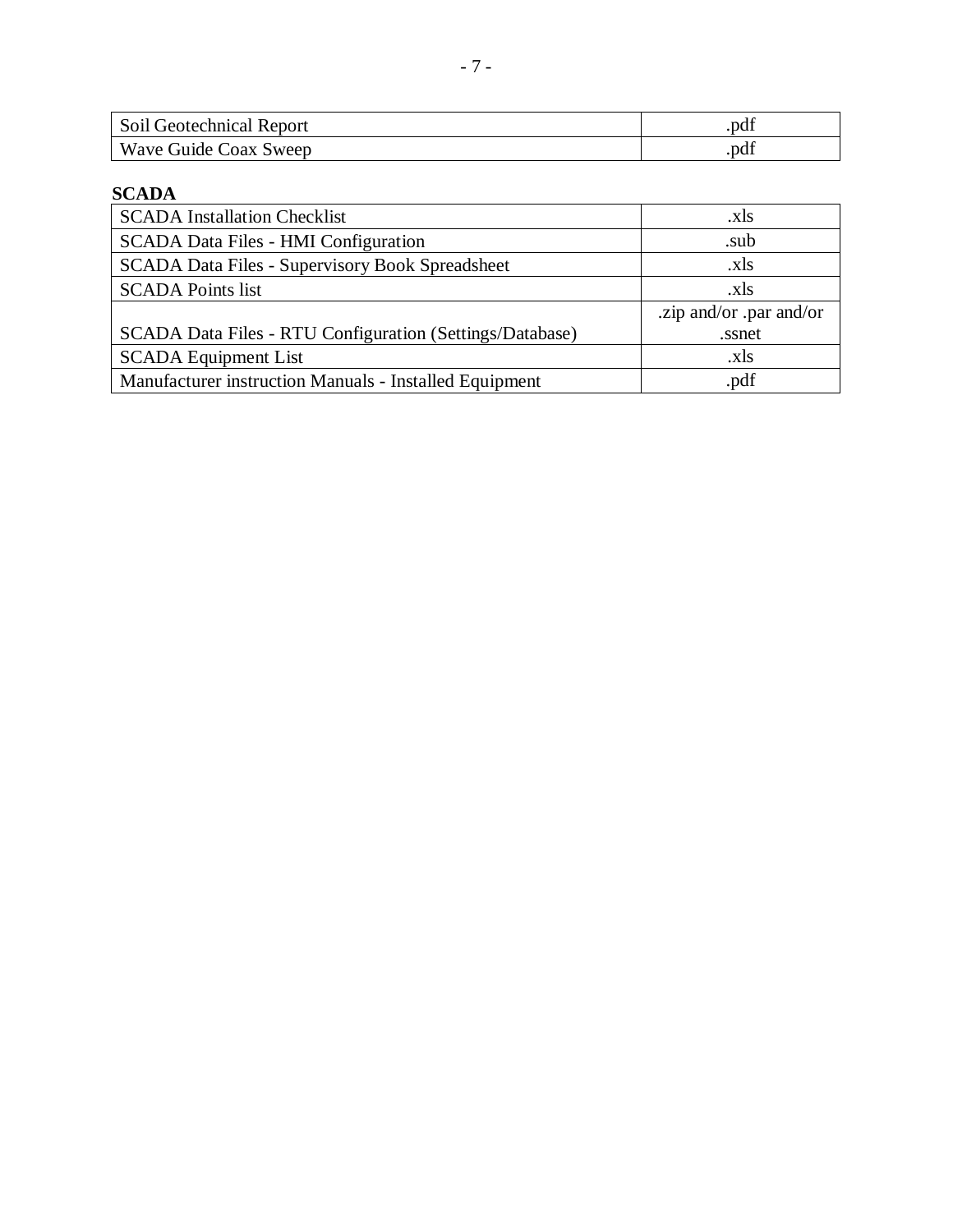#### **SCHEDULE "D" PROJECT REQUIREMENTS** <sup>54</sup>

#### **1. TRANSMISSION LINE REQUIREMENT**

#### **1.1 Design Criteria**

Transmission line must be designed in accordance with following:

- Alberta Electric System Operator ISO Rules Section 502.2.
- Alberta Electric System Operator Information Document #2010-005R.

#### **1.2 Right-of-Way**

<u>.</u>

#### 1.2.1 ROW Specification

- Single Pole Conductor must remain on ROW plus flashover under all conditions. ATCO Electric Ltd. lines are typically centred on 18m ROW. The nearest horizontal distance to any foundation installation must be minimum 1m offset from property/fence lines.
- H-frame Conductor must remain on ROW plus flashover under all conditions. ATCO Electric Ltd. lines are typically centred on 30m ROW. The nearest horizontal distance to any foundation installation must be minimum 1m offset from property/fence lines.

<sup>&</sup>lt;sup>54</sup> User Guide: This template represents a sample of Project Requirements that was developed by the Market Participant Choice Working Group. The precise scope of future Market Participant Choice Projects is unknown and will vary. Additionally, technical requirements are likely to evolve as industry gains experience with the Market Participant Choice framework. Therefore, the Market Participant Choice Working Group developed this template to be indicative of the minimum technical topics requiring consideration by parties as well as the level of prescription envisioned within the Market Participant Choice framework. The expectation is that Market Participants and TFOs will work together cooperatively to amend this template in ways that maintain the intent of the Market Participant Choice Framework in alignment with specific Project scopes and continuous improvement of the process. The intent of the Market Participant Choice framework is to provide Market Participants with the opportunity to actively manage Project costs and schedule, while preserving a minimum technical standard that supports the safe and reliable operation and maintenance of Market Participant Choice facilities by TFOs.

Although not widely expected to occur, there may be certain circumstances where an MP asks the TFO to entertain a specific variation from these default technical requirements prior to execution of the ATA. For example, the MP may wish to fully fund and build in equipment or inventory redundancy to a standard in excess of the default minimum technical requirements. In these circumstances, the MP should notify the TFO of its desire with the objective of agreeing to incorporate the variation as part of these Schedule "D" requirements. In this example, the result might be that when such redundant equipment reached the end of its useful life, the TFO and MP would be obligated to review the ongoing MP requirement, and if equipment beyond the TFO standard minimum requirement (as it exists at such later date) was still desired or needed by the MP, the MP would pay all associated costs incremental to the TFO standard.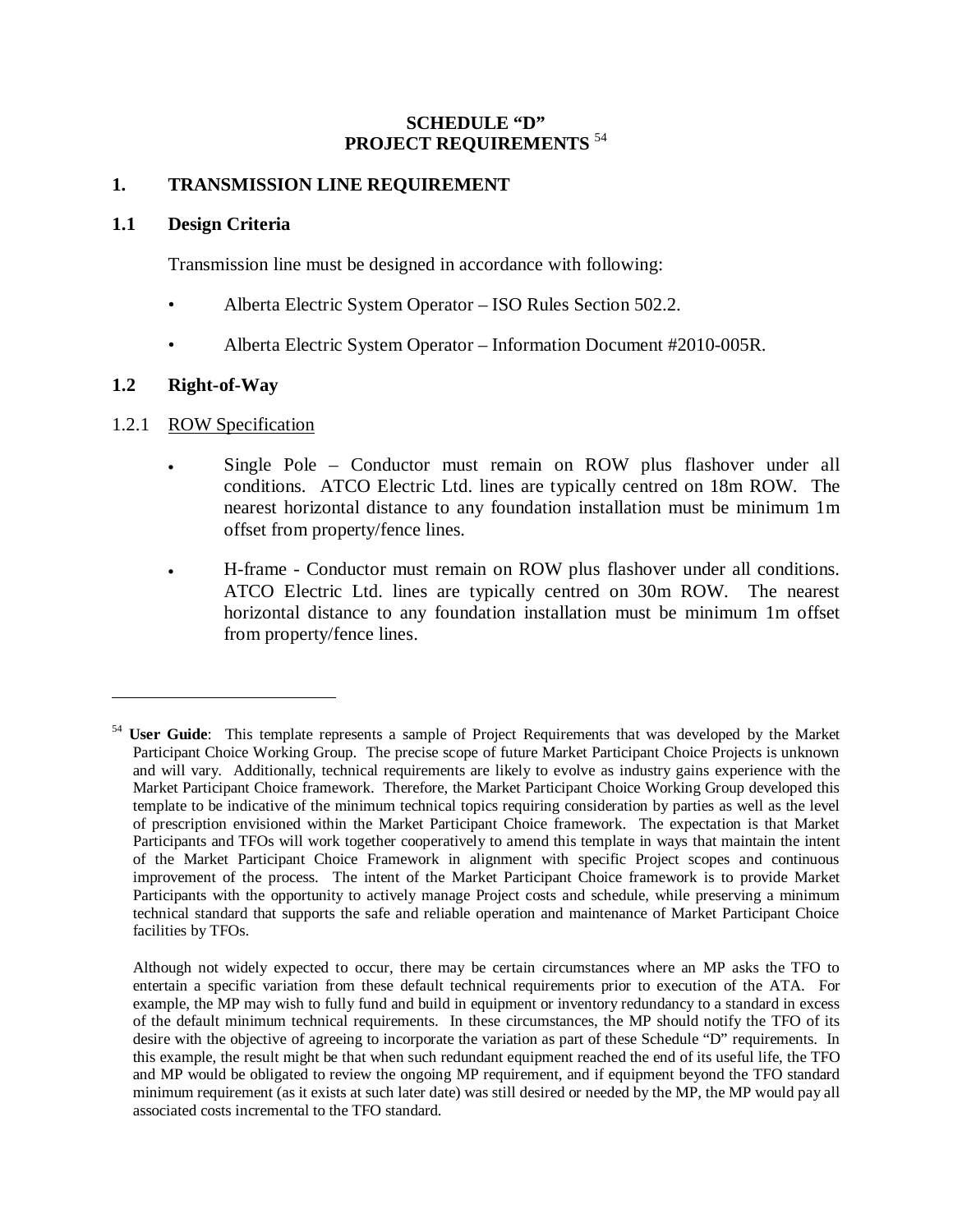• Vegetation Control Easement Width – removing vegetation outside of EZE based on achieving a 10-year vegetation clearance. (Trees outside of right of way will not present a fall-in risk to the transmission line based on 10 years of projected growth).

#### 1.2.2 Land Rights

1

**ROW Agreement** – Use of standard Right-of-Way Agreement required (see attached template) to ensure transferability, standard liability and insurance clauses are in place. <sup>55</sup>

- <sup>x</sup> No additional addendums or schedules and no use of conditions addendums.
- <sup>x</sup> Occupant consent must be received whether their interests are registered on title or not.
- <sup>x</sup> ROW Agreement must be restricted to registered survey plan post- construction ("as built").
- <sup>x</sup> Annual structure payment rates must be paid according to TFO's schedule of payments. (See Table)
- <sup>x</sup> Relocation Agreements Obligations related to future relocation of any assets will not be assumed by the TFO.
- Abandonment Obligations related to abandonment will not be assumed by the TFO.

**Land Purchases** – Purchase and Sale Agreement, must be provided.

- No Liens or unacceptable encumbrances can be registered on title.
- Phase 1 or Phase 2 (if required) Environmental Assessment must be completed and results provided.

**Crown Dispositions** – All LOAs and final Crown dispositions must be transferred. All Environmental Field Reports, Forest Management Agreements, Consents of Occupants, First Nations adequacy letters and environmental plans associated with Crown disposition applications must be provided.

**Railway Crossings** – All railway crossing agreements (e.g. CN and CP) must be provided.

**Access Agreement** – Use of standard Access Agreement required (e.g. CAPP Template for crossing and road use agreements) to ensure standard liability and insurance clauses are in place.

<sup>&</sup>lt;sup>55</sup> **User Guide**: The TFO must attach the then current form of Right-of-Way Agreement at the time of execution.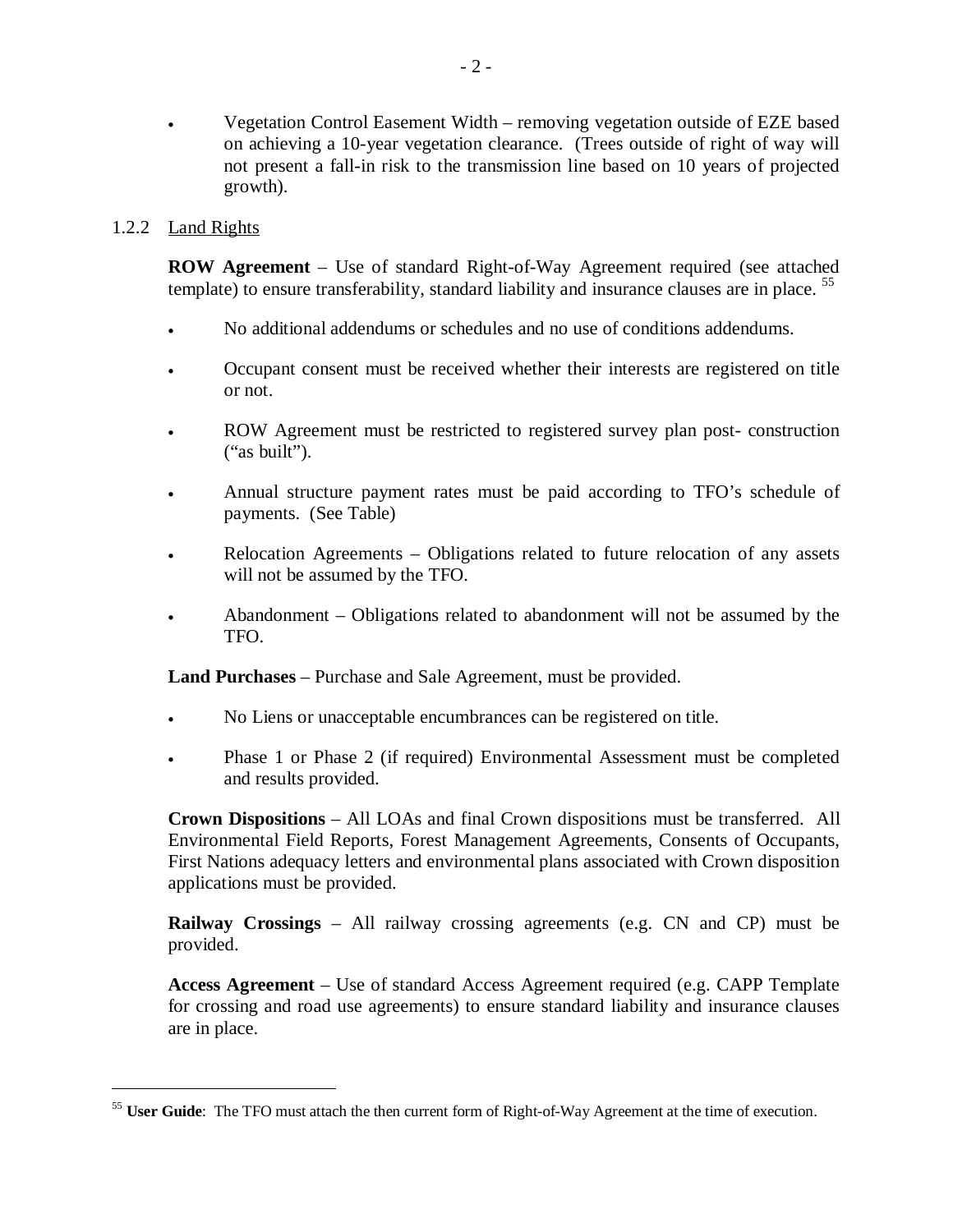- <sup>x</sup> No additional addendums or schedules and no use of conditions addendums.
- Agreements should be permanent wherever required to operate and maintain the asset in the future. Registered right of way plans must be provided.

**Registrations** – Copies of all land registrations must be provided, including survey plans and right of way plans.

#### 1.2.3 Construction Damages

Damage Liability – All damage waivers executed by Market Participant must be provided upon transfer. Obligation to resolve outstanding damage settlements and claims on all damages having occurred prior to transfer of the facilities will not be assumed by the TFO.

#### 1.2.4 Third Party Consents and Approvals

**Crossing Agreements** – Third Party Crossing Agreement/Consent must be acquired and copies provided to TFO upon transfer.

- Agreement to relocate any party's facilities in the future must be reviewed and approved by TFO.
- Obligation to upgrade any party's facilities to the future standard of the day will not be assumed by the TFO.
- Induction studies required through Crossing Agreements and confirmation of mitigation installation completion must be provided to TFO.

#### 1.2.5 Regulatory

#### **Alberta Utilities Commission**

- <sup>x</sup> Proceeding Documentation All proceeding documentations must be provided, including application, amendments, enquires, Information Requests and Responses, other proceeding evidence, hearing transcripts, etc.
- Cross Section Alignments Confirmation must be received that actual location of facilities (center line) matches corresponding application cross section alignments exactly.
- Valid Permits for Regulated Facilities All permits for all facilities must be transferred.

Also, all valid federal, provincial and municipal permits including but not limited to permanent impacts to wetlands, proximity to highways and highway crossings, crossings of navigable waters, Aeronautical Observation Clearance form and Historical Resources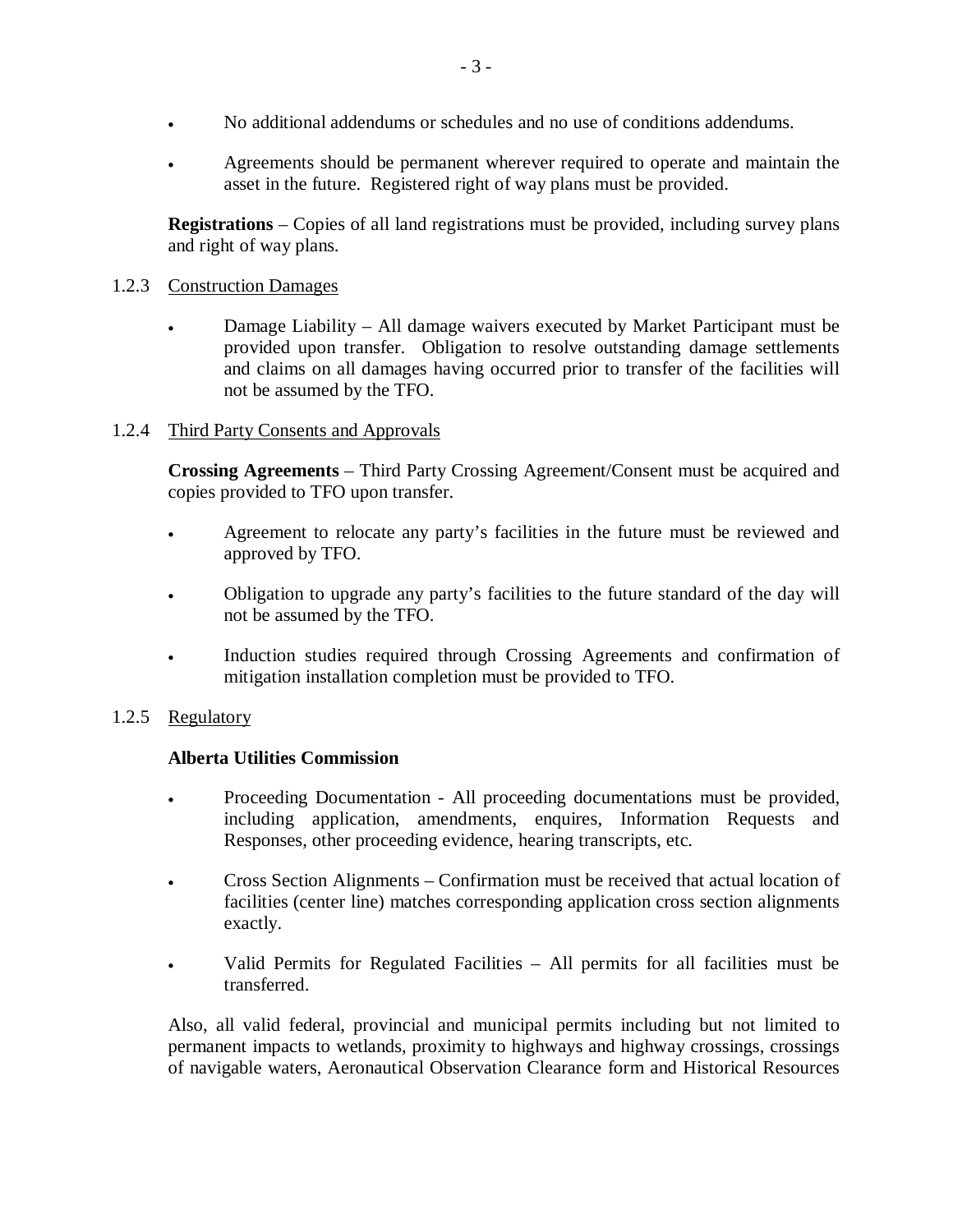Act Clearance must be transferred to the TFO before the facility is transferred to the TFO.

#### 1.2.6 Commitments

- <sup>x</sup> Obligation to resolve any outstanding construction-related commitments to landowners will not be assumed by the TFO.
- <sup>x</sup> List of ongoing operational commitments must be provided (e.g. maintenance notification protocols, access protocols, etc.).

#### 1.2.7 Map Production

- <sup>x</sup> Final Alignment Sheet series must be provided (showing constraints, environmental conditions, access and relevant infrastructure locations).
- Spatial Data including all relevant shape files must be provided (residences within 800m, wetlands, land use, facility location, environmental constraints, etc.).

#### 1.2.8 First Nation Communities

- Adequate Consultation Consultation records must be provided. Letters of Non-Objection from FN communities must be provided if received. Documents submitted to and approved by AESRD must be provided. Evidence that the Market Participant made First Nation Communities aware of the intent to transfer facilities to a TFO must be provided.
- Consultation records must be provided  $-$  This would include the following:
	- ¾ A copy of the First Nation Consultation (FNC) request that the Market Participant sent to AESRD.
	- ¾ A copy of the First Nation Consultation (FNC) direction provided by AESRD to that the Market Participant. This will identify the First Nation communities that the Market Participant had to consult with and the level of consultation that was required.
	- $\triangleright$  A copy of the First Nation Consultation (FNC) Record that was sent to AESRD.
	- ¾ A copy of the First Nation Consultation (FNC) adequacy letter received from AESRD. This adequacy letter is for any Crown disposition applications.
- Commitments Obligation to resolve any outstanding construction-related commitments to First Nation Communities will not be assumed by the TFO. List of ongoing operational commitments must be provided (e.g. maintenance notification protocols, access protocols, etc.).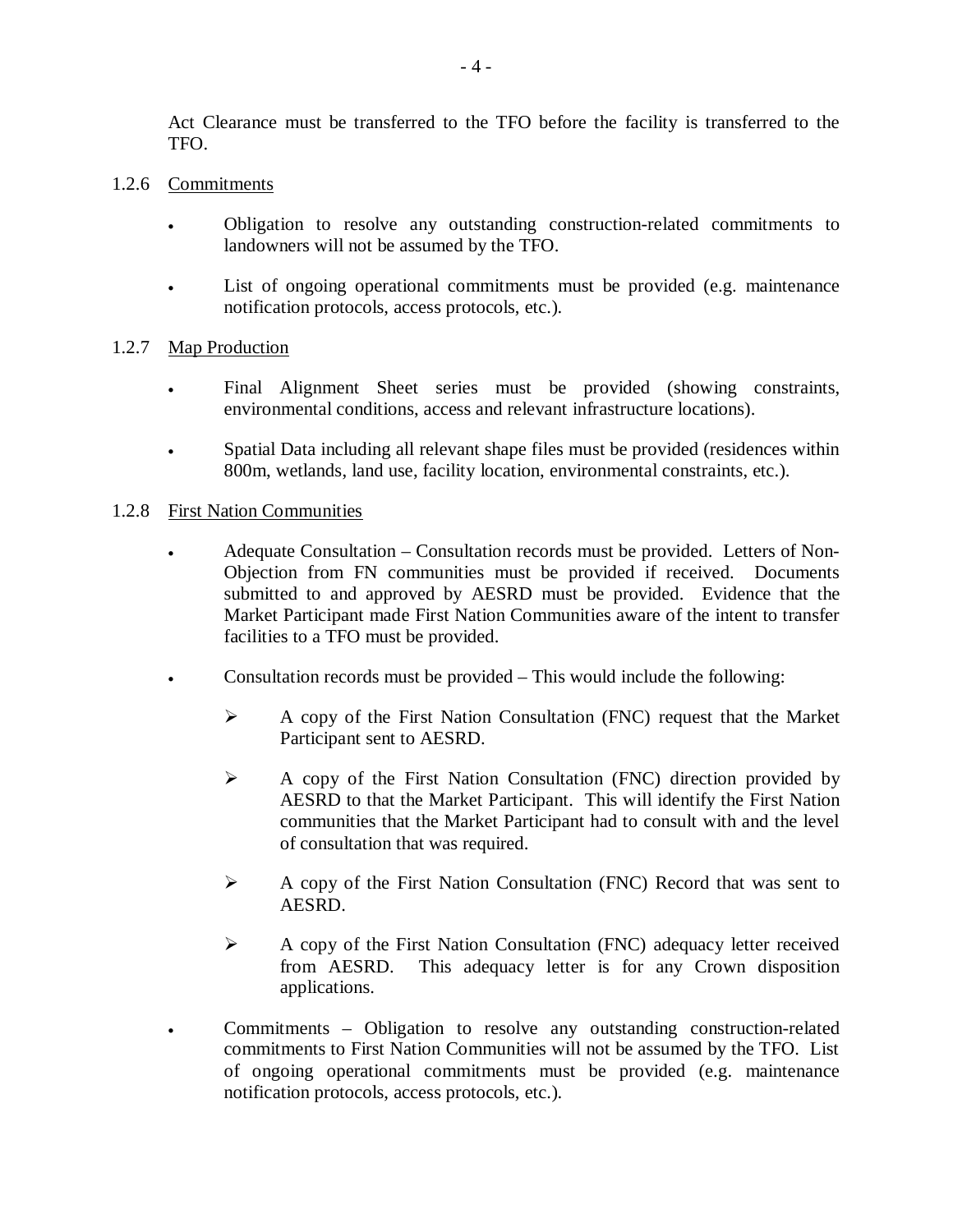Economic Benefits – Obligation to provide any outstanding construction or project-related economic benefits or benefits of economic value to First Nation Communities will not be assumed by the TFO. Market Participant must provide confirmation that no further outstanding economic benefits in relation to the transmission facility exist at time of transfer.

#### **1.3 Foundation**

- Foundation design must be based on geotechnical studies (studies to be provided).
- Concrete foundations design must conform to CSA A23.3.
- ightarrow Steel foundations and tension anchors must have cathodic protection. Typically, magnesium anodes are preferred.

## **1.4 Structure Design Criteria**

**Structures must be designed for maintenance per ISO Rule 502.2 Section 26.** 

#### **1.5 Conductor and Insulators**

Size and type of conductor and insulator type design must conform to ISO 502.2.

#### **1.6 Grounding**

- Engineering study to demonstrate adequacy of grounding is required.
- Appropriate ground rod and bonding as required.
- Ground mats must be provided for gang-operated disconnect switches on line structures.
- Follow IEEE Standard 80 and Alberta Electrical Utility Code Section 6.

#### **1.7 Shielding**

<sup>x</sup> If the telecommunication link is OPGW (fiber optic), then the OPGW installed above the transmission line can be used as a shield wire. OPGW mechanical properties must be similar to the equivalent overhead shield wire.

#### **1.8 Line Hardware**

Line hardware must comply with CSA C83 and ISO Rule 502.2.

## **2. SUBSTATION REQUIREMENT**

**2.1 Design Criteria** 

Design references: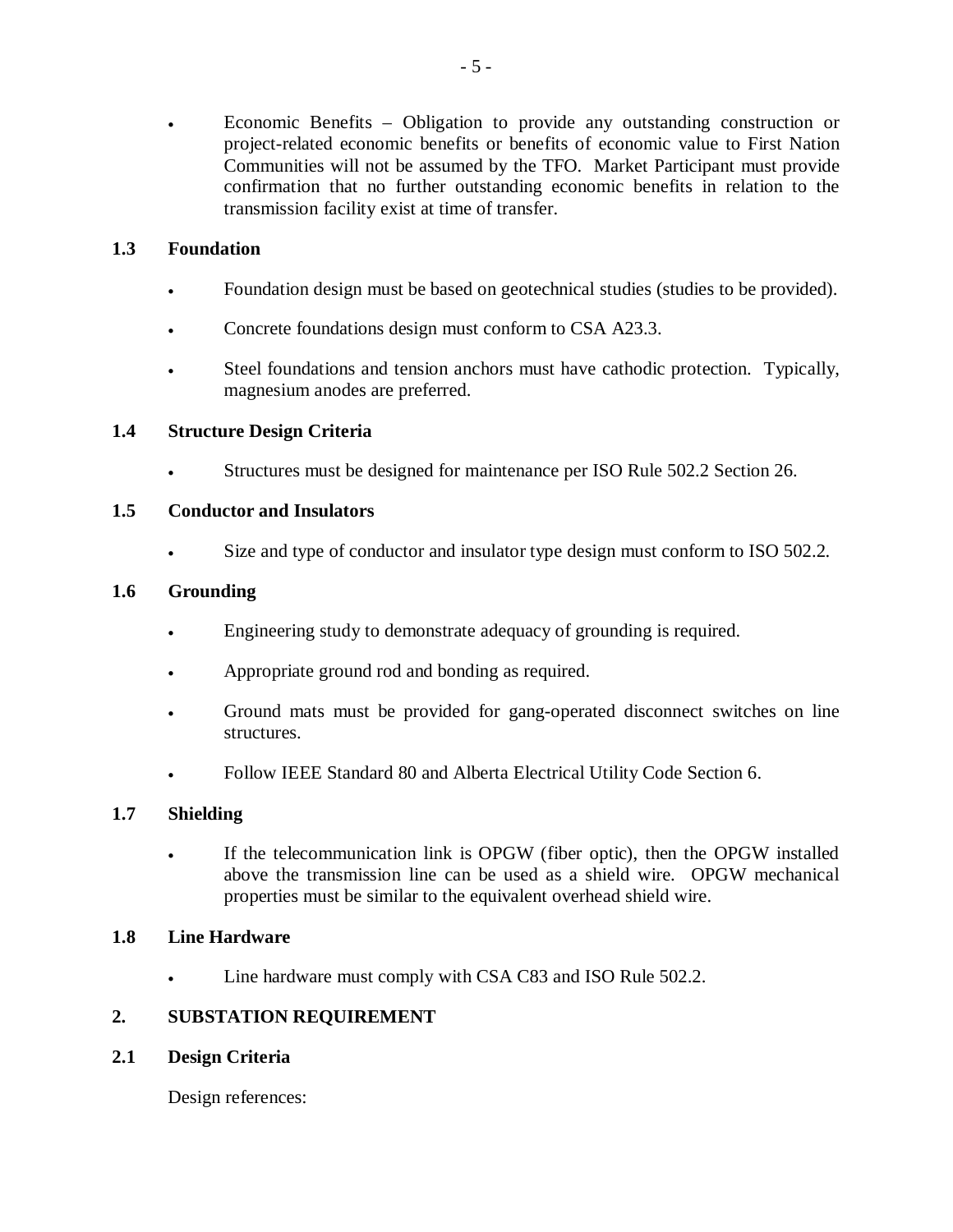- <sup>x</sup> CSA-C71-1, "Insulation co-ordination Part 1 Definitions, principles and rules".
- **EXAM-C71-2, "Insulation co-ordination Part 2 Application Guide".**
- IEEE Std C62.82.1, "IEEE Standard for Insulation Coordination Definitions, Principles, and Rules".
- IEEE Std 1313.2, "IEEE Guide for Application of Insulation Coordination".
- IEEE Std 1427, "IEEE Guide for Recommended Electrical Clearances and Insulation Levels in Air-Insulated Electrical Power Substations".

In addition to the AEUC the following additional requirements for design clearances.

| Voltage        | BIL  | Minimum   | Personnel | Vehicle   |
|----------------|------|-----------|-----------|-----------|
| Classification | (KV) | Height of | Walk      | Access    |
| Phase-to-      |      | Grounded  | Through   | Road      |
|                |      | Apparatus | Clearance | Clearance |
| Phase $(kV)$   |      |           |           |           |
|                |      | (mm)      | (mm)      | (mm)      |
|                |      |           |           |           |
| 245            | 1050 | 2500      | 4860      | 6400      |
|                |      |           |           |           |
| 145            | 650  | 2500      | 4060      | 5600      |
|                |      |           |           |           |
| 72.5           | 350  | 2500      | 3420      | 4970      |
|                |      |           |           |           |
| 35             | 200  | 2500      | 3135      | 4680      |
| 27.5           | 150  | 2500      | 3040      | 4590      |
|                |      |           |           |           |
| 15             | 110  | 2500      | 3000      | 4510      |
|                |      |           |           |           |
| 5              | 75   | 2500      | 3000      | 4500      |

Maintenance access to all equipment must be maintained to all equipment. Minimum 8m from the HV equipment to the exterior fence and maintenance access on minimum 1 side of HV breaker bays.

All control cabinets and junction box for the yard must be NEMA Type 3 Enclosure Standards as outlined in CSA C22.2 No. 94.

#### **2.2 Site Grading and Access Road to the Substation**

The substation site must allow a minimum 2 meter shoulder provided outside the fenced perimeter. This will allow space for the fence perimeter grounding as well as for erosion control.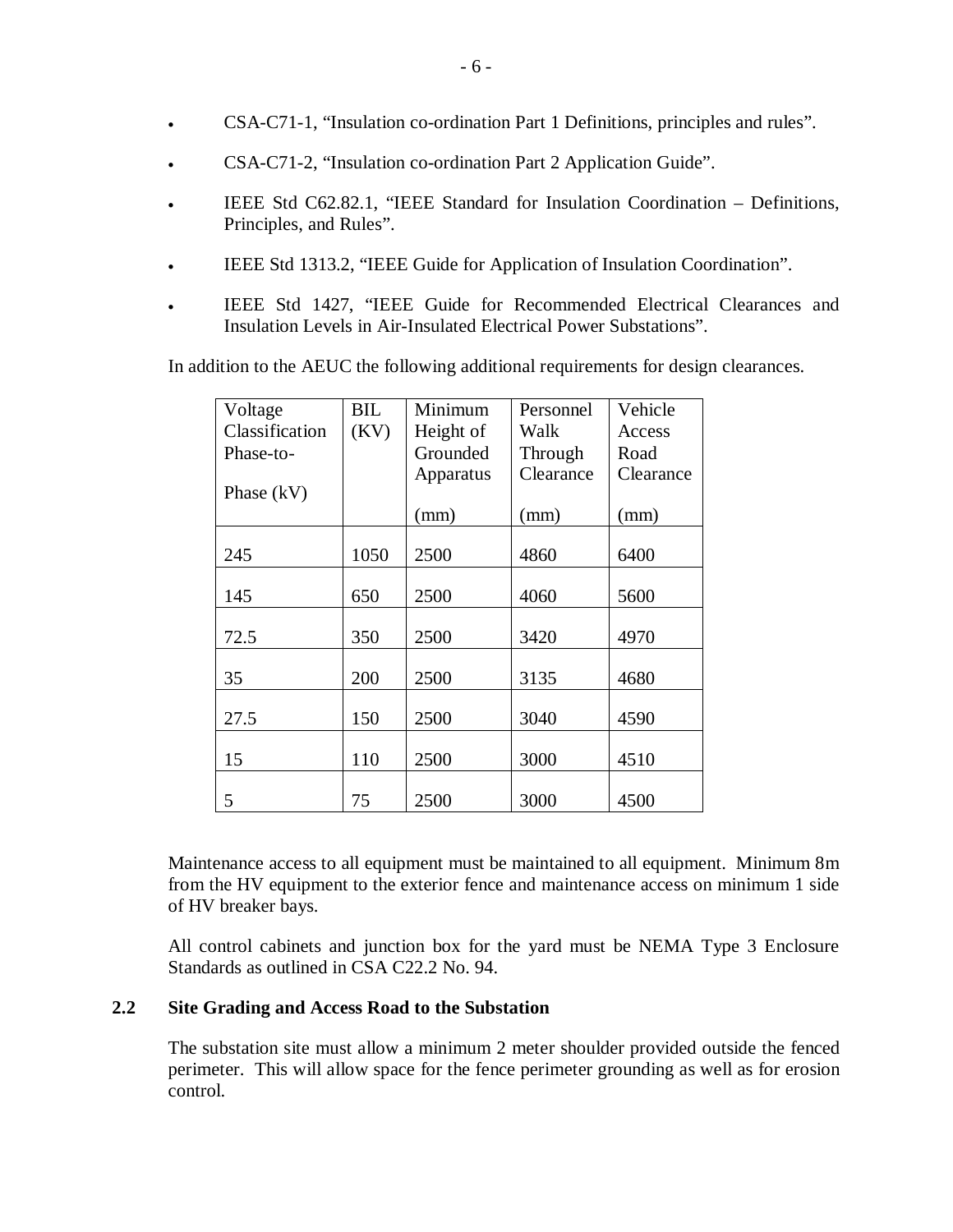The substation area must be designed and built so that it does not interrupt the natural drainage of the area as well as consideration of the customer's adjacent facility will have to be taken into account for the coordination of drainage with their site.

Documentation must be provided describing the location of the topsoil stored for future substation reclamation.

## **2.3 Grounding**

Grounding practices in the substation will be determined based on grounding study of the soils resistivity measurement to ensure GPR and step/touch potentials remain within tolerable values.

Follow IEEE Standard 80 and Alberta Electrical Utility Code Section 6. A body weight of 50 kg will be used.

Gravel is to extend minimum of 2m out from the exterior substation fence.

Fault level and clearing time in design is required.

## **2.4 Foundation**

The foundation type must be based on the geotechnical report (report to be provided).

Listing of Applicable Standards, Codes and Regulations:

- Alberta Electrical Utility Code.
- <sup>x</sup> CSA C22.3 No. 1 Overhead Systems (Grade 1 Construction to be used).
- National Building Code of Canada (NBCC).
- Alberta Building Code.

## **2.5 Transformer Oil Containment**

A site specific risk assessment must be performed to identify the environmental aspects. This assessment is required to support the application of oil containment or the decision to omit it from the project scope. Factors included to be considered include:

- Proximity to water bodies.
- Soil permeability and water table.
- Species at risk and native vegetation.
- Land use.
- Proximity to other facilities/buildings.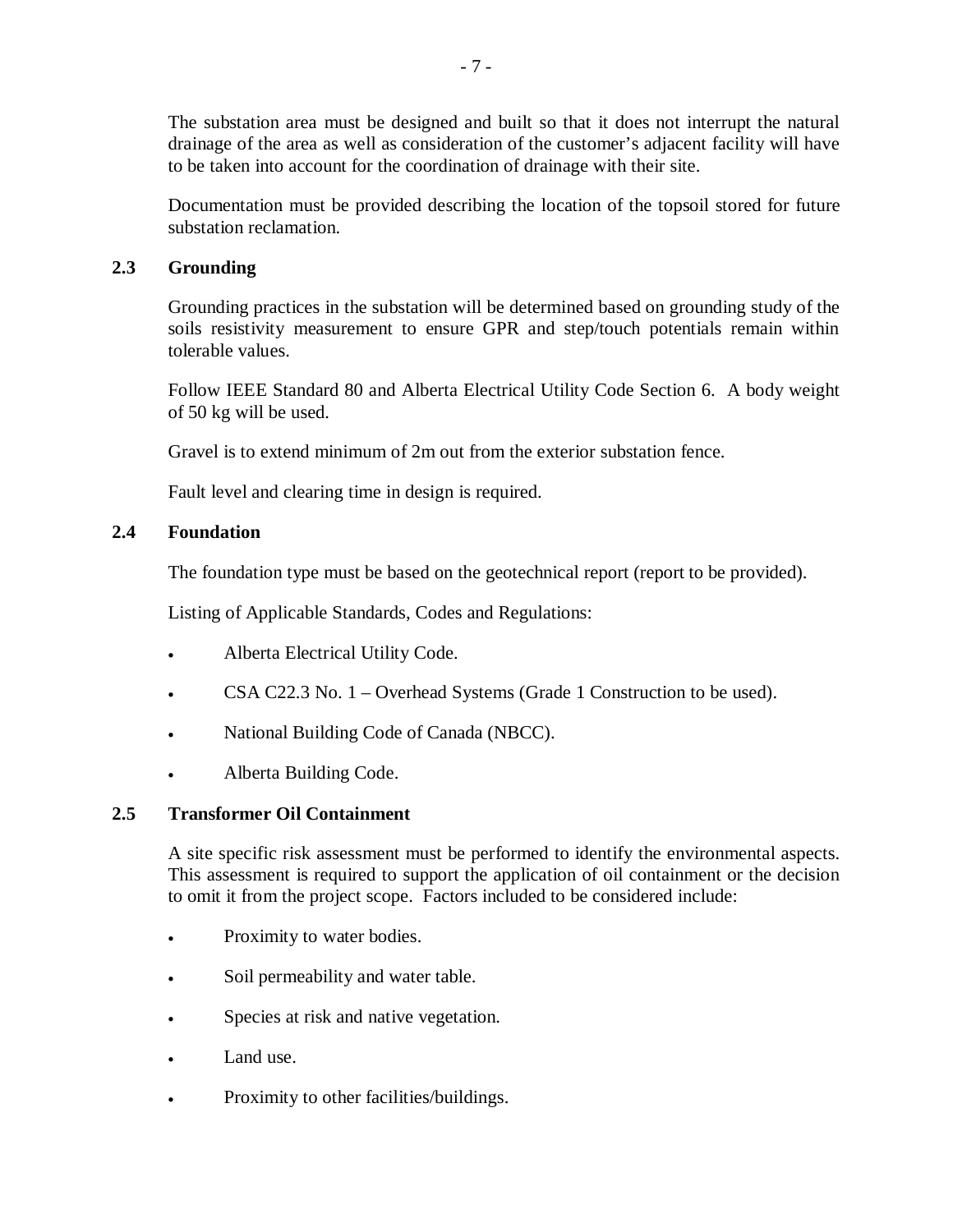• The size of the transformer.

Oil containment requirement may be based on the following:

- IEEE Standard 980 IEEE Guide for containment and control of oil spills in substations.
- <sup>x</sup> ASTM D2487 Standard Practice for Classification of Soils for Engineering Purposes (Unified Soil Classification System).
- Minimum 30% volume containment subject to environmental assessment.

#### **2.6 Lightning Protection**

The substation yard will have appropriate lightning protection for the yard. Follow IEEE Guide for Direct Lightning Stroke Shielding of Substations, IEEE Standard 998.

#### **2.7 Major Apparatus**

The following environmental conditions exist in Alberta:

|    | Elevation above sea level  | $<$ 1000 m                                           |
|----|----------------------------|------------------------------------------------------|
| 2. | Ambient temperature range  | -50 $\mathrm{^{\circ}C}$ to +40 $\mathrm{^{\circ}C}$ |
| 3  | Rate of temperature change | $\pm$ 15 <sup>o</sup> C hour                         |
| 4. | Wind loading (maximum)     | $160$ km/hr                                          |
| 5. | Pollution level            | IEC medium                                           |
| 6. | <b>Ice Class</b>           | 19 mm of clear ice coating                           |
|    | Seismic Withstand          | <b>IEEE 693 - Low</b>                                |

#### 2.7.1 Power Transformer Applicable Standards, Codes and Regulations:

Following will apply to ATCO Electric Ltd.:

- CSA C22.1 Canadian Electrical Code, Part I, Safety Standard for Electrical Installations.
- **EXA-C88-M90 Power Transformers & Reactors.**
- <sup>x</sup> CSA C60044-Part 1 Instrument transformers Part 1: Current Transformers.
- CSA C50-08 Mineral insulating oil, electrical, for transformers and switches.
- CSA C802.3-01 Maximum Losses for Power Transformers.
- EEE C57.116 Transformers connected to generators.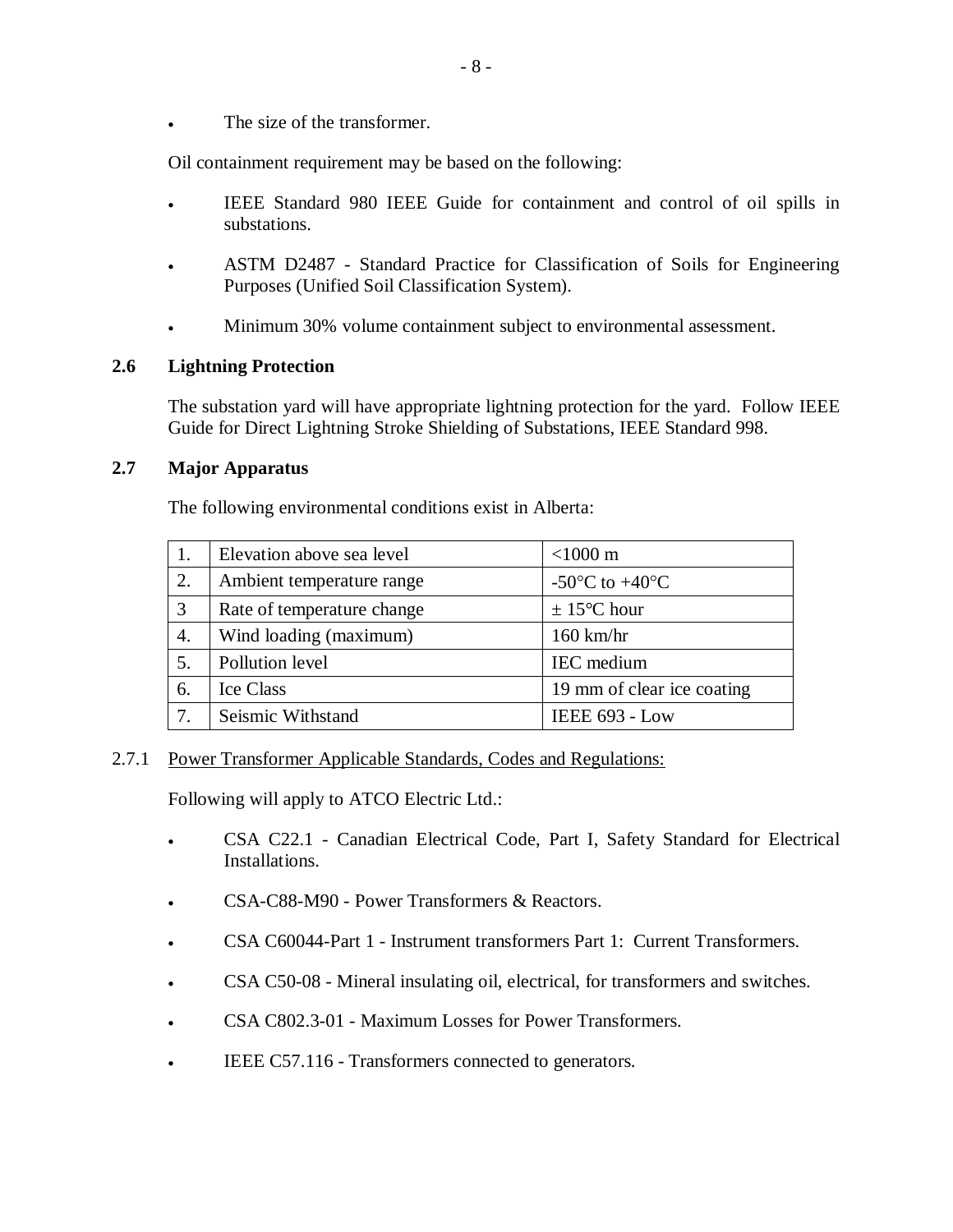- <sup>x</sup> IEEE C57.19.01 Performance Characteristics and Dimensions for Outdoor Apparatus Bushings.
- IEEE C57.91 Guide for Loading Mineral-Oil-Immersed Transformers.
- IEEE C57.131 Standard Requirements for Load Tap Changers.
- EEMAC L10-1 Load tap changing paralleling schemes.
- <sup>x</sup> IEC 60076-1 Power transformers Part 1: General.

In addition to the above, the following will apply to AltaLink L.P.:

- IEEE C57.12.00 Standard General Requirements for Liquid-Immersed Distribution, Power, and Regulating Transformers.
- IEEE C57.12.70 Standard Terminal Markings and Connections for Distribution and Power Transformers.
- IEEE C57.12.90 Standard Test Code for Liquid-Immersed Distribution, Power and Regulating Transformers.
- FIEE C57.19.00 Standard General Requirements and Test Procedures for Outdoor Power Apparatus Bushings.

Surge Arrestors are required adjacent to the transformer terminals.

2.7.2 Power Transformer Technical Specifications (must be followed)

| <b>Bushings</b>             | The bushings must have the following<br><i>characteristics:</i>                                                                                         |  |
|-----------------------------|---------------------------------------------------------------------------------------------------------------------------------------------------------|--|
|                             | $\triangleright$ Conformance with ANSI<br>C57.19<br>$\triangleright$ Capacitive tap<br>test<br>terminal                                                 |  |
| <b>Current Transformers</b> | "bushing type' and must conform to CSA<br>C60044-1 latest edition. 2.5LX.<br>Measurement Canada approval for<br>revenue metering is require on one core |  |
| <b>General Construction</b> | Mineral oil filled with oil conservator                                                                                                                 |  |
| Tap Changer                 | <b>In-tank Resistive Vacuum Type</b>                                                                                                                    |  |
| <b>Fall Arrest System</b>   | In accordance with OHSA (Alberta)<br>requirements                                                                                                       |  |
| Ladder                      | Lockable panel to restrict access                                                                                                                       |  |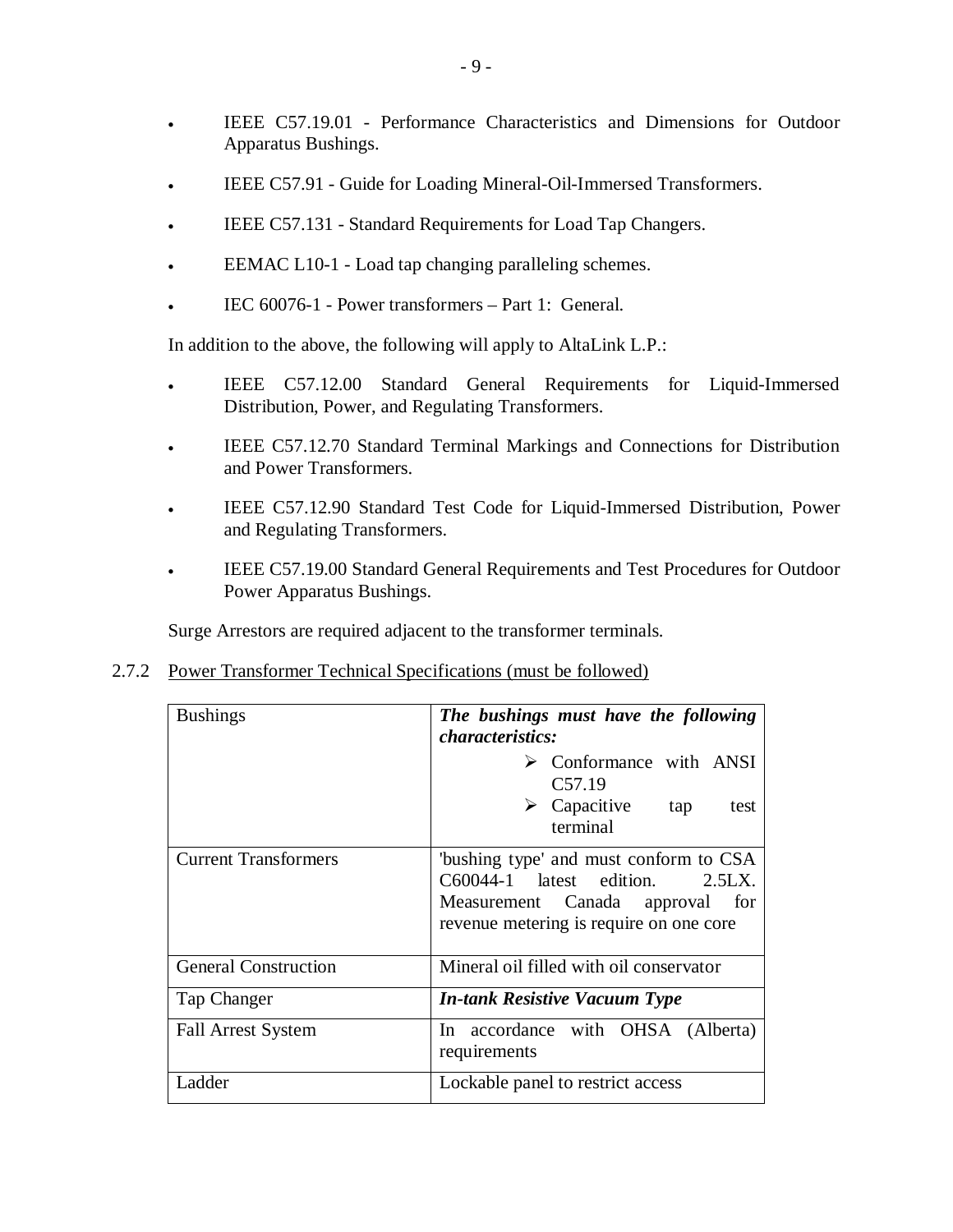| <b>Mechanical Protections</b>                  | Buchholz relay (Slow gas Alarm,<br>$\bullet$<br>Rapid liquid flow between Tx and<br>Conservator tank Trip, Tx Low oil<br>Trip)<br>Sudden Pressure Relay Trip<br>$\bullet$<br>A minimum of one pressure relief<br>device must be installed for every<br>45,000 liters of oil, or part thereof<br>Winding temperature trip |
|------------------------------------------------|--------------------------------------------------------------------------------------------------------------------------------------------------------------------------------------------------------------------------------------------------------------------------------------------------------------------------|
| <b>Condition Monitoring</b>                    | <b>Temperature Indicators</b><br>$\bullet$                                                                                                                                                                                                                                                                               |
|                                                | Top oil<br>O<br>Winding<br>$\circ$                                                                                                                                                                                                                                                                                       |
|                                                | Following are options:                                                                                                                                                                                                                                                                                                   |
|                                                | <b>Bushing Monitors (Doble typical)</b><br>Online Gas in oil<br>$\bullet$<br>Electronic temperature monitor<br>$\bullet$                                                                                                                                                                                                 |
| Valves                                         | Main drain valve (Min 4" IPS<br>$\bullet$<br>gate)<br>Liquid sampling valve (1" IPS<br>ball)<br>6.4" IPS Vacuum outlet (opposite<br>to filling valve)<br>Transformer Filling Valve (2" IPS<br>$\bullet$<br>Ball)                                                                                                         |
|                                                | Following are options:                                                                                                                                                                                                                                                                                                   |
|                                                | Liquid level Valve (1" IPS ball)<br>Gas-in-oil Monitor valve (min<br>$1.5"$ IPS ball)                                                                                                                                                                                                                                    |
| Gas Detector Trip cut off Panel<br>(Dev 29 GT) | Local control switch in cabinet required<br>for disabling non-electrical trips from the<br>transformer cabinet. Visual and remote<br>indicate of 29 GT status is required                                                                                                                                                |
| Control cabinets and enclosures                | NEMA Type 3 Enclosure Standards as<br>outlined in CSA C22.2 No. 94                                                                                                                                                                                                                                                       |
| <b>Transformer Oil</b>                         | The insulating oil must be a CSA C50,<br>Class A, Type II oil, with a minimum<br>inhibitor content of 0.2% by weight and<br>suitable for use at $-50^{\circ}$ C and must not<br>contain detectable amounts of PCB                                                                                                        |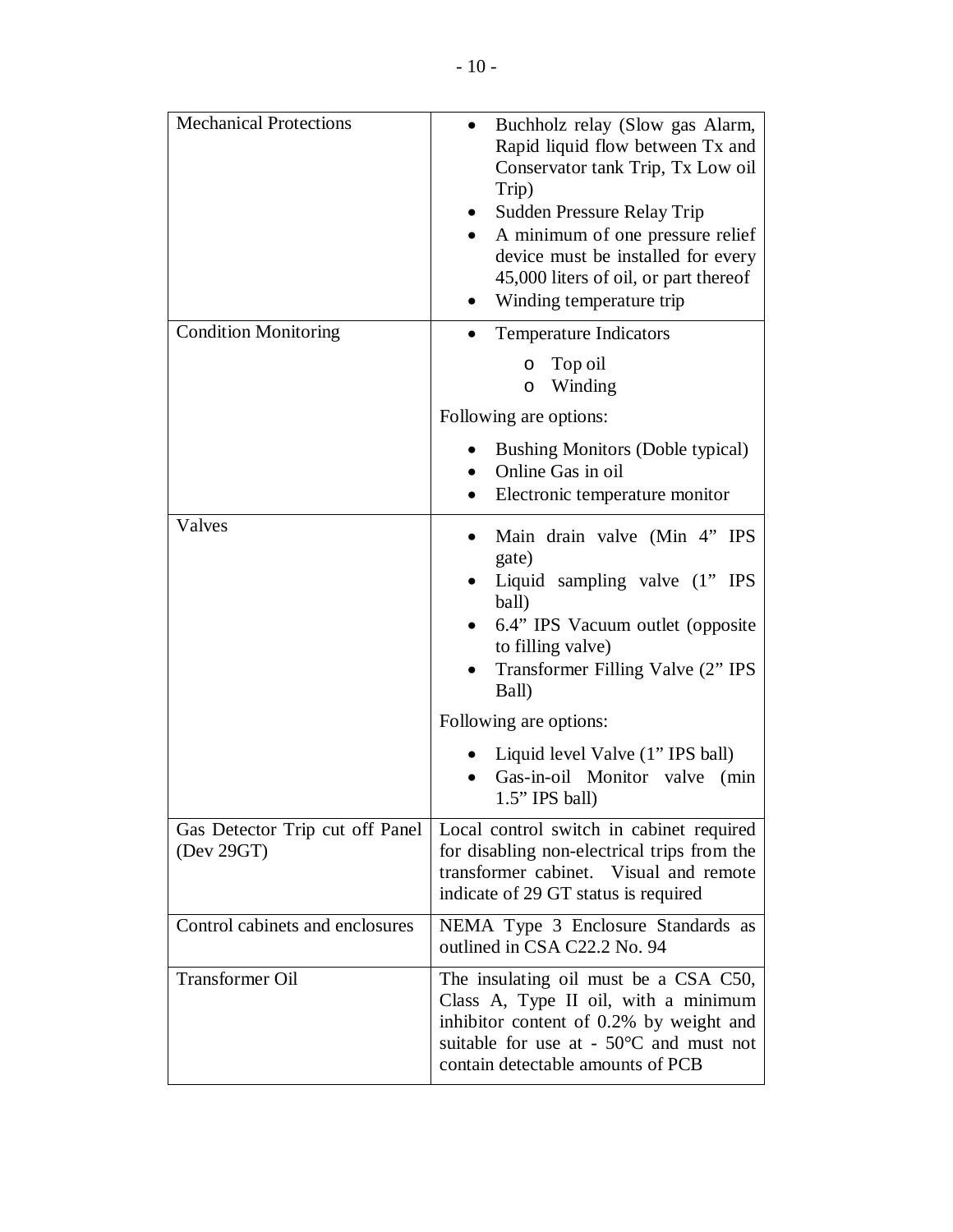AltaLink L.P. and ATCO Electric Ltd. Approved Power Transformer Vendor List:

The power transformer supplied from following manufacturers and locations are preferred.

| ABB             | ABB Inc., 4350 Semple Avenue, Saint Louis, 63120-    |
|-----------------|------------------------------------------------------|
|                 | 2241, Missouri, USA                                  |
| Hyundai         | Hyundai Heavy Industries (HHI), 1 Jeonha-dong, Dong- |
|                 | gu, Ulsan, Korea                                     |
| <b>Siemens</b>  | Siemens Transformadores, S.A. de C.V. Km. 8 Carr.    |
|                 | Guanajuato - Silao, 36250, Guanajuato, Mexico        |
| <b>CG Power</b> | CG Power Systems Canada Inc., 101 Rockman Street,    |
| Systems         | Winnipeg, MB R3T 0L7, Canada                         |
|                 |                                                      |

- 2.7.3 Circuit Breaker Applicable Standards, Codes and Regulations:
	- <sup>x</sup> ANSI C37.04 IEEE standard rating structure for AC High Voltage Circuit Breakers.
	- <sup>x</sup> IEC 62271-100 High Voltage Switchgear and Control gear Part 100: Alternating Current Circuit Breaker.
	- <sup>x</sup> ANSI C29.2 Wet Process Porcelain Insulators.
	- ANSI C29.1 Test Methods for Electrical Power Insulators.
	- IEEE C37.11 Electrical controls for HV Circuit Breakers.
	- IEC 60068-2-1 Environmental Testing Procedures.
	- IEC 600376 Specification for technical grade SF6 for use in electrical equipment.
	- **ASTM D2472 Standard Specification for Sulphur Hexafluoride.**
- 2.7.4 Circuit Breaker Technical Specifications (must be followed)
	- Duplicate Trip function required for Breaker over 69 kV.
	- Creepage distance IEC Medium Pollution 34.6 mm / kv (Phase to ground).
	- Pole discrepancy tripping.
	- C2 and M2 Class breakers.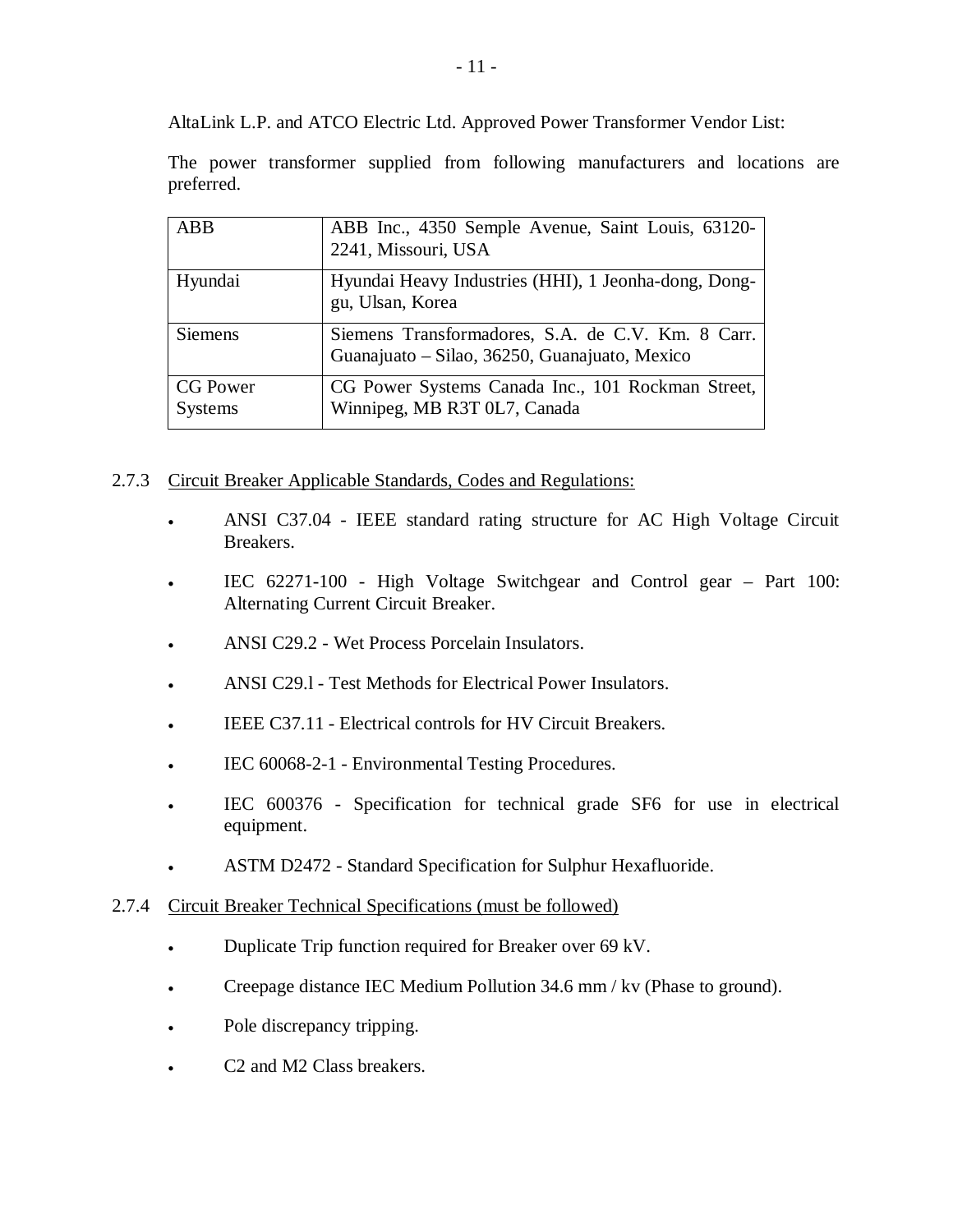| <b>SYSTEM VOLTAGE</b>                                                   |                                                                         | 72 kV                              | 144 kV | 240 kV |
|-------------------------------------------------------------------------|-------------------------------------------------------------------------|------------------------------------|--------|--------|
|                                                                         | Type                                                                    |                                    |        |        |
| a)                                                                      | Class                                                                   | Outdoor                            |        |        |
| b)                                                                      | Tank type                                                               | Either Live tank or Dead tank      |        |        |
| $\mathbf{c})$                                                           | Interrupting media                                                      | $SF_6$ and $N_2$ or $CF_4$ mixture |        |        |
|                                                                         | Rated continuous normal current                                         | 3150                               | 3150   | 4000   |
| Required voltage class kV rms                                           |                                                                         | 78<br>minimum                      | 170    | 300    |
|                                                                         | Rated frequency                                                         | 60 Hz                              |        |        |
| Rated short circuit breaking current:                                   |                                                                         |                                    |        |        |
| a)                                                                      | AC component, symm. 3Ø                                                  | 31.5                               | 31.5   | 40 kA  |
|                                                                         | Rated operating:                                                        |                                    |        |        |
| a)                                                                      | normal                                                                  | O-180s-CO-180s-CO<br>$CO-15s$ -CO  |        |        |
| b)                                                                      | high speed auto re-closure<br>(duty)<br>cycle)                          | $O-0.3s$ -CO-180s-CO               |        |        |
|                                                                         | <b>Breaker</b> class                                                    | S <sub>2</sub>                     |        |        |
|                                                                         | <b>Endurance class</b>                                                  | E1-C2-M2                           |        |        |
| peak)                                                                   | Lightning Impulse Level, full wave (kV                                  | 350                                | 650    | 1050   |
| Minimum clearance between live part $\&$<br>grounded metallic part (mm) |                                                                         | 750                                | 1350   | 2300   |
|                                                                         | Minimum creepage distance (mm)                                          | 1800                               | 3050   | 5250   |
|                                                                         | RIV test voltage (L-G, kV rms)                                          | $\overline{a}$                     | 100    | 182    |
|                                                                         | Maximum RIV @ 110% of rated phase<br>to ground voltage (open or closed) | $250 \mu V$                        |        |        |
| First-pole-to-clear factor:                                             |                                                                         |                                    |        |        |
| a)                                                                      | Terminal fault (100% S.C. current)                                      | 1.3                                |        |        |
| b)                                                                      | Out of phase breaking                                                   | 2.0                                |        |        |

## 2.7.5 Indoor Switchgear (if utilized)

Indoor switchgear must conform to the following standards:

- ANSI C37.57 Switchgear Assemblies Conformance Testing.
- <sup>x</sup> ANSI C37.20 IEEE Standard for Switchgear Assemblies Including Metal Enclosed Bus.

## **Technical Requirements**

<sup>x</sup> Switchgear will have an arc resistant rating that covers all exterior surfaces of the gear. Each switchgear compartment containing high voltage components will be adequately vented as proven through type testing.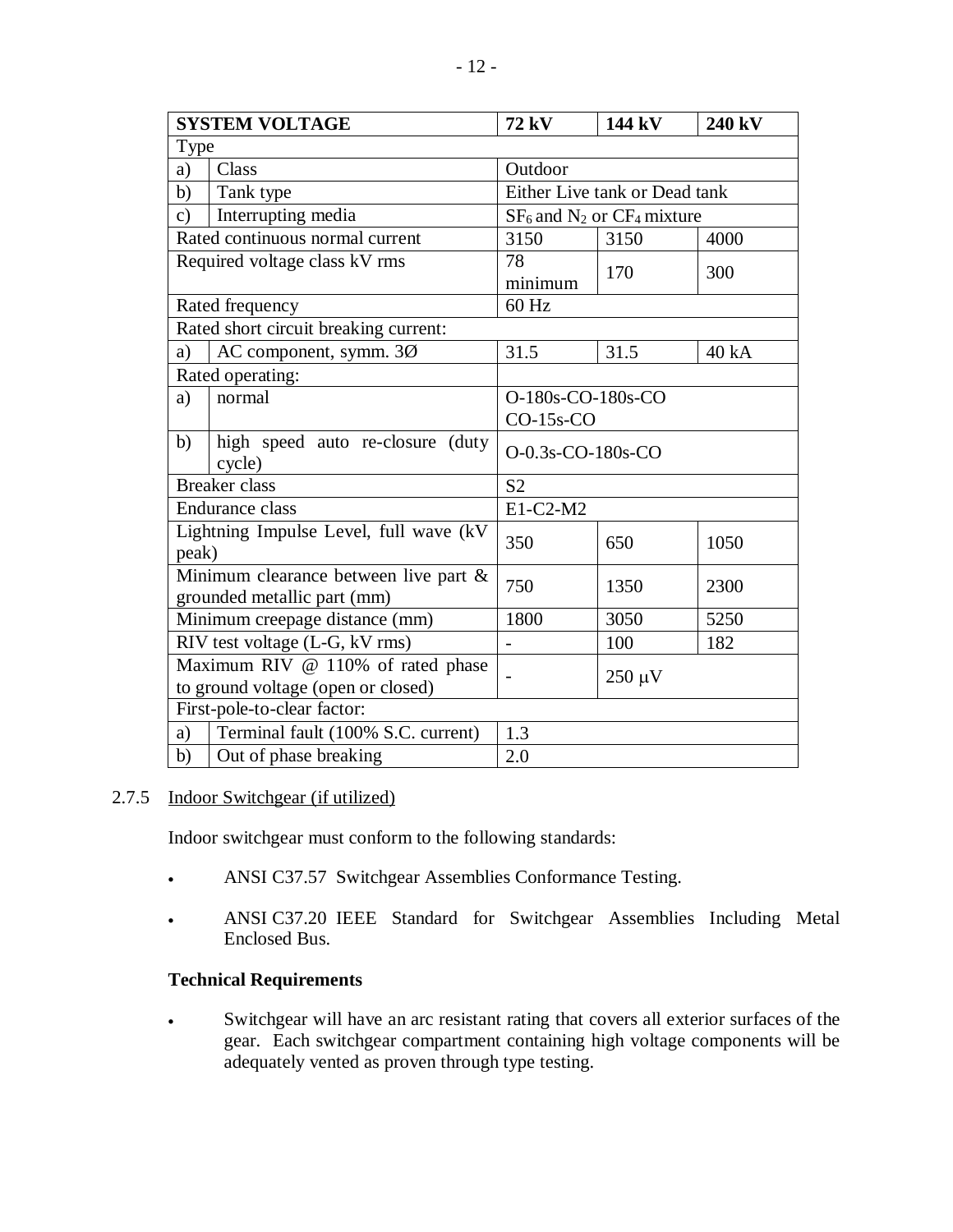- Frovision for grounding will be provided for each phase of each line and incomer cell. These grounding facilities will be located at a convenient position which does not require the removal of barrier boards to install portable grounds.
- Circuit breakers will be vacuum type. All circuit breakers of the same rating will be interchangeable within the switchgear lineup.
- Breakers will be withdrawable to establish visible clearance points for Guarantee of Isolation purposes.
- A mechanical interlock will be provided so that a breaker cannot be withdrawn or inserted unless in the open position. The cubicle will have metallic shutters activated by the breaker to protect the operator when the breaker has been withdrawn. The breaker will maintain case ground connection in all positions until it is physically withdrawn from the cell.
- If All racking of breakers from connected to test or disconnected positions will be accomplished with the cell door closed. Position indicators will be supplied that show breaker position: connected, test, disconnected. The switchgear will be capable of operation with a breaker withdrawn and the line connections energized in a breaker bypass arrangement.
- Spring operated circuit breakers will have a mechanical interlock to ensure the spring is released and blocked when racked out.
- If the circuit breaker is cradle mounted, it will be capable of being removed from the cubicle with the aid of a breaker dolly that is to be supplied with the switchgear.
- Breaker cells will be in a one high arrangement.

## 2.7.6 CT & VT Requirements (must be followed)

Free standing CT's must conform to the following standards:

- Instrument Transformers CSA C60044 with Canadian Deviations.
- Insulating Oil, Electrical for Transformers and Switches CSA C50-08.
- <sup>x</sup> CT's must conform to CSA C60044 latest edition and be based on 2.5LX.
- CT's must be minimum internal arc Class 1 CSA C60044.

VT's must conform to the following standards:

- **Example 3** Capacitor voltage transformers CSA C60044-5 with Canadian Deviations.
- Inductive voltage transformers CSA C60044-2 with Canadian Deviations.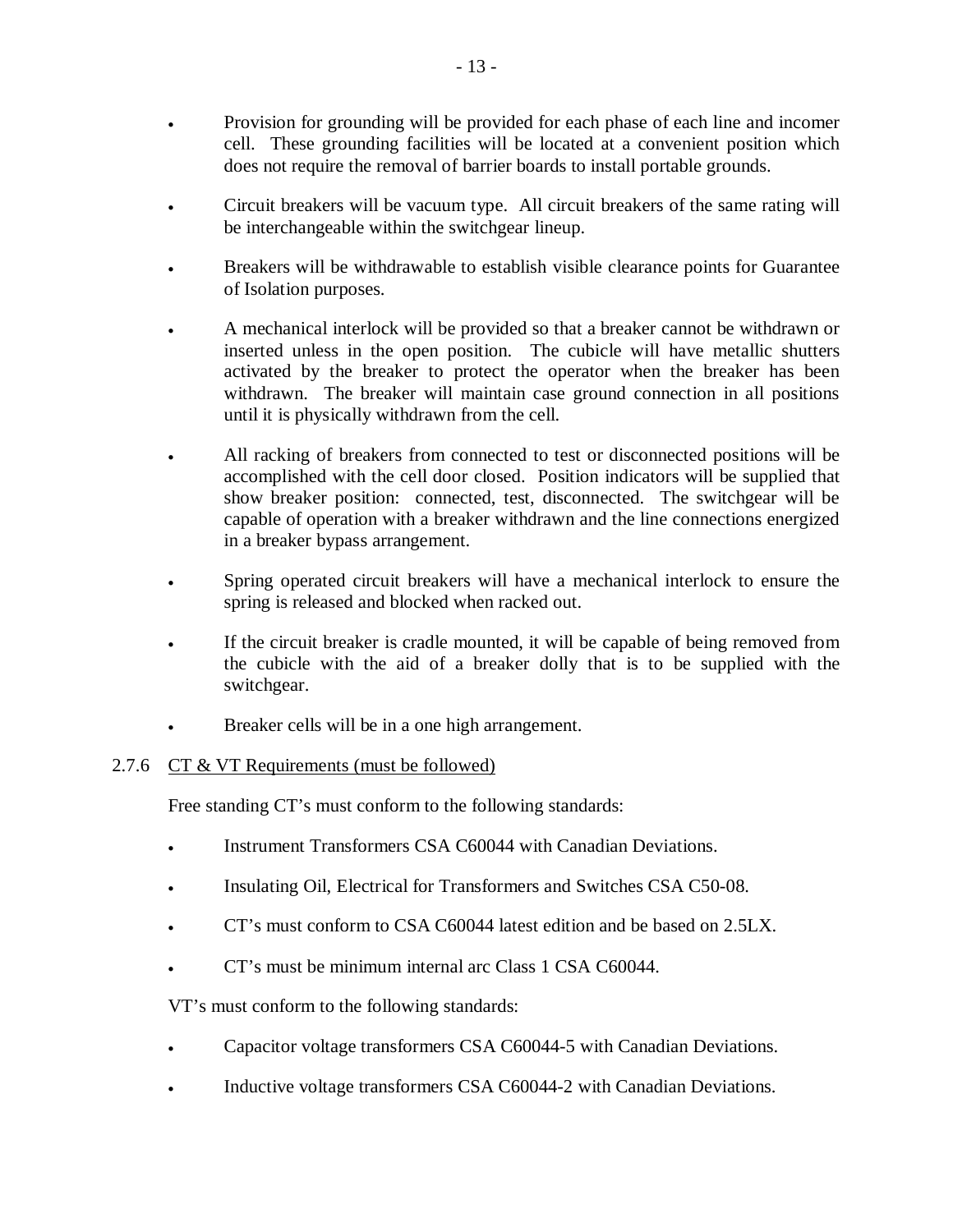- Insulating Oil, Electrical for Transformers and Switches CSA C50-08.
- <sup>x</sup> VT's must be installed with a fused NEMA 3 junction box for isolation purposes.
- <sup>x</sup> VT's will also have dual core secondary and multi ratio secondary (Typically 120V / 69V or 120V / 72V) for voltages greater than 60 kV.
- Inductive VT's must be minimum internal arc class 1 CSA C60044.
- <sup>x</sup> VT's must have Measurement Canada approval for revenue metering.

## 2.7.7 Disconnect Switches

- Vertical break disconnect switches will have an opening angle of 91 degrees or greater.
- All motor mechanisms will be provided with a fused terminal block (disconnectable) to isolate the DC supply to the motor and control circuits.
- Provision for de-coupling the motor mechanism from the operating drive pipe will be provided such that the drive pipe is lockable in both the open and closed positions. The de-coupling method will be hand operated with a single motion.
- Earthing switch requirement (if required).
- All earthing switches will be motor operated.
- The earthing switch blades will be coated with permanent weatherproof paint for identification.

## **2.8 Control Building**

Control buildings are to be designed and constructed to meet the latest issues of the following codes:

- The Alberta Building Code.
- The National Building Code.
- The Alberta Fire Code.
- The Canadian Electrical Code C22.1 part 1.
- Alberta Electrical Utility Code.

The building and its structural components must be designed to have sufficient strength and stability so that the factored resistance is greater than or equal to the effect of factored loads, as specified in the Alberta Building Code. The control building must be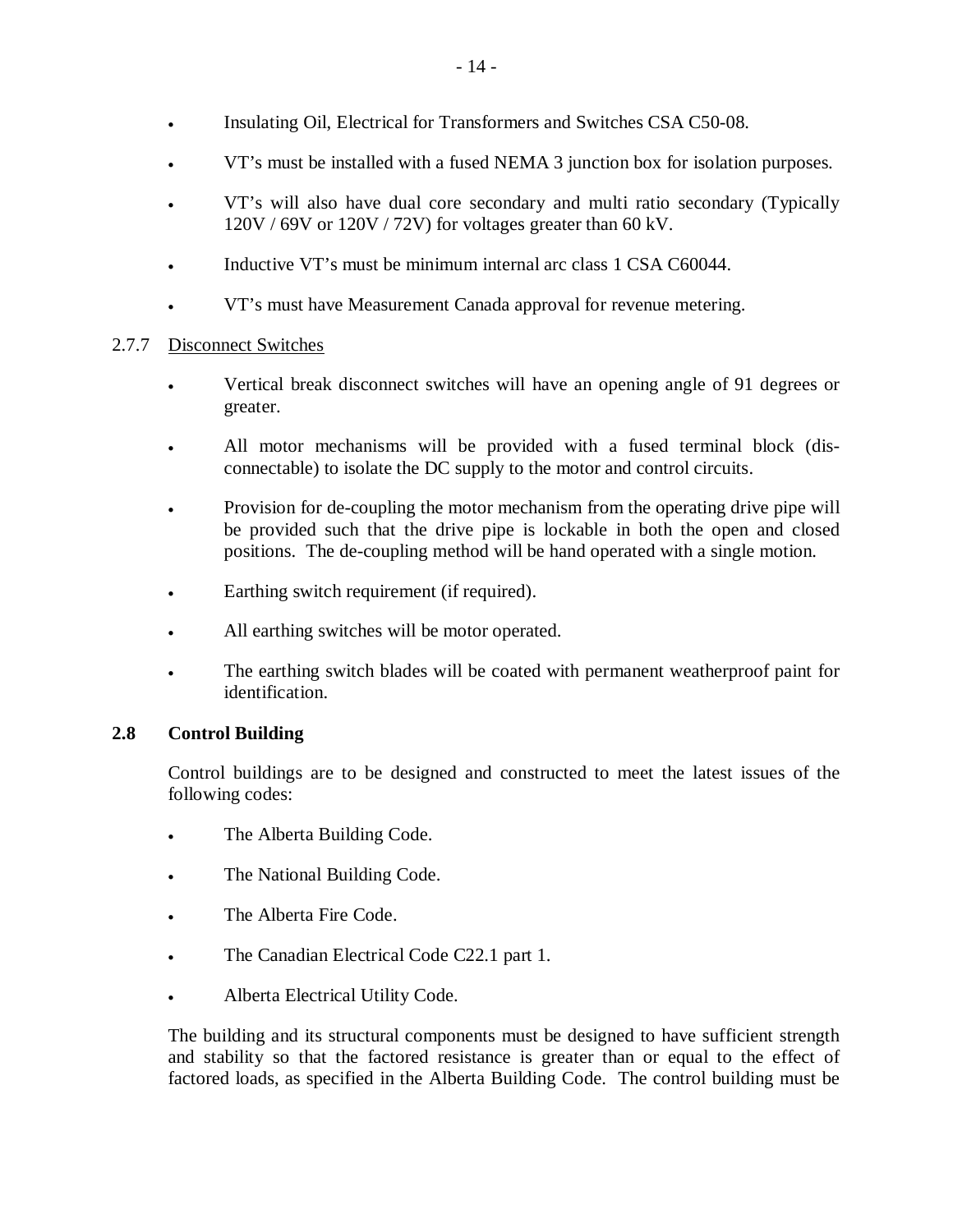designed to resist possible overturning, uplifting or sliding caused by the effect of loads and climatic loadings.

The control building must have enough space to install all control and protection panels, overhead cable trays, battery bank, battery charger and other devices and maintain sufficient safe working space. In addition, due consideration for potential future expansions must be included in the design and size of the control building.

Additional requirements:

- Ceiling height minimum in the building 2.5 meters. If overhead cable trays on top of the racks are used.
- Sheet metal underbelly to prevent deterioration of flooring members and prevent entry of rodents.
- Door canopies must be provided on longitudinal sides to protect personnel entering the building from falling snow and ice.
- The building is to have a lighting level of about 70 foot candles, 700 lux, at 750 mm above the floor. Lights must be spaced to provide lighting in both the front and rear of control panels. Two external incandescent light fixtures on the Building exterior.
- The insulation values must be chosen to keep the building heating and air conditioning loads as low as possible.
- Electric heaters that rely on fans are not allowed. All heaters in each room are controlled by one thermostat. In the main relay room the thermostat will control 2 contactors that switch the heaters. Two contactors are specified to prevent total loss of heating if one contactor fails. The number of baseboard heaters required (and their locations) must be calculated using the appropriate standards. The number of heaters must include at least 33% overcapacity for safety factor and allow more heaters for proper heat distribution.
- <sup>x</sup> Thermostatically controlled air-conditioning must be provided to maintain an indoor temperature of not more than 30 deg. C with an outside temperature of 37 deg. C and relative humidity defined by ASHRE, (American Society of Heating, Refrigeration & Air Conditioning Engineers), climate tables for the area of Alberta where the building will be located. The site altitude and heat produced by installed equipment must be included in the air conditioning calculations. Air conditioning and heating must not run simultaneously.
- <sup>x</sup> Battery room ventilation is to be provided instead of air conditioning. The inlet must be filtered and the fan must provide at least 20 air changes per hour. The fan must be thermostatically controlled.
- Grounding points must be installed on opposite corners of the building.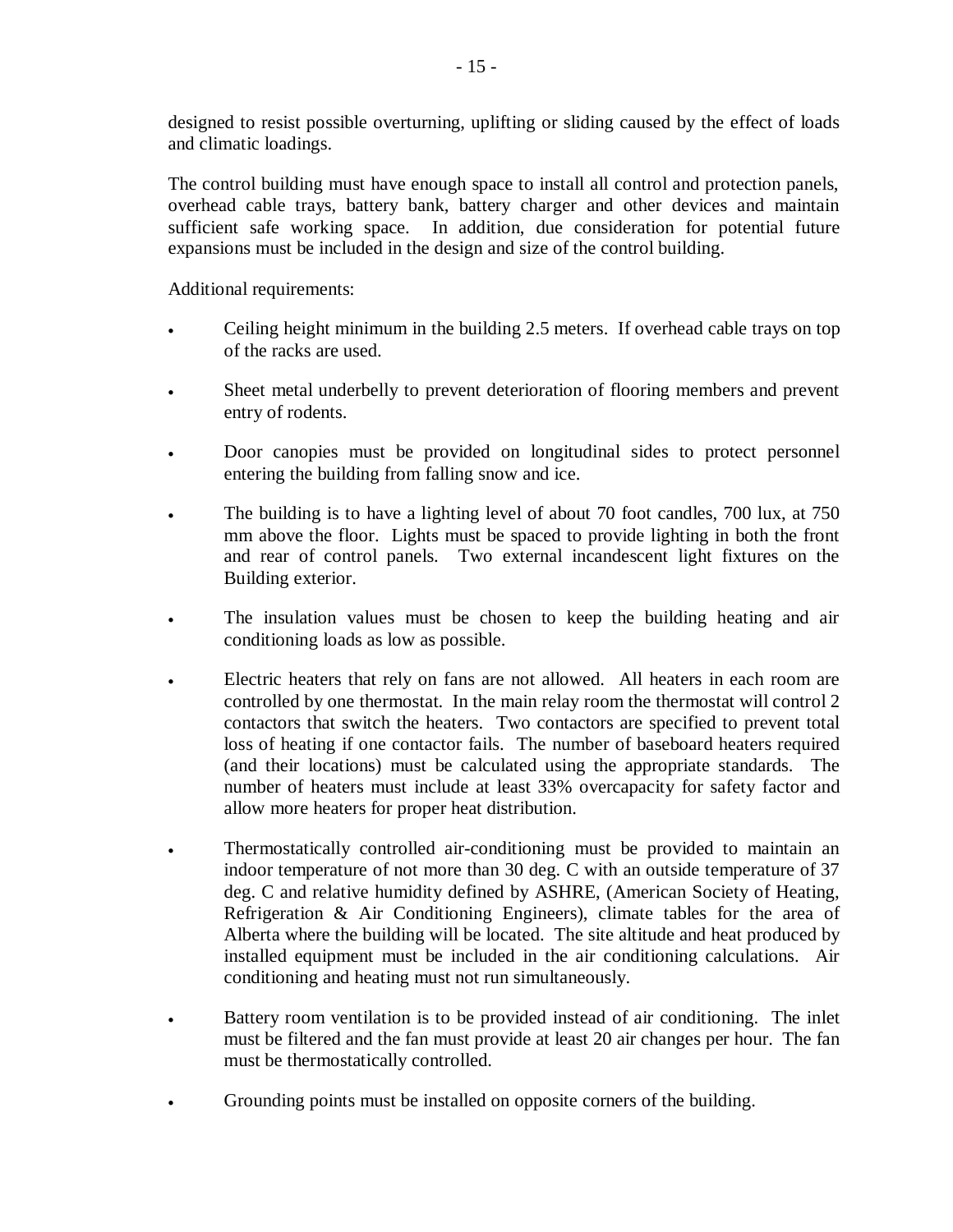- Anti-skid flooring must be used.
- Two exterior insulated steel doors must conform to CAN/CGSB-82.5M. Doors will be complete with door closers, check chains, drip rails, weather stripping and panic bar on the interior.
- Galvanized Entry Stairways (twice the width of the door) for the entrance to both doors complete with railing and foot scrapers.
- The control building must be supplied with a smoke detector alarm in both rooms including alarms outputs, a building intrusion alarm, high temperature alarm (42 C) and low temperature alarm (5 C), and outside (yard) lighting switch, which must all be wired to terminal blocks in a common junction box.
- A battery powered emergency lighting for main room is required.
- Telephone with outside bell.
- Computer desk, Chair and Legal size file cabinet.

#### **2.9 AC/DC System**

#### 2.9.1 Station Service Power

#### *Station Service AC Supply*

The station will have an AC load study for worst case scenario (winter or summer loading) to determine the size of station service transformer. The design must account for the ultimate design of the station and include a 10% design margin for growth.

The station service transformer will be connected via a fused disconnect of an appropriate size, voltage and BIL rating. The fuses must be current limiting design.

The secondary side fuses must be 600V AC RATED CLASS 'C' fuses, mounted a junction box adjacent to the transformer or in the Main Distribution Panel. All fuses must be sized for the appropriate transformer size according to CEC C22.1. The above devices provide visual isolation and protection of supply.

Each main panel board must be equipped with a Station service Alarm relay.

#### 2.9.2 Batteries

#### *Sizing Concept*

Substation batteries bank are required for the operation of equipment to restore station service during an extended outage period. The batteries must be of sufficient capacity to supply the DC loads defined in the Load profile/Duty cycle described herein over a period of eight (8) hours without battery voltage dropping below a specified minimum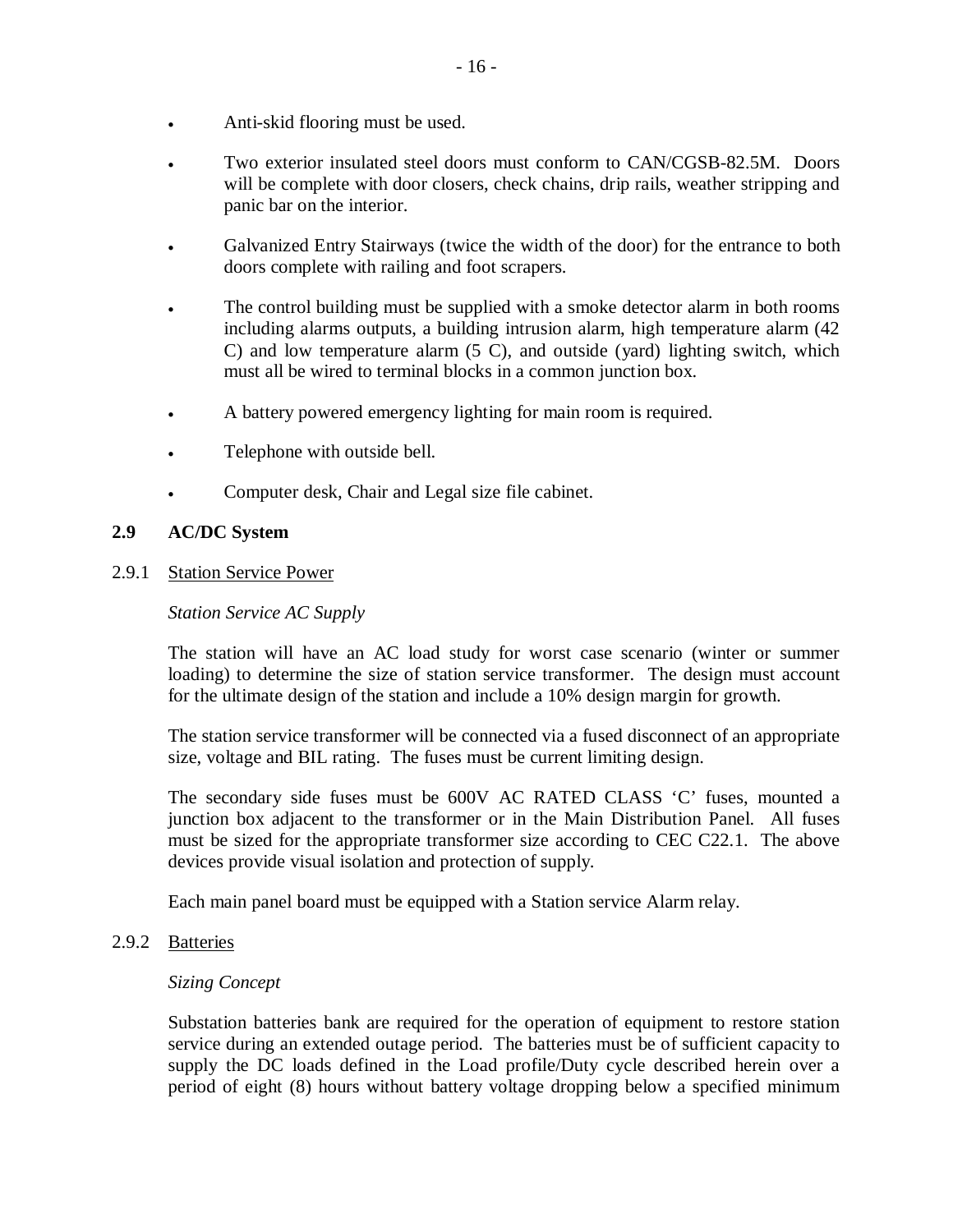voltage (105Vdc). Load profile must be calculated in accordance with requirements described in IEEE 485.

#### *Design Requirements*

The battery bank must comprise of flooded lead-calcium batteries or sealed system. The battery bank must be located at a minimum of 0.3 meter away from the control building wall. Battery rack configuration must be 2-tiers-1-step

#### *Battery Requirements*

#### 2.9.3 Battery Chargers

#### *Design Concept*

The substation battery charger is intended to return a battery bank that has been discharged to 105 volts to its fully charged state within eight (8) hours following restoration of power after an eight (8) hours outage, and while the charger continues to supply its normal standing load.

The charger may also be used independently of the battery to supply normal standing load plus operating current for the largest random momentary load imposed by operating any apparatus in the substation.

If the load of the DC system exceeds the maximum output of the battery charger or if there's a failure of the AC power supply to the charger or a charger failure, the battery will supply all of the DC power required by the loads.

The AC supply to the battery charger must be fed from a separate three-pole breaker in the control building AC load center.

#### 2.9.4 DC Supply Philosophy

The DC system must be fused with the following requirements:

The minimum rating of any fuse in a tripping circuit is to be 30 amps.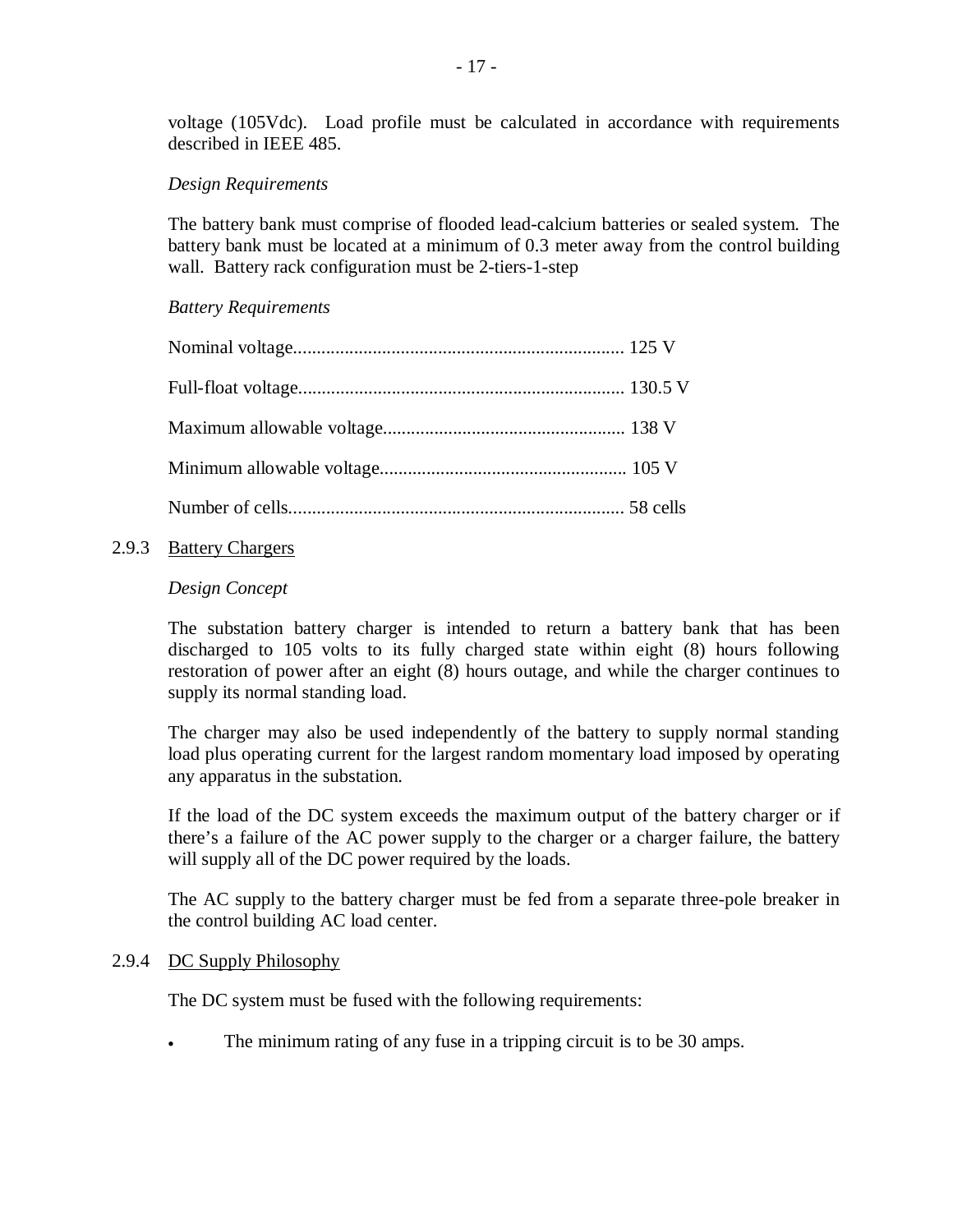- The DC supply for each piece of equipment must be independently fused directly from the DC fuse panel. A short circuit in circuits of any equipment must not affect the circuits of any other equipment.
- A short circuit in the DC tripping circuit of any breaker or its associated tripping controls will disable the tripping and closing of that breaker only.
- <sup>x</sup> Circuit breakers having two trip coils must have them independently fused so that a fault in any tripping circuit of one trip coil will not make the tripping or protective circuits of the other trip coil or protective circuits inoperative. The second trip coil, its protection, and interwiring with other devices must be suitably isolated to the degree that in the future it can be supplied by a second bank of **batteries**
- A short circuit in the DC closing control circuit of a circuit breaker must not affect the ability of the breaker to trip normally.
- A short circuit in any line or equipment protection module or its associated circuits will only make that particular protective function inoperative.
- The battery charger must be supplied with circuit breakers on both the AC input and the DC output to allow isolation of the power supply from the AC and DC systems without disconnecting the battery from the load.
- All cables must be sized at a minimum for the power requirements of the circuit such that there is no excessive voltage drop, i.e. greater than 15 VDC in closing circuits and 35 VDC in tripping circuits, in the cable supplying the equipment.

#### 2.9.5 Station Cabling

All control cable and LV power cables must be rated for minimum 600V, insulation of XLPE and follow CSA C22.2 No 239-09.

All control cable extending beyond the control building must have a copper shield with an overall outer non-metallic jacket. Cable mechanical armour is not an acceptable shield.

Outdoor cable installation may be direct buried, cable tray or combination of both.

Control cable runs must be installed at right angles to high voltage buses where possible to prevent electromagnetic and electrostatic coupling.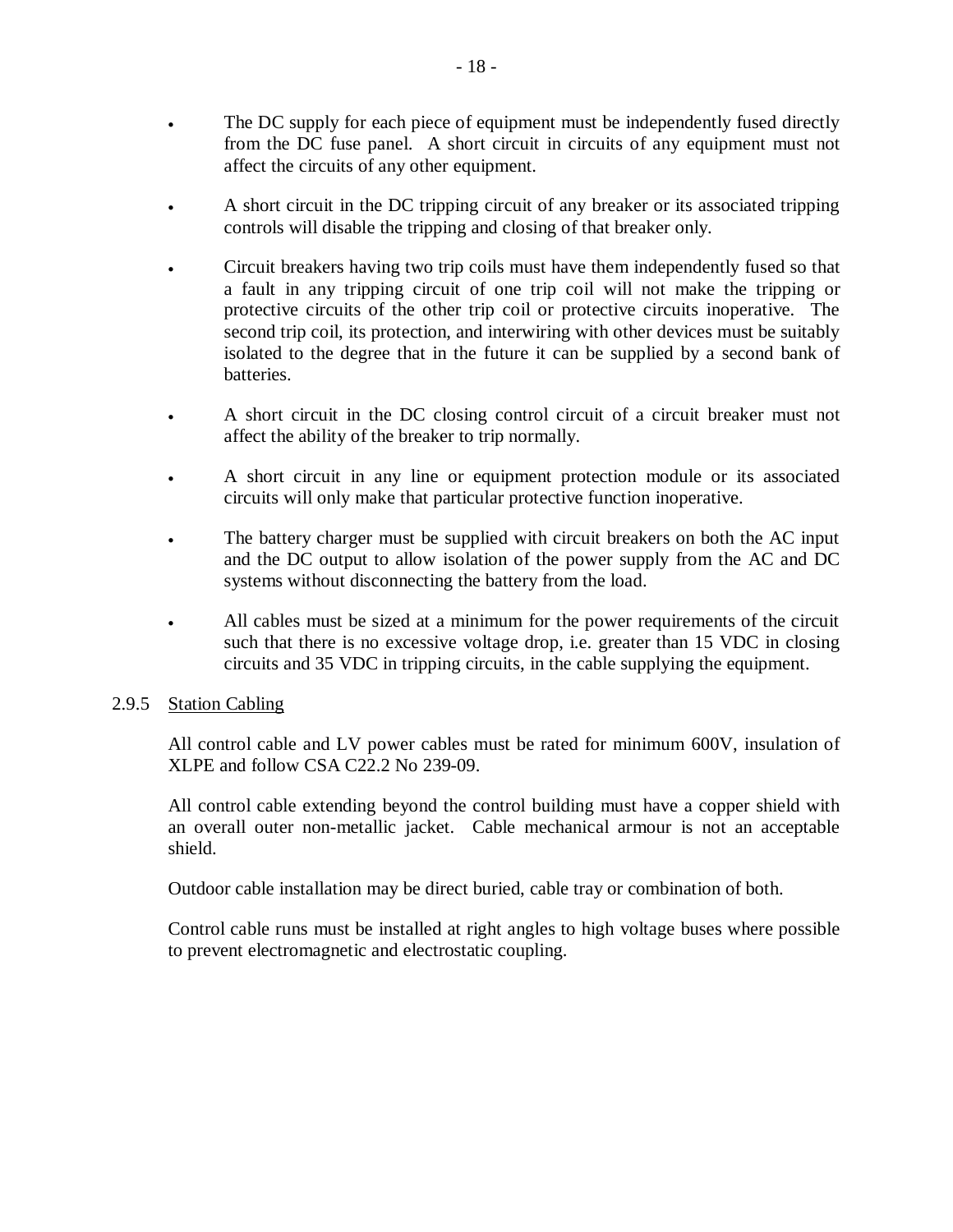#### 2.9.6 Power cables  $2 kV - 35kV$

Cables selected and installed based upon the following codes or standards:

*Selection and Installation* 

- <sup>x</sup> CSA C68.5-07, Primary shielded and concentric neutral cable for distribution utilities.
- Alberta Electrical Utility Code (2007).
- IEEE-835, IEEE Standard Power Cable Ampacity Tables.
- CSA C22.1, Canadian electrical code, part 1 safety standard for electrical installations.

#### *Power Cable Construction*

- <sup>x</sup> **Preferred cable sizes**: #1, 500 MCM, 750 MCM.
- **Core:** Solid or compact stranded aluminum (alloy 1350) or copper.
- **EXECONDER:** Conductor Shield: Extruded semi-conducting thermoset extra-clean, super smooth material meeting CSA Standard C68.5.
- <sup>x</sup> **Insulation**: TRXLPE (Tree-Retardant Cross-linked Polyethylene Compound), 90 degree Celsius operation, 133% Insulation level. Follow CSA 68.5.
- **Fig. Insulation shield**: Will be Union Carbide HFDC-0692 or equivalent. Requirements as per CSA C68.5.
- **Concentric neutral:** The concentric neutral will be composed of bare copper wires encapsulated in the black LLDPE Jacket wound helically over the insulation shield with spacing between the wires not to exceed 276 mils following CSA 68.5. The number and size of the concentric neutral wires will follow CSA 68.5 Annex-H.
- <sup>x</sup> **Jacket**: The jacket will extruded-to-fill black LLDPE which will contain three extruded red stripes, made of polyethylene compound, spaced 120 degrees apart and each 6mm wide for identification, meeting the requirements of CSA 68.5, over the entire cable length. The jacket material will be in contact with the insulation shielding, but will strip freely.

#### *Cable ID and marking*

In accordance with CSA 68.5 and CSA 22.3.

<sup>x</sup> **Terminations**: Will be cold shrink outdoor type appropriately sized for the conductor.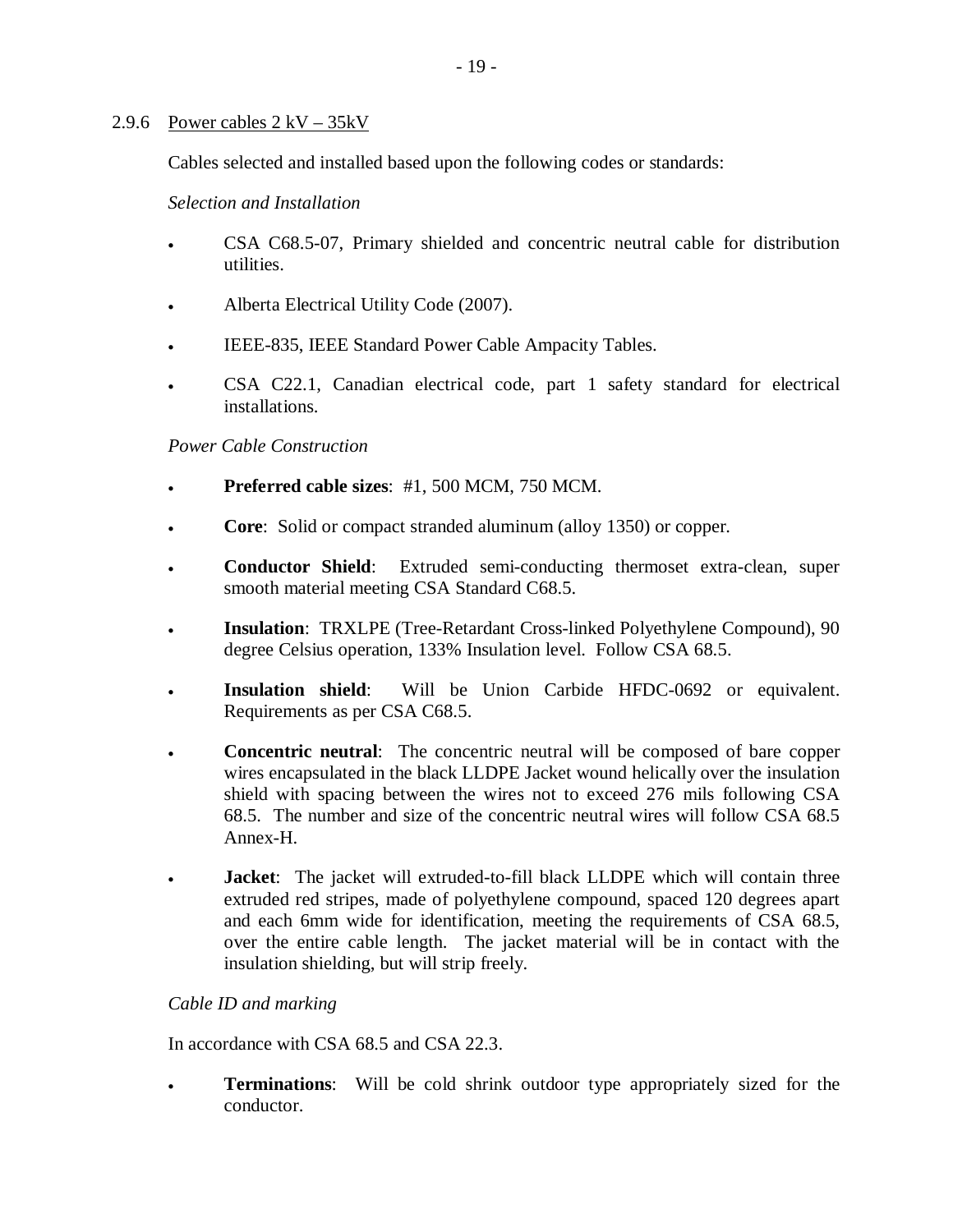#### *Power Cable Installation Requirements*

- Power cable risers, will be covered above ground to a minimum height of 2 meters for mechanical protection and to guard against touch potential under fault conditions.
- Power cable entrance ways under substation fence will be well sealed to prevent animal entry.
- 1 complete loop following the minimum allowed bending radius for the cable will be buried at each termination point for emergency replacement of terminator.
- Before placing the backfill, 2'' x 8'' wooden planks extending 50mm beyond the outer cables and 1525mm beyond the substation fence should be installed over the bedding.
- Direct buried power cables minimum of 1000mm below grade.
- For direct buried cables a warning tape will be placed minimum of 600mm above each set of cables and throughout the length of the trench for positive identification when digging.

#### **2.10 Protection/Control and Metering**

#### 2.10.1 Protection/Control

- Must be in full compliance with ISO (AESO) Rules 502.3 Interconnection Electric System Protection Requirements.
- <sup>x</sup> Must be in full compliance with all ARS (Alberta Reliability Standards).
- <sup>x</sup> Typical vendors for 240 kV, 144 kV and 138 kV Protections are:

| Category of Protection            | AltaLink's typical | ATCO's typical vendor |
|-----------------------------------|--------------------|-----------------------|
|                                   | vendor             |                       |
| Line Protection                   | GE, SEL, Siemens   | SEL, Siemens          |
| <b>Breaker Failure Protection</b> | GЕ                 | SEL, Siemens          |
| <b>Power Transformer</b>          | GE, SEL, Siemens   | SEL, Siemens          |
| Protection                        |                    |                       |
| <b>Substation Bus Protection</b>  | GE, SEL, Siemens,  | SEL, Siemens          |
|                                   | Schneider Electric |                       |
| <b>Capacitor Bank Protection</b>  | GE, SEL, Siemens   | ABB, Trench           |

For each 25 kV feeder, one over-current protection system must be installed to detect all phase-to-ground, phase-to-phase-to ground, phase-to-phase and three (3) phase faults on the protected feeder. The protection system must initiate isolation of the faulted feeder.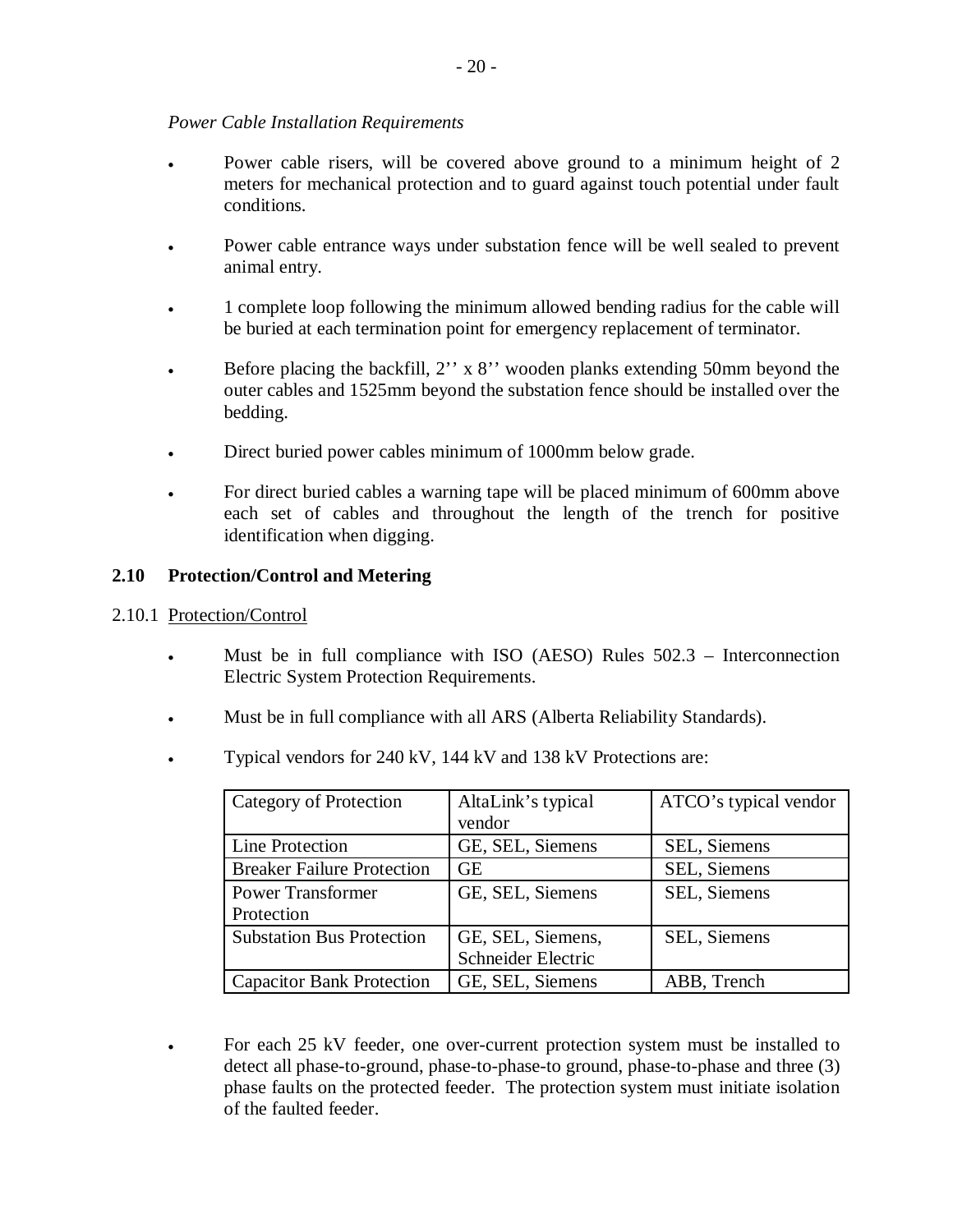Typical vendors for 25 kV Feeder Protections are:

| AltaLink's typical vendor | ATCO's typical vendor |
|---------------------------|-----------------------|
| $\mathsf{G}$ E, SEL       | SEL, Siemens          |

#### **2.11 Metering**

The metering must comply with the AESO System Measurement Standard Revision 1.0 and AUC Rule 021 Version 1.1.

#### **2.12 Telecontrol**

- Design must comply with AESO 502.8 SCADA Rule.
- Hardware must follow IEEE 1686 and/or 61850-3 hardened devices.
- Points List I/O and analog must comply with AESO 502.8.
- <sup>x</sup> RTU and Communications Circuit must follow IEE 1815 via IP or serial interface.
- Substation HMI must provide 4 state alarm annunciation (all available alarms, alarm components, device status and device failures). SLD with all TFO Operation Control Center controls and measurements.

#### **2.13 Telecom**

Telecommunications for power-system interconnection projects must be planned, engineered, and built to meet applicable AESO, WECC and NERC design requirements.

- <sup>x</sup> Typically these designs will be via Microwave Radio or Fiber Optic (OPGW) and will be subject to TFO's review.
- Telecommunications must meet the functional requirements of the project, as specified by the AESO.
- Interconnecting TFO's must be consulted during design and prior to construction of any new telecommunication link to insure technical compatibility of transport (fiber, microwave) and switching (TDM, IP/MPLS) equipment. Unlike most substation equipment, telecommunications and network equipment is vendorspecific and must be compatible to operate properly.
- All network services (Teleprotection, SCADA, emergency voice, LAN access) must be identified and network service requests sent to the TFO a minimum of 8 weeks prior to facility energization. This would apply to services necessary for electrical interconnection.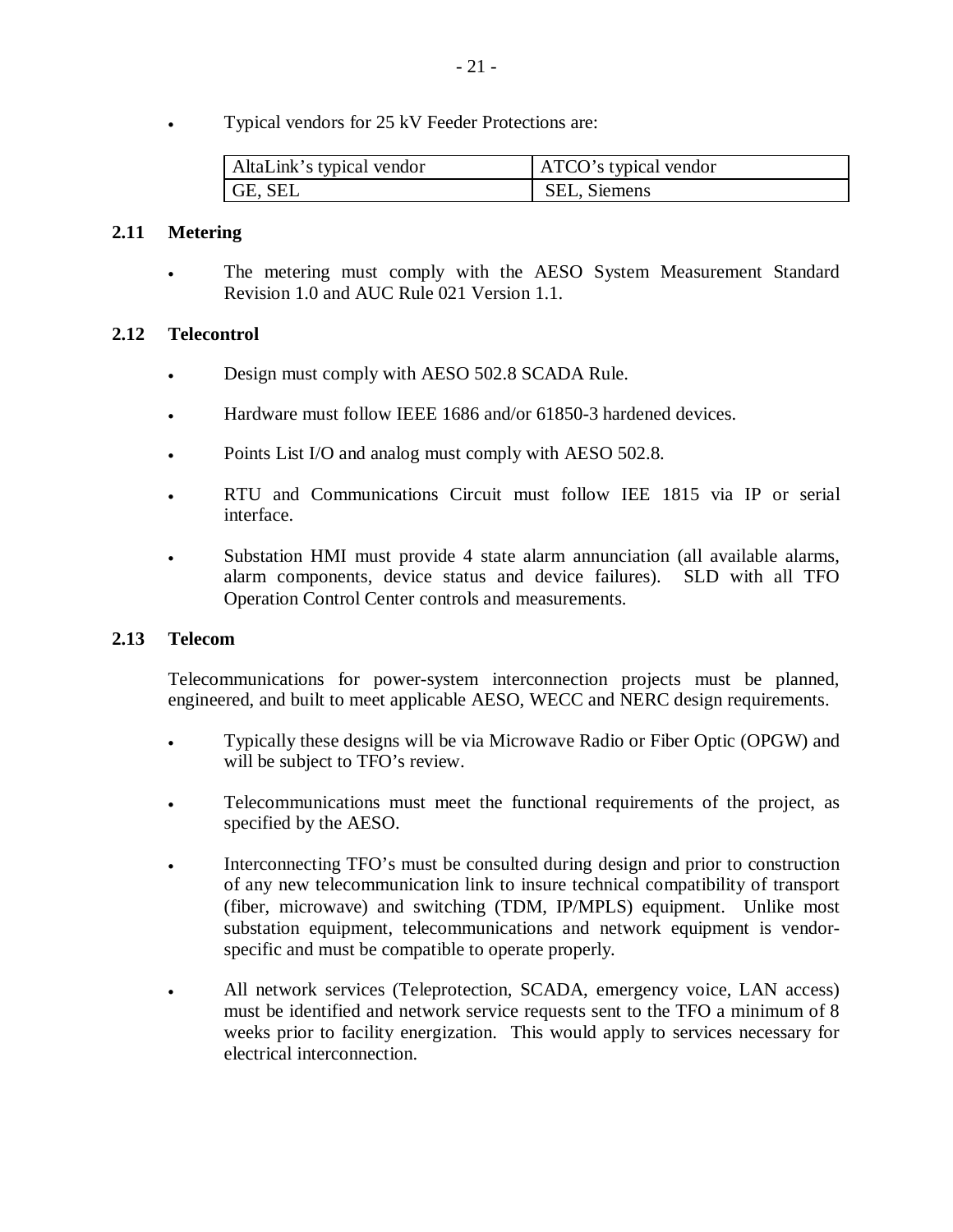Any use of leased facilities must include contracts not exceeding three years beyond the identified ISD / turn-over date to the respective TFO.

# **2.14 SCADA**

- MP will be responsible for sending all required Supervisory Control and Data Acquisition ("SCADA") points specified in the ISO issued functional specification and those identified by TFO to TFO's control centre.
- MP will ensure that TFO is provided with such remote connectivity to protection devices and disturbance monitoring devices of the MP's Transfer Facilities (as that term is defined in the Interim Operating Authority Services and Interconnection Agreement) as is required for TFO to fulfill compliance reporting obligation for the MP's Transfer Facilities.

## **2.15 Yard Lighting**

Switchyard lighting must be laid out to provide general illumination in the areas of all apparatus and auxiliary equipment within the substation so that switching or maintenance may be carried out safely and efficiently.

#### **3. ENVIRONMENTAL**

Market Participant to provide an appropriate environmental assessment of the areas impacted by construction activities following completion of all construction activities. See also 1.2.2 Land Rights section.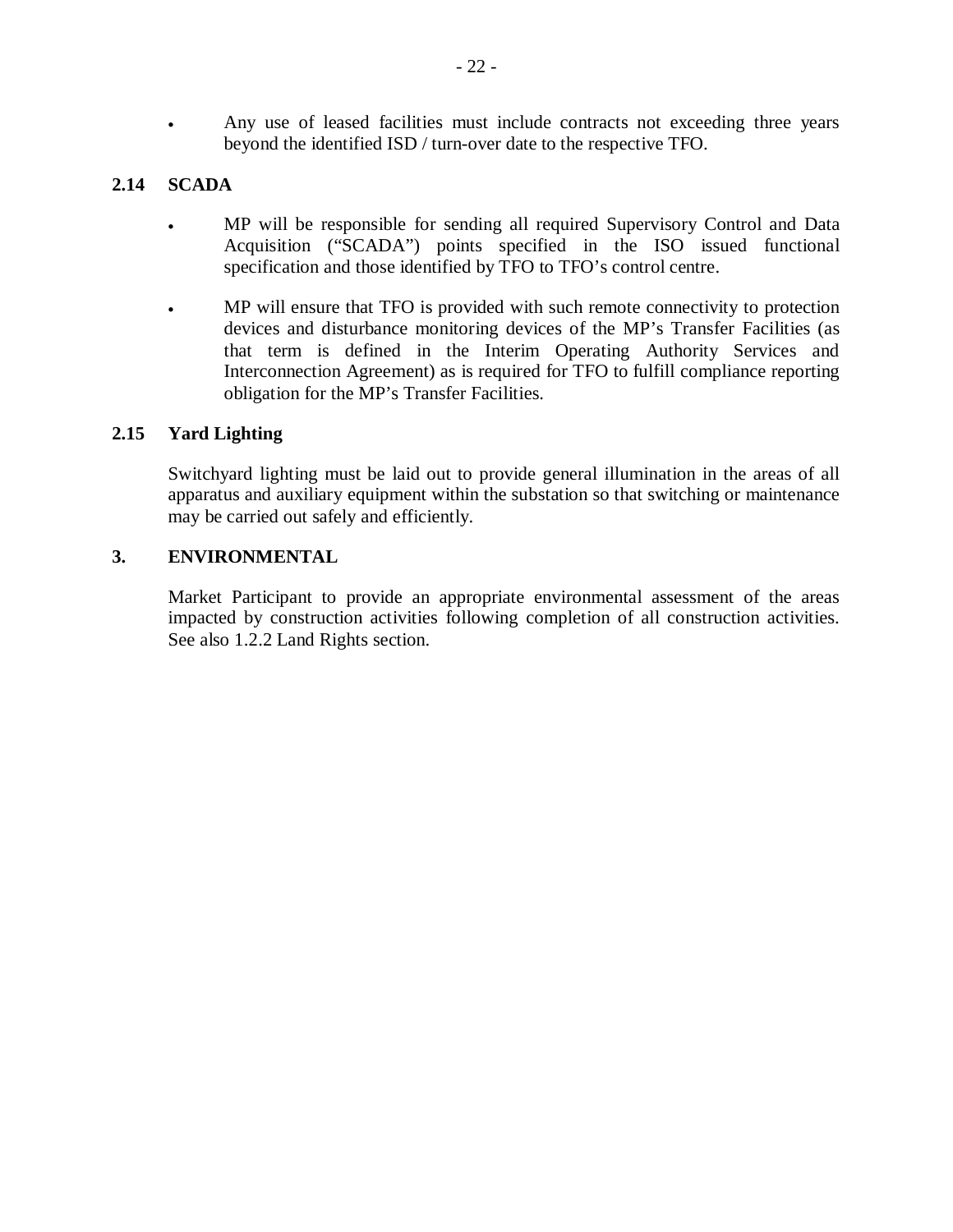#### **SCHEDULE "E" FACILITY ACCEPTANCE FRAMEWORK** <sup>56</sup>

#### **Scope**

Facility Acceptance for the assets to be transferred will consist of a high level due diligence review of the design and construction of the assets related to safety, operability, and access. The review will consist of two checkpoints throughout the execution of the Project; one at the design stage of the Project and one near completion of the construction.

For clarity, the due diligence review is not the following:

- (a) an engineering check, validation, or approval;
- (b) a confirmation that the facilities meet all applicable codes, regulations, rules or standards; or
- (c) a confirmation that the facilities are constructed as designed.

The MP will be accountable for the above items and will be responsible to have the required engineering, quality assurance and quality control programs in place to adequately address these items, including authenticated confirming documentation. At the request of the MP, the TFO will make its personnel available to discuss best practices and preferences with the MP.

#### **Preliminary Review**

1

The preliminary review will consist of a high level review of select design documents outlined below to ensure any safety, operability, or access concerns are identified. Design documents could include the following items:

- (a) switching single line diagram;
- (b) AC & DC Control Single Line Diagram drawings;
- (c) site plan drawing;
- (d) substation plan/layout and elevation drawings;

<sup>56</sup> **User Guide:** This template represents a sample of a Facility Acceptance Framework that was developed by the Market Participant Choice Working Group. The precise scope of future Market Participant Choice Projects is unknown and will vary. Additionally, technical requirements are likely to evolve as industry gains experience with the Market Participant Choice framework. Therefore, the Market Participant Choice Working Group developed this template to be indicative of the topics requiring consideration by the Parties as well as the level of prescription envisioned within the Market Participant Choice framework to ensure a smooth transition of facilities from the Market Participant to the TFO. The expectation is that Market Participants and TFOs will work together cooperatively to amend this template in ways that provide a clear indication of facility review and acceptance requirements, the stage of the Project at which requirements must be met, the time the TFO requires to complete review and acceptance steps in the process and a schedule that both TFOs and Market Participants are working toward to meet the connection requirements of the Market Participant.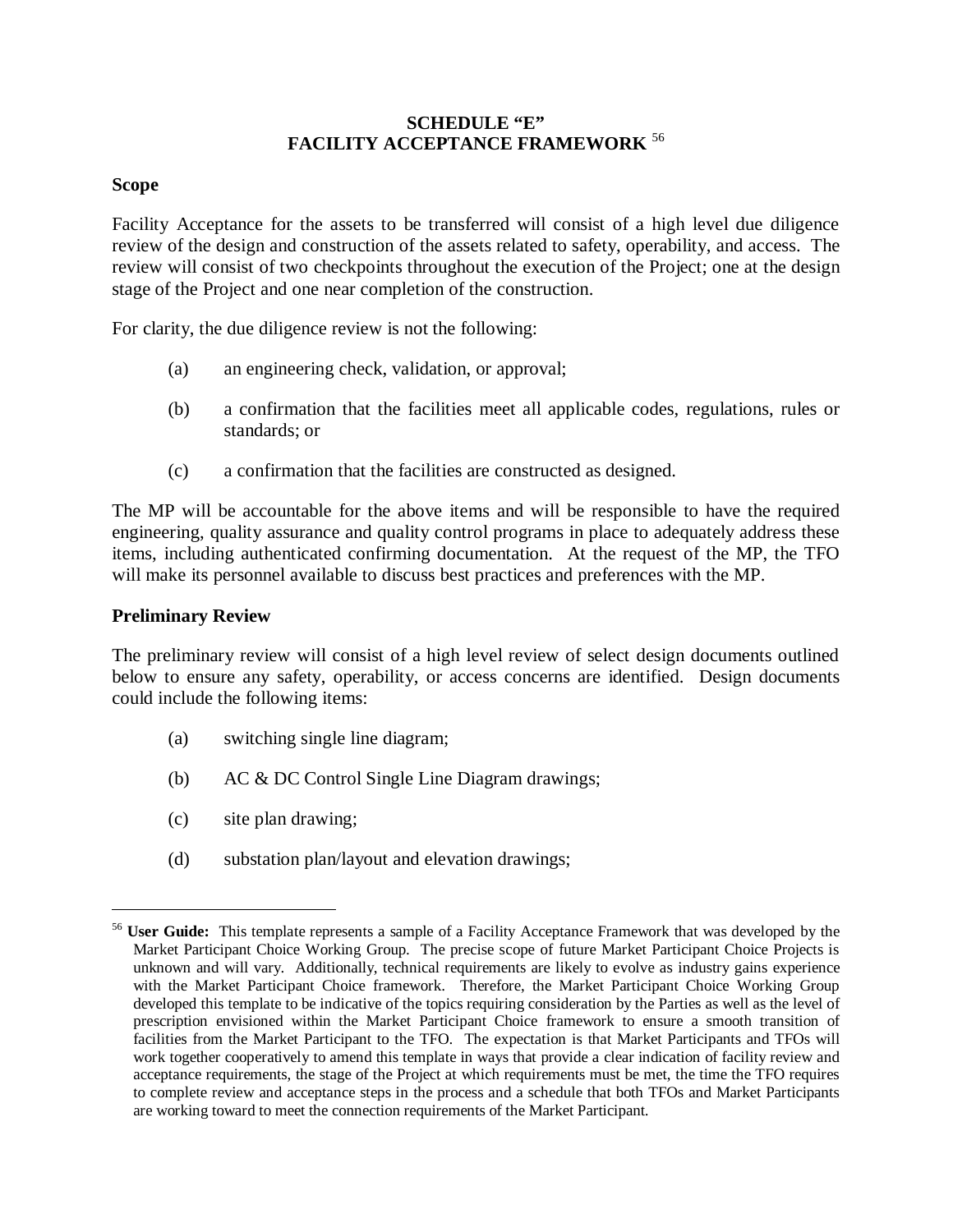- (e) grounding design and drawings;
- (f) site grading and access road details;
- (g) control building layout;
- (h) SCADA and Telecom design, block diagrams, schematics;
- (i) line routing and access drawings;
- (j) line design criteria, plan and profile drawings, foundation design;
- (k) pipeline/road/water crossing drawings; and
- (l) Schedule "D" Project Requirements documentation defined in the asset transfer agreement.

The TFO will notify the MP of any concerns within twenty-one (21) Business Days of the review.

#### **Pre-transfer Review**

The pre-transfer review will consist of a high level inspection of the constructed facilities and select test results to ensure any safety, operability, or access concerns are identified. The pretransfer review could include the following activities:

- (a) sample review of the MP's qa/qc documentation;
- (b) review of grounding test results;
- (c) field inspection of below ground facilities prior to burial (e.g. ground grid, footings) (optional);
- (d) field inspection of substation facilities and lines prior to energization;
- (e) spot checks on line spans and crossings to confirm adequate clearances;
- (f) sample review of protective device test results (i.e. relays);
- (g) sample review of equipment test results (i.e. breakers);
- (h) review of authenticated as-built drawings and reports to confirm facilities were constructed as designed (i.e. foundations, etc.);
- (i) demonstrate compliance by providing completed AESO Energization Package Deliverable Requirements. Energization checklist/Deficiency List; Energization completion certificate, joint operating plan, etc.;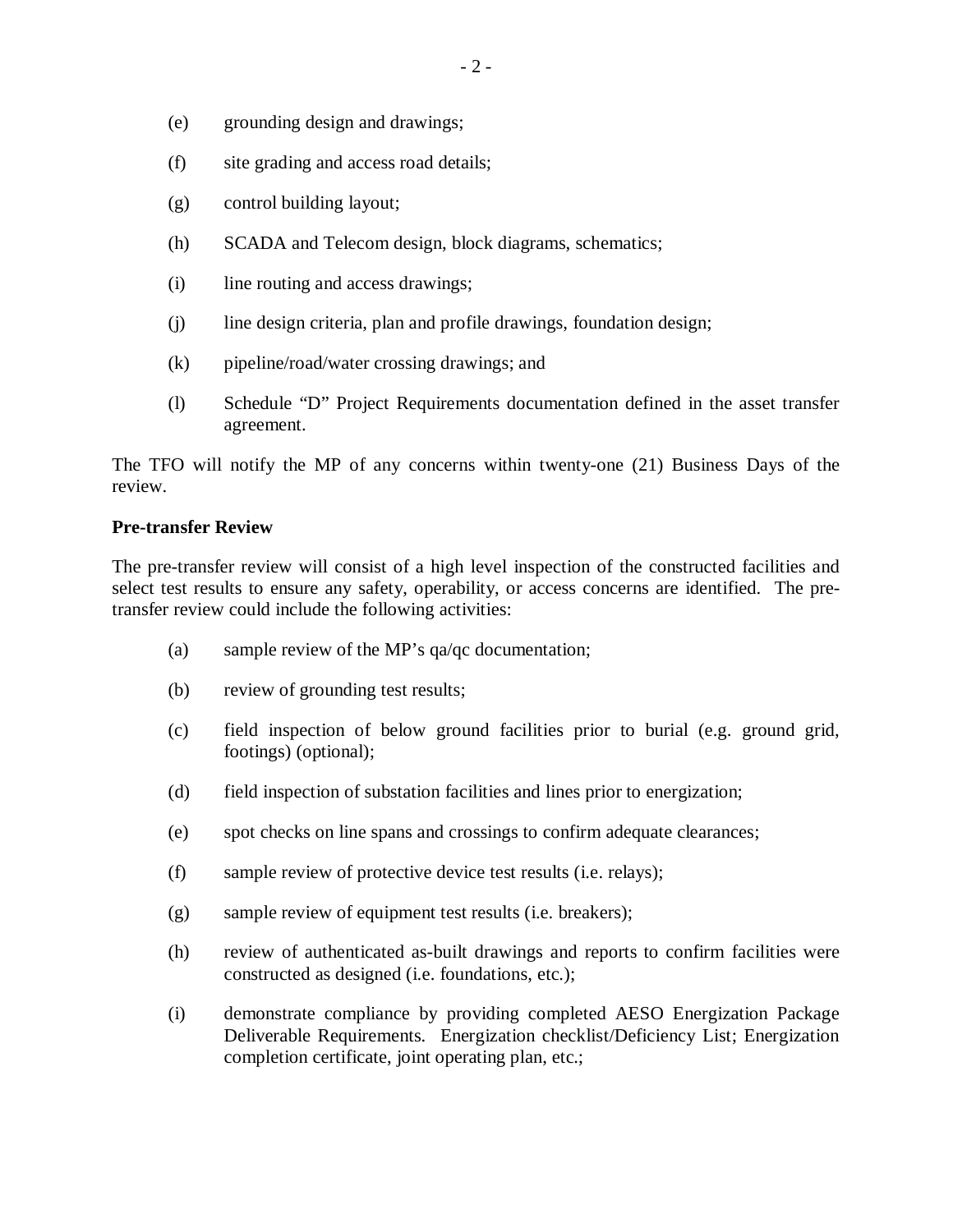- (j) all Substation and lines equipment commissioning plans and test results, prior to energization;
- (k) apparatus and equipment manuals, drawings and documentation;
- (l) Schedule "D" Project Requirements documentation defined in the asset transfer agreement;
- (m) demonstrate compliance to all Alberta Reliability Standards (ARS). Ensure compliance to ARS for energized facilities prior to handover to the TFO;
- (n) substation protection and control equipment setting and configuration files; and
- (o) identify deficiencies list with the TFO and schedule resolution plan.

Inspections will be completed in accordance with applicable Laws and agreements. Any such investigations, inspections and tests are subject to the terms and conditions of all agreements for Land Rights.

Pursuant to Section 6.3(b) of the Agreement, the TFO will notify the MP of any critical deficiencies, the resolution of which will be a condition precedent to the TFO's obligation to close pursuant to Section 8.1(c) of the Agreement.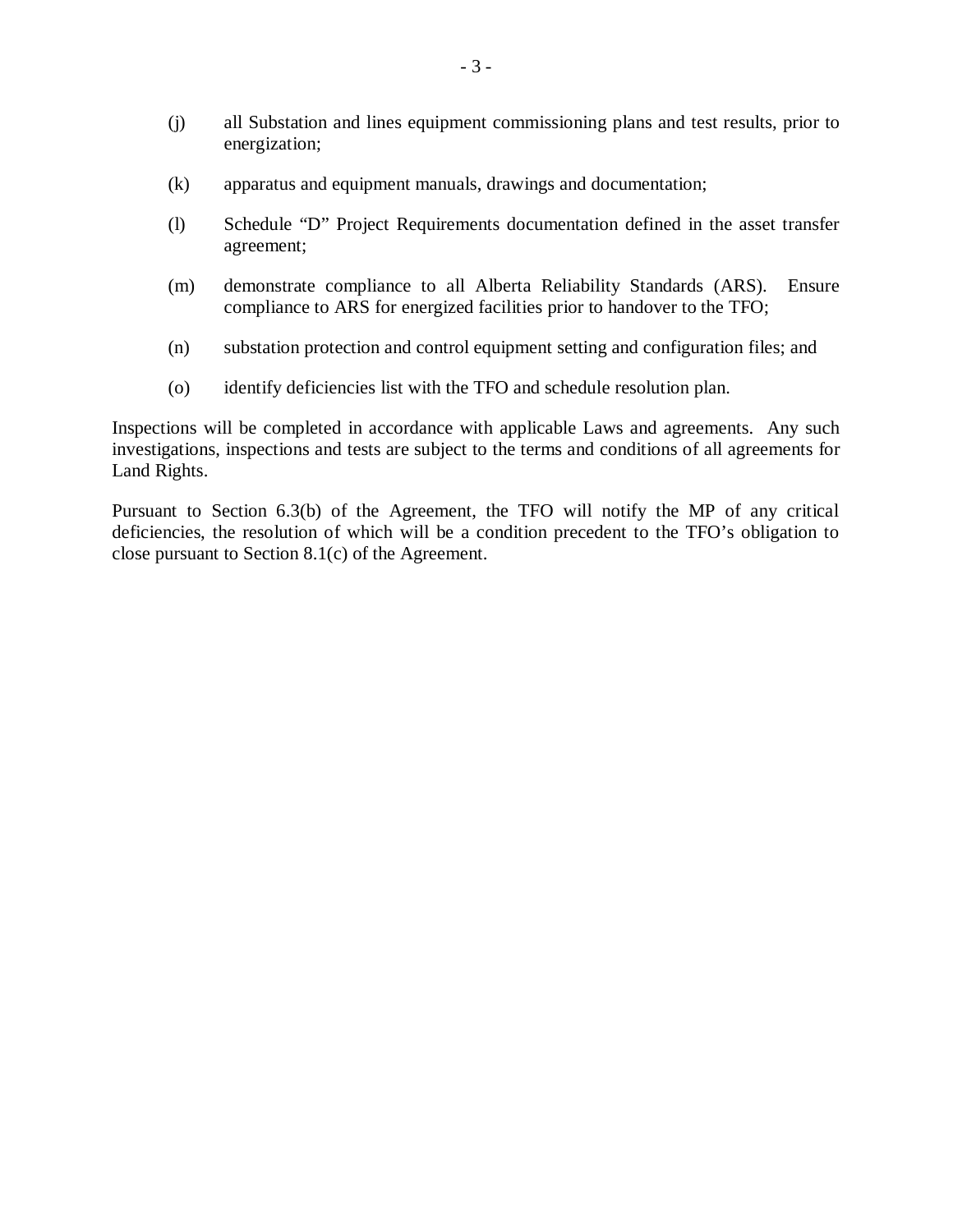# **SCHEDULE "F" INTERIM OPERATING AUTHORITY SERVICES AND INTERCONNECTION AGREEMENT**

*{Enter month and year agreement was finalized}* 

*GENERAL: The following template represents a consensus draft Operating Authority Services and Interconnection Agreement based on the work of the Market Participant Choice Working Group. The template is the result of extensive negotiations involving representatives of TFOs and Market Participants and represents a consensus view of appropriate allocation of risk as of October*<@>*, 2013. Users of the template in future are free to amend the template to meet the particular business needs of the Parties based on mutual agreement, although significant modification of the template should not be expected. Where parties cannot agree to amendments, however, the wording in the template will prevail. The ability of the Parties to agree to modify the template is acknowledged not to be inconsistent with the principle of nondiscriminatory access.* 

*USER GUIDE FOOTNOTES: To assist future users of this template, a form of user guide has been included by way of footnotes. In some instances, depending upon the identity of the Parties, it is contemplated that optional language that has been enclosed in [brackets] will be deleted; for example, when the MP vendor receiving the proceeds of sale is a not a non-Canadian, or if the size of the transaction is such that Competition Act (Canada) approval is not required.* 

*In other instances, the footnotes alert the users to the potential to address other matters in a manner that varies from the default position.* 

*ATA AND CLOSING PROCESS: The execution of the ATA (to which this Agreement is a schedule) is designated as a stage [3] requirement in the AESO Connection Process (as amended to incorporate Market Participant Choice). Users should note that, unlike a typical purchase and sale transaction, when the asset purchase agreement is executed, many of the details of the Project (as defined in the ATA) and the Purchased Assets (as defined in the ATA) will not and cannot be known. Accordingly, several of the schedules will initially be blank. At such time as the MP forms the view that the Project will be complete within 90 to 180 days, it would send a Closing Date Notice to the TFO. At the same time, the MP must complete certain of the schedules (including this form of Operating Authority Services and Interconnection Agreement) with, amongst other matters, details of the Purchased Assets and exceptions to the MP's representations and warranties, and the MP's proposed consequential amendments to the asset purchase agreement, if any.* 

*It is at this juncture that the Parties must determine the extent and nature of changes to the template. In these discussions, either Party is entitled not to agree to any amendment if it believes the amendment is inconsistent with its interests and responsibilities, including the MPC Policy Objectives. If the Parties cannot agree, the matters can be resolved through the binding dispute resolution process.*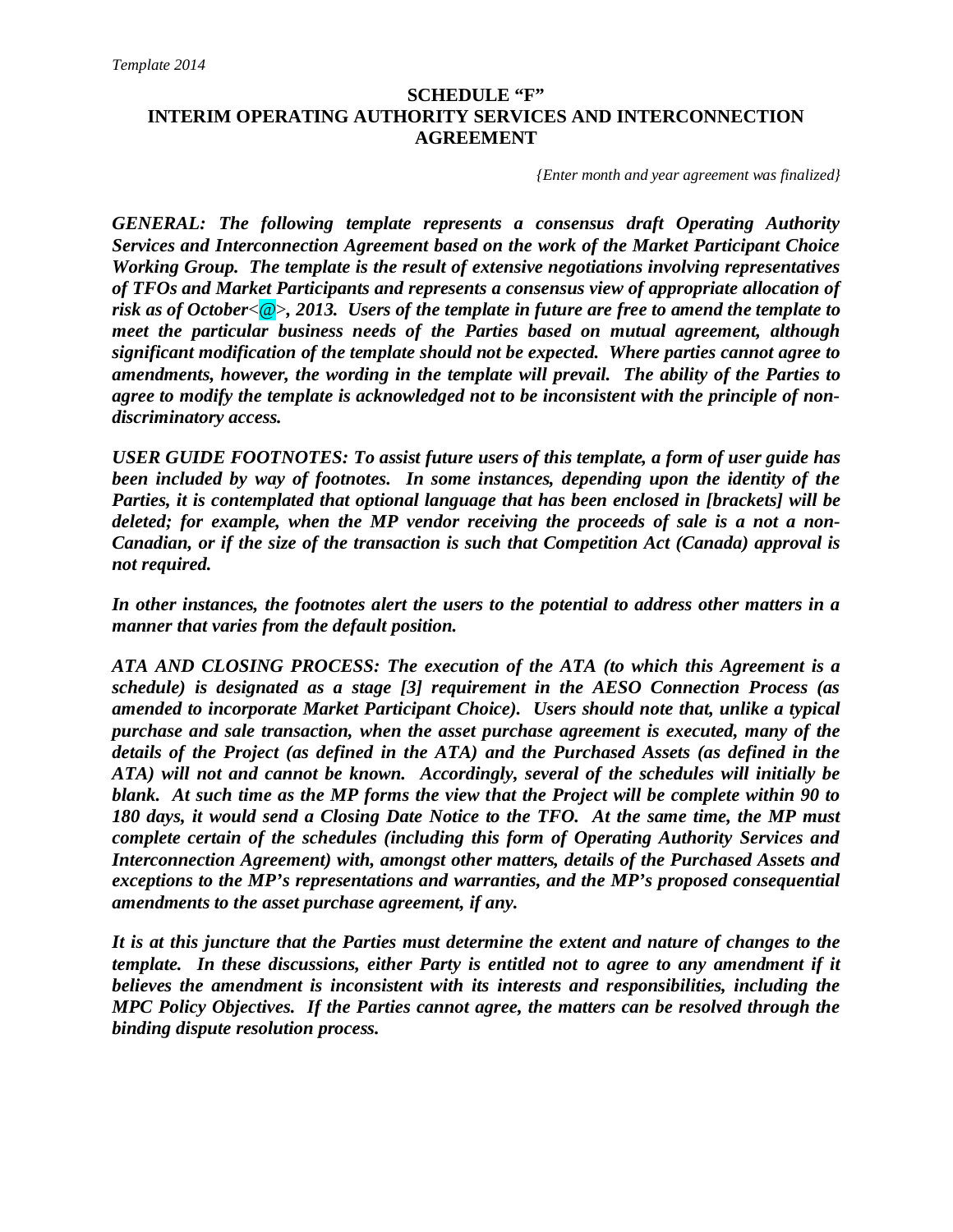Interim Operating Authority Services and Interconnection Agreement

between

# **{enter name of TFO}**

and

# **{enter name of MP}**

For operating services provided by *{Insert TFO's name}* in relation to *{Insert MP's name and MP's Transfer Facility}* and for the interconnection of *{Insert MP's Facility}* to *{Insert TFO's name}*'s *{Insert TFO's facility}*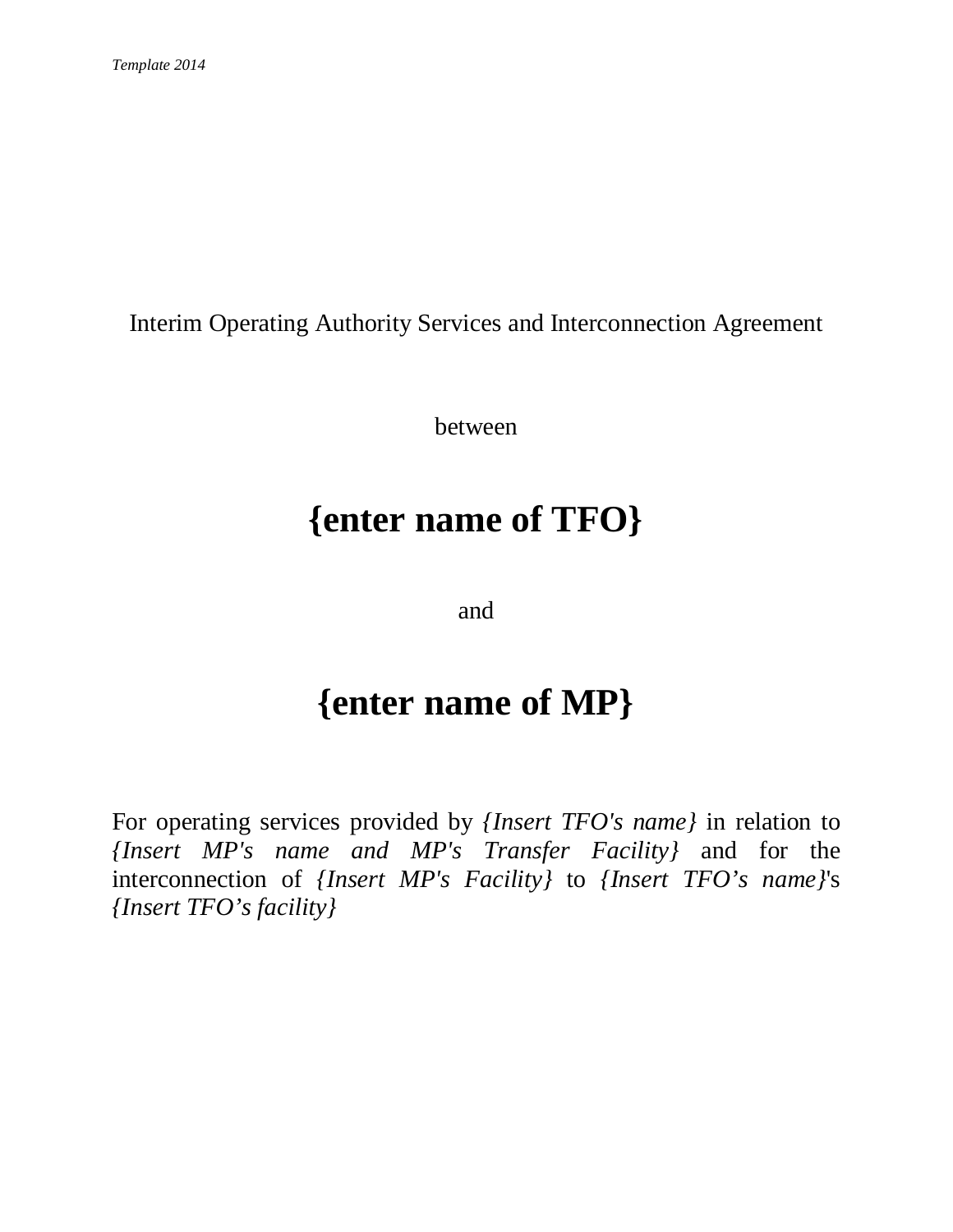# **TABLE OF CONTENTS**

| 2.1          |                                                      |  |
|--------------|------------------------------------------------------|--|
|              |                                                      |  |
| 3.1          |                                                      |  |
|              | ARTICLE 4 COVENANTS, REPRESENTATIONS AND WARRANTIES7 |  |
| 4.1          |                                                      |  |
| 4.2          |                                                      |  |
| 4.3          |                                                      |  |
| 4.4          |                                                      |  |
|              |                                                      |  |
| 5.1          |                                                      |  |
| 5.2          |                                                      |  |
|              |                                                      |  |
| 6.1          |                                                      |  |
| 6.2          |                                                      |  |
| 6.3          |                                                      |  |
| 6.4          |                                                      |  |
| 6.5          |                                                      |  |
| 6.6          |                                                      |  |
|              |                                                      |  |
| 7.1          |                                                      |  |
|              |                                                      |  |
| 8.1          |                                                      |  |
| 8.2          |                                                      |  |
| 8.3          |                                                      |  |
| 8.4          |                                                      |  |
| 8.5          |                                                      |  |
|              |                                                      |  |
| 9.1          |                                                      |  |
|              |                                                      |  |
| 10.1         |                                                      |  |
|              |                                                      |  |
| 11.1         |                                                      |  |
|              |                                                      |  |
|              |                                                      |  |
| 12.1         |                                                      |  |
| 12.2<br>12.3 |                                                      |  |
| 12.4         |                                                      |  |
| 12.5         |                                                      |  |
|              |                                                      |  |
|              |                                                      |  |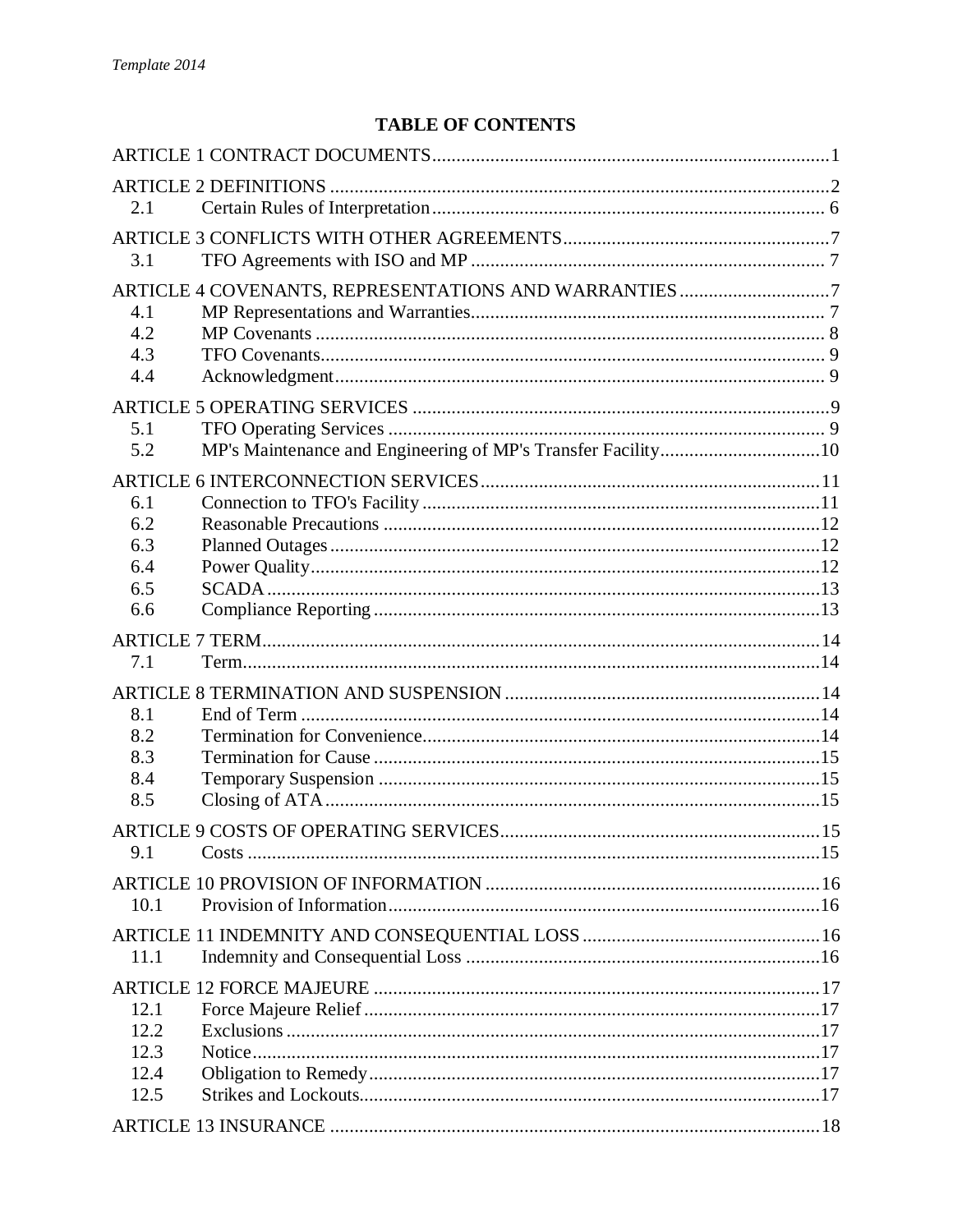| 13.1<br>13.2 |  |
|--------------|--|
| 13.3         |  |
|              |  |
| 14.1         |  |
|              |  |
| 15.1         |  |
| 15.2         |  |
| 15.3         |  |
| 15.4         |  |
| 15.5         |  |
| 15.6         |  |
| 15.7         |  |
| 15.8         |  |
| 15.9         |  |
| 15.10        |  |
| 15.11        |  |
| 15.12        |  |
| 15.13        |  |
| 15.14        |  |
| 15.15        |  |
| 15.16        |  |
| 15.17        |  |
| 15.18        |  |
| 15.19        |  |
| 15.20        |  |
| 15.21        |  |
| 15.22        |  |
|              |  |
|              |  |
|              |  |
|              |  |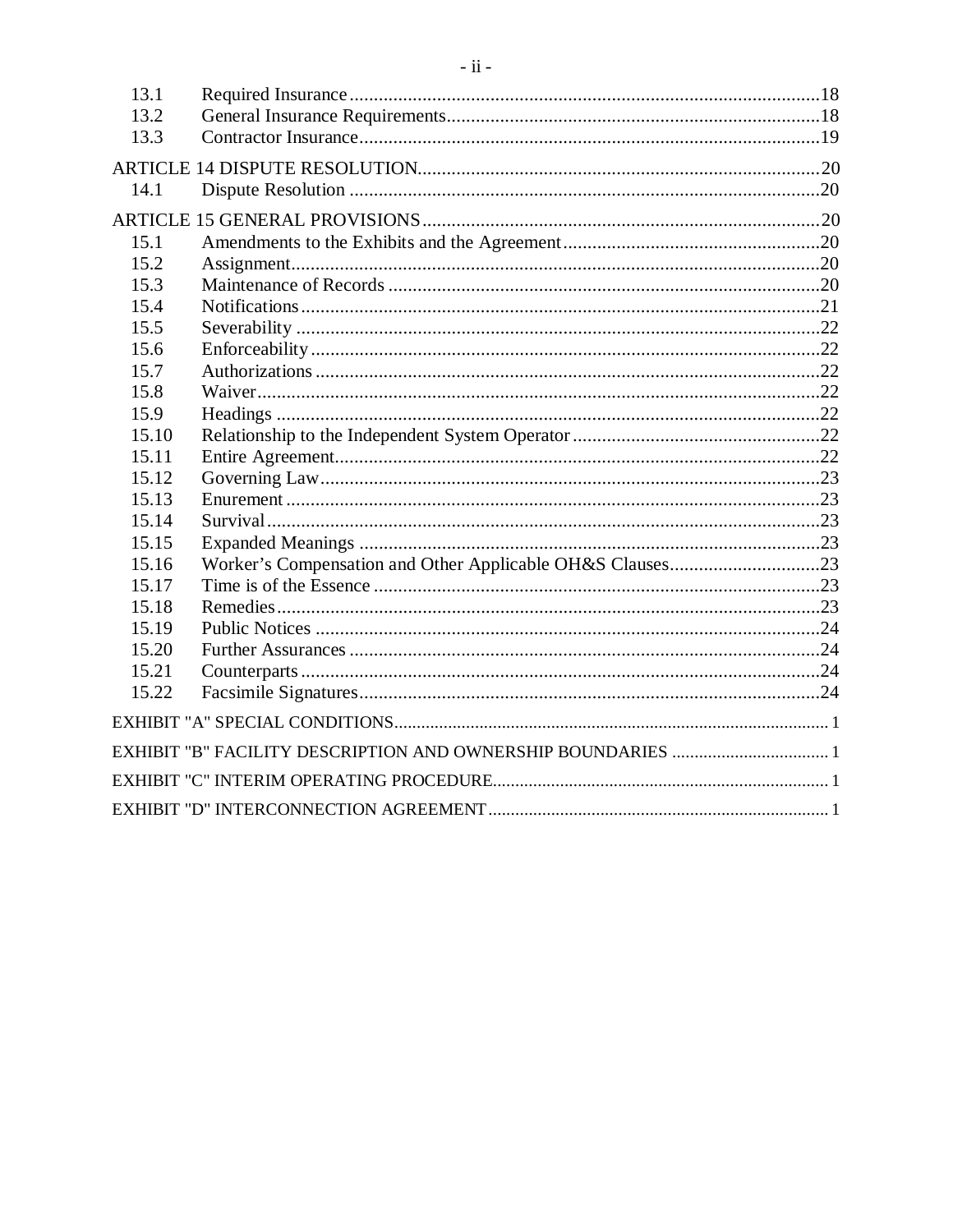This Agreement is made as of the day of the  $\qquad \qquad$ , 201 between:

*{enter name of TFO}*, a [ $\bullet$ ] existing under the laws of  $\lceil \bullet \rceil$  with offices at the City of  $\{enter\ name\ of\ city\}$  in the Province of  $\lceil \bullet \rceil$  (hereinafter referred to as "**TFO**")

-and-

*{enter name of MP}*, a  $[e]$  existing under the laws of  $[e]$  with offices at the City of {*enter name of city*} in the Province of  $\lceil \bullet \rceil$ , (hereinafter referred to as "**MP**")

(TFO and MP being hereinafter referred to as the "**Parties**," or separately as a "**Party**").

WHEREAS TFO has agreed to buy and MP has agreed to sell certain assets, including MP's Transfer Facility, pursuant to an asset transfer agreement dated the \_\_\_\_\_ day of \_\_\_\_\_\_\_\_, 201\_\_ (the "**ATA**"); and

WHEREAS it is a condition required for the Closing of such ATA that the Parties execute an interim operating authority services and interconnection agreement for a limited period of time to establish and ensure, inter alia, that the operating authority, responsibility, and liability between the Parties is clearly assigned and understood in order to ensure the safe and efficient operation of the Interconnected Facilities.

NOW THEREFORE for valuable consideration (the receipt and sufficiency of which the Parties acknowledge) the Parties agree on the following terms and conditions upon which TFO will: (i) provide interim operating services in relation to MP's Transfer Facility; and (ii) interconnect TFO's Facility with MP's Facility.

#### **ARTICLE 1 CONTRACT DOCUMENTS**

The documents ("**Contract Documents**") forming this Agreement consist of the following, in order of precedence:

- 1. The main body of the Agreement.
- 2. Exhibit "A" Special Conditions.
- 3. Exhibit "B" Facility Description, and Ownership and Operating Authority Boundaries.
- 4. Exhibit "C "– Interim Operating Procedure.
- 5. Exhibit "D" Interconnection Agreement.

Where any conflict or inconsistency exists between the provisions of any Contract Documents, the provisions of the Contract Document which ranks highest in the above list shall have priority.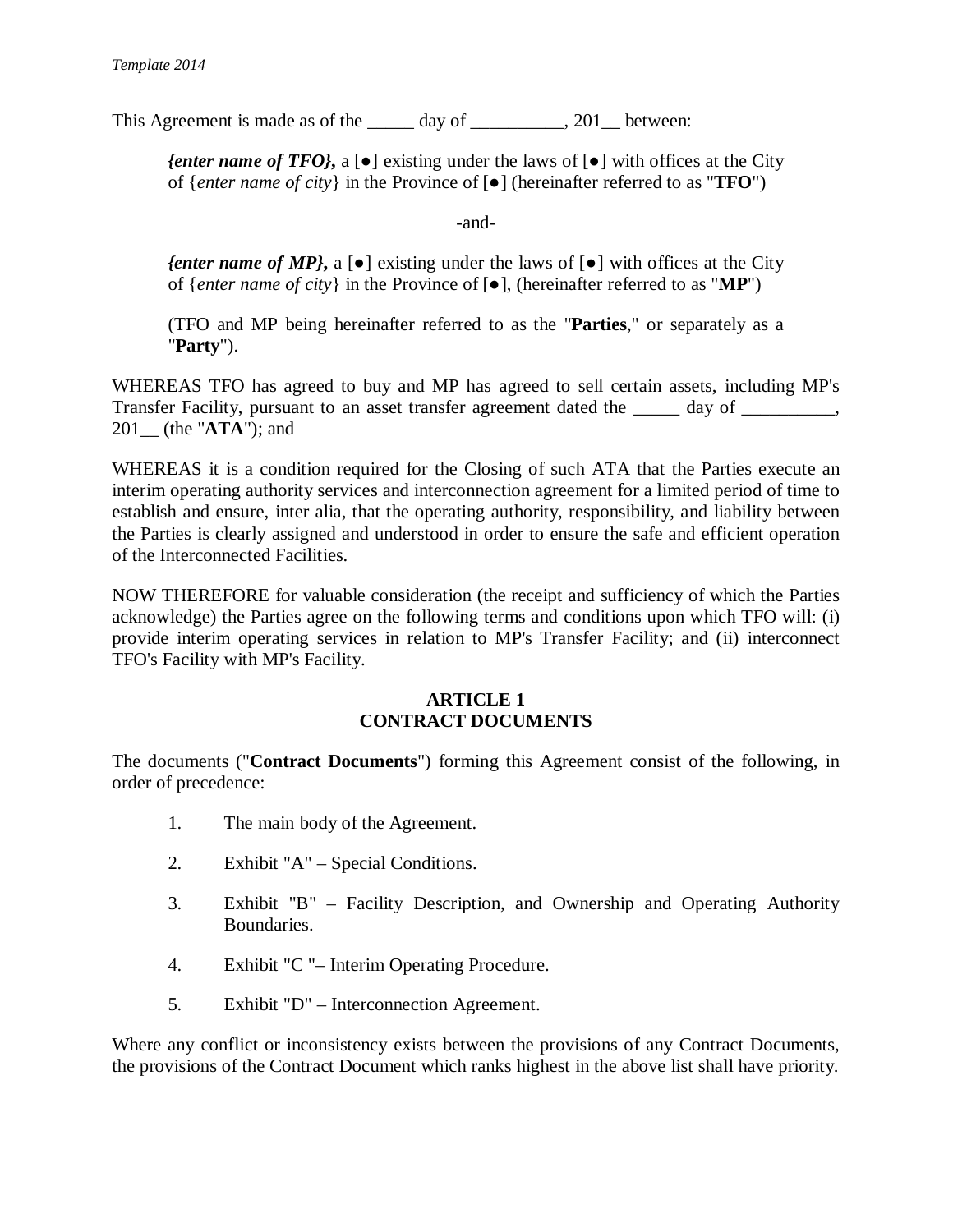#### **ARTICLE 2 DEFINITIONS**

In this Agreement, including the recitals and Exhibits, the following words and expressions have the following meanings and any capitalized terms not otherwise defined herein shall have the same meanings as are ascribed to such terms in the Act:

- (a) "**Act**" means the *Electric Utilities Act* (Alberta), as may be amended, replaced or supplemented from time to time;
- (b) "**Agreement**" means this agreement between TFO and MP addressing (i) the provision of interim Operating Services in relation to MP's Transfer Facility; and (ii) the interconnection of TFO's Facility and MP's Facility;
- (c) "**AIES**" means the Alberta Interconnected Electric System;
- (d) "**Alberta Reliability Standards**" or "**ARS**" means the reliability standards adopted, and as may be amended from time to time, in Alberta pursuant to section 19 of the *Transmission Regulation* enacted pursuant to the Act;
- (e) "**Ancillary Services**" means "ancillary services" as defined in the Act;
- (f) "**ATA**" has the meaning set forth in the recitals hereto;
- (g) "**AUC**" means the Alberta Utilities Commission or its successor organization established under the *Alberta Utilities Commission Act* (Alberta);
- (h) "**Authorizations**" has the meaning set forth in Section 15.7 hereto;
- (i) "**Business Day**" means any day excluding a Saturday, Sunday or statutory holiday in the Province of Alberta, and also excluding any date on which the principal chartered banks located in the City of {*enter name of city*} are not open for business during normal banking hours;
- (j) "**Claim**" means any claim, demand, action, cause of action, suit, arbitration, investigation, proceeding, complaint, grievance, charge, prosecution, assessment or reassessment, including any appeal or application for review;
- (k) "**Closing**" means the completion of the sale to, and purchase by, TFO of certain assets, including MP's Transfer Facility as set forth in the ATA;
- (l) "**Contract Documents**" has the meaning set forth in Article 1 hereto;
- (m) "**Contingency**" means the failure or outage of a generating unit or a system component including a generator, transmission line, circuit breaker, switch, or other electrical element;
- (n) "**Dispute Resolution Procedure**" means the procedure described in Schedule "G" of the ATA;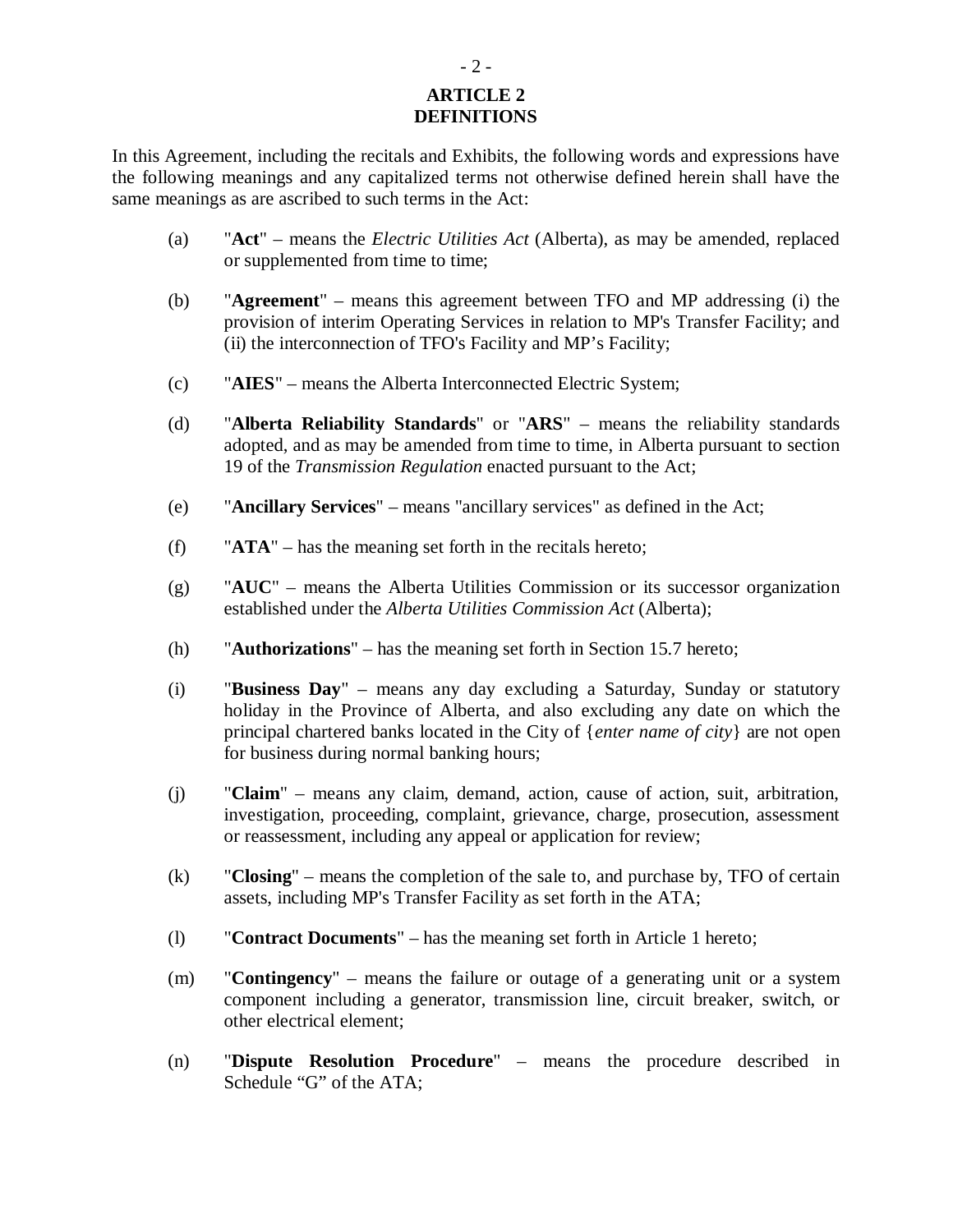- (o) "**Emergency Operating Limits**" means the limits beyond the Normal Operating Limits established by TFO and MP from time to time with respect to their respective Facilities as the level expressed in appropriate units of current, voltage and frequency, that its respective facility and various elements thereof can support or withstand for a specified period during an emergency without a loss of equipment life that is unacceptable to the respective Facility owner, or without exceeding any physical or safety limitations for the equipment involved;
- (p) "**Energization**" has the meaning as defined in the ATA;
- (q) "**Energization Certificate**" has the meaning as defined in the ATA;
- (r) "**Energization Date**" means the date on which a Project, including a Project that is energized in stages, is fully energized and operational, as specified in an energization certificate or energization checklist of the ISO;
- (s) "**Facility**" means, as the case may be, TFO's Transmission Facility or MP's Transmission Facility where MP's Transmission Facility includes MP's Transfer Facility, and Generating Unit(s), if any, and described in Exhibit "B", as altered from time to time;
- (t) "**Facility Acceptance Framework**" has the meaning ascribed to such term in the ATA;
- (u) "**Force Majeure**" means, with respect to either Party, any occurrence which is beyond the reasonable control of the Party (the "**Non-Performing Party**") which could not have been avoided through the use of Good Electric Operating Practice and which renders the Non-Performing Party unable to perform its obligations under this Agreement, including, but not limited to:
	- (i) acts of God, strikes, lockouts or other industrial disturbances;
	- (ii) acts of public enemy, acts of terrorism, acts of the Queen's enemies, wars, blockades, insurrections, riots;
	- (iii) epidemics, pandemics, landslides, lightning, earthquakes, storms, floods, tornadoes, explosions, fires;
	- (iv) civil disturbance, mechanical breakdowns; intervention of federal, provincial, state or local government or from any of their agencies or boards, the order or direction of any court having jurisdiction over the Parties or the applicable assets; or
	- (v) any other causes, acts or events whether of the kind herein enumerated or otherwise provided that in all cases of the foregoing, the occurrence of the act or event was not within the reasonable control of the Party claiming relief and which, by the exercise of reasonable diligence and at a reasonable cost such Party, is unable to prevent or overcome;
- (v) "**Generating Unit**" means a "generating unit" as defined in the Act;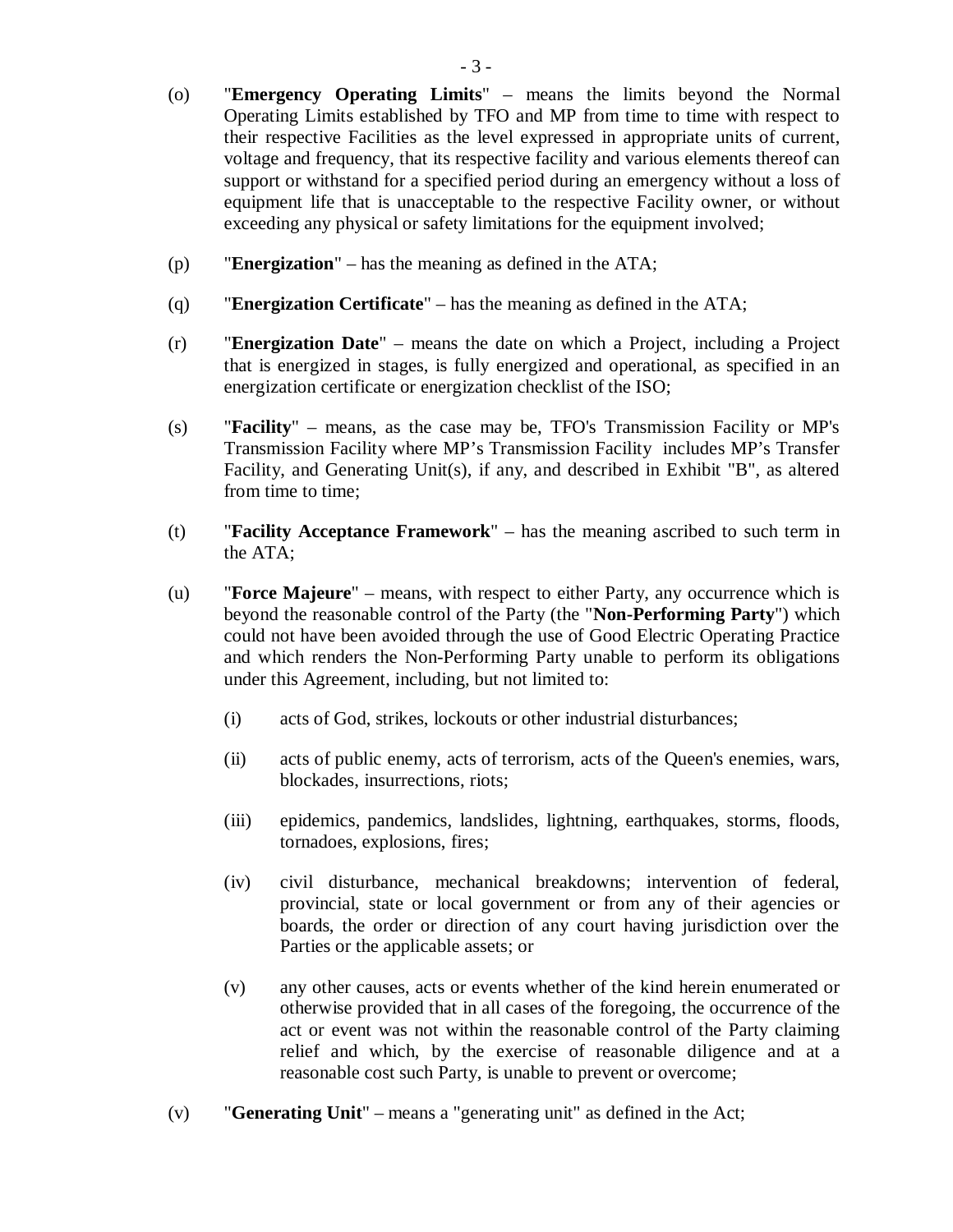- (w) "**Good Electric Operating Practice**" means, at any particular time, (i) any of the practices, methods and acts engaged in or approved by a significant portion of the Canadian electric transmission industry prior to such time and by constructors, owners, operators or maintainers of facilities similar in size and operational characteristics to TFO's Facility or MP's Facility, as applicable, or (ii) any of the practices, methods and acts which, in the exercise of reasonable judgment in light of the facts known at the time the decision was made, could have been expected to accomplish the desired result at the lowest reasonable costs consistent with applicable Law and the Permits, environmental considerations, good business practices, reliability, safety, expedition and the manufacturer's maintenance requirements, provided that "Good Electric Operating Practice" is not intended to be limited to the optimum practices, methods or acts to the exclusion of all others, but rather to be a spectrum of the acceptable practices methods or acts generally accepted in such industry having due regard for, among other things, the manufacturer's maintenance requirements, the requirements of Governmental Authorities and any applicable agreements;
- (x) "**Governmental Authority**" means any federal, provincial, state, local, municipal, regional, territorial, aboriginal, or other government, governmental or public department, branch, ministry, or court, domestic or foreign, including any district, agency, commission, board, arbitration panel or authority exercising or entitled to exercise any administrative, executive, judicial, ministerial, prerogative, legislative, regulatory or taxing authority or power of any nature as well as any quasi- governmental or private body exercising any regulatory, expropriation or taxing authority under or for the account of any of them, and any subdivision of any of them;
- (y) "**Independent System Operator**" or "**ISO**" has the meaning ascribed to such term in Section 1 of the Act;
- (z) "**Interconnected Facilities**" means TFO's Facility and MP's Facility upon interconnection of TFO's Facility and MP's Facility;
- (aa) "**Interconnection Services**" has the meaning ascribed to such term in Article 6;
- (bb) "**ISO Rules**" means the rules made by the ISO operating as the Alberta Electric System Operator pursuant to the Act;
- (cc) "**Interim Operating Procedure**" or "**IOP**" means an operating agreement as amended from time to time, between the Parties to this Agreement establishing MP's operational directions and the operating policies and procedures to be followed to ensure the safe, reliable and coordinated operation of the Interconnected Facilities;
- (dd) "**Knowledge of MP**" means the knowledge that MP either has, or would have obtained, after having made or caused to be made all reasonable inquiries necessary to obtain informed knowledge, including inquiries of the records and management employees of MP, and of MP's affiliates, who are reasonably likely to have knowledge of the relevant matter;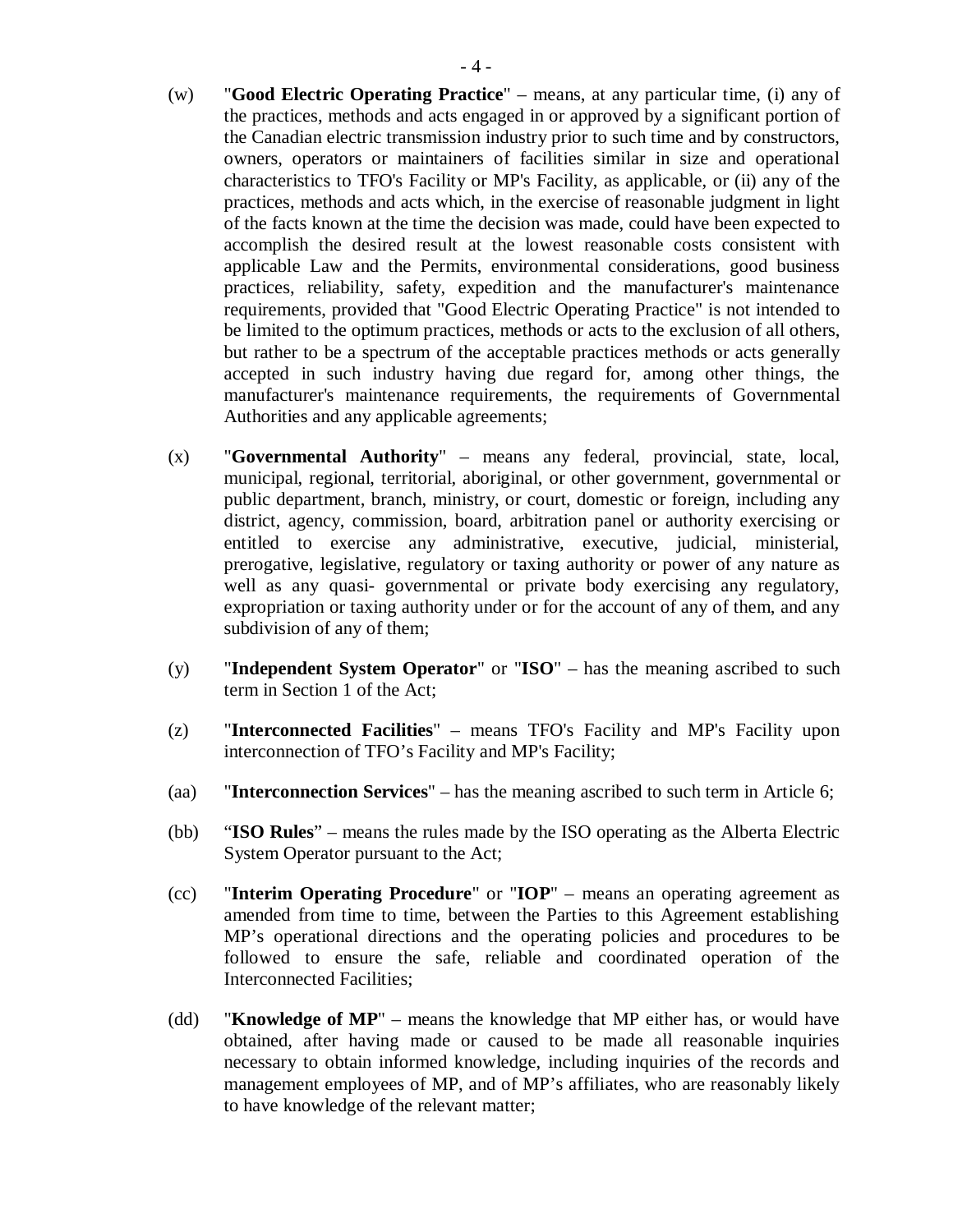- (ee) "**Law**" or "**Laws**" means all laws, statutes, codes, ordinances, decrees, rules, regulations, by-laws, statutory rules, principles of law, published policies, procedures and guidelines, judicial or arbitral or administrative or ministerial or departmental or regulatory judgments, orders, decisions, rulings, or awards, including those of the AUC and the ISO and general principles of common and civil law, and the terms and conditions of any grant of approval, permission, authority or licence of any Governmental Authority, and the term "applicable" with respect to Laws and in a context that refers to one or more Persons, means that the Laws apply to the Person or Persons, or its or their business, undertaking or property, and emanate from a Governmental Authority having jurisdiction over the Person or Persons or its or their business, undertaking or property;
- (ff) "**MP**" has the meaning set forth in the recitals hereto;
- (gg) "**MP's Transfer Facility**" means those facilities contemplated to be purchased by TFO pursuant to the ATA, such facilities constituting all [or a portion] of MP's Facility and described in Exhibit "B", as altered from time to time;
- (hh) "**MP's Transmission Facility**"means the Transmission Facility owned by MP and described in Exhibit "B" as altered from time to time;
- (ii) "**Non-Performing Party**" has the meaning set forth in the definition for Force Majeure set forth herein;
- (jj) "**Normal Operating Limits**" means the limits established by TFO and MP from time to time as the level, expressed in appropriate units of current, voltage, and frequency, that their respective Facilities and various elements thereof can support or withstand through the daily demand cycles without abnormal loss of equipment life;
- (kk) "**Notice**" means any notice, demand, request, consent, approval or other communication which is required or permitted by this Agreement to be given or made by a Party;
- (ll) "**Operating Policy and Procedure**" or "**OPP**" means an operating policy or procedure established by the ISO in relation to the operation of a transmission system as may be amended, replaced or supplemented from time to time;
- (mm) "**Operating Services**" has the meaning ascribed to such term in Article 5;
- (nn) "**Parties**" or "**Party**" have the meanings set forth in the recitals hereto;
- (oo) "**Permits**" means all authorizations, registrations, permits, certificates of approval, approvals, grants, licences, quotas, consents, commitments, rights or privileges issued or granted by any Governmental Authority to MP in respect of the MP's Transfer Facility;
- (pp) "**Person**" means an individual, body corporate, sole proprietorship, partnership, trust, unincorporated association, unincorporated syndicate, unincorporated organization, or another entity, and a natural Person acting in his or her individual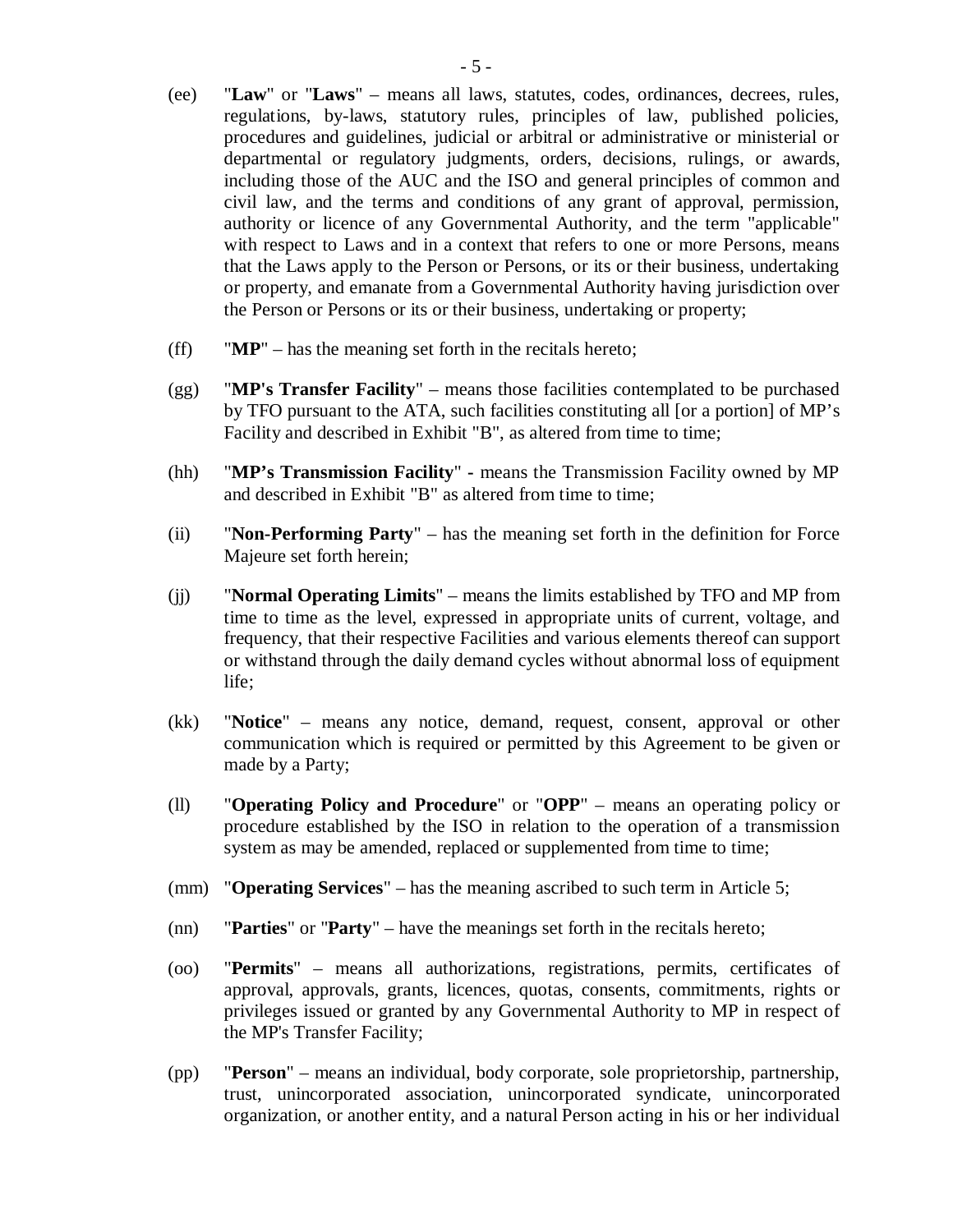capacity or in his or her capacity as executor, trustee, administrator or legal representative, and any Governmental Authority;

- (qq) "**Project**" has the meaning as defined in the ATA;
- (rr) "**Requested Information**" means any information (including the information identified in the Exhibits attached to this Agreement) that is reasonably necessary for TFO or MP to discharge its duties and functions under the Act and the regulations made thereunder;
- (ss) **"SCADA"** has the meaning set forth in Section 6.5(a)(i) hereto;
- (tt) "**Services**" means any services to be provided by TFO under this Agreement including any Interconnection Services and any Operating Services;
- (uu) "**System Access Services**" means "system access services" as defined in the Act;
- (vv) "**Term**" has the meaning ascribed to such term in the Article 7;
- (ww) "**TFO**" has the meaning set forth in the recitals hereto;
- (xx) "**TFO's Terms and Conditions**" means the terms and conditions of service upon which TFO will provide Transmission Services to the ISO, as may be amended, altered or replaced from time to time;
- (yy) "**TFO's Facility**" means the Transmission Facility owned by TFO and described in Exhibit "B", as altered from time to time;
- (zz) "**Transmission Facility**" means the "transmission facility" of either of the Parties as defined in the Act, which for greater clarity excludes generating units and distribution systems;
- (aaa) "**Transmission Facility Operator**" means a Person that is given express authority to, and accepts the obligation to operate another Person's Transmission Facility on such other Person's behalf; and
- (bbb) "**Transmission Services**" means the services to be provided by TFO, by means of TFO's Transmission Facility, in order for the ISO to provide System Access Service and Ancillary Services to manage the financial risk associated with the cost of transmission line losses as required by the Act.

## **2.1 Certain Rules of Interpretation**

- (a) In this Agreement, words signifying the singular number include the plural and vice versa, and words signifying gender include all genders. Every use of the word "including" in this Agreement is to be construed as meaning "including, without limitation" (See Section 15.15);
- (b) The division of this Agreement into Articles and Sections, the insertion of headings and the provision of a table of contents are for convenience of reference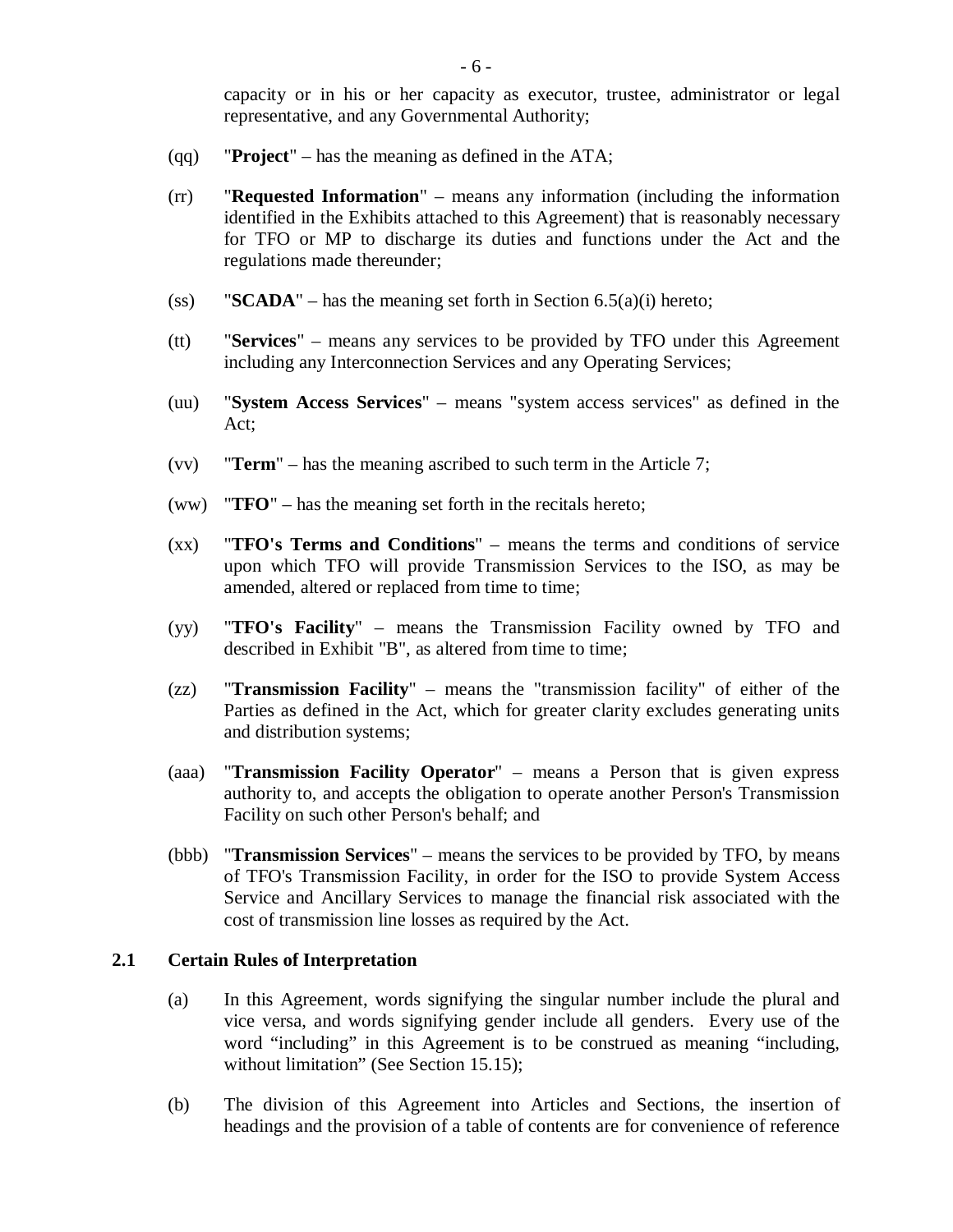only and do not affect the construction or interpretation of this Agreement (See Section 15.9);

- (c) Unless otherwise specified, time periods in this Agreement within which or following which any payment is to be made or act is to be done will be calculated by excluding the day on which the period begins and including the day on which the period ends. If the last day of a time period is not a Business Day, the time period will end on the next Business Day;
- (d) Unless otherwise specified, any reference in this Agreement to any statute includes all regulations made under or in connection with that statute from time to time, and is to be construed as a reference to that statute as amended, supplemented or replaced from time to time; and
- (e) Unless otherwise specified, any reference in this Agreement by specific name to a Governmental Authority or to a body exercising authority or performing duties under applicable Law includes all successor entities exercising or performing the same or similar authority or duties relative to the subject matter of this Agreement.

# **ARTICLE 3 CONFLICTS WITH OTHER AGREEMENTS**

#### **3.1 TFO Agreements with ISO and MP**

- (a) This Agreement is not intended in any way to modify, abrogate, alter or diminish any of the terms and conditions of any contracts or written agreements (including any conditions precedent, covenants, representations, warranties, indemnities or survival periods) between the ISO and MP, between MP and TFO (including the ATA and any confidentiality agreement), or between TFO and the ISO.
- (b) For clarity, in the event of any conflict between either of this Agreement and:
	- (i) TFO's Terms and Conditions, or
	- (ii) the ATA;

then TFO's Terms and Conditions or the ATA, as applicable, shall prevail unless waived in writing by each of the applicable parties.

The Parties acknowledge and agree that the satisfaction or waiver by a Party of any representation and warranty made in this Agreement will not constitute, or be deemed to constitute, the satisfaction or waiver by such Party of any representation and warranty made in the ATA.

### **ARTICLE 4 COVENANTS, REPRESENTATIONS AND WARRANTIES**

#### **4.1 MP Representations and Warranties**

MP represents and warrants that: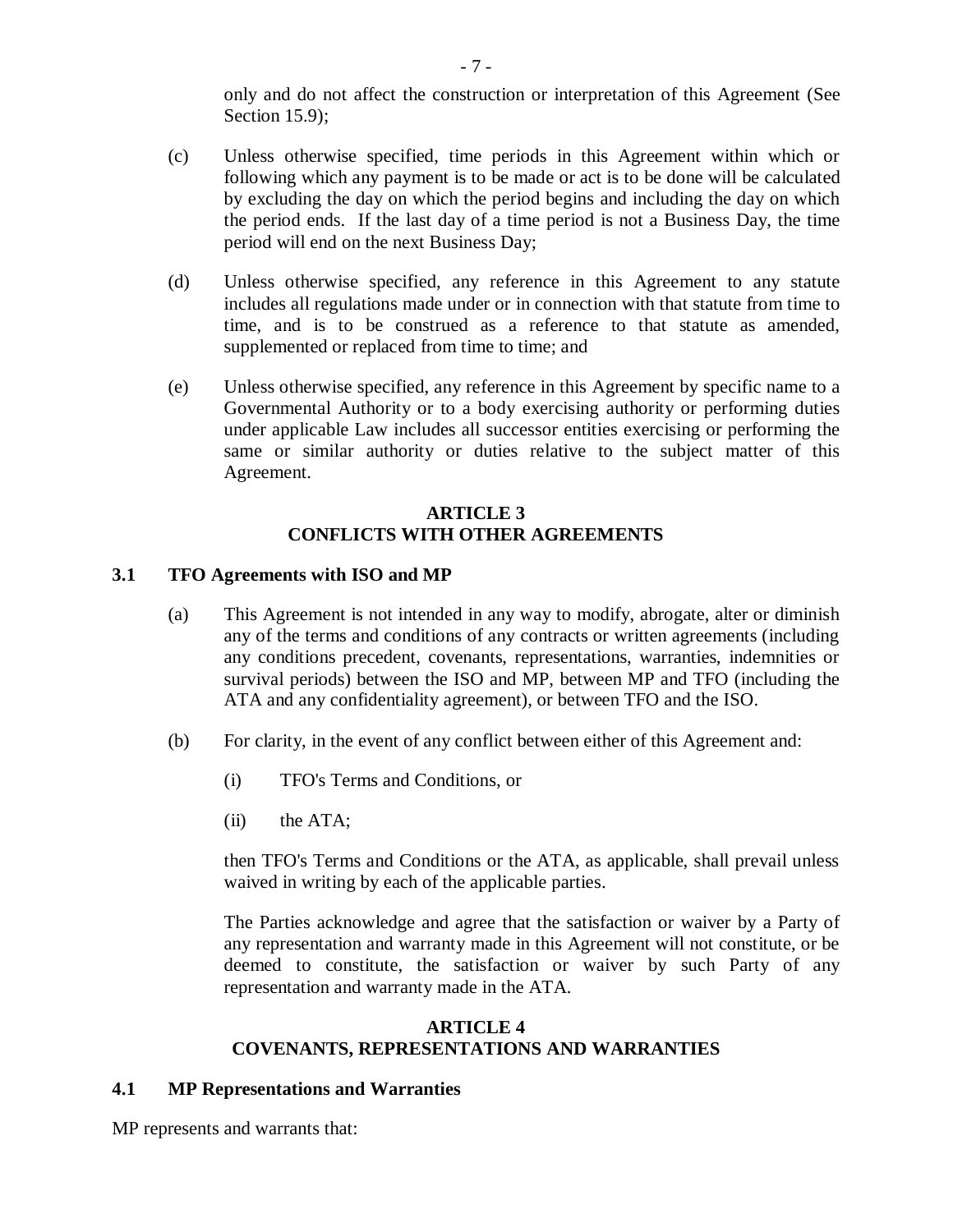- (a) MP's Transfer Facility has been designed, procured, constructed, and installed in accordance with all of MP's covenants, representations and warranties set forth in the ATA such that MP's Transfer Facility is ready to operate for the purposes of energization and interconnection;
- (b) all deficiencies with MP's Transfer Facility which impact safe and reliable operation of the Interconnected Facilities and previously identified by TFO through the Facility Acceptance Framework, in accordance with the terms and conditions of the ATA, have been remedied to TFO's satisfaction;
- (c) to the Knowledge of MP, there are no safety violations, or any existing circumstances that may result in a safety violation under applicable Laws in relation to MP's Transfer Facility;
- (d) MP has completed a hazard assessment in accordance with Good Electric Operating Practice for the operation of MP's Transfer Facility and made TFO aware by written notice of any potential hazards and associated preventive and emergency procedures and measures;
- (e) MP has obtained and provided TFO with copies of all required Permits that allow TFO to operate MP's Transfer Facility;
- (f) MP has provided to TFO all information, including all manuals, drawings and documents, pertaining to the operation of MP's Transfer Facility in the format specified by TFO, as applicable;
- (g) MP has provided TFO with all necessary training related to the operation and maintenance of MP's Transfer Facility on MP's sites and MP has received a written acknowledgement from the TFO that such training has been received; and
- (h) A satisfactory energization certificate or checklist has been issued by the ISO for the Project.

# **4.2 MP Covenants**

MP covenants that it shall:

- (a) maintain MP's Transfer Facility to achieve a complete and operable Transmission Facility in accordance with all of MP's covenants, representations and warranties set forth in the ATA such that MP's Transfer Facility is ready to operate for the purposes of energization and interconnection;
- (b) provide all necessary access to TFO for operation of MP's Transfer Facility;
- (c) meet all technical interconnection requirements with respect to the connection of MP's Facility with TFO's Facility substantially in accordance with the Interim Operating Procedure, Good Electric Operating Practice, then current ISO Rules and policies, the ARS, and pursuant to all applicable Laws as amended from time to time, including, without limitation, the Act and regulations thereunder;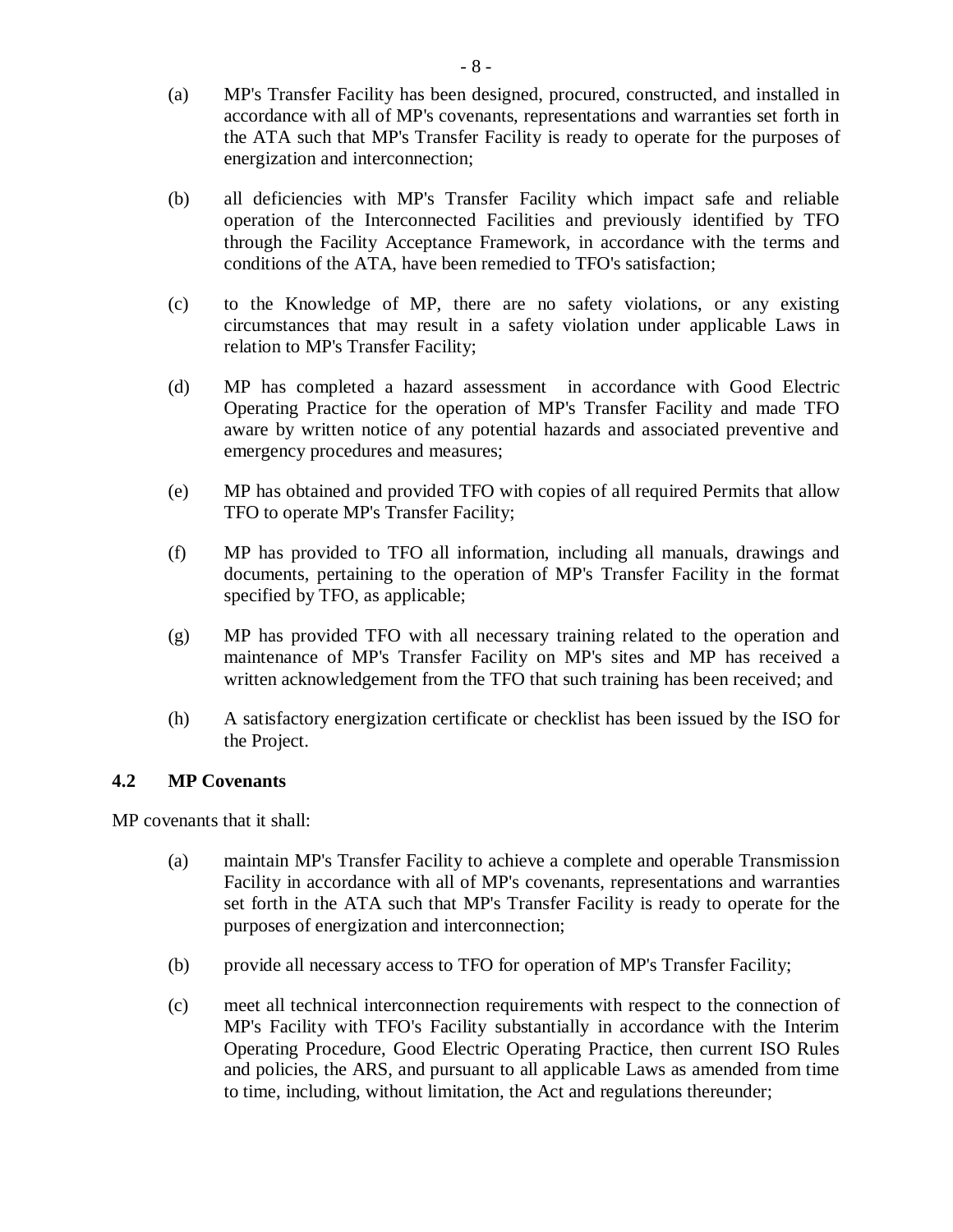- (d) operate MP's Facility (excluding MP's Transfer Facility) in accordance with the Interim Operating Procedure and Good Electric Operating Practice;
- (e) promptly and effectively, consistent with Good Electric Operating Practice, resolve any problems caused (in whole or in part) by MP's Facility that can be shown by TFO to materially diminish the operating reliability of the Interconnected Facilities or any part thereof; and
- (f) identify and document all directions and/or instructions with respect to the operation of MP's Transfer Facility in the IOP.

### **4.3 TFO Covenants**

TFO covenants that it shall:

- (a) meet all technical interconnection requirements with respect to the connection of TFO's Facility with MP's Facility substantially in accordance with the Interim Operating Procedure, Good Electric Operating Practice, then current ISO Rules and policies, the ARS, and pursuant to all applicable Laws as amended from time to time, including the Act and regulations thereunder;
- (b) operate TFO's Facility in accordance with the Interim Operating Procedure and Good Electric Operating Practice; and
- (c) promptly and effectively, consistent with Good Electric Operating Practice, resolve any problems caused (in whole or in part) by TFO's Facility that can be shown by MP to materially diminish the operating reliability of the Interconnected Facilities or any part thereof.

#### **4.4 Acknowledgment**

Each of the Parties acknowledges that the other Party is relying on the provisions of this Article 4 in entering into this Agreement and providing the services herein contemplated.

#### **ARTICLE 5 OPERATING SERVICES**

### **5.1 TFO Operating Services**

- (a) During the Term, MP authorizes and designates TFO and TFO agrees to operate MP's Transfer Facility under the direction of MP and in accordance with the IOP as the Transmission Facility Operator under the terms and conditions in this Agreement. For reference, MP's Transfer Facility description, and ownership and operating authority boundaries are described in Exhibit "B" of this Agreement.
- (b) TFO will provide the following operating services in accordance with MP's directions in the IOP and the transmission line and substation operating information, manuals, drawings and specifications provided by MP:
	- (i) operate MP's Transfer Facility according to the Normal Operating Limits and Emergency Operating Limits as established by MP;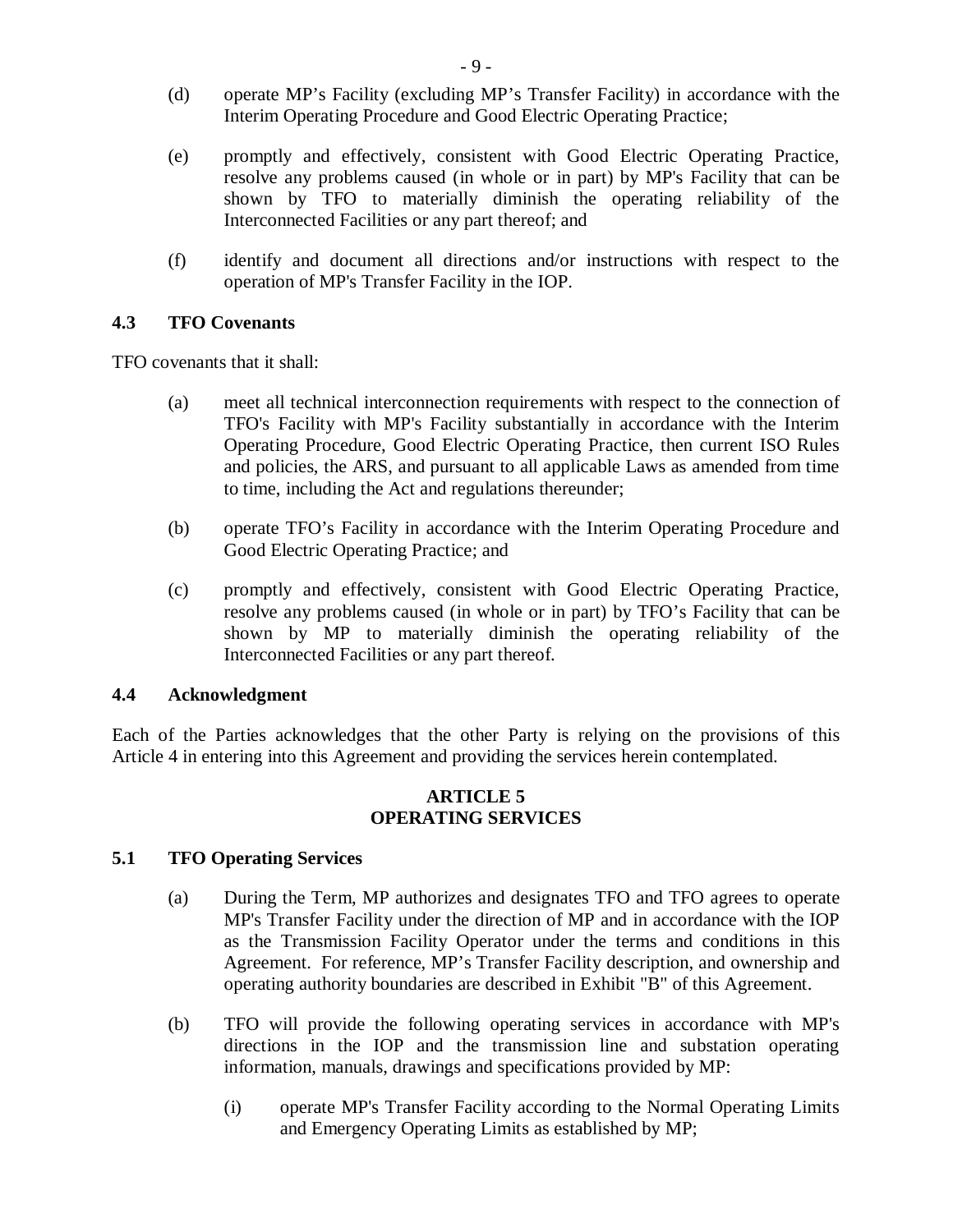- (ii) develop switching order and perform, or direct a subcontractor to perform associated switching;
- (iii) monitor area voltages and coordinate area voltage adjustments;
- (iv) monitor major alarms, take action as required and contact MP for appropriate maintenance or repair; and
- (v) schedule maintenance with the ISO;

(collectively, the "**Operating Services**").

- (c) In addition to any priorities required by applicable Laws including Alberta Reliability Standards and ISO directives, it is acknowledged and agreed that operational requirements of the AIES will take precedence over MP's operational requirements.
- (d) TFO agrees to provide the Operating Services in accordance with directions provided by MP in accordance with the IOP as set forth in Section 5.2 and such Operating Services will be provided in accordance with Good Electric Operating Practice.

### **5.2 MP's Maintenance and Engineering of MP's Transfer Facility**

- (a) Notwithstanding that TFO shall operate MP's Transfer Facility as Transmission Facility Operator, MP is and shall remain solely responsible for all engineering and maintenance of MP's Transfer Facility including:
	- (i) planning and execution of preventive maintenance, corrective maintenance, and emergency maintenance;
	- (ii) fault and outage analysis;
	- (iii) asset management;
	- (iv) vegetation management;
	- (v) Contingency planning;
	- (vi) Site Safety;
	- (vii) Site Security;
	- (viii) Reviewing Outcomes of Equipment Tests;
	- (ix) sparing of equipment and special tools; and
	- (x) any and all documentation related to MP's obligations pursuant to this Section 5.2.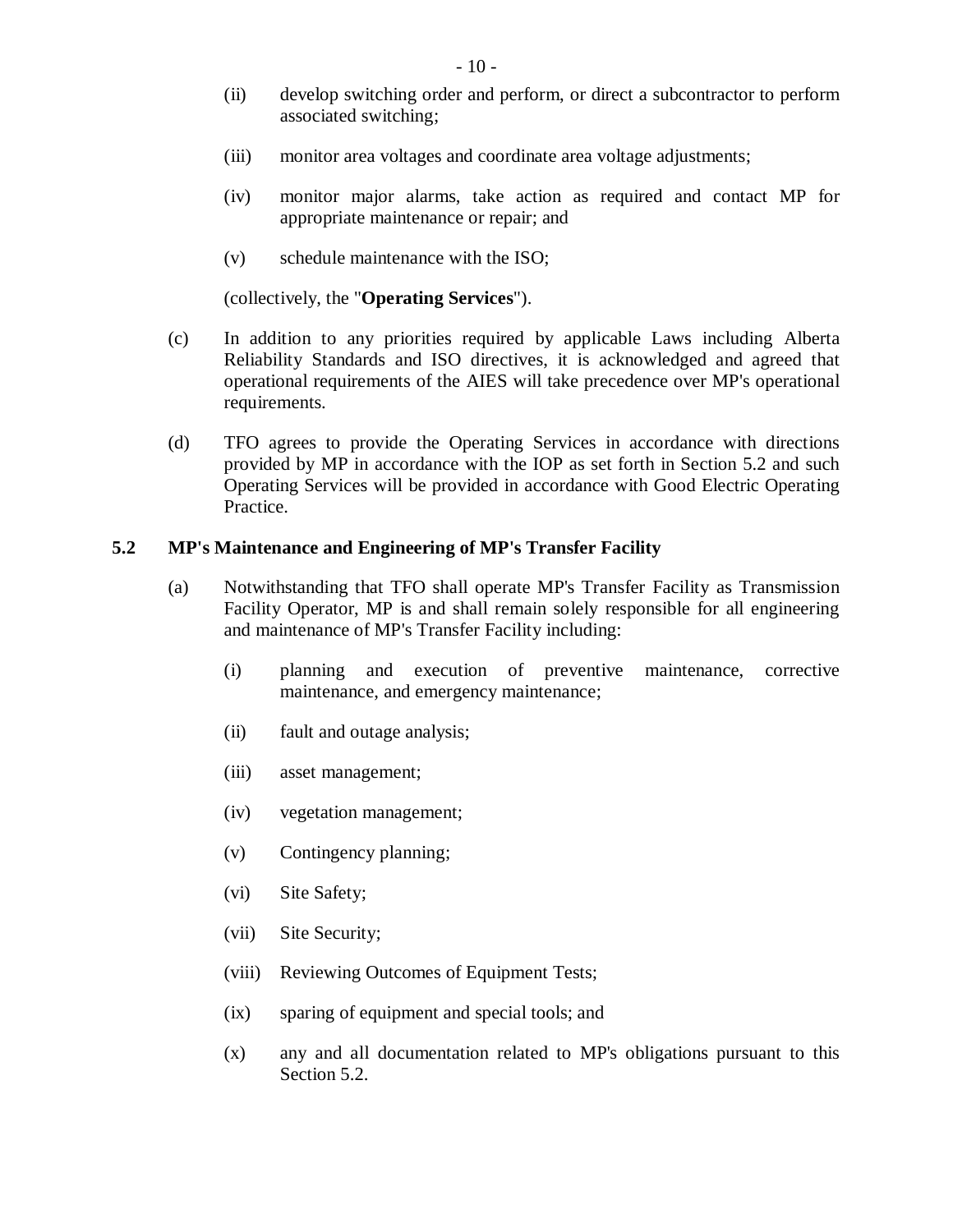- (b) MP is responsible for providing a switching or outage schedule for MP's Transfer Facility to TFO. TFO will coordinate and complete outage scheduling with the ISO.
- (c) MP is responsible to identify in the IOP all operational directions or instructions TFO is required to follow prior to MP performing maintenance activities.
- (d) Before performing maintenance work on MP's Transfer Facility, MP is required to obtain a copy of TFO's current standards or process document for work clearance and permitting processes. MP shall adhere to such standards or processes when performing maintenance work on the Transfer Facility.

## **ARTICLE 6 INTERCONNECTION SERVICES**

### **6.1 Connection to TFO's Facility**

- (a) TFO shall connect MP's Facility to TFO's Facility as required under the applicable ISO System Access Service Agreements and subject to the terms and conditions set out in this Agreement (the "**Interconnection Services**"). The Facility descriptions and ownership boundaries are described in Exhibit "B" of this Agreement.
- (b) The Parties agree, by written notice, to inform each other of any revisions to the IOP that are necessary, from time to time, as a result of changes in the operation of their respective Facility prior to undertaking such changes.
- (c) Transmission interconnection will be provided by TFO and made available within the Normal Operating Limits and Emergency Operating Limits, as established by each of TFO and MP from time to time for its Facility.
- (d) Following a Contingency, each of TFO and MP will return the operation of its Facility to within Normal Operating Limits as soon as reasonably possible.
- (e) Notwithstanding any other provision of this Agreement, TFO may, without liability of any kind to MP, interrupt or disconnect the interconnection of the Interconnected Facilities under its operating authority in the following circumstances:
	- (i) to allow each of TFO or MP to carry out planned work, maintenance, testing or inspections, construction, installation, improvements, alterations, repairs or replacements of its Facility;
	- (ii) if either Party, acting reasonably, determines that public safety, personnel safety or the physical integrity of its Facility, or any transmission facility or electric system of a neighbouring jurisdiction to which TFO's Facility or MP's Facility is interconnected are at risk, including conditions of forced outage to protect TFO's Facility or MP's Facility;
	- (iii) as required to comply with Permits or applicable Laws;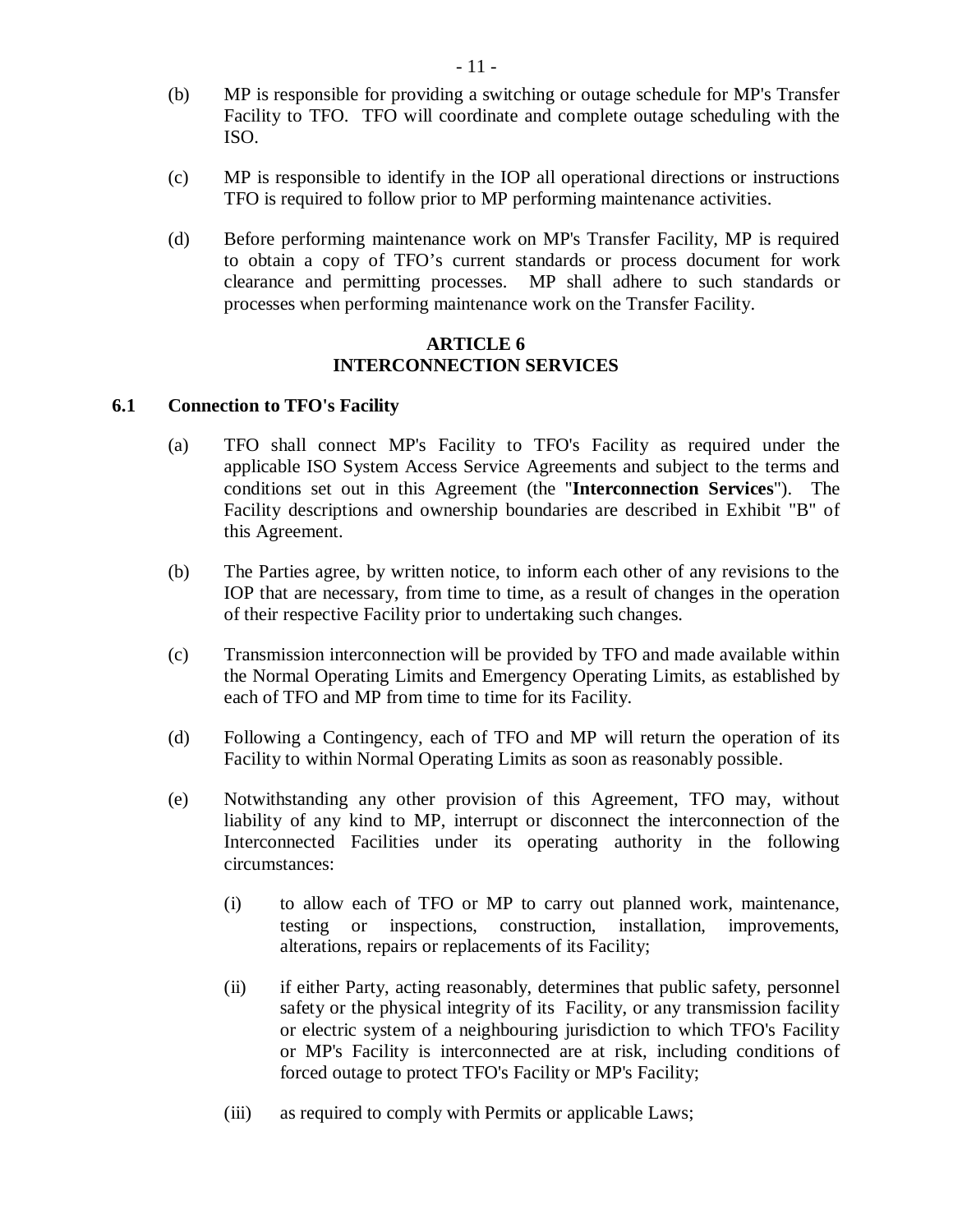- (iv) for the purpose of coordinating physical operations of TFO's Facility or MP's Facility with an interconnecting transmission facility of a third party or an electric system of a neighbouring jurisdiction;
- (v) to comply with written and verbal directions provided by the ISO;
- (vi) as may be specified in any OPP or the IOP;
- (vii) where such interruption or disconnection is required in order to adhere to Good Electric Operating Practice; or
- (viii) where necessary for the retirement of TFO's Facility or MP's Facility, as approved by the AUC.

TFO shall, on a commercially reasonable basis and when time permits, provide MP prior notice of such interruption or disconnection.

#### **6.2 Reasonable Precautions**

TFO and MP will each take reasonable precautions through their respective maintenance practices, consistent with Good Electric Operating Practice, to guard against unscheduled interruptions or disconnection of the interconnection of the Interconnected Facilities due to Facility failure. TFO and MP will each make reasonable efforts, consistent with Good Electric Operating Practice to minimize the duration of unplanned Interconnected Facility outages.

#### **6.3 Planned Outages**

The Parties acknowledge and agree as follows:

- (a) TFO and MP may each require planned outages on their respective Interconnected Facilities for maintenance according to their own respective maintenance standards or for construction of new Facilities;
- (b) MP is responsible for putting forward requests to TFO for planned outages on MP's Transfer Facility; and
- (c) planned maintenance outages will be coordinated between TFO, MP, and the ISO in accordance with ISO's outage scheduling OPP. TFO and MP will each make reasonable efforts to minimize the duration of planned maintenance outages consistent with Good Electric Operating Practice.

#### **6.4 Power Quality**

The Parties agree to co-operate with each other and with the ISO, and take such measures in resolving power quality problems detected on TFO's Facility or MP's Facility as may be required in order to comply with applicable ISO requirements. As between the Parties, a Party shall be responsible for the cost of mitigating and resolving power quality problems originating on its Facility.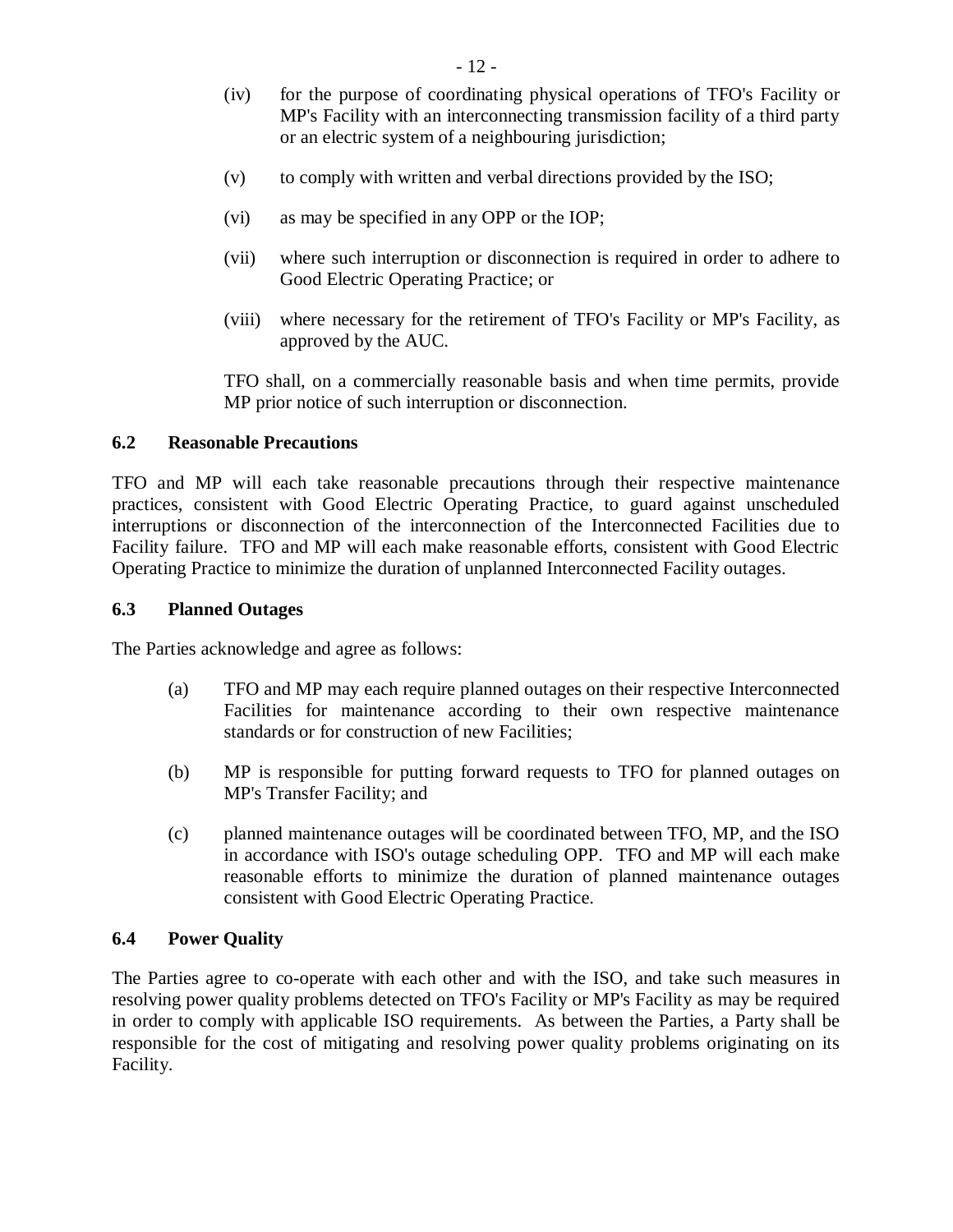### **6.5 SCADA**

The Parties hereby acknowledge and agree that:

- (a) For MP's Transfer Facility:
	- (i) MP shall be responsible for sending all required Supervisory Control and Data Acquisition ("**SCADA**") points specified in the ISO issued functional specification and those identified by TFO to TFO's control centre; and
	- (ii) TFO will forward those ISO required SCADA points for MP's Transfer Facility to the ISO.
- (b) For MP's Facility other than MP's Transfer Facility:
	- (i) Each of TFO and MP will exchange agreed upon system data points from its Facility as outlined in the IOP; and
	- (ii) MP is responsible for sending all ISO required SCADA points to the ISO.
- (c) In each of the circumstances set forth in Sections  $6.5(a)$  and  $6.5(b)$ :
	- (i) TFO shall not be liable for MP's SCADA data including the timeliness, integrity, accuracy, or completeness of such data; and
	- (ii) MP shall be responsible for all costs associated with routing the data applicable to it to the TFO's Facility including the reasonable and verifiable cost of any additions required within TFO's Facility to accommodate the data.

#### **6.6 Compliance Reporting**

The Parties hereby acknowledge and agree that:

- (a) TFO shall fulfill compliance reporting and evidence documentation obligations for MP's Transfer Facility in accordance with ISO Rules and the ARS.
- (b) MP shall designate TFO to fulfill compliance reporting obligations through ISO's "Designation of Documentation Provider" form.
- (c) TFO shall identify requirements MP needs to meet to facilitate TFO's compliance reporting and evidence documentation.
- (d) MP shall ensure that TFO is provided with such remote connectivity to protection devices and disturbance monitoring devices of the MP's Transfer Facility as are required for TFO to fulfill compliance reporting obligation for the MP's Transfer Facility.
- (e) MP shall coordinate with TFO in the development of compliance plans for MP's Transfer Facility including but not limited to: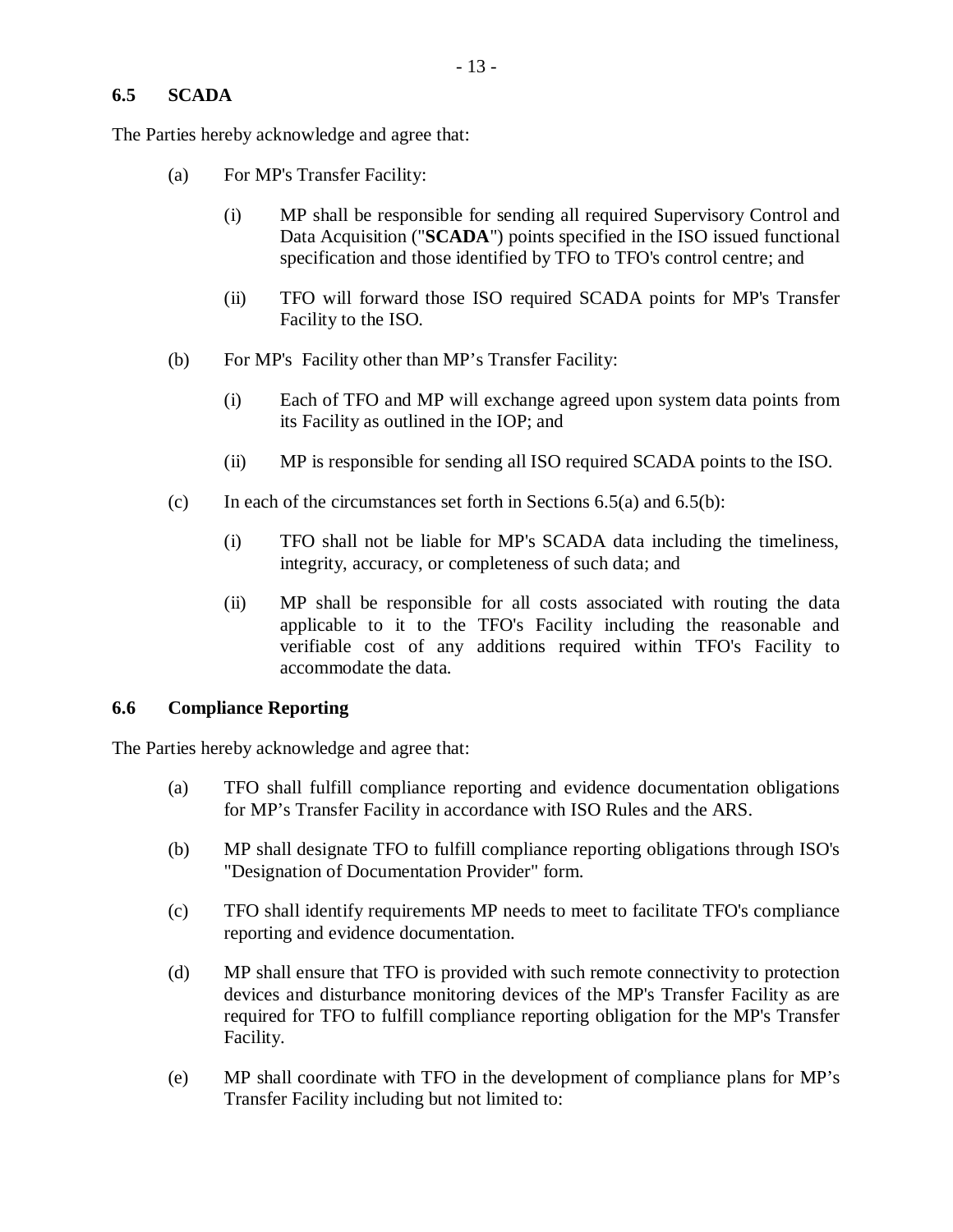- (i) identifying MP's Transfer Facility;
- (ii) evaluating which portion of MP's Transfer Facility is reportable under Alberta Reliability Standards or the ISO Rules;
- (iii) designating roles and responsibilities; and
- (iv) developing a procedure to provide all necessary information to TFO for TFO's compliance reporting.
- (f) MP shall be responsible to provide TFO with accurate and complete information and documentation required for compliance reporting within any timeline specified by TFO.

# **ARTICLE 7 TERM**

### **7.1 Term**

This Agreement shall commence on the Energization Date and will remain in effect until the earliest of:

- (a) six months immediately following the Energization Date;
- (b) the effective date of Closing; and
- (c) termination upon the occurrence of any of the events identified in Article 8 of this Agreement,
	- (the "**Term**").

The Term can be extended by written agreement of the Parties.

### **ARTICLE 8 TERMINATION AND SUSPENSION**

### **8.1 End of Term**

This Agreement will automatically terminate at the end of the Term. Should arbitration arise without mutual agreement to extend the Term, the Agreement will remain in force until an arbitration decision has been determined, provided that in no event shall this Agreement remain in force after the Closing or after it is terminated upon the occurrence of any of the events identified in Section 8.2 or Section 8.3.

### **8.2 Termination for Convenience**

Provided that a dispute has not been referred for resolution pursuant to the Dispute Resolution Procedure, either Party may terminate this Agreement at any time for convenience by providing to the other written notice of such termination at least one month prior to the effective date of such termination.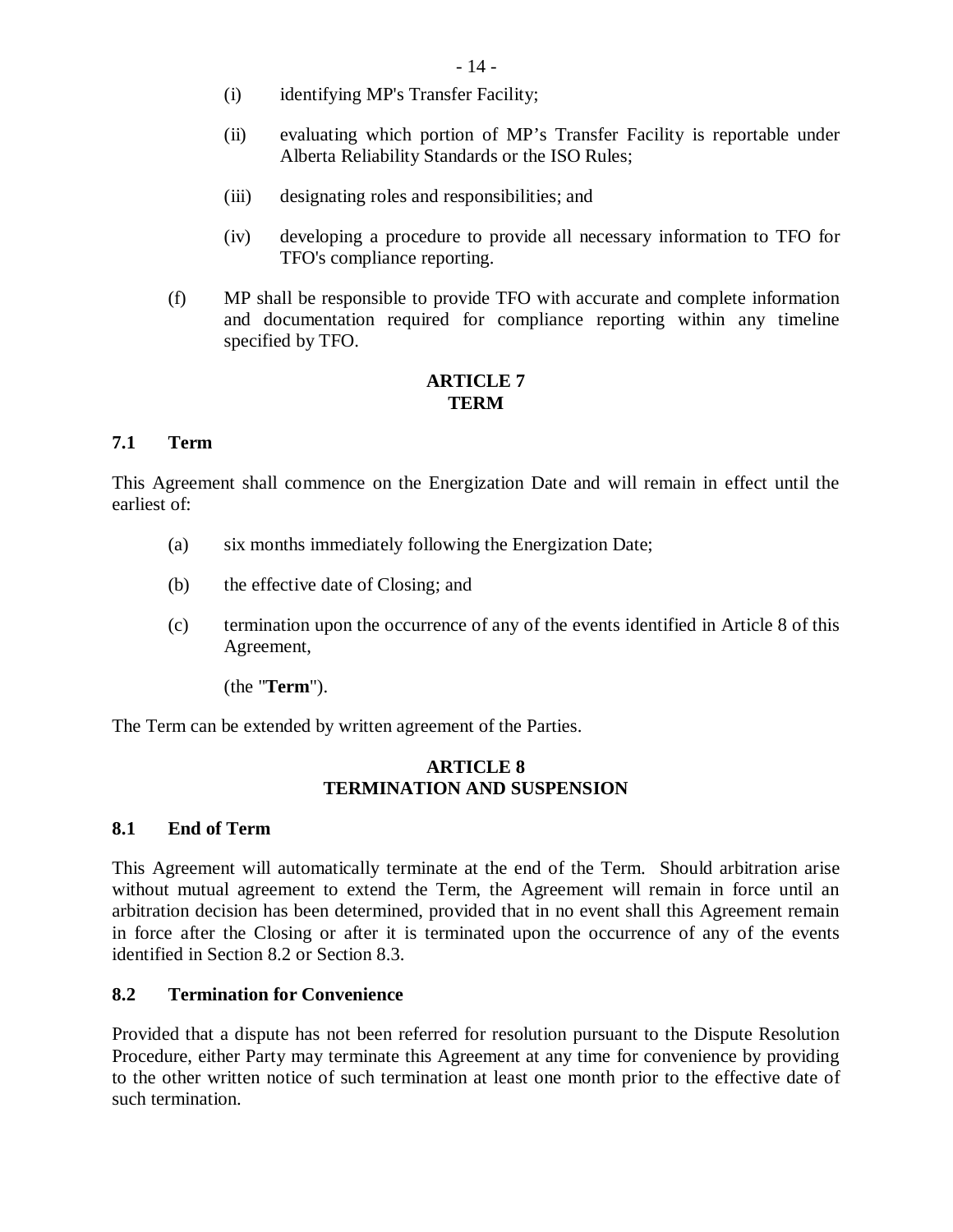This Agreement may be terminated by written agreement of the Parties.

#### **8.3 Termination for Cause**

Subject to Section 8.4, TFO may, on the occurrence of any one of the following events, immediately terminate this Agreement by providing to MP written notice of such termination:

- (a) if MP becomes bankrupt or insolvent, or commits or suffers any act of bankruptcy or insolvency or seeks debtor relief protection under applicable Law or is placed in receivership, or is subject to involuntary dissolution or is unable to pay its debts as they fall due in the usual course of business; or
- (b) if MP breaches any material term of a Contract Document.

# **8.4 Temporary Suspension**

- (a) If TFO at any time believes, in its sole discretion, that the MP's Transfer Facility is unsafe to operate, violates any applicable Laws, codes, standards, including the ARS, ISO Rules or regulations, or may cause losses or damages, TFO may on a temporary basis suspend its Services and notify MP immediately. The Services will resume when TFO is satisfied that the potential risks identified by the TFO in the notice delivered in accordance with this Section, have been remedied.
- (b) MP acknowledges that TFO will terminate or suspend Services, if directed to do so by any Governmental Authority having jurisdiction over the Services or any of the Parties.

### **8.5 Closing of ATA**

If this Agreement terminates upon the Closing of the ATA, then it shall be replaced by an interconnection agreement between the Parties in the form attached hereto as Exhibit "D", as such form may be amended by agreement of the Parties, provided that the final terms of such interconnection agreement shall be in accordance with Good Electric Operating Practice. If this Agreement terminates or suspends upon any other reasons, TFO will cease to provide the Services.

# **ARTICLE 9 COSTS OF OPERATING SERVICES**

### **9.1 Costs**

The costs of Services provided under this Agreement will, in TFO's sole discretion, be characterized as part of TFO's incremental internal and external costs and expenses for the Project (as such term is defined in the ATA, and for greater clarity, included as part of Costs as defined in the ATA). Such costs of Services will be included in the obligations of MP and paid by MP to TFO in accordance with the applicable financial commitment agreement entered into by the Parties.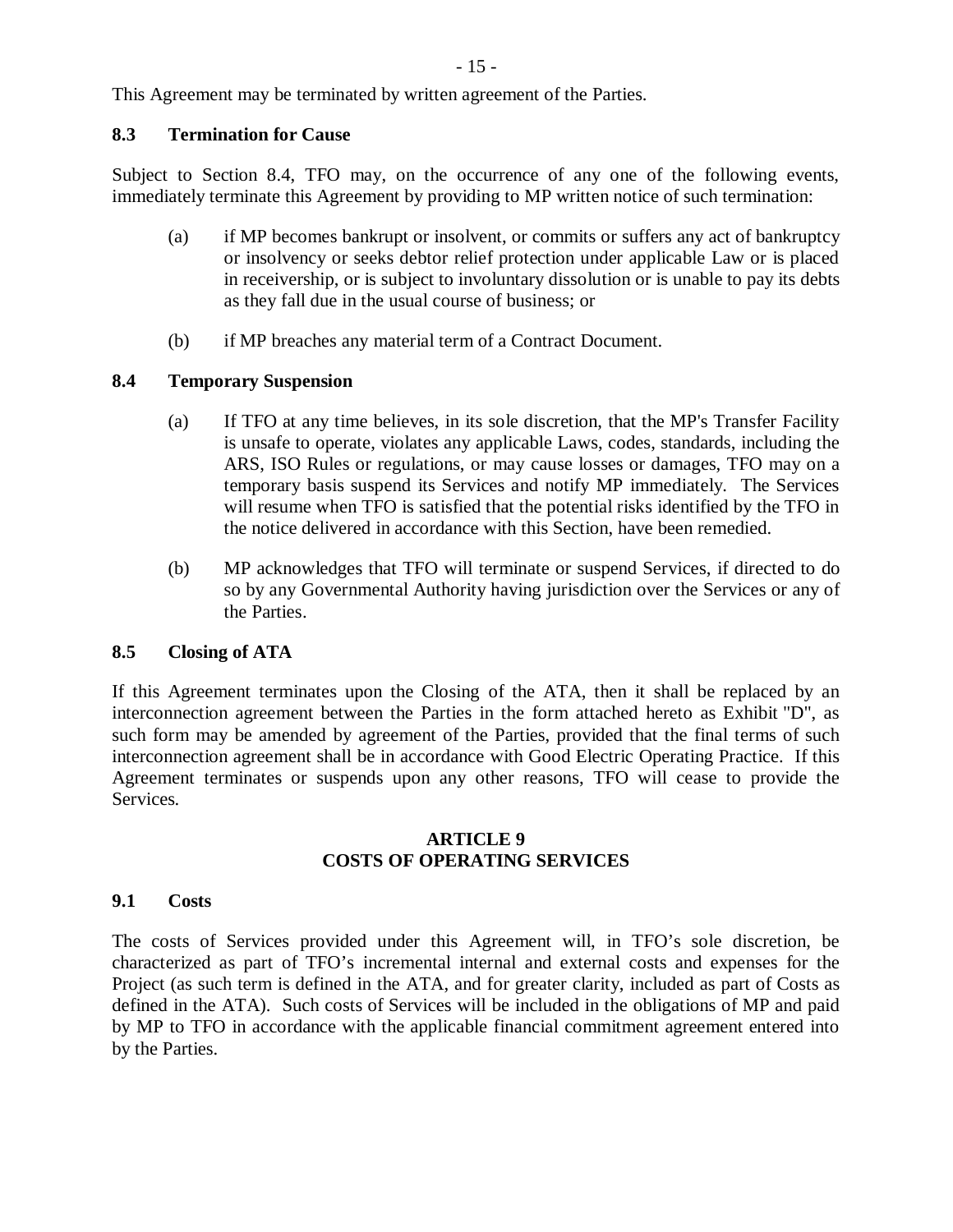# **ARTICLE 10 PROVISION OF INFORMATION**

#### **10.1 Provision of Information**

Each of TFO and MP shall provide the other Party with sufficient information about its Facility for the other Party to study and to understand the impact of the operation and interconnection on its Facility. Subject to the restrictions set forth in any applicable confidentiality agreement between the Parties, each of TFO and MP can request the other Party to provide and the other Party shall thereafter promptly provide Requested Information.

#### **ARTICLE 11 INDEMNITY AND CONSEQUENTIAL LOSS**

#### **11.1 Indemnity and Consequential Loss**

- (a) Subject to Section 11.1(d) and Article 12, TFO or MP, as the case may be, will be liable to and shall indemnify the other Party from and against any damage, cost (including reasonable legal fees and disbursements on a solicitor-client basis), expense, injury, loss, or Claim suffered, sustained, paid or incurred by the other Party, its agents or employees, including Claims advanced by third parties, which arise in connection with the indemnifying Party's failure to perform its obligations under or conduct itself in accordance with this Agreement or the negligence or willful misconduct of the indemnifying Party, its agents or employees acting within the scope of their authority or employment. For the purposes of this Article, "willful misconduct" means any act or omission which is an intentional tort or an intentional breach of any of the obligations under this Agreement.
- (b) Subject to Section 11.1(d) and Article 12, and without restricting the generality of Section 11.1(a), MP will be liable to and shall indemnify TFO from and against any Claim suffered, sustained, paid or incurred by TFO, its agents or employees, including Claims advanced by third parties, which arise in connection with any one or more of the following:
	- (i) any matter attributable to MP's Transfer Facility;
	- (ii) TFO operating MP's Transfer Facility according to this Agreement; or
	- (iii) TFO operating MP's Transfer Facility under the verbal and written direction of MP including MP established operating manuals.
- (c) TFO is not liable to MP for any losses and liabilities, or any consequential damages or losses, or any penalties or consequences due to non-compliance of ISO Rules or the ARS, as a result of providing the Services, unless negligence or willful misconduct of TFO has been proven.

It is understood and agreed that, notwithstanding anything to the contrary contained in this Agreement, neither Party, its agents, contractors or employees will be liable to or required to indemnify the other for any Claims, including Claims by third parties, of an indirect or consequential nature suffered, sustained, paid or incurred by the other Party, its agents or employees, which arise due to the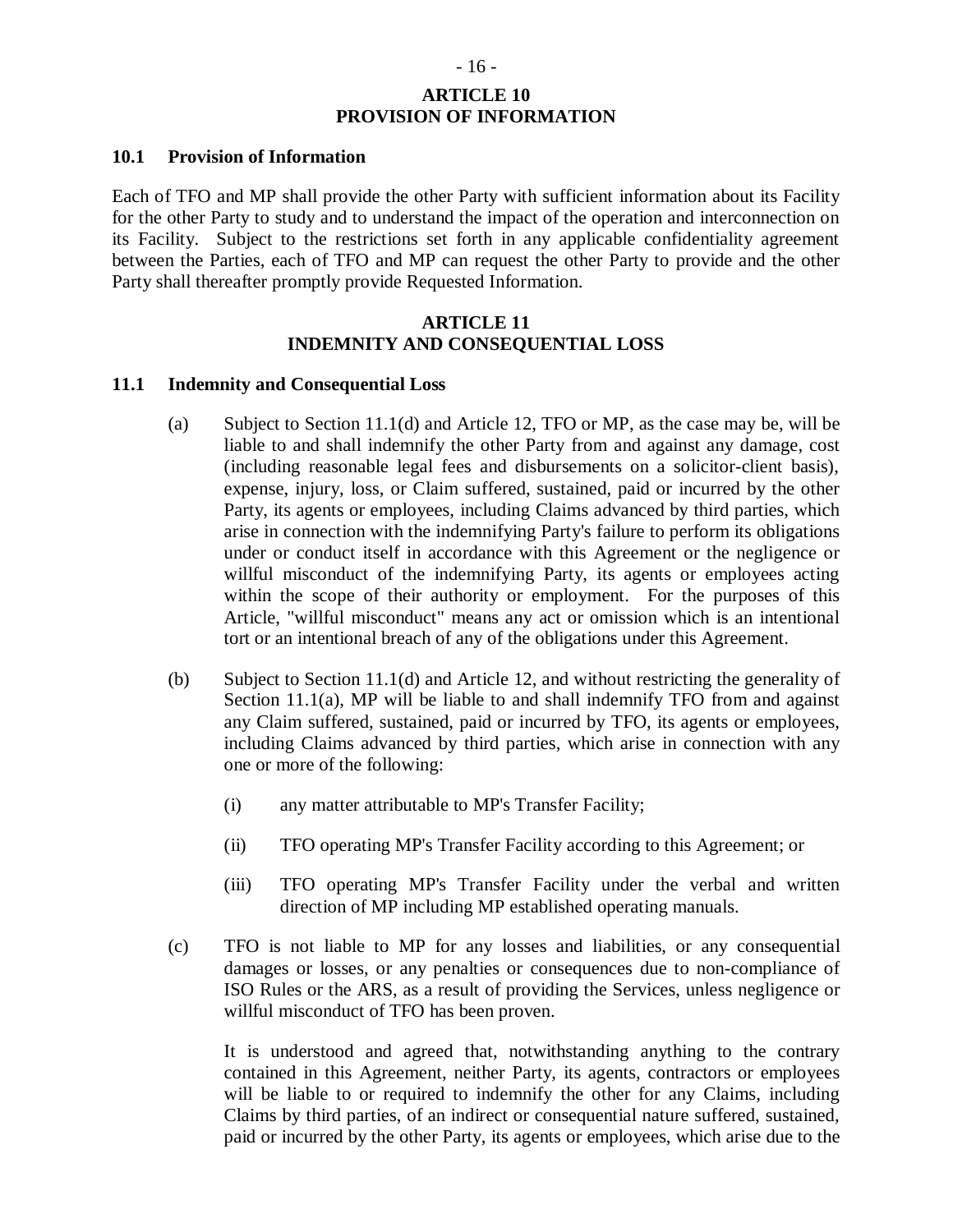other Party's failure to perform its obligations under or comply with this Agreement, or due to the negligence or willful misconduct of such Party, its agents or employees, howsoever and whensoever caused, and whether arising in contract, negligence or other tort liability, strict liability or otherwise. Without limiting the generality of the foregoing, Claims of an indirect or consequential nature shall include loss of revenue, loss of profits, cost of capital, business interruption and loss of the use of any facilities or property owned, operated or used by the other Party or a third party.

(d) Nothing in this Agreement, including this Article 11, shall be construed or deemed to amend, limit, derogate from or otherwise supersede any limitation or exclusion of liability in favour of a Party pursuant to the Act or that Party's terms and conditions of service pursuant to the Act.

### **ARTICLE 12 FORCE MAJEURE**

# **12.1 Force Majeure Relief**

TFO or MP, as the case may be, is relieved of its obligations hereunder, and shall not be liable for any failure to perform any term of this Agreement to the extent that and when such failure is due to, or is a consequence of, an event of Force Majeure.

### **12.2 Exclusions**

Notwithstanding Section 12.1, lack of funds including any lack of funds resulting from a decision, direction or order made by the AUC in the normal course of it exercising its authority to establish the appropriate revenue requirement of the Facility owner, and insolvency of any Party shall not be an event of Force Majeure.

### **12.3 Notice**

The Party claiming relief from liability under the provisions of Article 12 shall promptly give the other Party notice of the Force Majeure including full particulars thereof and shall promptly give the other Party notice when the Force Majeure ceases to prevent performance of the applicable term or condition of this Agreement.

### **12.4 Obligation to Remedy**

The Party claiming relief from liability under the provisions of Article 12 shall promptly remedy the cause and effect of the Force Majeure insofar as it is reasonably able to do so.

### **12.5 Strikes and Lockouts**

Notwithstanding any other provision of this Agreement, the settlement of any strike, lockout or other industrial disturbance shall be wholly in the discretion of the Party claiming relief from liability and such Party may settle such strike, lockout or industrial disturbance at such time and on such terms and conditions as it may deem appropriate and no failure or delay in settling such strike, lockout or industrial disturbance shall constitute a cause or event within the control of such Party or deprive such Party of the benefits of this Article 12.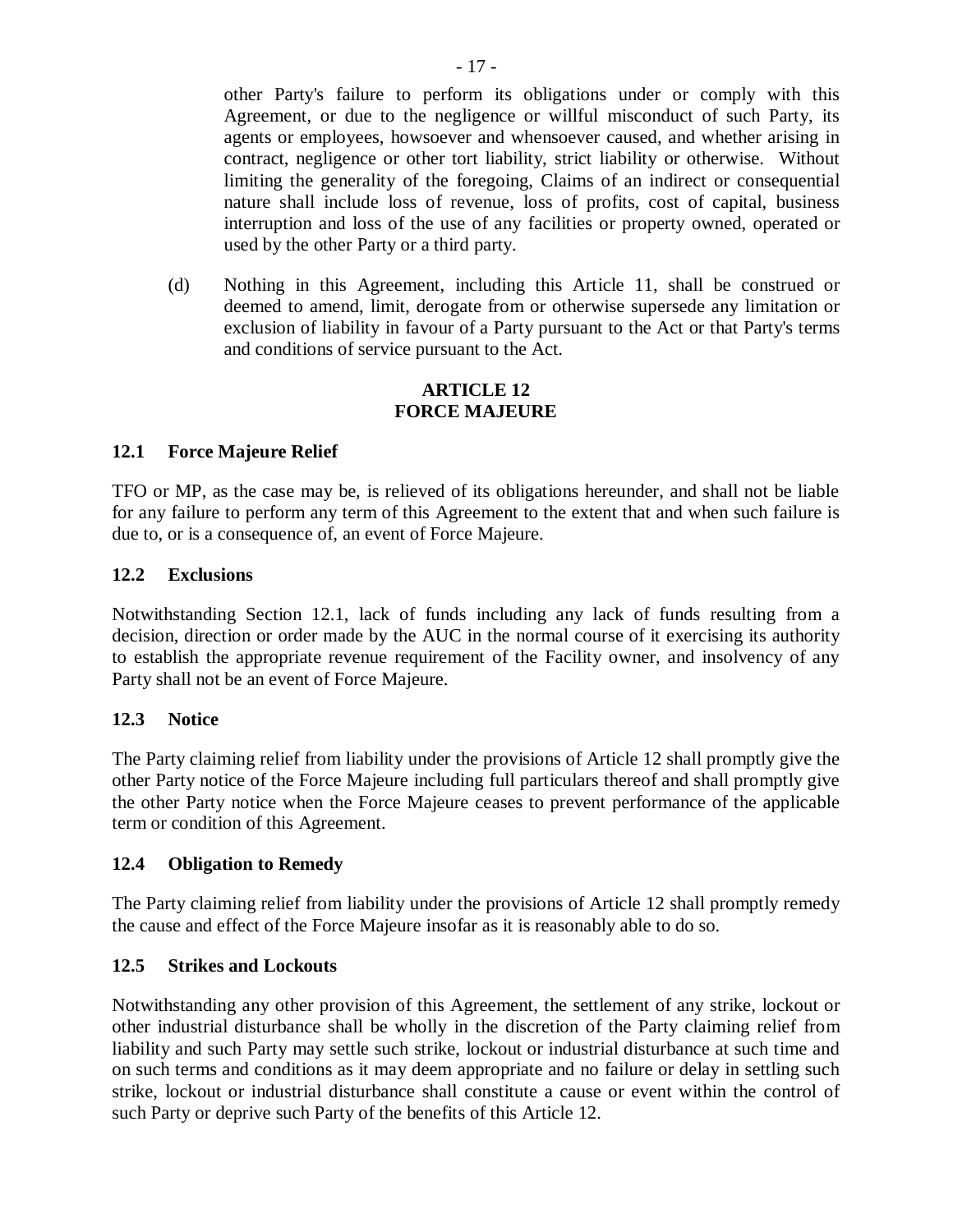# **ARTICLE 13 INSURANCE**

#### **13.1 Required Insurance**

MP shall procure and maintain throughout the Term, at its sole cost and expense, with an insurance company authorized to do business in the jurisdiction in which work or Services in relation to the Interconnected Facilities is being performed and having an assigned rating not less than A- VII by A.M. Best or equivalent, unless otherwise agreed upon by both Parties, the following insurance policies:

- (a) Employer's Liability insurance covering MP's personnel and providing limits of not less than two million (\$2,000,000) dollars where such personnel are not covered by applicable workers' compensation coverage;
- (b) Automobile public liability insurance covering MP vehicles used in the performance of work or Services in relation to the MP's Transfer Facility and providing limits of not less than two million (\$2,000,000) dollars per occurrence for bodily injury, death and property damage;
- (c) Commercial General Liability insurance providing coverage for a combined single limit of not less than five million (\$5,000,000) dollars (plus associated defense costs) for each occurrence resulting in bodily injury, including death, sustained by any person or persons, or resulting in injury to or destruction of property arising out of the operations of MP, officers, directors, employees and agents. Coverage shall include, but is not limited to, owners and contractor's protective liability, broad form property damage, cross liability, blanket contractual liability, non-owned automobile liability, loss of use without prior physical damage, and products & completed operations liability. Where applicable the MP's Commercial General Liability insurance should also contain a sub limit of not less than five million (\$5,000,000) dollars (plus associated defense costs) for forest fire fighting expenses. The policy shall show TFO as an additional insured;
- (d) Errors and Omissions insurance in the amount of two million (\$2,000,000) dollars (where design work and or construction management is involved and performed by MP);
- (e) Any other insurance that the Parties, each acting reasonably, may require from time to time; and
- (f) Any other insurance that MP is required by Law to provide.

Nothing in this Agreement obliges TFO to procure and maintain insurance coverage for the MP's Transfer Facility.

### **13.2 General Insurance Requirements**

With respect to the policies of insurance procured and maintained by MP and its contractors and subcontractors in this Article 13: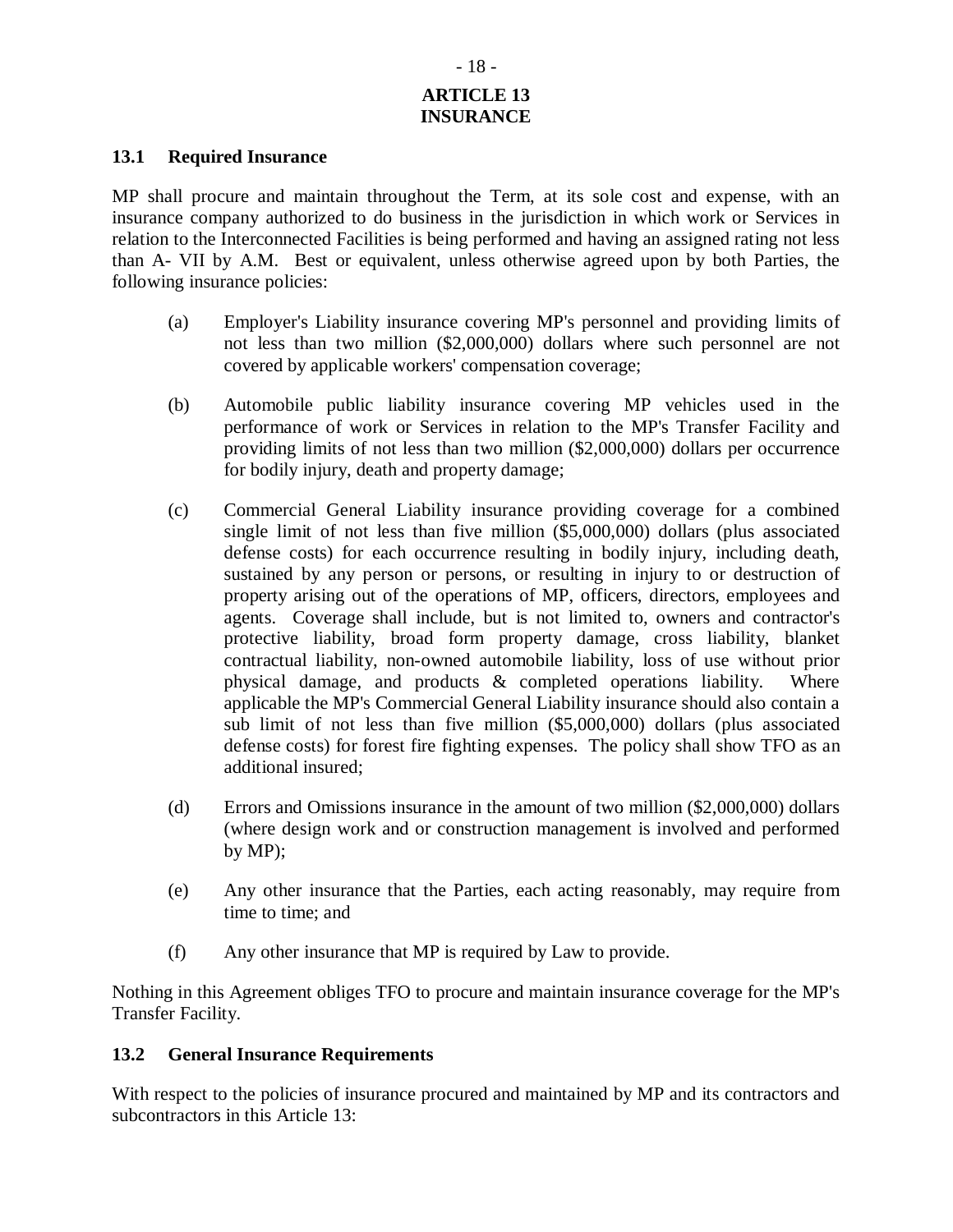- (a) each policy above shall contain an undertaking by the respective insurer to notify TFO in writing not less than thirty (30) days prior to any reduction in coverage or cancellation of the insurance policy in question;
- (b) each policy shall be maintained in effect during the Term, provided that any policies written on a "claims made" basis shall be maintained for at least one year following the expiry of this Agreement;
- (c) all property insurance policies shall contain a waiver of subrogation rights that MP's insurers may have against TFO and against those for whom TFO is in Law responsible;
- (d) each policy shall contain a provision that the insurance thereunder shall be primary and shall not call into contribution any other insurance available to TFO; and
- (e) if requested by TFO, MP shall cause its insurers to provide a certificate of insurance to TFO evidencing compliance with the insurance requirements set forth in this Article 13.

# **13.3 Contractor Insurance**

MP shall use its best efforts to ensure that its contractors and subcontractors procure and maintain throughout the Term, with an insurance company authorized to do business in the jurisdiction in which work or Services in relation to the Interconnected Facilities is being performed and having an assigned rating not less than A- VII by A.M. Best or equivalent, unless otherwise agreed upon by both Parties, the following insurance policies:

- (a) Employer's Liability insurance covering MP's contractors' and subcontractors' personnel and providing limits of not less than two million (\$2,000,000) dollars where such personnel are not covered by applicable workers' compensation coverage;
- (b) Automobile public liability insurance covering MP's contractors' and subcontractors' vehicles used in the performance of work or Services in relation to the MP's Transfer Facility and providing limits of not less than two million (\$2,000,000) dollars per occurrence for bodily injury, death and property damage;
- (c) Commercial General Liability insurance providing coverage for a combined single limit of not less than five million (\$5,000,000) dollars (plus associated defense costs) for each occurrence resulting in bodily injury, including death, sustained by any person or persons, or resulting in injury to or destruction of property arising out of the operations of MP's contractors, and the officers, directors, employees and agents of MP's contractors. Coverage shall include, but is not limited to, owners and contractor's protective liability, broad form property damage, cross liability, blanket contractual liability, non-owned automobile liability, loss of use without prior physical damage, and products & completed operations liability. Where applicable the Commercial General Liability insurance should also contain a sub limit of not less than five million (\$5,000,000)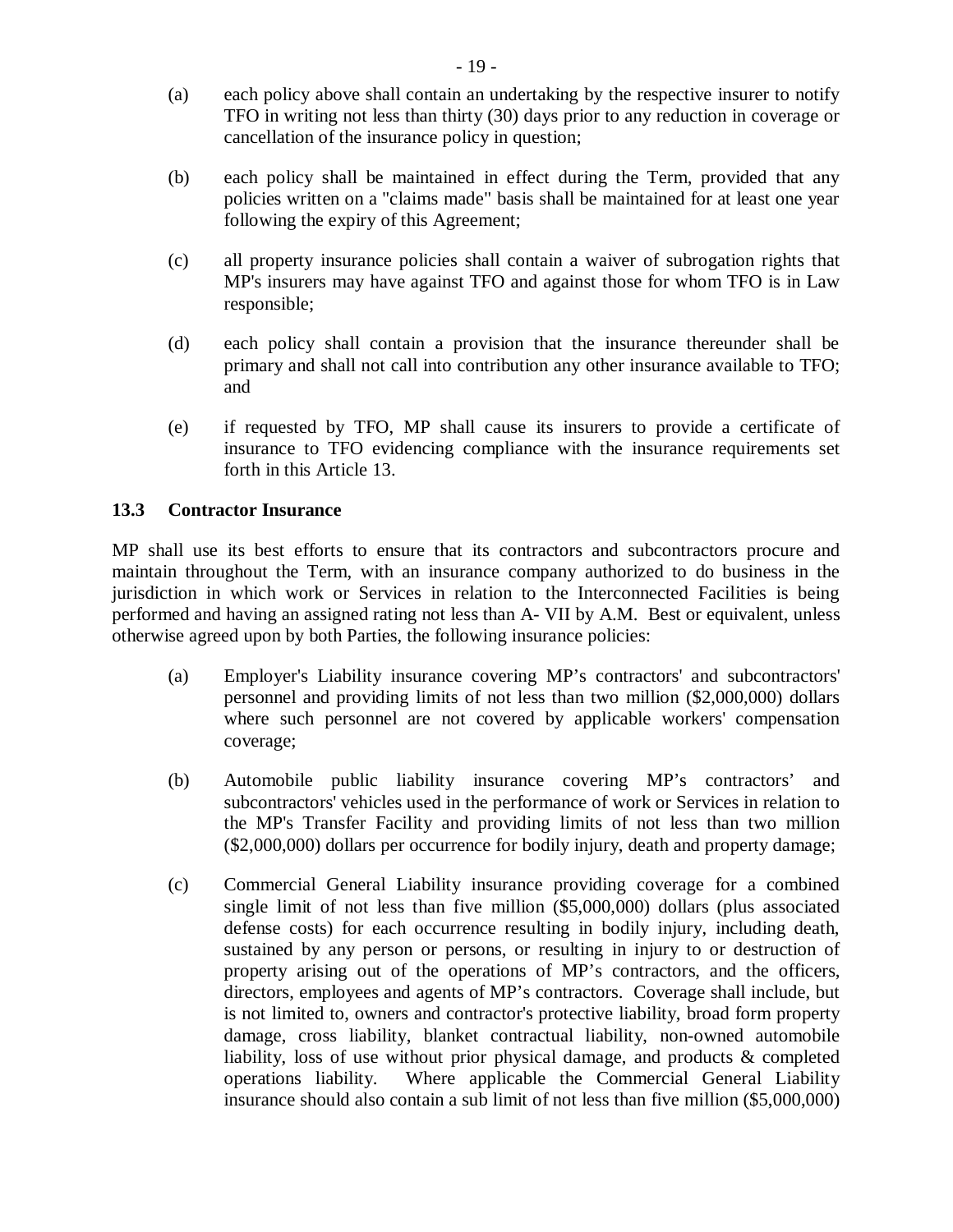dollars (plus associated defense costs) for forest fire fighting expenses. The policy shall show TFO as an additional insured; and

(d) Errors and Omissions insurance in the amount of two million (\$2,000,000) dollars (where design work and or construction management is involved and performed by MP's contractors).

#### **ARTICLE 14 DISPUTE RESOLUTION**

#### **14.1 Dispute Resolution**

A dispute which arises with respect to this Agreement between TFO and MP shall be resolved following the Dispute Resolution Procedure.

#### **ARTICLE 15 GENERAL PROVISIONS**

#### **15.1 Amendments to the Exhibits and the Agreement**

- (a) The Exhibits to this Agreement may be amended from time to time, as is necessary to permit TFO or MP to discharge their respective duties and functions under this Agreement, or relevant legislation, and the regulations made thereunder.
- (b) Either TFO or MP may from time to time, by notice to the other Party, request that an Exhibit to this Agreement be amended. Such notice shall describe the proposed amendment and reason that the proposed amendment is necessary. If the Parties are unable to agree within fifteen (15) Business Days after such notice is given that the proposed amendment is necessary, the dispute shall be resolved in accordance with the Dispute Resolution Procedure.
- (c) Except as specifically provided herein, this Agreement shall not be amended other than by written agreement of the Parties.

#### **15.2 Assignment**

MP shall not assign this Agreement or any of its rights or obligations contained herein except in accordance with the terms and conditions contained within Section 11.12 of the ATA.

#### **15.3 Maintenance of Records**

- (a) TFO and MP will maintain accurate records for a period of at least two years from the date such records created relating to the matters associated with this Agreement are closed or such other period as may be required pursuant to applicable Laws. The records will be maintained in such a manner that any data required to verify any information provided by either Party will be available to the other Party when necessary.
- (b) TFO and MP shall each have the right, upon reasonable notice to the other Party and at its own cost, and further without unduly interfering with the business of the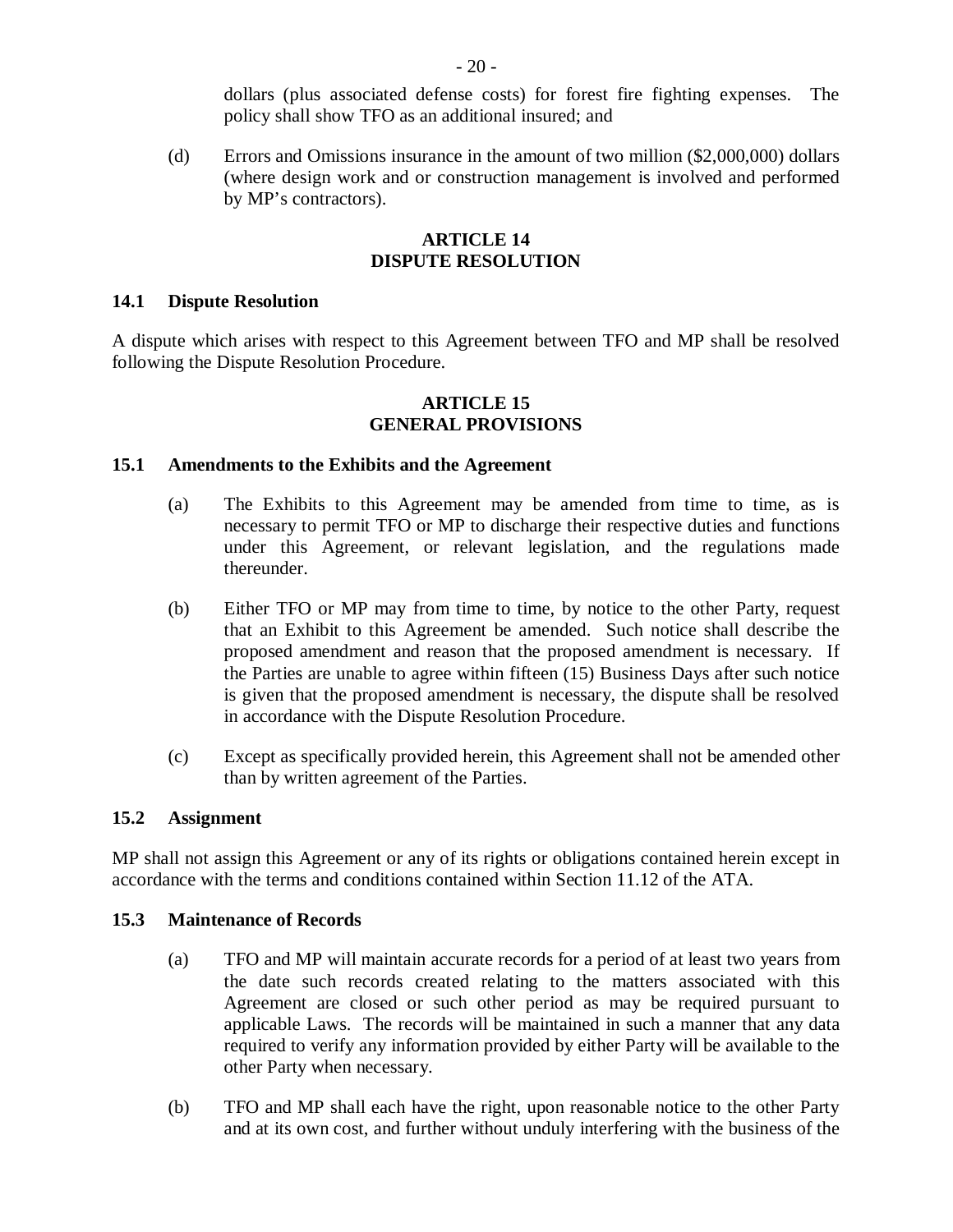other Party, to verify information or data provided to it under this Agreement for a period of one year following the date upon which such information or data is provided to it or longer if the data is still available, provided however that in no event shall a Party provide access to information in respect of which the Party owes an obligation of confidentiality to another person or otherwise pursuant to law, or that is not directly and necessarily required to verify the information or data provided under this Agreement.

#### **15.4 Notifications**

- (a) All Notices must be in writing and either:
	- (i) personally delivered (including by reputable courier service); or
	- (ii) sent by facsimile, e-mail or functionally equivalent electronic means of communication.
- (b) All Notices must be sent to the intended recipient at its address as follows:

to MP at:

 $\lceil \bullet \rceil$ 

Attention:  $\lceil \bullet \rceil$ Facsimile No.:  $\lceil \bullet \rceil$ 

to TFO at:

<@><Insert Address>

Attention:  $\lceil \bullet \rceil$ Facsimile No.:  $\lceil \bullet \rceil$ 

[with a copy to:

 $[\bullet]$ 

Attention:  $\lceil \bullet \rceil$ Facsimile No.:  $\lceil \bullet \rceil$ 

or at any other address as any Party may from time to time advise the other by Notice given in accordance with this Section 15.4.

(c) Any Notice delivered to the Party to whom it is addressed will be deemed to have been given and received on the day it is so delivered at that Party's address, provided that if that day is not a Business Day then the Notice will be deemed to have been given and received on the next Business Day. Any Notice transmitted by facsimile or other form of electronic communication will be deemed to have been given and received on the day on which it was transmitted (but if the Notice is transmitted on a day which is not a Business Day or after 3:00 p.m. (local time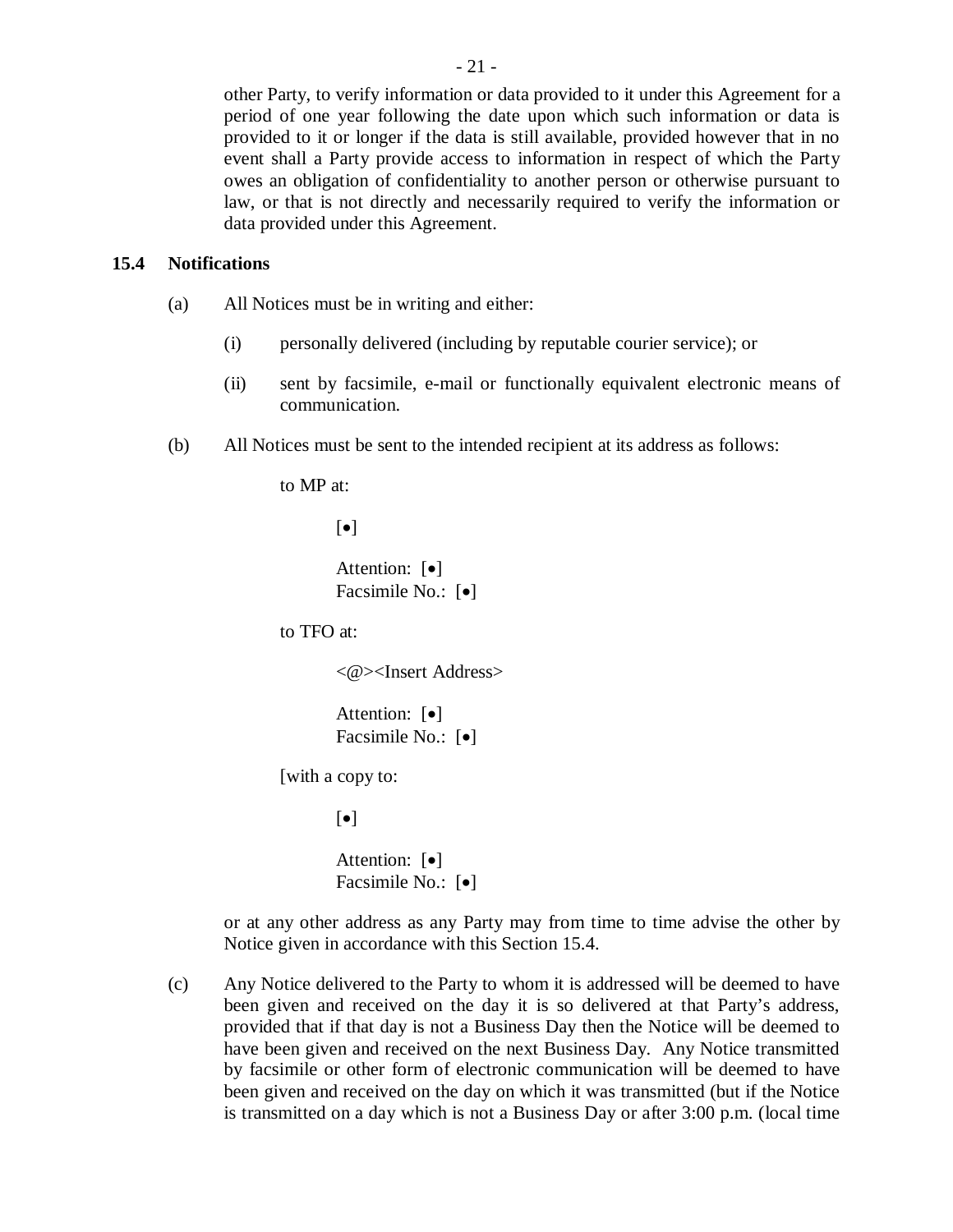of the recipient)), the Notice will be deemed to have been received on the next Business Day.

# **15.5 Severability**

If any provision of this Agreement is determined to be invalid or unenforceable in whole or in part, such invalidity or unenforceability will attach only to such provision or part thereof and such provision or part thereof will be deemed to be severed from this Agreement, and the remaining part of such provision and all other provisions hereof will continue in full force and effect.

# **15.6 Enforceability**

This Agreement shall remain in full force and effect during the Term until it is amended by agreement of the Parties or terminated according to the provisions in Article 7.

### **15.7 Authorizations**

The performance by TFO or MP of its respective obligations hereunder is subject to TFO or MP obtaining, and complying with, all governmental orders, permits, licenses, approvals, consents and other authorizations (collectively the "**Authorizations**") required by law for the satisfaction of such obligations. Each Party will use reasonable efforts to obtain, maintain, comply with or renew, as expeditiously as possible, all required Authorizations; and will promptly advise the other Party as soon as it becomes aware that its performance hereunder may be materially adversely affected by a failure or delay in obtaining, maintaining, complying with or renewing any such Authorization or by materially adverse terms of any Authorization, as granted.

### **15.8 Waiver**

No waiver of any breach of any term or provision of this Agreement will be effective or binding unless made in writing and signed by the Party purporting to give the same and, unless otherwise provided in the written waiver, will be limited to the specific breach waived.

### **15.9 Headings**

The division of this Agreement into Articles and Sections and the insertion of headings are for convenience of reference only and do not affect the construction or interpretation of this Agreement (See Section 2.1 (b)).

### **15.10 Relationship to the Independent System Operator**

Notwithstanding any other provision of this Agreement, neither TFO nor MP will have any liability with respect to the performance or failure to perform by the ISO of any of its duties and functions or for any failure by TFO or MP to perform any obligation under, or to comply with any term of, this Agreement to the extent such failure is a result of a direction or other action or inaction by the ISO, or failure by the ISO to perform any of its duties or functions.

### **15.11 Entire Agreement**

Subject to Article 3, this Agreement (which for clarity includes the Contract Documents) supersedes all prior discussions and agreements between the Parties with respect to the Services.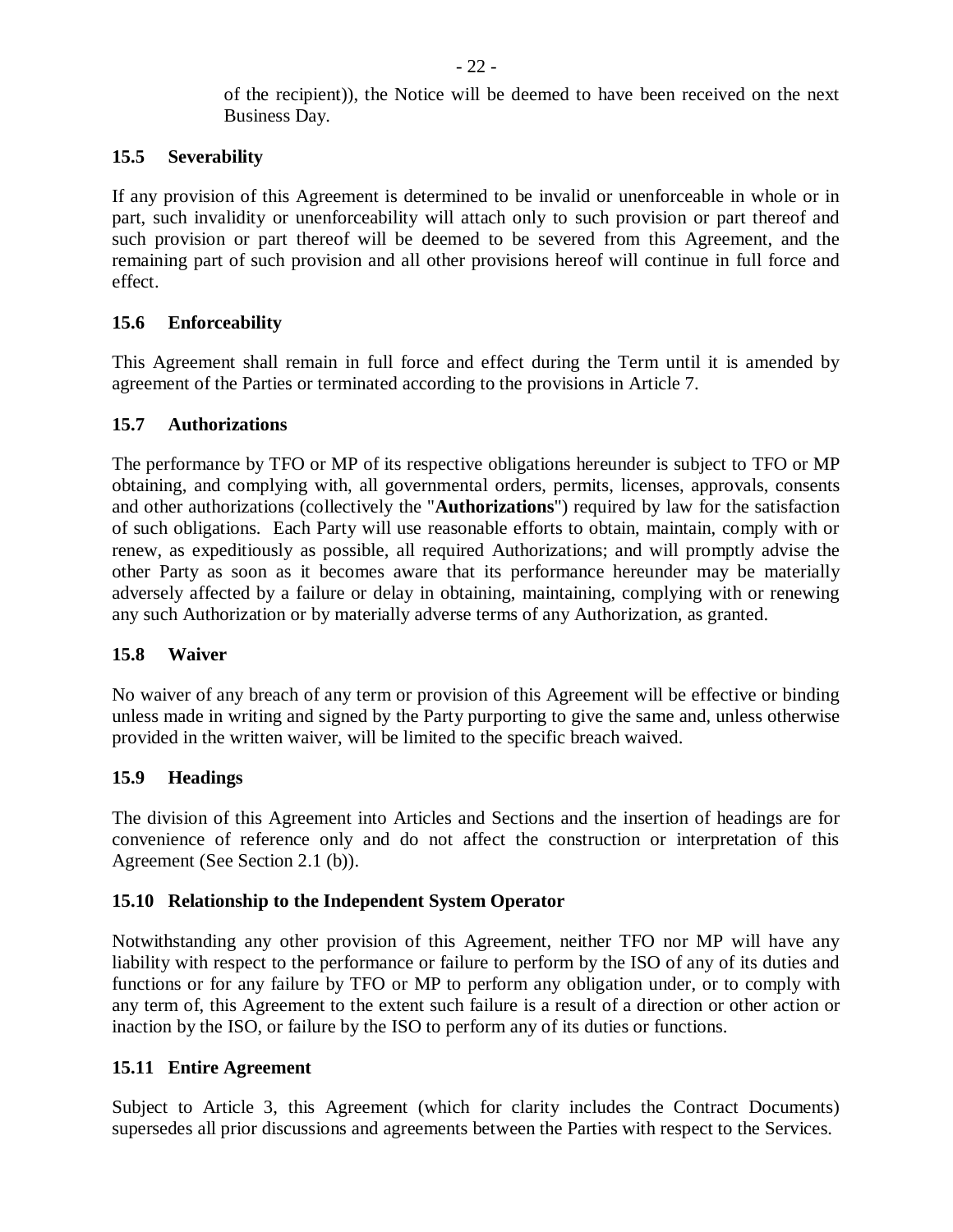## **15.12 Governing Law**

This Agreement shall be subject to, interpreted, construed and enforced according to the Laws of the Province of Alberta and the Federal Laws of Canada applicable therein.

# **15.13 Enurement**

This Agreement shall enure to the benefit of and be binding upon the Parties, their successors and permitted assigns. The rights and remedies of the Parties under this Agreement are cumulative and in addition to any other rights and remedies that the Parties may have at Law or in equity.

# **15.14 Survival**

- (a) Notwithstanding termination of this Agreement, any rights and obligations which by their nature are intended to survive such termination shall continue in full force and effect until discharge of the right or obligation or the Parties mutually agree to the release of such right or obligation.
- (b) Without limiting the generality of Section 15.14(a), notwithstanding any termination of this Agreement: (i) all rights and obligations of the Parties that have accrued prior to termination shall continue in effect until satisfied; and (ii) the provisions of Articles 11 and 14 shall survive termination of this Agreement.
- (c) The survival of any rights and obligations pursuant to this Section 15.14 is subject always to any applicable limitation periods pursuant to applicable Laws.

# **15.15 Expanded Meanings**

Unless otherwise expressly specified herein, wherever used in this Agreement, words importing the singular include the plural and vice versa, words importing gender include all genders, and the term "including" means "including, without limitation," and the terms "include" and "includes" have similar meanings, all as the context requires (See Section 2.1 (a)).

# **15.16 Worker's Compensation and Other Applicable OH&S Clauses**

For the purposes of the Occupational Health and Safety Act, regulations thereunder and other applicable Laws, MP shall be the prime contractor (as defined under the Occupational Health and Safety Act) during the Term.

### **15.17 Time is of the Essence**

Time is of the essence in this Agreement.

# **15.18 Remedies**

No single or partial exercise by a Party of any right or remedy precludes or otherwise affects the exercise of any other right or remedy to which that Party may be entitled. No waiver by a Party of any breach of any of the provisions of this Agreement will take affect or be binding upon the Party unless expressed in writing and signed by such Party. Unless otherwise provided therein,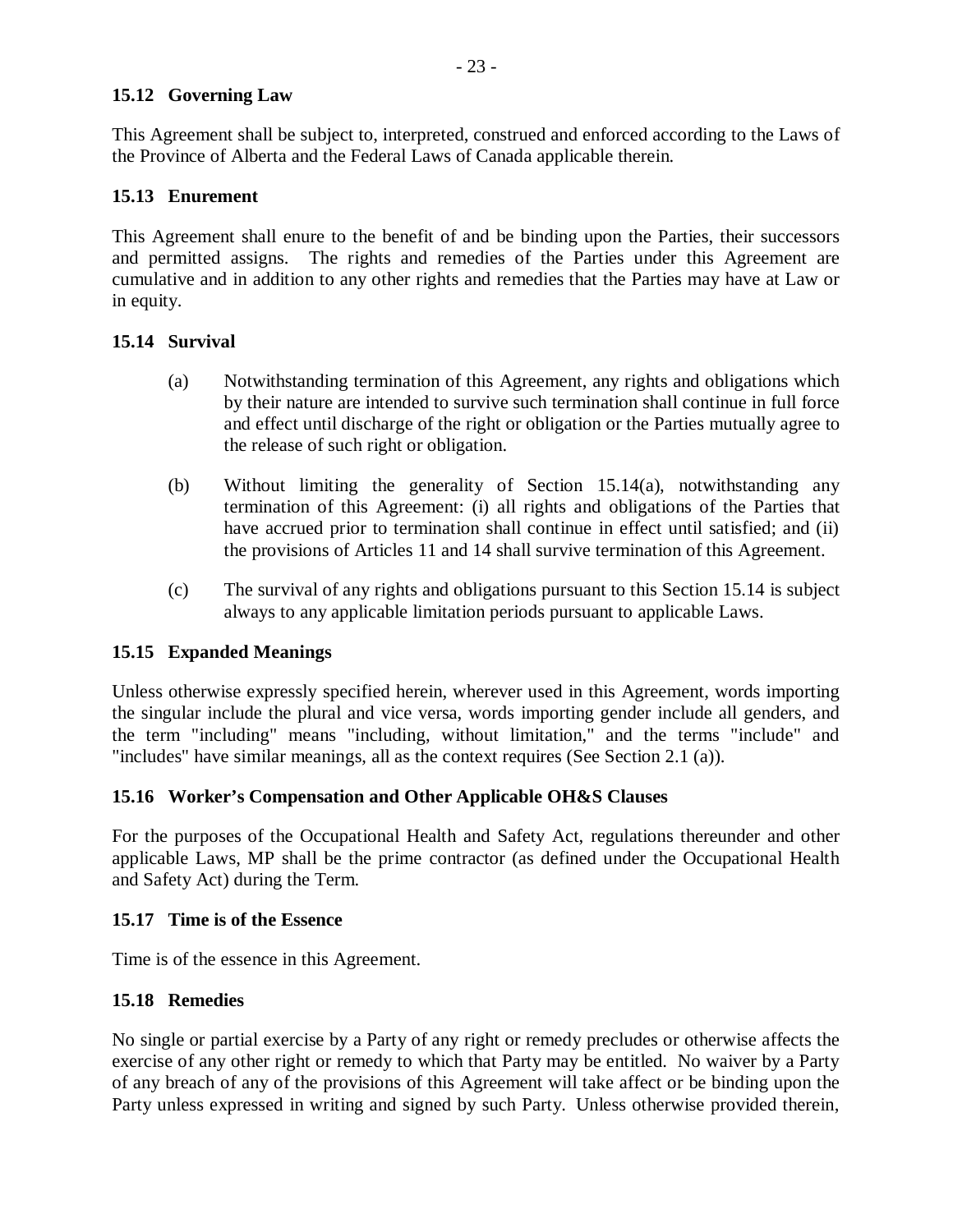such waiver will not limit or affect the rights of such Party with respect to any other or further breach.

# **15.19 Public Notices**

The Parties shall jointly plan and co-ordinate any public notices, press releases, and any other publicity concerning the transactions contemplated by this Agreement and no Party shall act in this regard without the prior approval of the other Party, such approval not to be reasonably withheld, unless such disclosure is required to meet timely disclosure obligations of any Party under applicable Laws and stock exchange rules in circumstances where prior consultation with the other Party is not practicable and a copy of such disclosure is provided to the other Party at such time as it is made to the regulatory authority.

# **15.20 Further Assurances**

The Parties shall, with reasonable diligence, do all such things and provide all such reasonable assurances as may be required to consummate the transactions contemplated by this Agreement, and each Party shall provide such further documents or instruments required by any other Party as may be reasonably necessary or desirable to effect the purpose of this Agreement and carry out its provisions.

# **15.21 Counterparts**

This Agreement may be executed and delivered by the Parties in one or more counterparts, each of which when so executed and delivered will be an original, and those counterparts will together constitute one and the same instrument.

# **15.22 Facsimile Signatures**

Delivery of this Agreement by facsimile, e-mail or functionally equivalent electronic transmission constitutes valid and effective delivery.

[*Remainder of page intentionally left blank*]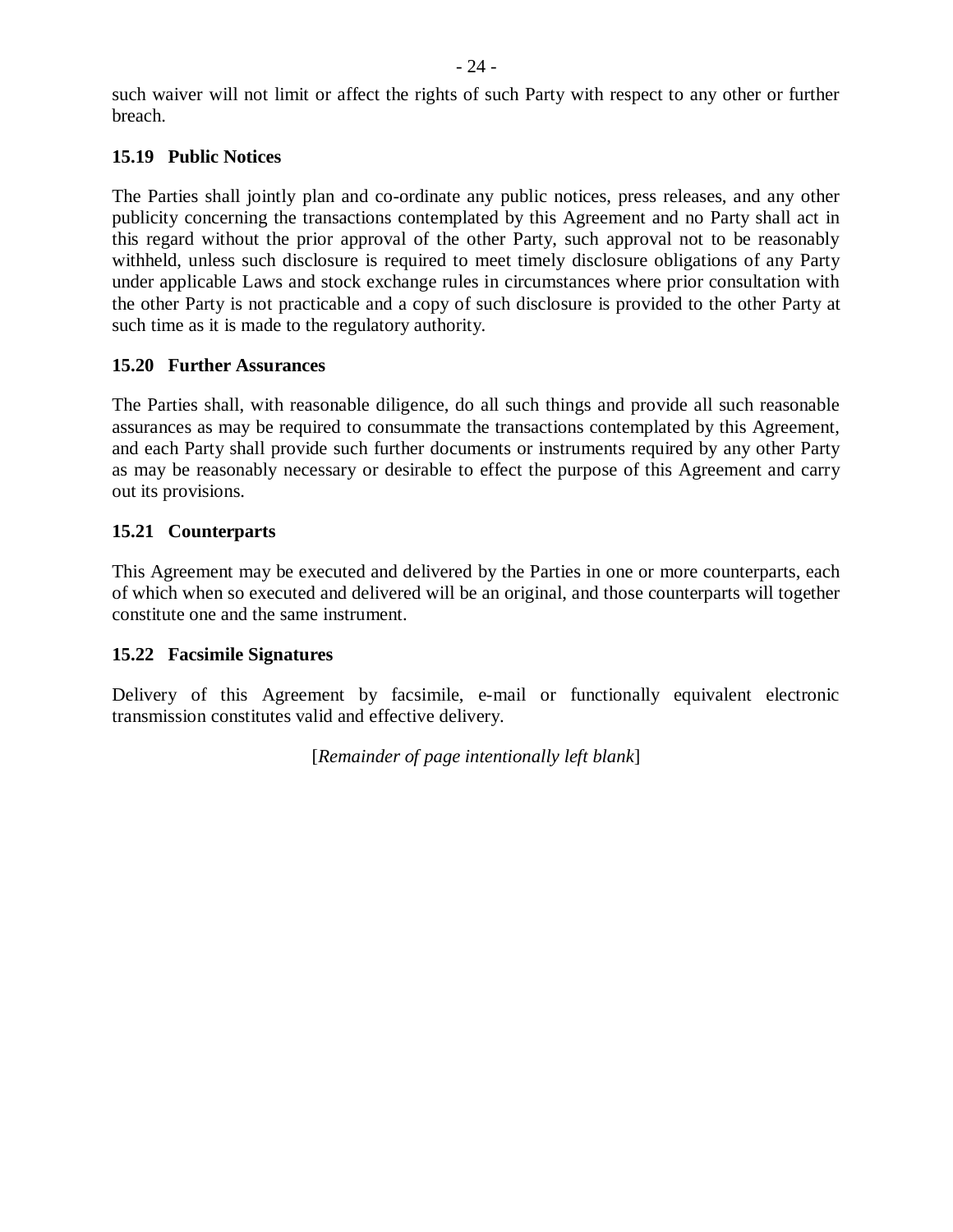IN WITNESS WHEREOF this Agreement has been duly executed by the Parties as of the date first above written. *{TFO} {MP}*

| Per: |
|------|
|      |

[Name] [Title]

[Name] [Title]

Per: Per:

[Name] [Title]

[Name] [Title]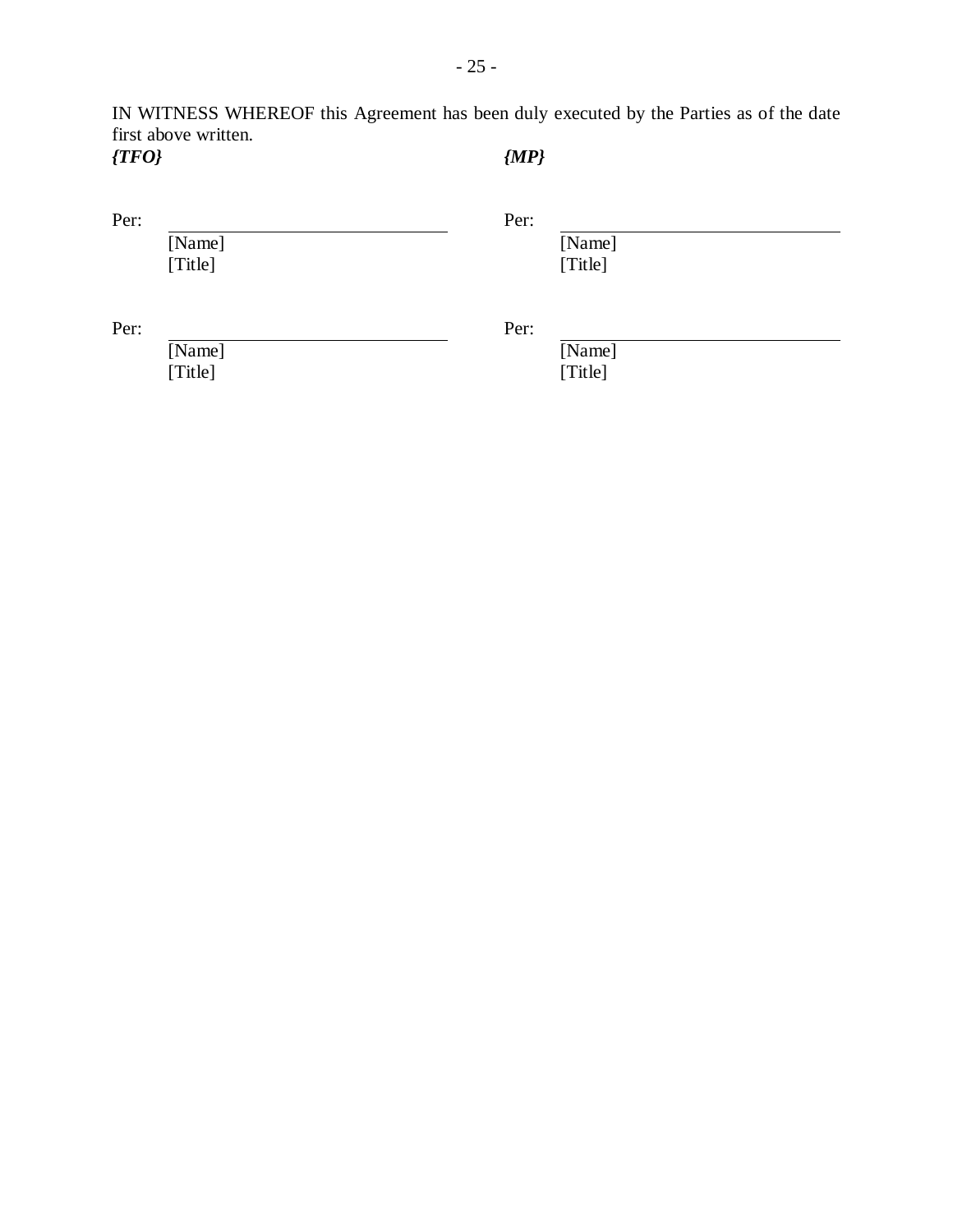# **EXHIBIT "A" SPECIAL CONDITIONS**

*{This section contains information on any special conditions that may be in place between the two Parties such as access to Facilities, etc.}*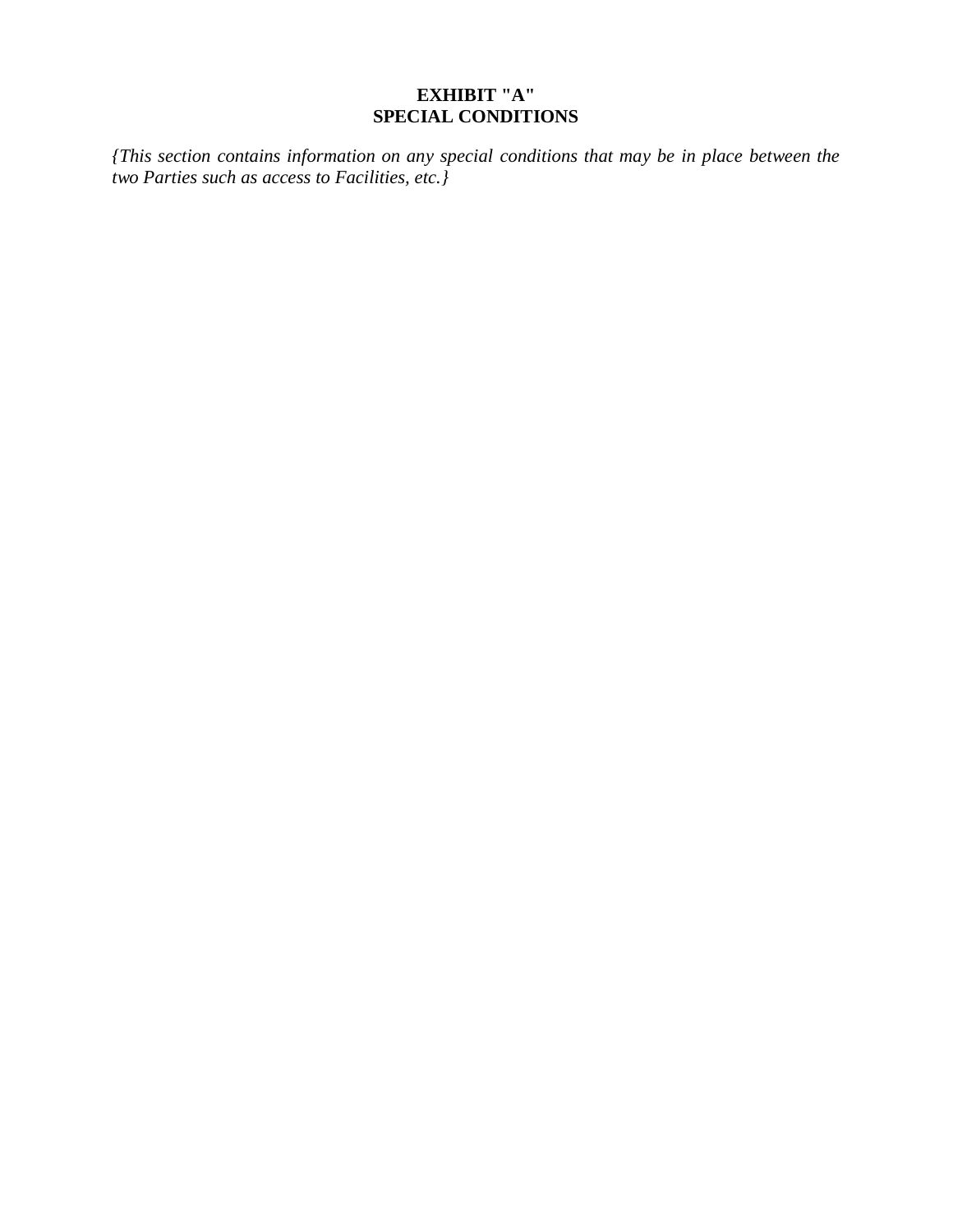# **EXHIBIT "B" FACILITY DESCRIPTION AND OWNERSHIP BOUNDARIES**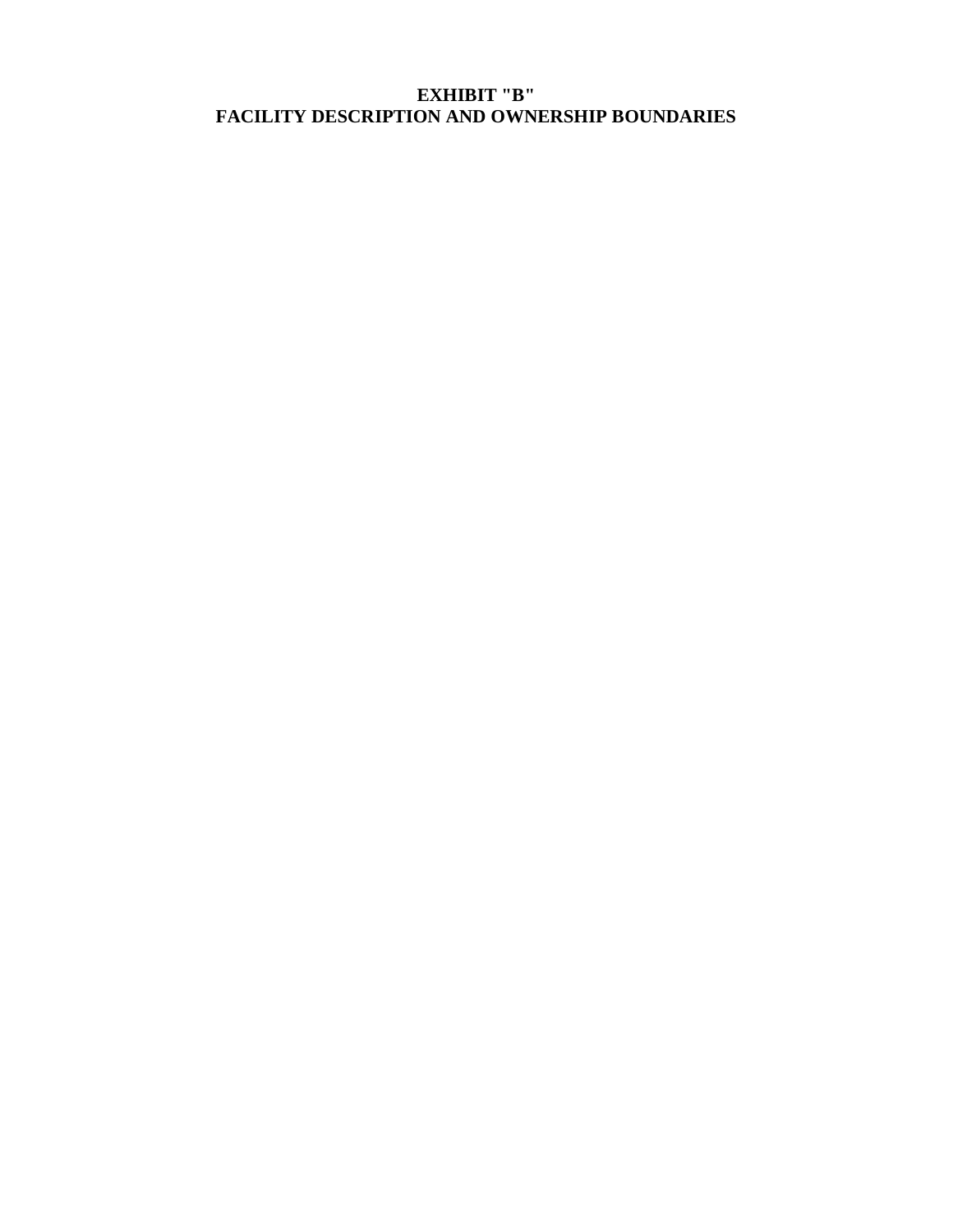# **EXHIBIT "C" INTERIM OPERATING PROCEDURE**

*{This section contains information on the following:* 

- *MP's directions and instructions to TFO in relation to the operation of MP's Transfer Facility.*
- *Operating policies and procedures to be followed to ensure the safe, reliable and coordinated operation of the Interconnected Facilities;}*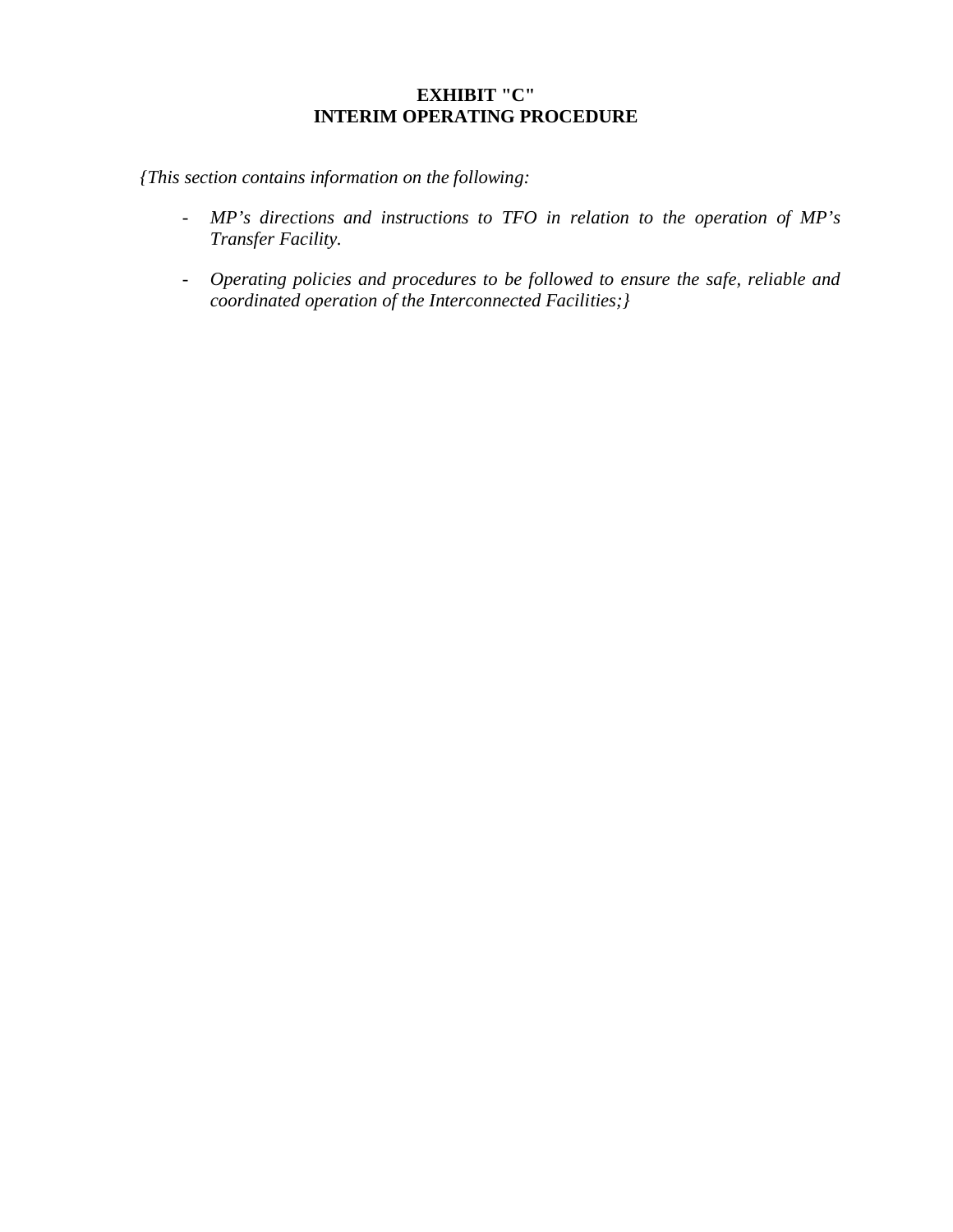# **EXHIBIT "D" INTERCONNECTION AGREEMENT**

*(to be provided after initiation of a Project under the Market Participant Choice framework and prior to the signing of this Agreement.)*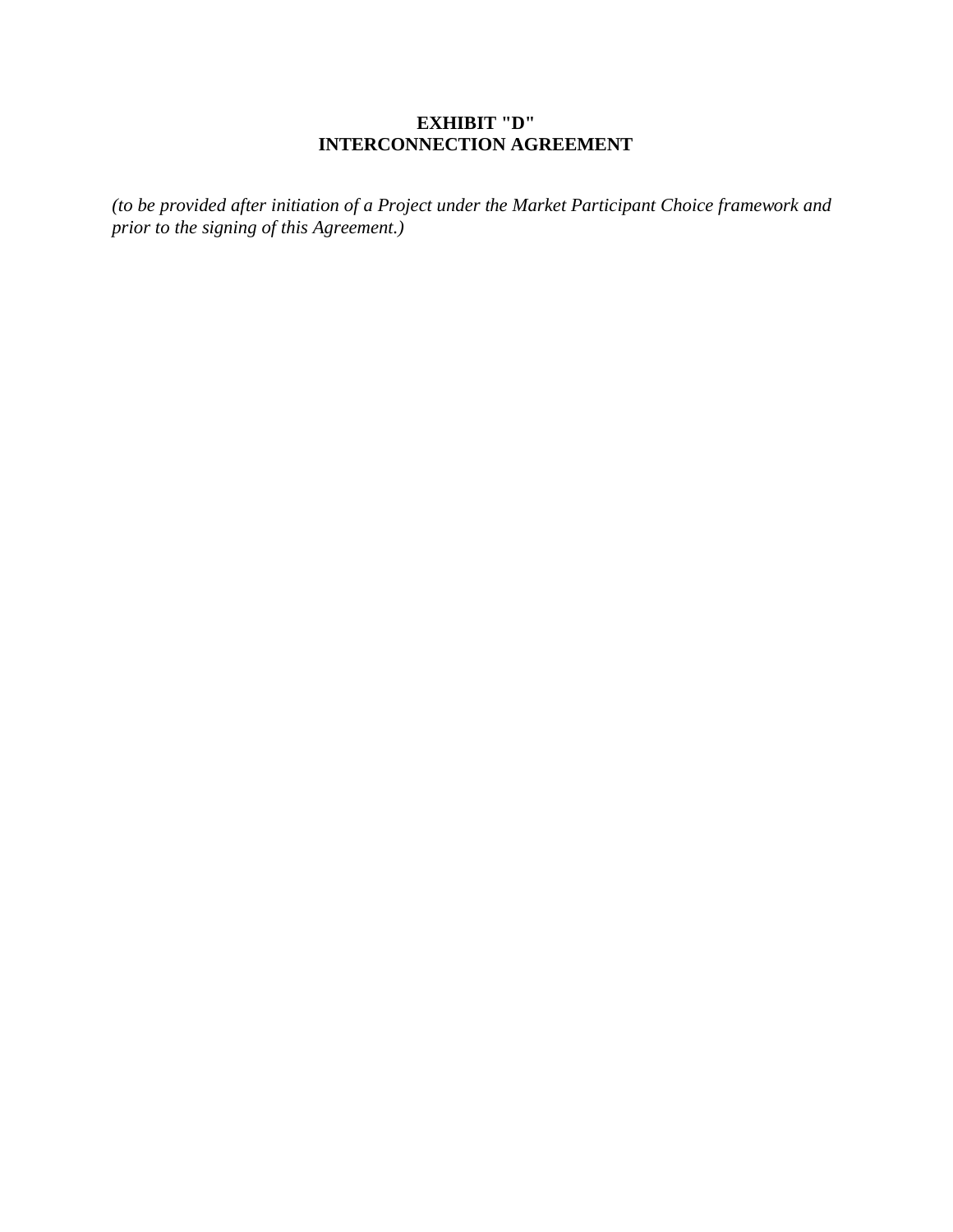### **SCHEDULE "G" DISPUTE RESOLUTION PROCEDURE**

#### **Scope**

This Schedule "G" sets forth the procedure ("**Dispute Resolution Procedure**") pursuant to which each Party agrees to resolve disputes that may arise under this Agreement (unless recourse thereto is specifically excluded) without resort to litigation. In furtherance of the foregoing, each of the Parties irrevocably waives its right to commence any form of litigation against the other Party in relation to a dispute arising from the subject matter of this Agreement unless and until it has exhausted its rights and remedies pursuant to this Dispute Resolution Procedure, except to the extent contemplated and permitted by this Dispute Resolution Procedure.

The Parties have specifically excluded recourse to this Dispute Resolution Procedure in the following situations: (a) in Section 2.3 of the Agreement, where the MP is prohibited from using the Dispute Resolution Procedure to alter any provision of this Agreement where the TFO is described as having or acting in its "sole discretion"; (b) in Section 9.6, where the MP is prohibited from using the Dispute Resolution Procedure to dispute a Direct Loss if an assessment or reassessment in respect of Disallowed Costs by the AUC as referred to in Section 3.8(c) gives rise to such Direct Loss; and (c) in Section 9.7(f), where an Indemnifying Party is prohibited from using the Dispute Resolution Procedure to dispute the amount of a Third Party Claim if the Indemnified Party has been permitted by the Indemnifying Party to assume the carriage and control of the negotiation, defence, or settlement of such Third Party Claim; and in all the foregoing cases, recourse to litigation is likewise prohibited with respect thereto. This Dispute Resolution Procedure is only effective once the Agreement has been executed, unless the Parties expressly agree otherwise.

Section 2.3 of the Agreement specifically contemplates that a Party may propose the qualification or amendment of representations and warranties, and the inclusion or exclusion of certain assets and liabilities from the Purchased Assets, once the MP provides a Closing Date Notice; the rationale is that at such juncture, the Parties have a more fulsome understanding of the Project and its various components. A disagreement between the Parties regarding the foregoing and arising out of the Section 2.3 process, is specifically contemplated to be a potential subject for this Dispute Resolution Procedure.

In addition, various provisions provide a Party with the right to make a determination with respect to certain matters. Absent a qualification that the Party can make that determination at its "sole discretion" (or similar such wording), the exercise of the Party's judgement may be the subject of a dispute under this Dispute Resolution Procedure.

Matters of interpretation are also the proper subject of this Dispute Resolution Procedure. However, this Dispute Resolution Procedure may not be utilized by a Party to amend a provision of the Agreement other than as specifically contemplated by in the Agreement, for example, pursuant to the Section 2.3 process.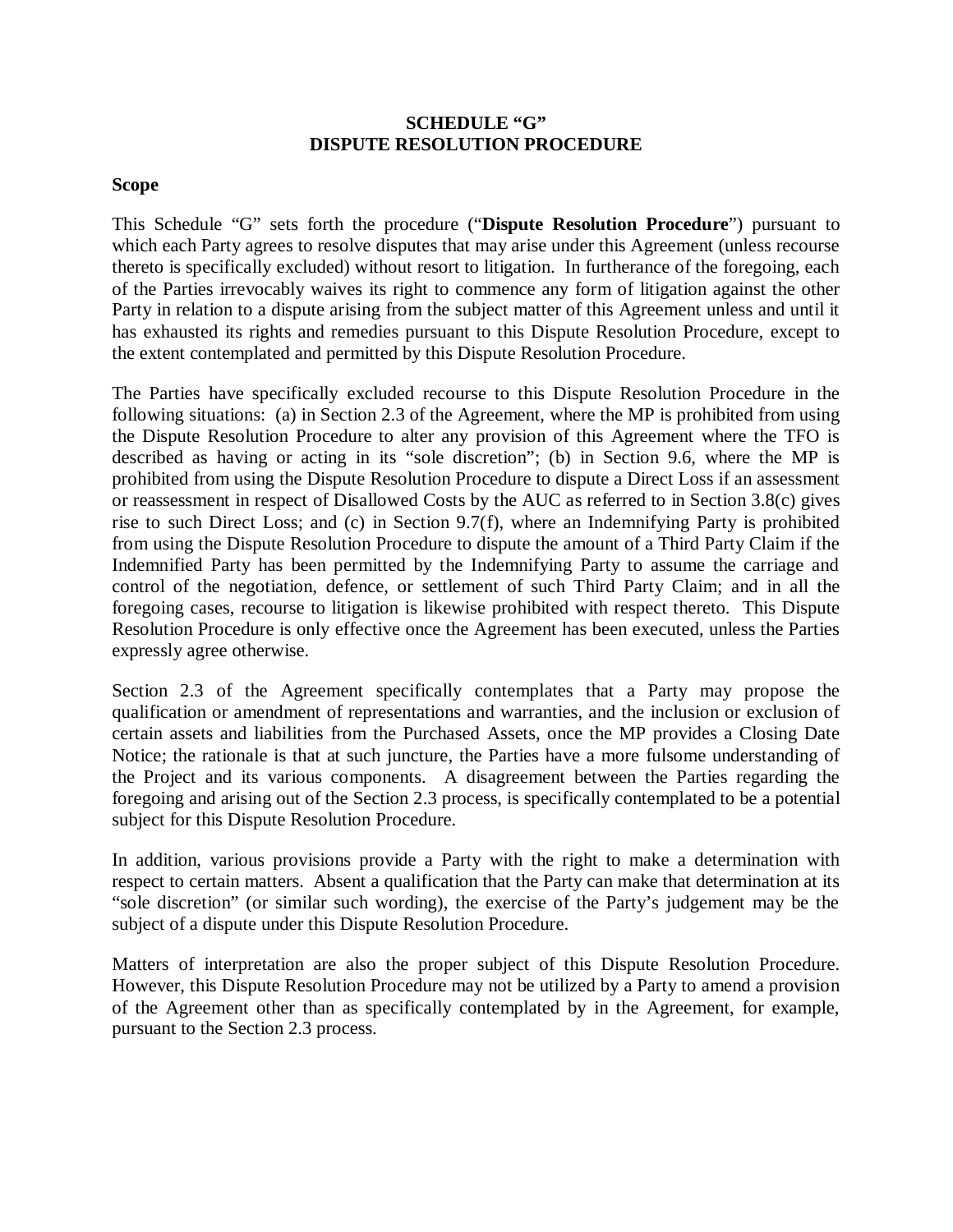All disputes that become the subject of this Dispute Resolution Procedure will be resolved by the Parties and the appointed arbitrators using the principles of interpretation that are applicable to the Agreement, including Section 1.5.

# **Confidentiality**

All information disclosed by a Party pursuant to the Negotiation Procedure (as set out below) or the Arbitration Procedure (as set out below) will be treated as privileged, confidential, without prejudice, and neither the delivery nor disclosure of information will represent any waiver of privilege by a Party disclosing the same. Information provided by any other Party for the purposes hereof will be to any other Person for any other purpose. Further, subject to the powers of Governmental Authorities to compel disclosure, such information will not be used in any subsequent proceedings without the consent of the Party who has made disclosure of the same. No arbitrator appointed hereunder will be subpoenaed or otherwise compelled as a witness in any proceedings for any purpose whatsoever in relation to the Agreement. This paragraph is in addition to, and not in substitution of, the Parties' Confidentiality Obligations.

### **Negotiation Procedure**

Except for interlocutory proceedings for the immediate performance or cessation of conduct, all disputes which arise with respect to this Agreement that cannot be resolved at the operating level will promptly be referred to senior representatives appointed by each Party with authority to resolve the dispute upon either Party requesting such a reference in writing.

For the purposes of this Dispute Resolution Procedure, "**Senior Representatives**" means  $\langle \mathcal{Q} \rangle$ . 57

The Senior Representatives will promptly meet and attempt, with reasonable diligence, to resolve the dispute. If the senior representatives of the Parties have not resolved the dispute within twenty (20) Business Days of the reference to them, either Party may refer the dispute to arbitration pursuant to the following Arbitration Procedure.

### **Arbitration Procedure**

#### *Location and Rules*

1

If the Parties are unable to resolve the dispute through the Negotiation Procedure as set out above, either Party may submit the dispute to binding arbitration before a board of three (3) arbitrators (unless the Parties concur in the appointment of a single arbitrator) in the City of [Calgary OR Edmonton], Alberta.<sup>58</sup>

Unless otherwise agreed between the Parties the arbitration will be administered by the ADR Institute of Canada ("**Institute**") in accordance with its "National Arbitration Rules" ("**Rules**"),

<sup>57</sup> **User Guide**: At the time of execution of the ATA, the Parties must complete this paragraph by inserting the names and titles of their respective Senior Representatives.

<sup>58</sup> **User Guide**: The choice of city should be the same as that used for the definition of "Business Day". The Parties should delete the name of the other city.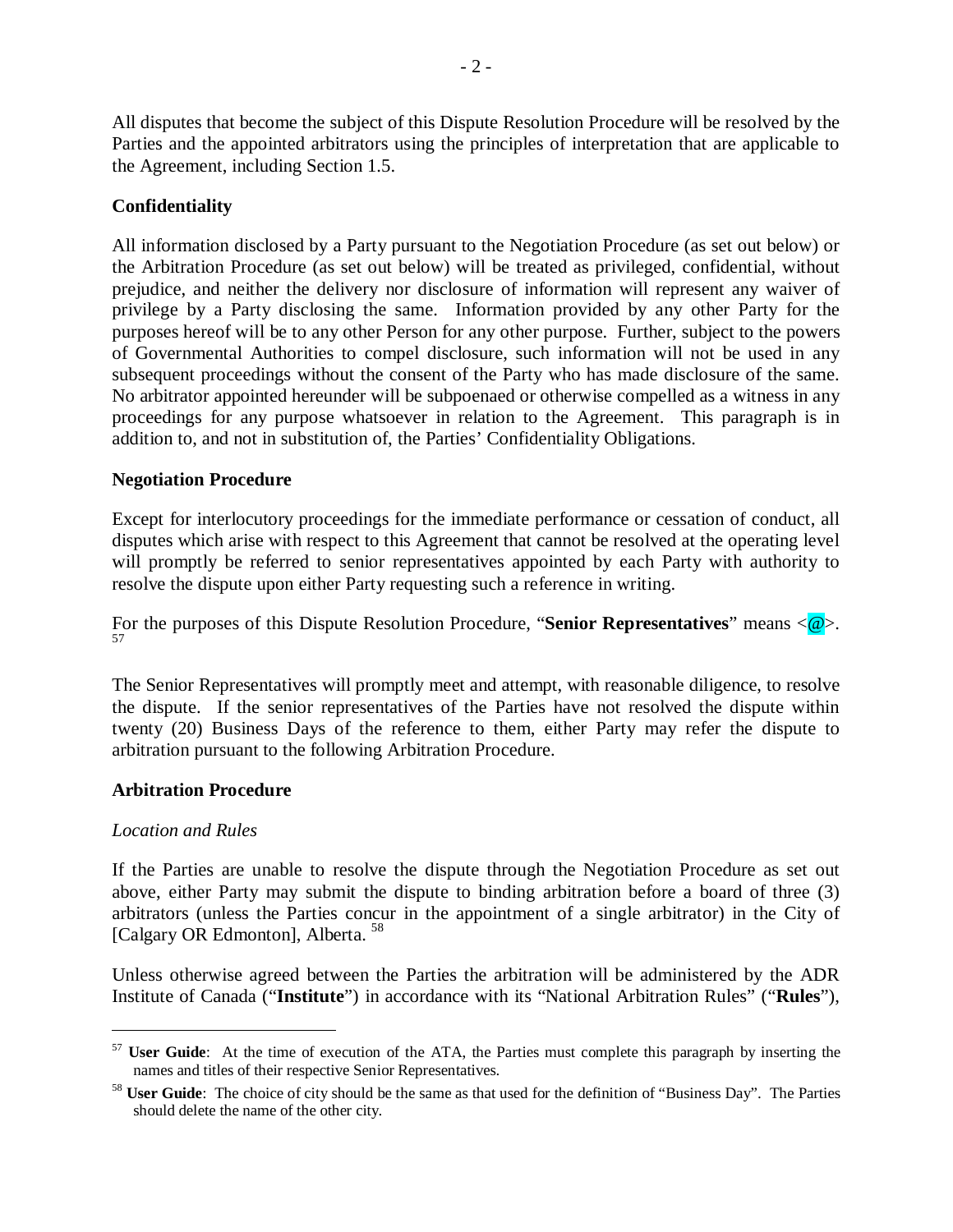except as modified herein. The "**Act**" referred to in Rule 2(1) will be the *Arbitration Act* (Alberta). If there is a conflict between the Rules (as modified herein) and the provisions of such Act, the Rules will prevail.

#### *Appointment of Arbitrators*

- (i) A Party ("**Initiating Party**") wishing to submit the dispute to arbitration will select one (1) arbitrator. The Initiating Party will send a Notice of a request to arbitrate in the form prescribed by the Rules ("**Arbitration Notice**") to the other Party setting out the name of its arbitrator. The Initiating Party will be responsible for notifying the Institute of the Arbitration under its Rules and for paying the administrative fee for the arbitration to the Institute.
- (ii) The other Party ("**Receiving Party**") will have ten (10) Business Days from receipt of the Arbitration Notice to select its own arbitrator and to notify the Initiating Party of the name of the arbitrator selected by the Receiving Party.
- (iii) Promptly upon their selection and, in any event within twenty-one (21) Business Days of notification of the appointment of the Initiating Party's arbitrator, the arbitrators then appointed will appoint a third arbitrator.
- (iv) If the Receiving Party fails to appoint an arbitrator, or the selected arbitrators fail to agree upon a third arbitrator, then pursuant to the Rules, either Party or its representative may request the Institute to promptly appoint the arbitrators and to notify the Parties of such appointment. If the Institute or its successor or replacement body no longer exists, the selection and appointment of arbitrators will be made in accordance with this Dispute Resolution Procedure and the *Arbitration Act* (Alberta).
- (v) The arbitrators appointed pursuant hereto will be qualified by education and experience to determine the matter in dispute, and without limiting the foregoing, the third arbitrator appointed pursuant to subsection (iii), must have regulatory experience in the Canadian electrical industry.
- (vi) Each arbitrator appointed must be independent and sign a certificate to that effect in accordance with the Rules.

### *Procedure*

- (i) The Parties will agree in advance as to the manner in which the arbitrator will promptly hear witnesses and arguments, review documents and otherwise conduct the arbitration procedures. Failing such agreement within ten (10) Business Days from the date of selection or appointment of the third arbitrator, the arbitrators will use the Rules and promptly commence and expeditiously conduct the arbitration proceedings.
- (ii) Nothing herein will prevent a Party from applying to the court pursuant to the *Arbitration Act* (Alberta) pending final disposition of the arbitration proceeding for such relief as may be necessary to assist the arbitration process, to ensure that the arbitration is carried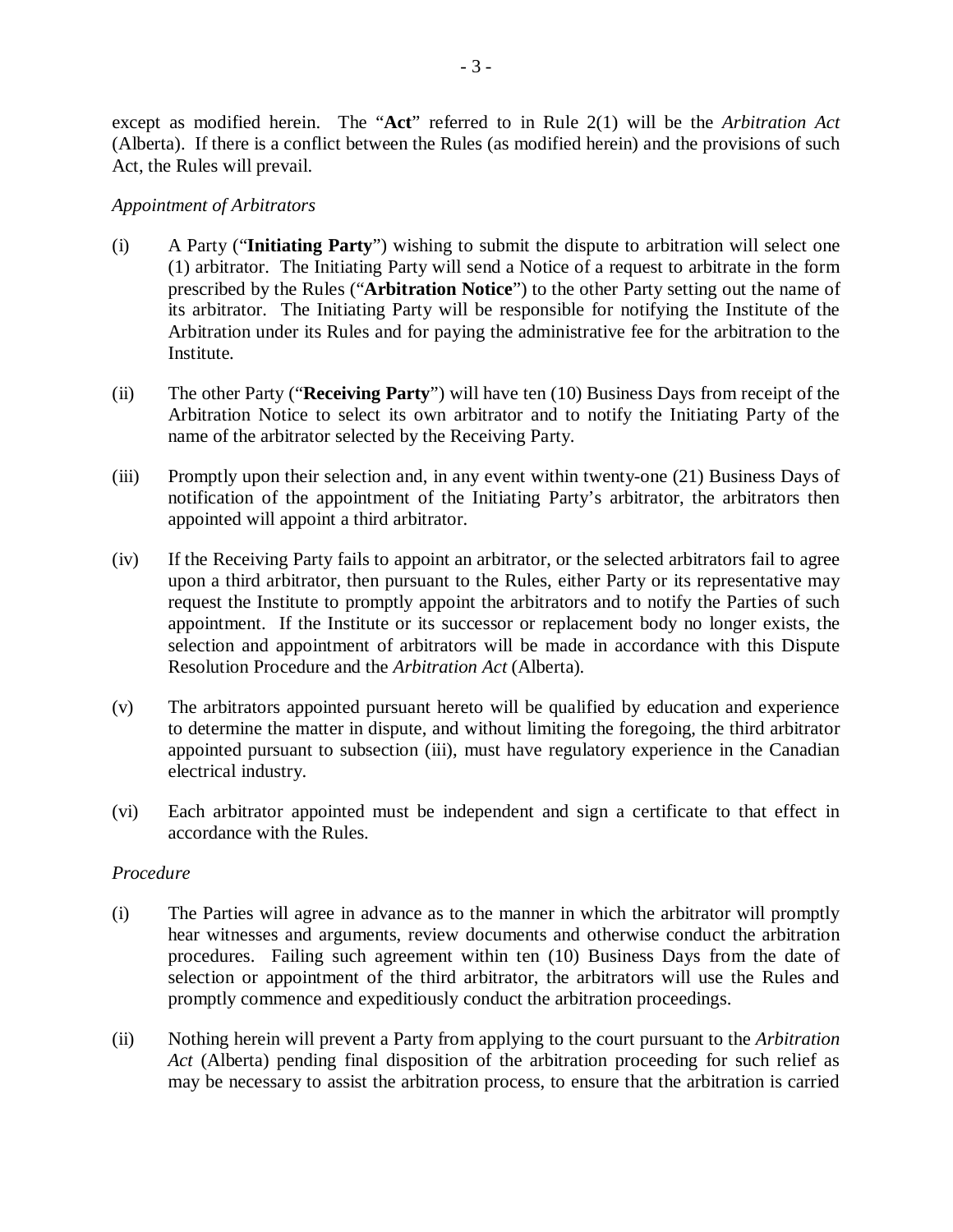out in accordance with this Arbitration Procedure or to prevent manifestly unfair or unequal treatment of any Party to the arbitration.

(iii) In no event will the arbitrators have the jurisdiction to amend or vary the terms of this Dispute Resolution Procedure.

#### *Awards*

- (i) The arbitration award will be given in writing, will be final and binding on the Parties, not be subject to any appeal and will deal with the question of costs of the arbitration and all other related matters.
- (ii) Judgment upon the arbitration award may be entered in any court having jurisdiction, or, application may be made to such court for a judicial recognition of the arbitration award or an order of enforcement thereof, as the case may be.
- (iii) The costs of the arbitration venue and the arbitrators, and the other out-of pocket legal (on a solicitor and its own client basis) and other costs suffered or incurred by the Parties to argue their positions will be borne by the Parties as awarded by the arbitrators.

Subject to (ii) immediately above, and except for interlocutory proceedings for the specific performance or cessation of conduct, the Parties agree that arbitration pursuant to this Dispute Resolution Procedure will be the final and exclusive forum for the resolution of a dispute.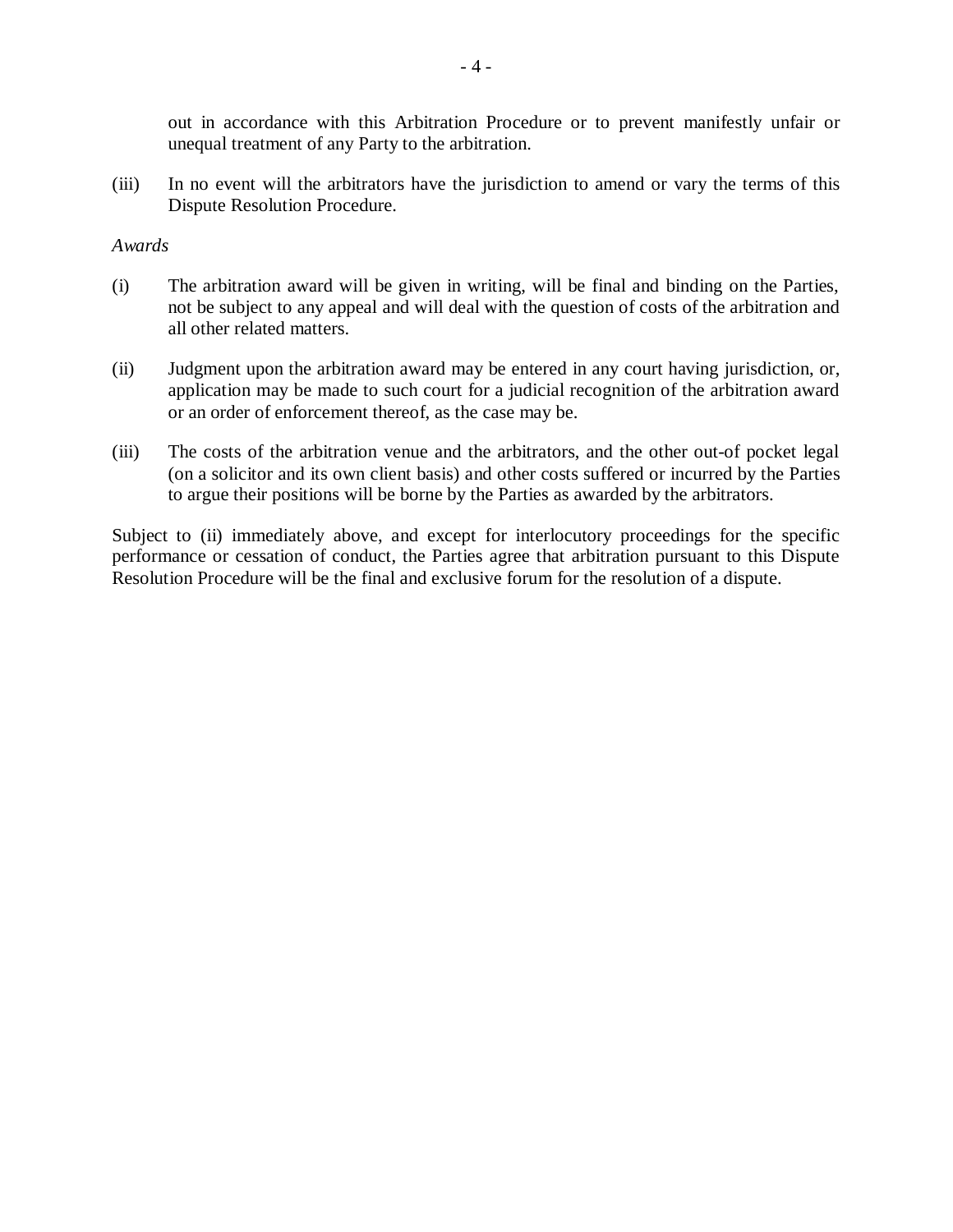## **SCHEDULE "H" DISCLOSURE SCHEDULE**

**User Guide**: See Sections 2.2 and 2.3 and the associated footnotes for further description regarding the completion of this Schedule. These must be discussed and agreed by the Parties before this schedule is to be deemed complete.

# **ARTICLE 4 REPRESENTATIONS AND WARRANTIES OF THE MP**

**User Guide**:If the MP is unable to provide any representation and warranty as written in ARTICLE 4, it must set out its proposed exception or qualification below. The template ATA sets out below the specific Sections where exceptions or qualifications are most likely, and where ARTICLE 4 otherwise requires information to be recorded.

### **Section 4.7 Consents**

**User Guide**: The MP must describe all consents, approvals and waivers of a party under any Material Contract to which the MP is a party in order to complete the transactions contemplated by this Agreement.

# **Section 4.9 Regulatory Approvals**

**User Guide**: In addition to those set out in the template ATA, the MP is to describe any other authorization, approval, order, consent of, or filing with, any Governmental Authority required on the part of the MP in connection with the execution, delivery and performance of the ATA or any other documents and agreements to be delivered under the ATA.

### **Section 4.10 Competition Act**

**User Guide**: In the small minority of transactions where Competition Act Approval is required, the Parties are to note here that their associated representations and warranties are inapplicable, agree to any necessary additional provisions in the ATA, which are to be recorded below under "Other Provisions". See the definition of Competition Act Approval for further information.

### **Section 4.15(b) Tax Matters**

**User Guide**: The MP must describe all amounts of property Taxes in respect of the Project and the Purchased Assets in respect of which the MP has made arrangements for payment following Closing.

### **Section 4.18(d) Intellectual Property**

**User Guide**: The MP must describe if any Person other than the MP has any right to use Intellectual Property.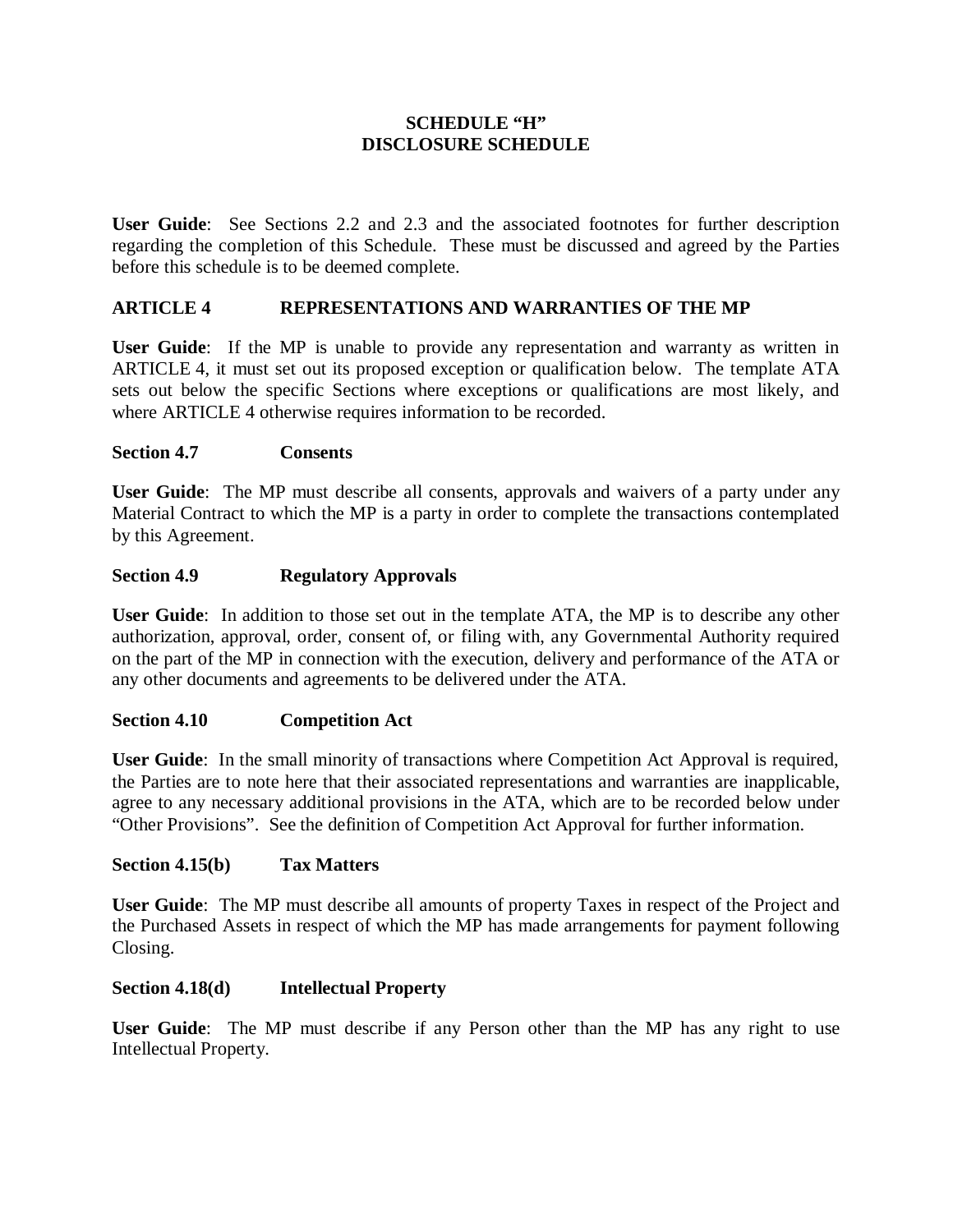#### **Section 4.21 Insurance Policies**

**User Guide**: The MP must describe all Insurance Policies, specifying the insurer, the amount of the coverage, the type of insurance, the policy number and any pending Claims with respect to each Insurance Policy.

#### **Section 4.28 Residence of MP**

**User Guide**: In the small minority of transactions where TFO withholding is required under section 116 of the ITA, the Parties are to note here that their associated representations and warranties are inapplicable, and agree to any necessary additional provisions in the ATA, which are to be recorded below under "Other Provisions". See Section 3.6 for further information.

#### **Section 4.27 GST Registration**

**User Guide**: The MP is to provide its GST registration number.

#### **ARTICLE 5 REPRESENTATIONS AND WARRANTIES OF THE TFO**

#### **Section 5.5 Regulatory Approvals**

**User Guide**: In addition to those set out in the template ATA, the TFO is to describe any other authorization, approval, order, consent of, or filing with, any Governmental Authority required on the part of the TFO in connection with the execution, delivery and performance of the ATA or any other documents and agreements to be delivered under the ATA.

#### **Section 5.8 GST Registration**

**User Guide**: The TFO is to provide its GST registration number.

### **OTHER MATTERS**

#### **Section 6.8 Discontinue Use of Name**

**User Guide**: The MP should set out all names that must be removed from the exterior of the Purchased Assets as referenced in Section 6.8.

#### **OTHER PROVISIONS**

**User Guide**: Rather than amending the body of the ATA, in the few cases where additional provisions are agreed to be required (including Competition Act Approval, other required approvals, withholding for ITA purposes as discussed in Section 3.6, or any agreement between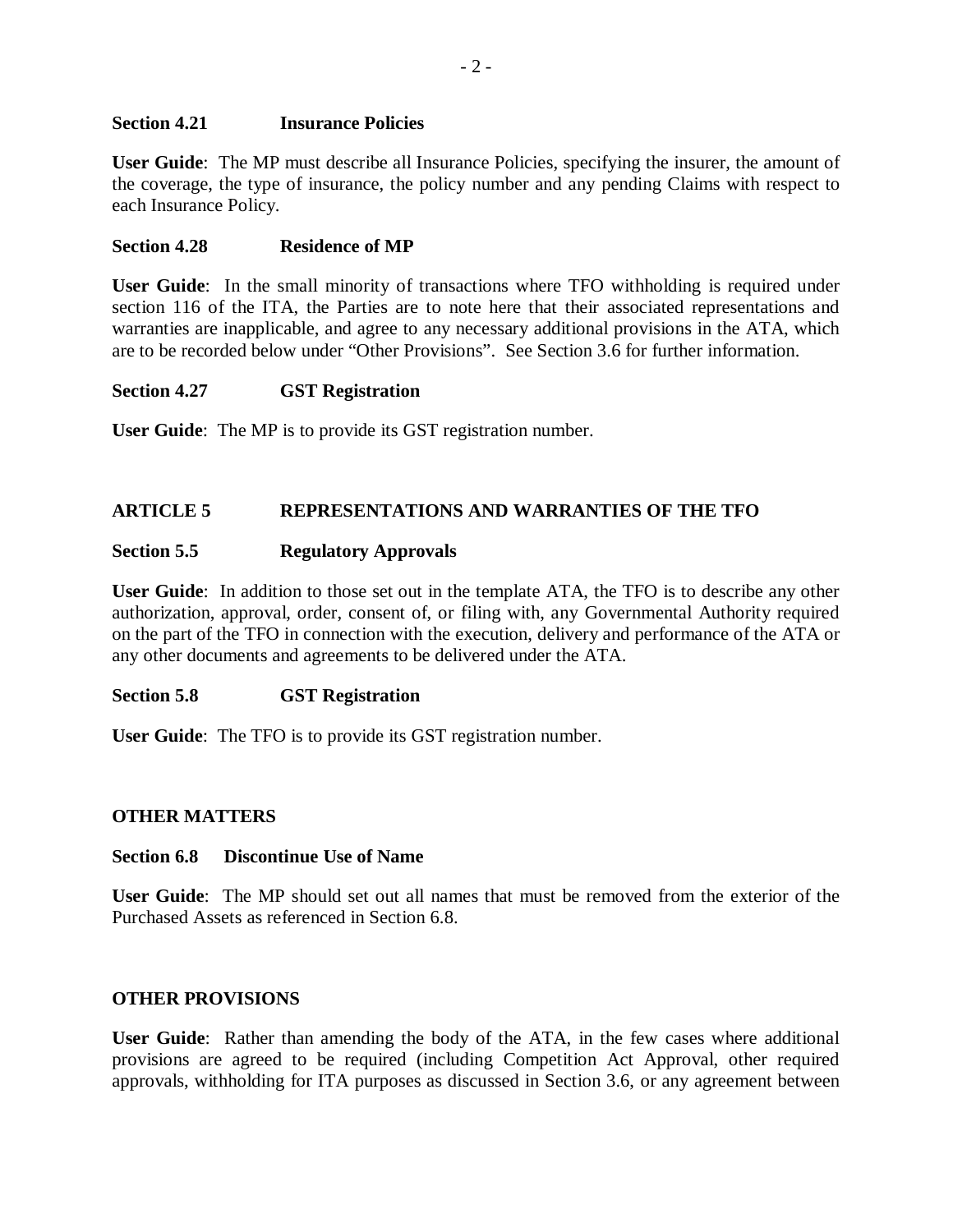the Parties related to equipment redundancy arising out of a discussion regarding Schedule "D"), such provisions should be included here.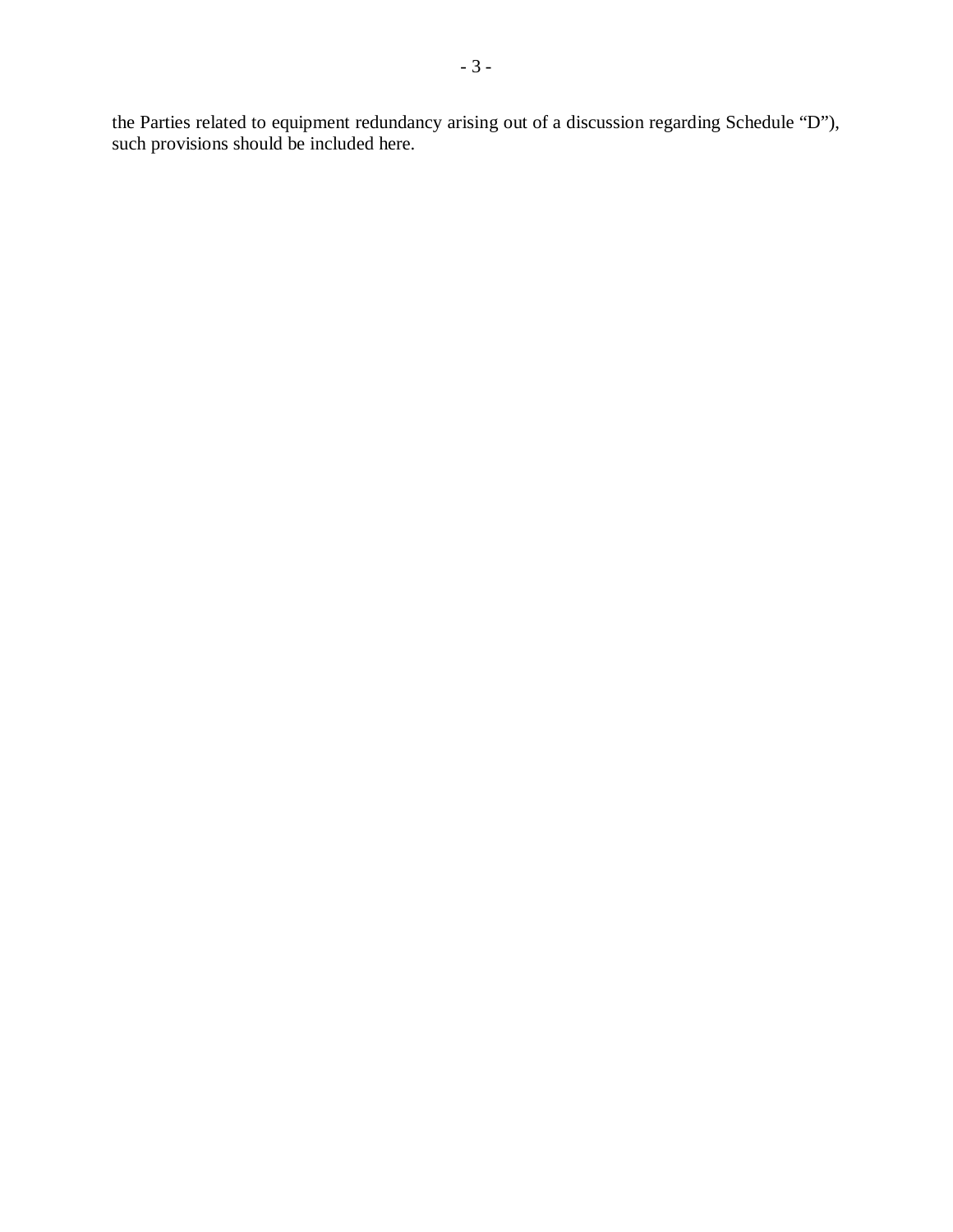## **SCHEDULE "I" GENERAL CONVEYANCE**

THIS GENERAL CONVEYANCE ("**General Conveyance**") is made effective the  $\langle \mathcal{Q} \rangle$  day of  $\langle \mathcal{Q} \rangle$ , 20 $\langle \mathcal{Q} \rangle$  with an Effective Time of  $\langle \mathcal{Q} \rangle$  a.m. / p.m.

## BETWEEN:

 $\langle \mathcal{Q} \rangle$ , a [body corporate] formed pursuant to the Laws of the [Province of Alberta] (the "**Vendor**")

- and -

 $\langle \textcircled{a} \rangle$ , a [body corporate] formed pursuant to the Laws of the [Province of Alberta] (the "**Purchaser**")

# **CONTEXT:**

- A. Pursuant to the terms of an Asset Transfer Agreement between the Purchaser and the Vendor effective  $\langle \mathbf{\omega} \rangle$  day of  $\langle \mathbf{\omega} \rangle$ , 20 $\langle \mathbf{\omega} \rangle$  (the "ATA"), the Purchaser has agreed to acquire the Purchased Assets from the Vendor on the terms and conditions contained in the ATA;
- B. The Vendor and the Purchaser wish to enter into this General Conveyance pursuant to the terms of the ATA for the purpose of evidencing the conveyance, assignment and assumption of the Purchased Assets to and by the Purchaser in accordance with the terms of the ATA;

THEREFORE, in consideration of the premises and the mutual agreements set out in the ATA and this General Conveyance and for other good and valuable consideration (the receipt and sufficiency of which is acknowledged), the Parties hereby agree as follows:

- 1. **Defined Terms.** All capitalized terms used in this General Conveyance (including in the recitals to this General Conveyance) which are not otherwise defined herein will have the meanings ascribed to them in the ATA.
- 2. **Conveyance.** Pursuant to the terms and for the consideration provided for in the ATA, the Vendor hereby sells, assigns, transfers, grants and conveys unto the Purchaser, and the Purchaser hereby purchases and accepts from the Vendor, as of and from the date of this General Conveyance, the entire right, title, estate and interest of the Vendor in, to and under the Purchased Assets, but excluding the Excluded Assets, in accordance with the terms and conditions of the ATA.
- 3. **Further Assurances.** Each of the Parties will from time to time from and after the date of this General Conveyance do, make, execute or deliver, or cause to be done, made,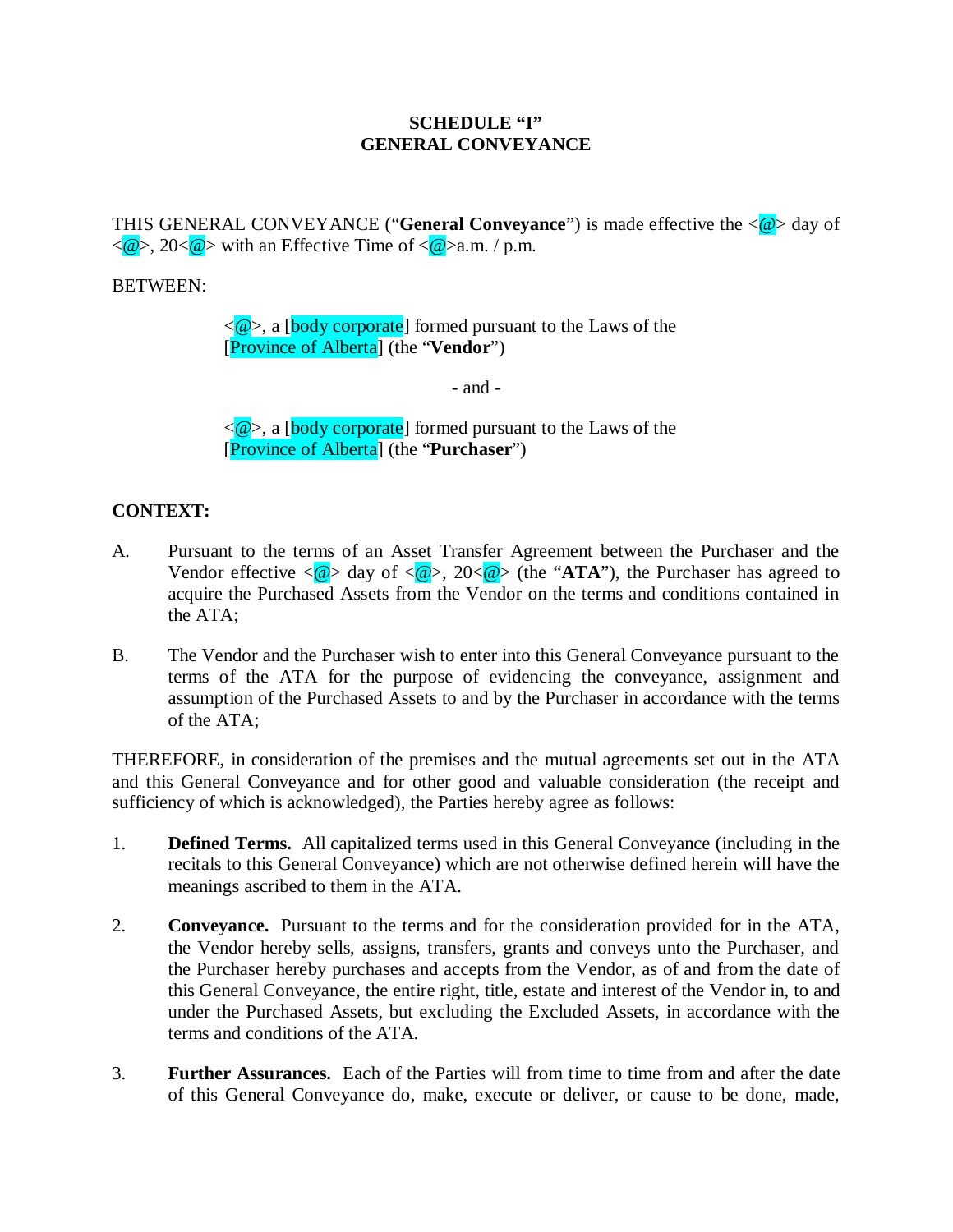executed or delivered, all such further acts, documents, assurances and things as the other may reasonably require from time to time for the purpose of giving effect to any of the provisions of this General Conveyance or to the ATA and the transactions contemplated thereby.

- 4. **No Derogation.** This General Conveyance will in no way limit or derogate from, will not merge with and is without prejudice to the covenants, agreements, representations, warranties, indemnities and obligations of the Parties contained in the ATA, all of which will continue in full force and effect in accordance with the terms thereof. In the event of any conflict or inconsistency between this General Conveyance and the ATA, the ATA will prevail.
- 5. **Survival.** This General Conveyance will survive the Closing of the transactions contemplated in the ATA.
- 6. **Successors and Assigns.** This General Conveyance will enure to the benefit of and is binding upon the Parties and their respective heirs, executors, administrators, successors and permitted assigns. This General Conveyance will be subject to the assignment provisions of the ATA.
- 7. **Gender and Number.** Words in this General Conveyance which import the singular connotation will be interpreted as plural, and vice versa, and words which import the masculine gender will be interpreted as the feminine or neutral gender, and vice versa, each as the identity of the parties hereto or objects referred to may require.
- 8. **Time of Essence.** Time is of the essence in all respects of this General Conveyance.
- 9. **Governing Law.** This General Conveyance is governed by, and is to be construed and interpreted in accordance with, the Laws of the Province of Alberta and the Laws of Canada applicable in that Province.
- 10. **Amendment and Waiver.** No supplement, modification, amendment, waiver or termination of this General Conveyance is binding unless it is executed in writing by the Party to be bound. No waiver of, failure to exercise or delay in exercising, any provision of this General Conveyance constitutes a waiver of any other provision (whether or not similar) nor does any waiver constitute a continuing waiver unless otherwise expressly provided.
- 11. **Severability.** Each provision of this General Conveyance is distinct and severable. If any provision of this General Conveyance, in whole or in part, is or becomes illegal, invalid or unenforceable in any jurisdiction, the illegality, invalidity or unenforceability of that provision will not affect the legality, validity or enforceability of the remaining provisions of this General Conveyance, or the legality, validity or enforceability of that provision in any other jurisdiction.
- 12. **Counterparts.** This General Conveyance may be executed and delivered by the Parties in one or more counterparts, each of which when so executed and delivered will be an original, and those counterparts will together constitute one and the same instrument.